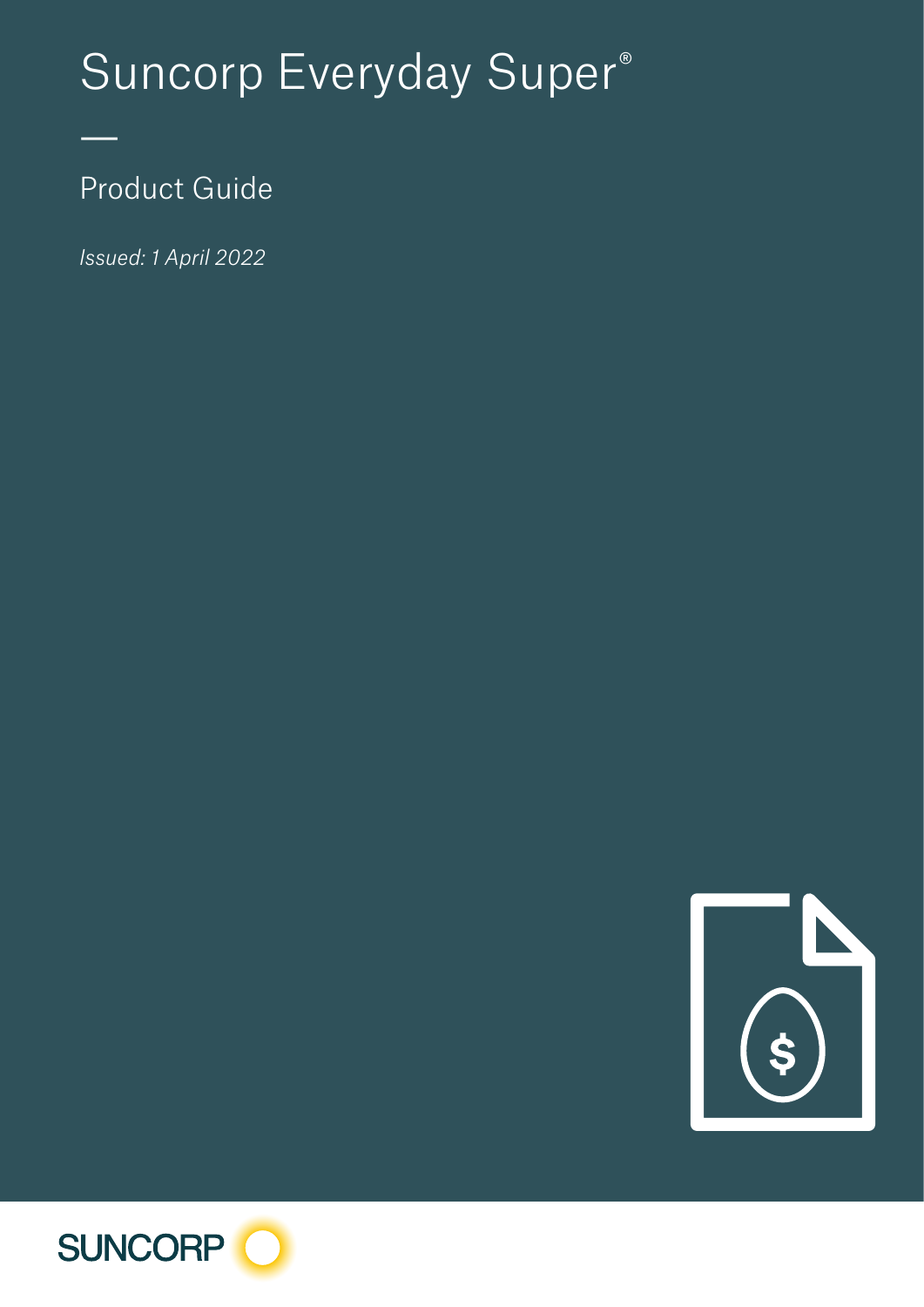# Suncorp Everyday Super Product Guide Suncorp EASE™ Product Disclosure Statement (for business)

Suncorp Everyday Super is part of the SPSL Master Trust (Fund) (ABN 98 350 952 022, RSE Fund Registration No. R1056655). SPSL Limited (SPSL/ Trustee) (ABN 61 063 427 958, AFSL 237905 RSE Licence No L0002059) is the trustee of the Fund. SPSL is wholly owned by LGIAsuper Trustee as trustee for LGIAsuper (LGIAsuper) and is not part of the Suncorp Group. The Trustee uses the Suncorp brand under licence.

This product is not a bank deposit or bank liability and is subject to investment risk, including loss of the interest and principal invested. The obligations of the Trustee aren't guaranteed by any company within the Suncorp Group or the LGIAsuper Group, nor do either Group guarantee the performance of this product.

Insurance cover offered through Suncorp Everyday Super is provided by TAL Life Limited ABN 70 050 109 450, AFSL 237848 (TAL Life/Insurer) in a non participating policy issued to the Trustee.

The Unique Superannuation Identifiers are 98 350 952 022 123 for super (SPIN RSA0682AU) and 98 350 952 022 321 for pension (SPIN RSA0681AU).

An investment manager doesn't guarantee the repayment of capital invested in or the investment performance of their investment option.

The Fund is a resident regulated superannuation fund within the meaning of the Superannuation Industry (Supervision) Act 1993 (Cth) and is not subject to a direction under section 63 of the Superannuation Industry (Supervision) Act 1993 (Cth).

Internet Banking and Mobile Banking are provided by Suncorp-Metway Ltd ABN 66 010 831 722 (Suncorp Bank). Suncorp Bank does not guarantee the availability of the Internet Banking and Mobile Banking Services and can terminate access to that service at any time without reason or notice. You must agree to Suncorp Bank's Terms and Conditions before you can access Internet Banking and Mobile Banking. Suncorp Bank is not liable nor responsible for, and does not guarantee or otherwise support, Suncorp Everyday Super accounts.

The Trustee is authorised by the Australian Prudential Regulation Authority to offer a MySuper product under section 29T of the SIS Act in relation to the SPSL Master Trust - the Suncorp Lifestage Fund, MySuper Authorisation Number 98 350 952 022 938. This Product Guide, prepared on 31 March 2022, replaces all previous versions and forms part of the Suncorp Everyday Super Product Disclosure Statement (PDS), issued 1 April 2022, and is prepared in accordance with the shorter form PDS regime. The Trustee is the issuer of the PDS (and any material incorporated by reference) and takes responsibility for its contents.

This Product Guide is also the Product Disclosure Statement for Suncorp EASE™ (Suncorp EASE PDS). SPSL is the issuer of Suncorp EASE (clearing house) for employers and the Suncorp EASE PDS and takes responsibility for its contents. Part 2 of this Product Guide contains important information about Suncorp EASE, which is a service for employers to make contributions to Suncorp and non-Suncorp superannuation funds.

This Product Guide contains a summary of the terms and conditions of the clearing house. Full terms and conditions for the clearing house are available online at suncorp.com.au/super.

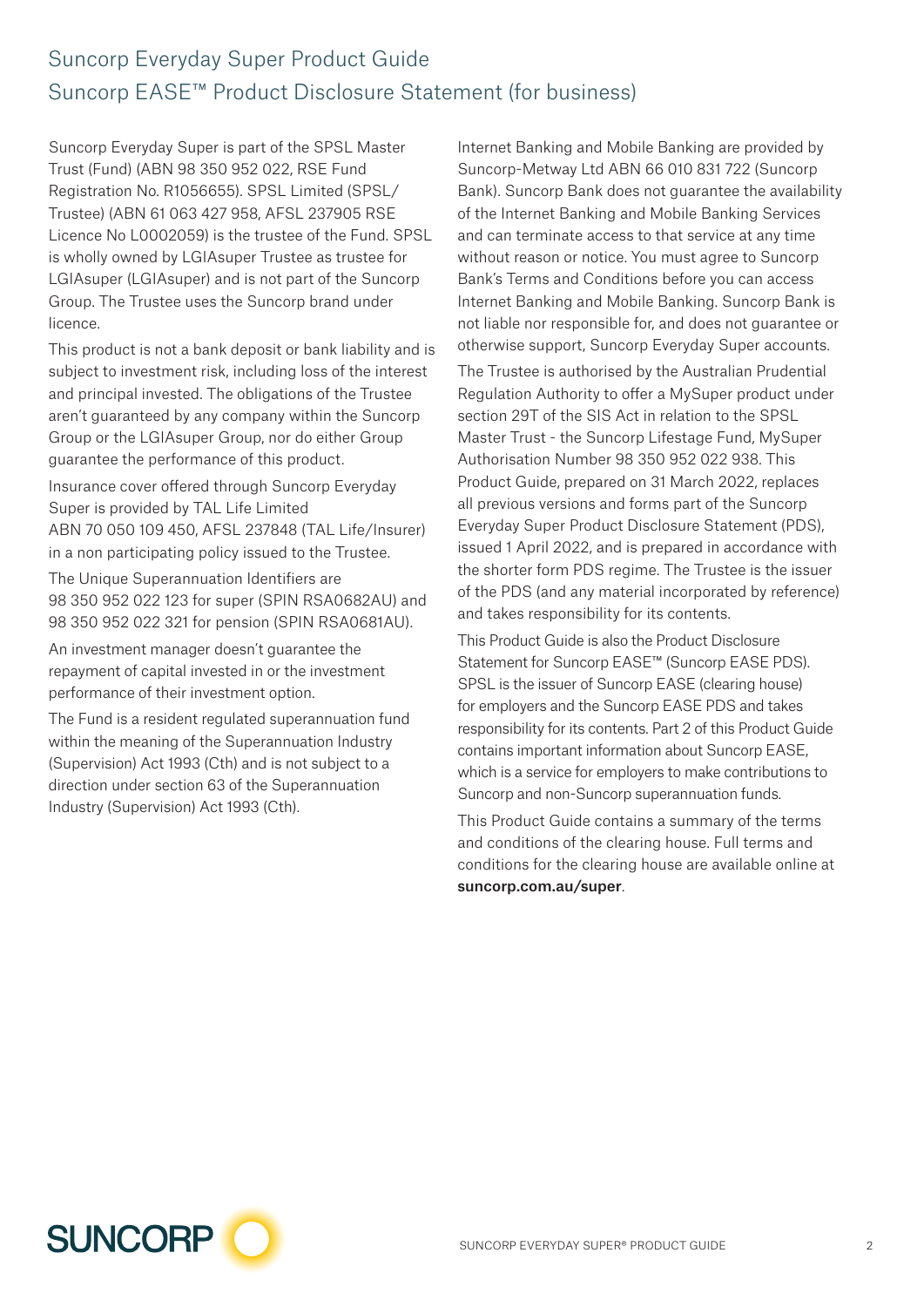This Product Guide will be updated from time to time. You should read the latest version of this Product Guide, with the PDS, before making a decision to invest into Suncorp Everyday Super. Visit suncorp.com.au/super/ forms, to check you have the current version.

Investment option information is provided by the investment managers, Morningstar Investment Management Australia Limited (ABN 54 071 808 501) (Morningstar) and Suncorp Corporate Services Pty Ltd (ABN 69 074 966 466) (SCS), which includes their objectives, strategies and asset allocations. Morningstar and SCS have consented to the publication of this information in the PDS (and any material incorporated by reference) and haven't withdrawn their consent at the time of its preparation. They take no responsibility for any other information in the PDS (and any material incorporated by reference).

The Payment agent is the person appointed by us from time to time to administer the distribution of contributions to external funds through the clearing house. The current Payment Agent is PayClear Services Pty Limited (PayClear) AFSL 314357.

The PDS (and any material incorporated by reference) can only be used by persons receiving it (electronically or otherwise) in Australia. Applications from outside Australia will not be accepted. We reserve the right to refuse or reject an application for membership.

#### Definitions of terms used in the Suncorp Everyday Super PDS and in this Product Guide

Throughout the PDS (and any material incorporated by reference, including this Product Guide), unless otherwise specified, references to:

- 'we', 'us', 'our', 'SPSL' and 'Trustee' mean SPSL Limited
- 'Insurer' and 'TAL Life' mean TAL Life Limited
- 'bank account' means an Australian bank, building society or credit union account
- 'business day' means a business day other than a Saturday, Sunday or public holiday in Sydney
- 'Suncorp Lifestage Fund' means a MySuper product
- 'MySuper member' means any Suncorp Everyday Super member who has an investment in the Suncorp Lifestage Fund.

#### In the PDS and Part 1 of this Product Guide:

- 'you' and 'member' means a member (ie an account holder) of Suncorp Everyday Super
- 'employer' means your employer, whether registered as an employer under Suncorp Everyday Super or not.

#### In Part 2 of this Product Guide:

- 'you' or 'employer' means an employer registered as an employer under Suncorp Everyday Super
- 'clearing house' means Suncorp EASE, which is provided by SPSL and offers a (non-cash payment) clearing house service to employers for the collection and distribution of contributions to multiple superannuation funds.

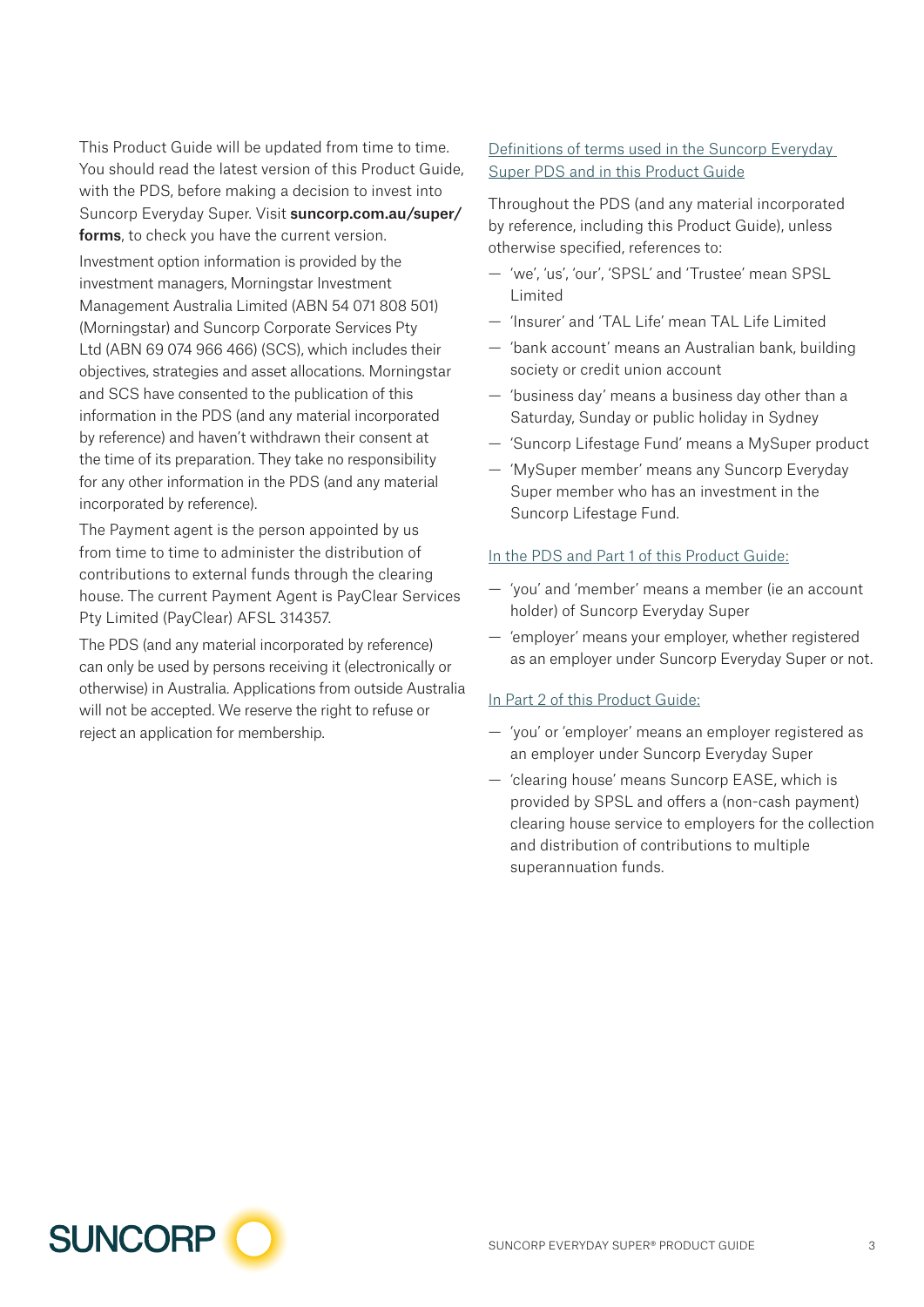#### This Product Guide is divided into two parts

- **Part 1** is for:
	- customers who'd like to learn more about Everyday Super and open an account, and
	- employees who joined Everyday Super as part of their employer's super plan.
- **Part 2** is for employers who want to learn more about:
	- Everyday Super and opening an Everyday Super employer plan for their employees, and
	- Suncorp EASE.

If you're reading this, we hope you've already seen the Product Disclosure Statement (PDS) for Suncorp Everyday Super, because the two documents work together. Here's how:

- The PDS is a summary of all the best things about Everyday Super, and some easy to digest information about super generally. It also includes some bits that we're required to tell you about by law, such as the risks of super.
- This Product Guide picks up where the PDS left off. If you want more detail about Everyday Super and how it works, this is the first place you should look.

This Product Guide contains material that we referred to in the PDS. We have to describe this by the legal expression 'material incorporated by reference'.

Having said that, it is very important that before making any investment or insurance decisions, you read:

- the PDS
- this Product Guide, and
- other material incorporated by reference.

If you've got any questions, or would like a paper copy of the PDS, this Product Guide or any material incorporated by reference, email us at super@spsl.com.au or call us on 1800 191 517. We'll be happy to help.

Throughout this Product Guide, as in the PDS, we mostly refer to Suncorp Everyday Super as just 'Everyday Super'.

#### Changes to the PDS

In the world of superannuation, as in the real world, things change from time to time. So the information in the Suncorp Everyday Super PDS and any material incorporated by reference, such as (but not limited to) this Product Guide and its underlying Trust Deed, may change at any time. The Trust Deed is a legal document that sets out the rules within which we have to operate and your rights as an Everyday Super account holder.

If the change isn't likely to be materially adverse for Everyday Super customers, we'll update the information online at suncorp.com.au/super or by sending you a message via your online account. If you'd like a free paper copy of the updated information, just ask us and we'll send you one in the post.

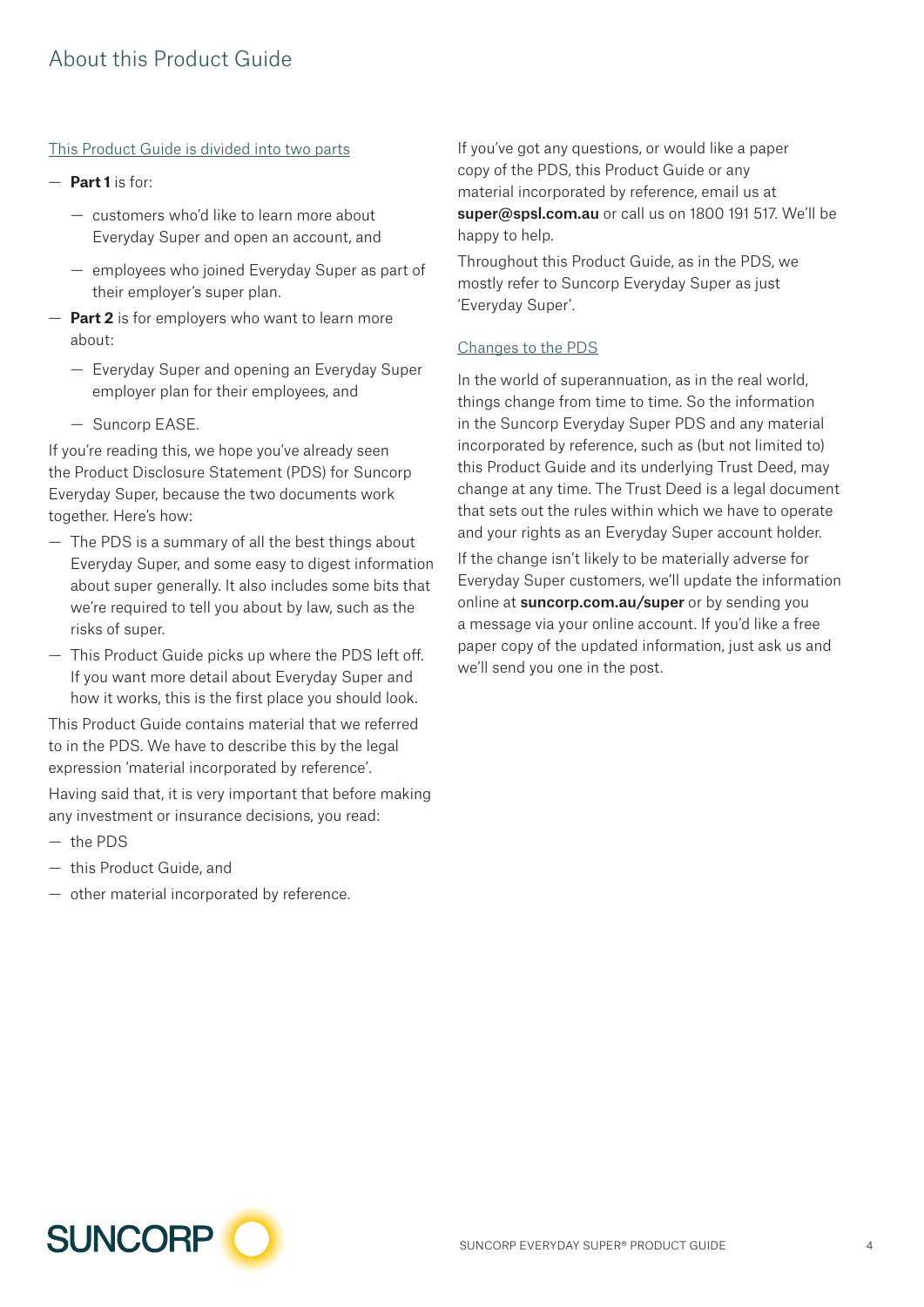### **Contents**

| <b>Part One</b> |                                                                       | 6  |
|-----------------|-----------------------------------------------------------------------|----|
| 1.              | About Suncorp Everyday Super                                          | 6  |
|                 | 2. Putting money into your Suncorp Everyday Super account             | 8  |
| 3.              | Taking money out of your Suncorp Everyday Super account               | 12 |
|                 | 4. Risks of super                                                     | 16 |
|                 | 5. How we invest your money                                           | 19 |
|                 | 6. Fees and other costs                                               | 27 |
| 7.              | Tax                                                                   | 34 |
| 8.              | Insurance in your super                                               | 36 |
|                 | 9. What happens when you leave your employer?                         | 53 |
|                 | 10. Other important information                                       | 54 |
| <b>Part Two</b> |                                                                       | 61 |
|                 | 11. Suncorp Everyday Super for business and Suncorp EASE <sup>™</sup> | 61 |

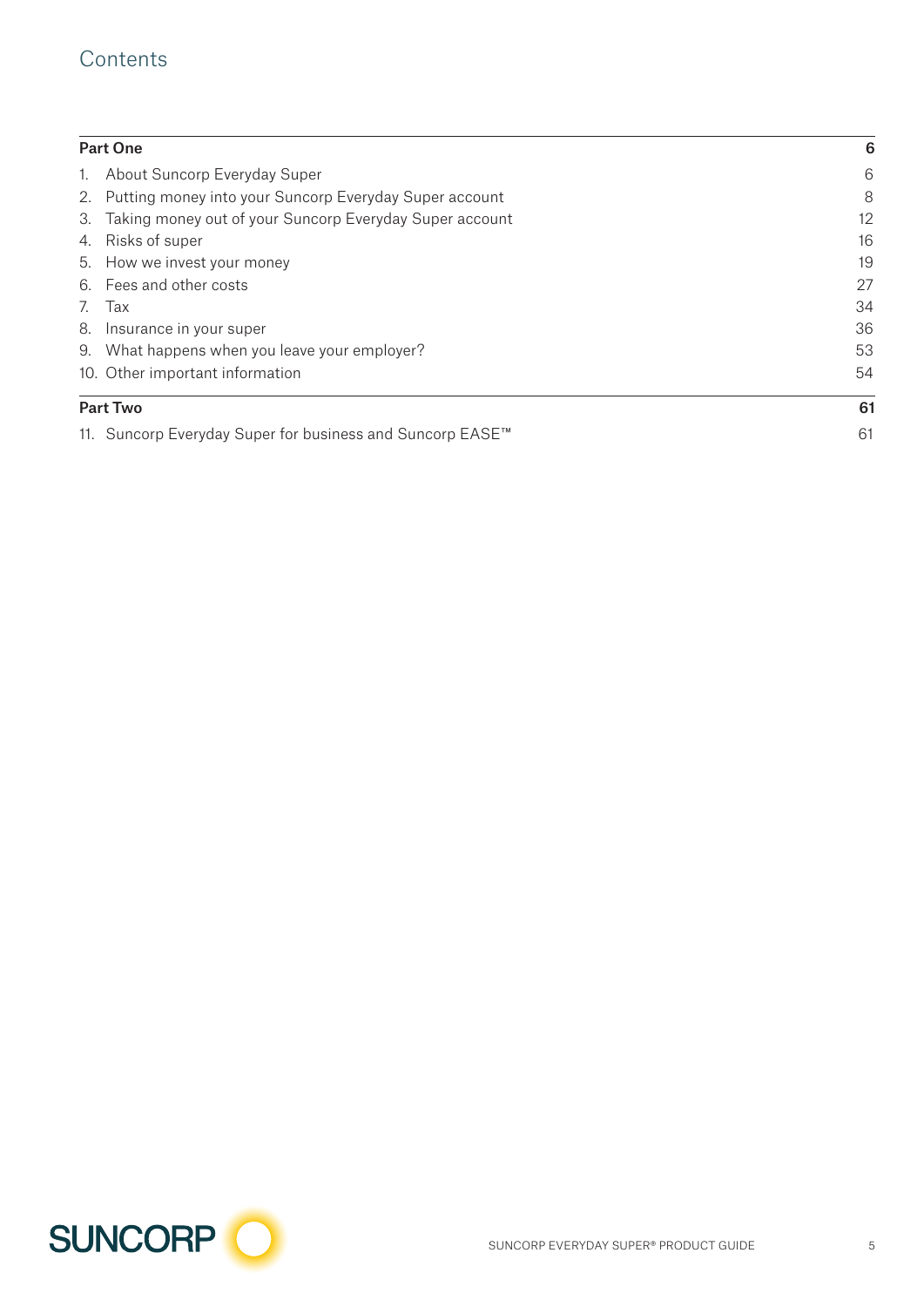# Part One

# 1. About Suncorp Everyday Super

As we said in the PDS, Everyday Super is a way of saving and investing money for your future without having to closely monitor it if you don't want to. But if you do, you can keep an eye on it every day, just like your bank account.

Everyday Super is three things in one and allows you to simply and efficiently manage your super throughout your working life and into retirement. It is:



#### *"What are the main benefits of Everyday Super?"*

#### Your fees

You won't pay any investment switching fees or commissions. We charge an administration fee of up to \$7.65 a month and either 0.54% pa or 0.76% pa depending on the investment option you are invested in (for pension members it's \$6.50 a month and 0.65% pa), plus investment fees that range from 0.16% pa to 0.47% pa (with no percentage administration fee for any money invested in the Suncorp Cash Fund). The PDS and this Product Guide provide all the information you need to know about fees and costs.

#### No unnecessary extras

No fancy features or hundreds of confusing investment options. We won't bombard you with lots of paperwork either. Everyday Super is an online product, so we'll send you almost everything electronically – either via your online account or by email.

#### 'Hands-on' investing – or leave it to us

Whether you are an active investor or prefer to leave it to someone else, we can help. With our 'Suncorp Lifestage Fund' we do it all for you by automatically matching your investment strategy to your age as you get older. You don't have to do a thing.

But if you want to choose how your money is invested, you can select any of our other five investment options.

#### Hassle-free insurance

Everyday Super offers straightforward insurance for super members. There can be some big advantages in taking out insurance inside your super.

You can insure yourself and help your loved ones with Everyday Super's insurance, which offers:

- Life cover (also known as 'death cover') to a maximum of \$850,000.
- Total and Permanent Disablement (TPD) cover to a maximum of \$850,000.

Insurance cover isn't available for pension accounts or transition to retirement options.

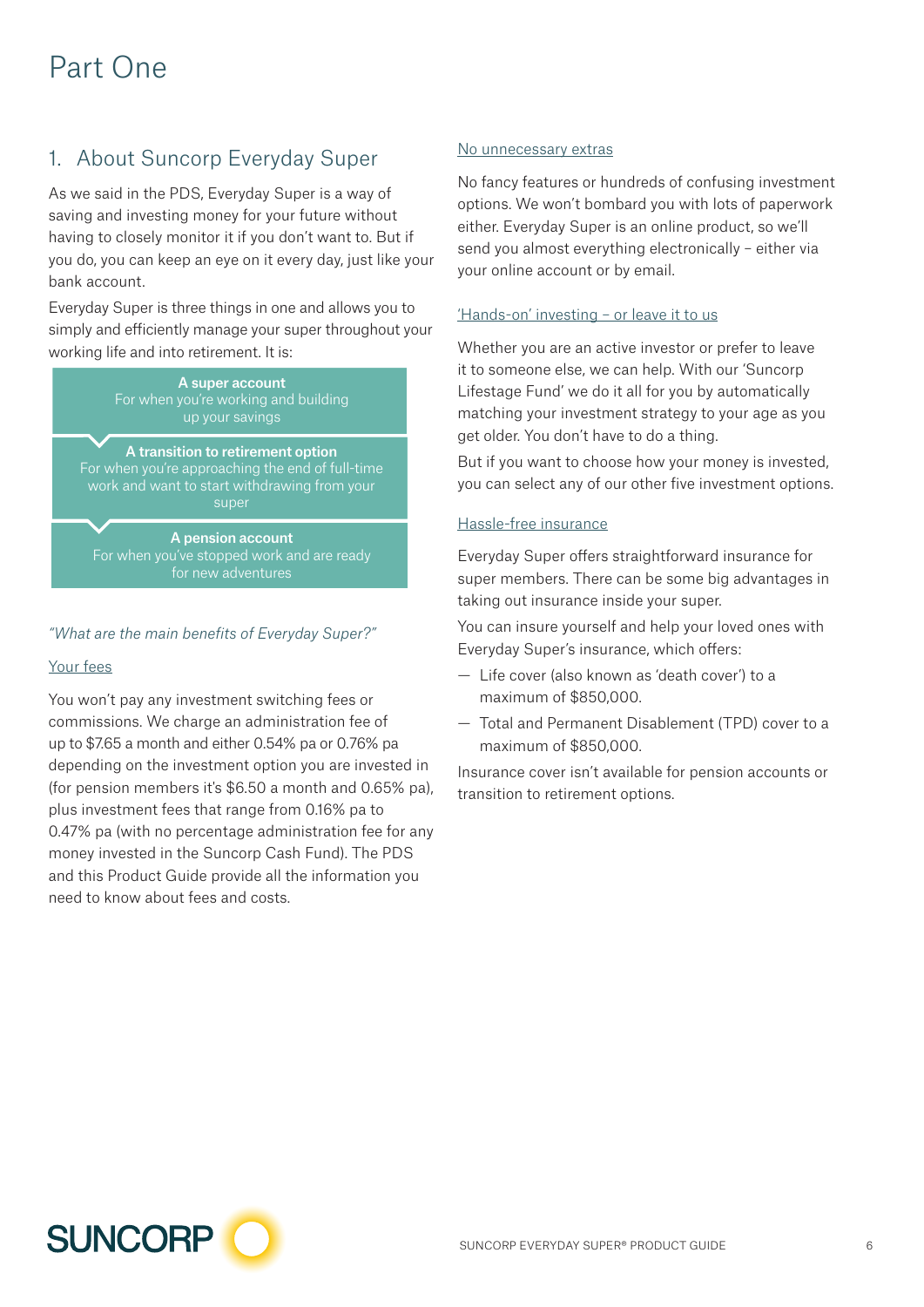#### Default investment option

Our default investment option for Everyday Super members is the Suncorp Lifestage Fund. It's a diversified investment option that automatically changes its investment mix as you grow older.

If you'd like to invest in one of the five single sector investment options, you can switch online once your account is open.

#### MySuper (super members only)

MySuper is a simple, cost-effective superannuation investment. You automatically become a 'MySuper' member when you join Everyday Super. We'll then automatically invest your super in the 'default' MySuper option, the Suncorp Lifestage Fund.

If you choose your own investment options, and no longer invest in the Suncorp Lifestage Fund, you will cease to be a MySuper member.

The PDS and this Product Guide provide all the information you need to know about the Suncorp Lifestage Fund.

#### Fees and costs for the Suncorp Lifestage Fund

By law we are required to offer all members invested in the Suncorp Lifestage Fund (MySuper) a standard set of fees and costs. You'll find fees and costs associated with your investment on your online account and on any account statements issued, including your annual statement.

#### It's easy to add to your super

You don't have to be a big shot to join Everyday Super. You can open an Everyday Super account so long as you're an Australian resident and eligible to receive super contributions.

It's also pretty easy to make contributions to your Everyday Super account. You can boost your super by direct debit, BPAY® or by popping into any Suncorp store.

® Registered to BPAY Pty Ltd ABN 69 079 137 518.

#### Changing jobs? No need to change your super

If you've joined Everyday Super as part of your employer's super plan, you don't need to worry about switching super funds if you decide to change jobs.

We'll also give you everything you need so your new employer can keep paying your super contributions into your Everyday Super account.

Refer to section 9 for more information.

#### 'Non-lapsing binding' beneficiary nomination

Your 'beneficiary' is the person or people you've chosen to receive your super benefit (including any insurance benefit) if you die. Choosing your beneficiary is important. After all, your super could be a lot of money – so you want it to go to the right person.

Normally, you need to update a lapsing binding beneficiary nomination every three years. But Everyday Super avoids this hassle by letting you make a 'nonlapsing' binding nomination. This means you never have to update your binding nominated beneficiaries, unless you want to, or the beneficiaries cease being valid beneficiaries under Superannuation Law.

And if you have a transition to retirement option or pension account, you can choose to have your pension payments continue automatically to your eligible nominated beneficiary.

#### Sometimes it's good to talk...

Everyday Super may be an online product, but that doesn't mean you always have to interact with a machine. If you'd like a chat with a real person, just call us on 1800 191 517.

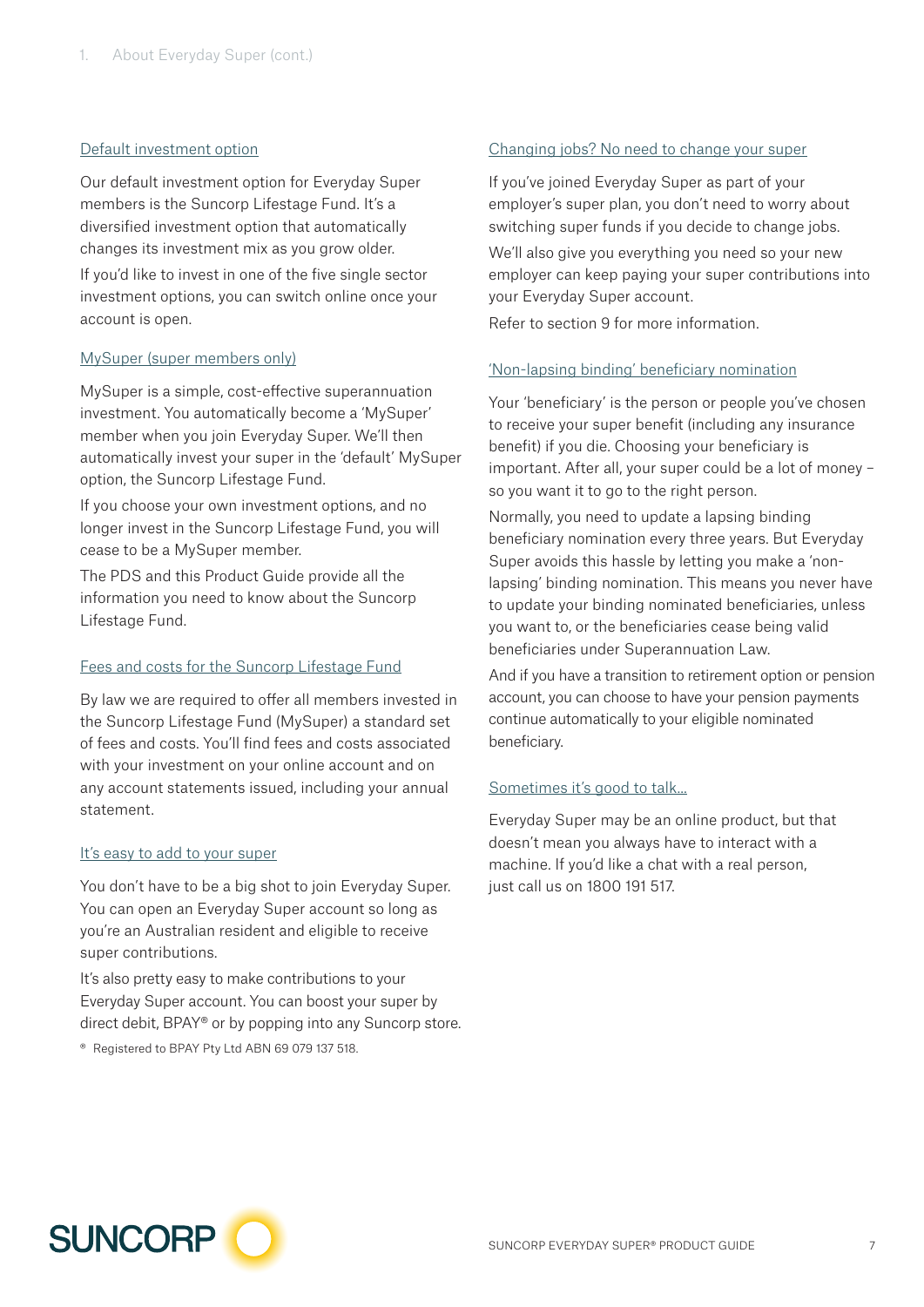# 2. Putting money into your Suncorp Everyday Super account

Remember that super is simply a way of saving for your retirement. All you are doing with super is growing a pot of money you can live off when you stop working. Your super account should grow through a combination of investment returns and the money, or contributions, that you and/or your employer put into it.

#### *"What types of contributions can I make?"*

These are summarised in the table below and then described in more detail.

| Types of contributions that can be made into your<br><b>Suncorp Everyday Super account</b> |                                                                                                            |  |
|--------------------------------------------------------------------------------------------|------------------------------------------------------------------------------------------------------------|--|
| Concessional<br>(Pre-tax)<br>contributions                                                 | - Compulsory employer contributions<br>(known as Super Guarantee (SG)<br>or Award)                         |  |
|                                                                                            | - Personal contributions that are<br>claimed as a tax deduction                                            |  |
|                                                                                            | - Salary sacrifice                                                                                         |  |
|                                                                                            | - Voluntary employer (ie contributions<br>above the compulsory Award/SG<br>minimum amount)                 |  |
| Non-concessional<br>(After-tax)<br>contributions                                           | - Personal contributions made from<br>after-tax dollars (ie your take-home<br>pay)<br>Spouse contributions |  |

#### Compulsory employer contributions

Your employer must make Award or Superannuation Guarantee (SG) contributions to your account (unless you're an exempt employee) at least every quarter. The SG contribution rate is currently 10% of most employees' salary.

The contributions your employer makes for you may not be enough to provide you with the kind of lifestyle you want in retirement. Here, we've outlined some ways to help boost your super account.

#### Salary sacrifice contributions

Salary sacrificing part of your pre-tax salary into your super can be one of the easiest and most tax-effective ways of boosting your super account balance. The money paid into your super through salary sacrifice is concessionally taxed, so you can potentially save on tax. These contributions aren't counted as part of your salary for income tax purposes, so salary sacrificing into super may reduce your overall taxable income.

#### Personal, after-tax contributions and government co-contributions

If you make a personal contribution from 'after-tax' money (that's money you've paid income tax on – ie your take-home pay), you may be eligible to receive an additional contribution into your account from the government. This is known as the government cocontribution scheme.

If you earn less than \$41,112 pa in the 2021/22 financial year and you make a \$1,000 after-tax contribution, the government may contribute the maximum \$500 to your retirement savings.

The government's co-contribution amount decreases for those on higher incomes, but you can still benefit from the co-contribution scheme if you earn less than \$56,112 pa in the 2021/22 financial year. To be eligible for the government co-contribution, your total super balance must be less than the general transfer balance cap for the year. Please refer to the Australian Taxation Office (ATO) website for more information.

Individuals with adjusted taxable income\* up to \$37,000 will receive a Low Income Super Tax Offset (LISTO) contribution to their superannuation fund. The LISTO contribution is 15% of total concessional (pre-tax) contributions for a financial year, capped at \$500. It will be paid automatically into the member's super account.



<sup>\*</sup> This includes taxable income, adjusted fringe benefits, target foreign income, total net investment loss, tax-free pension or benefit and reportable superannuation contributions less any deductible child maintenance expenditure for that year.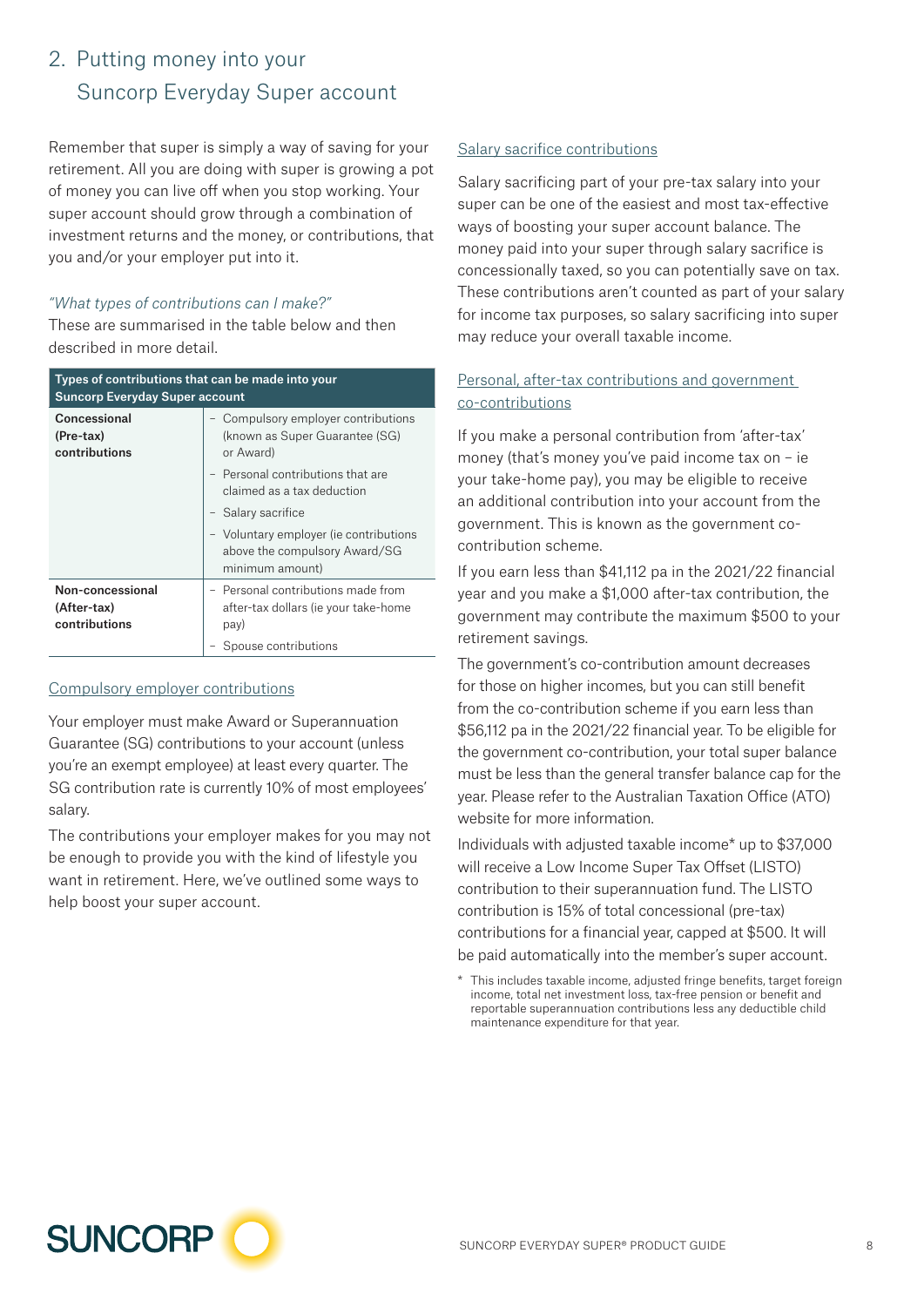#### Spouse contributions

By making a contribution on your behalf, your spouse may be entitled to a tax offset of up to \$540 pa which they can claim through their personal income tax return. The offset is available to your spouse if your assessable income is below \$40,000 pa. Refer to the ATO website for a full list of eligibility criteria.

#### Personal deductible contributions

You may be able to claim a tax deduction for contributions into your superannuation account if you are aged under 75. If you are aged under 18 (at the end of the income year in which you made the contribution) you can only claim a deduction if you also earned income as an employee or a business operator during the year. If you are aged between 67 and 74, a work test applies – see page 11 for more information.

To claim the deduction, you must provide to the Fund a valid notice in the approved form. If you have made personal contributions and have not withdrawn them before 30 June in any financial year, we'll send you the Notice of intent to claim or vary a deduction for personal super contributions at the end of that financial year which you need to complete and send back to us before you lodge your tax return.

#### Combine your super accounts

If you have Lost super and/or multiple super accounts, consolidating into one account is a great way to simplify your super and save on multiple fees, which can erode your retirement savings over time. Our Search & Combine tool makes combining your super easy. Visit suncorp.com.au/super to get started.

#### Contribution limits

There are contribution limits (sometimes called 'contribution caps') on the amounts you can contribute to super in any one financial year (from 1 July to 30 June), without being charged additional tax. It's important you know these limits, as sometimes the additional tax for exceeding them can be substantial.

| Contribution limits on how much you can contribute to super <sup>1</sup> |                                                                                                                                                                                                                                         |  |
|--------------------------------------------------------------------------|-----------------------------------------------------------------------------------------------------------------------------------------------------------------------------------------------------------------------------------------|--|
| Concessional<br>$(Pre-tax)$                                              | \$27,500 per year                                                                                                                                                                                                                       |  |
| contributions                                                            | - The cap will be indexed periodically<br>to Average Weekly Ordinary Time<br>Earnings (AWOTE), increasing in \$2,500<br><i>increments</i>                                                                                               |  |
| Non-concessional<br>(After-tax)<br>contributions (NCC)                   | - \$110,000 per year - eligible individuals<br>under age 67 may be able to bring<br>forward 2 or 3 times the annual NCC<br>cap (ie \$220,000 or \$330,000), subject<br>to their total super balance on 30 June<br>of the previous year. |  |

1. For the 2021/22 financial year.

#### Unused concessional contribution limit carry forward

Effective from the 2018/19 financial year, if your balance is less than \$500,000 on the prior 30 June, you may be able to contribute more than the general concessional contributions limit by making additional contributions for any unused amounts. These unused amounts are available for a maximum period of five previous financial years and further information can be found on the ATO website.

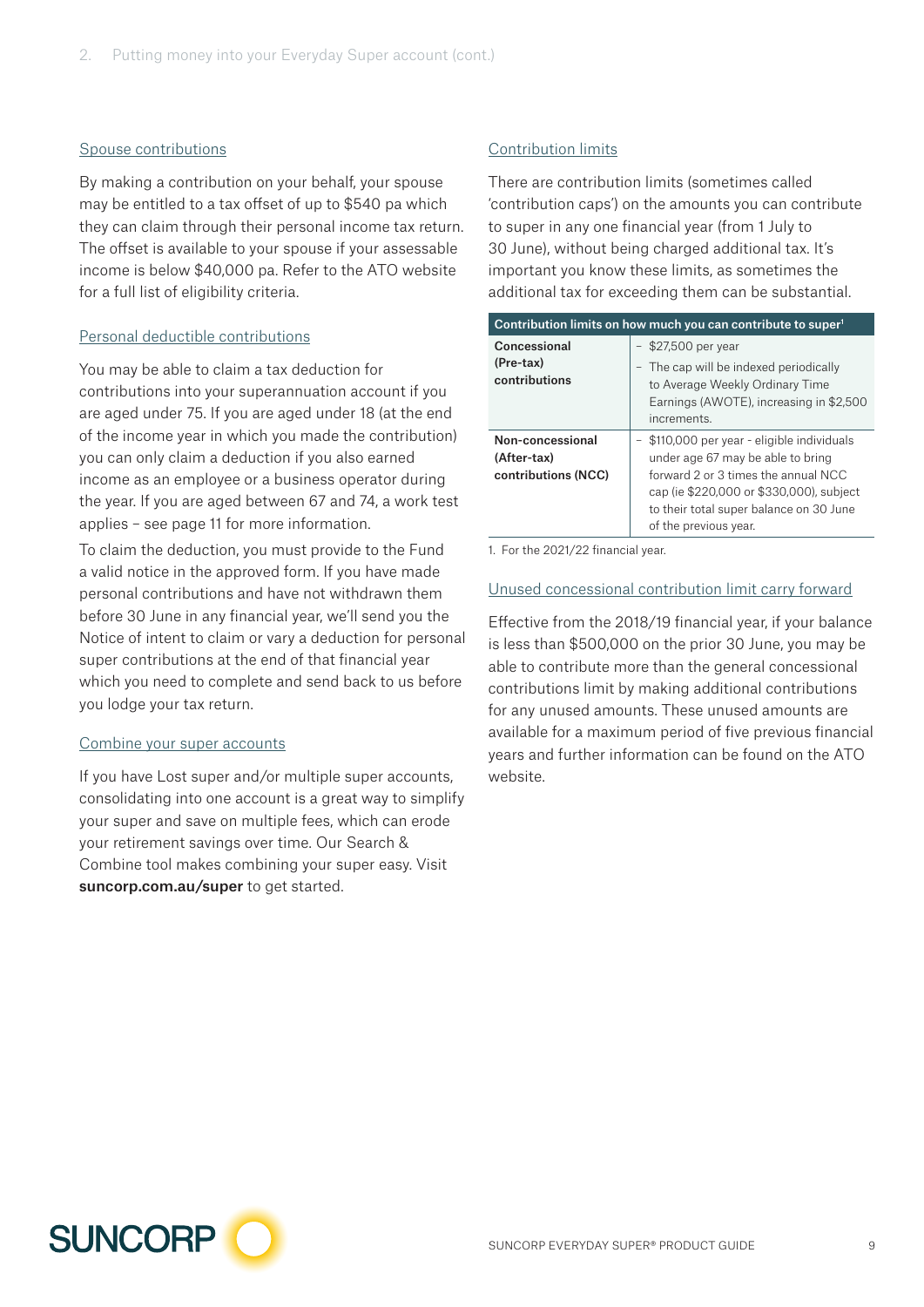#### Methods of contributing to your account

| <b>Contribution methods for Everyday Super</b> |                                                                                                                                                                                                                                                                                                                                                                                                                                                                                                                                                                                                                                          |        |  |
|------------------------------------------------|------------------------------------------------------------------------------------------------------------------------------------------------------------------------------------------------------------------------------------------------------------------------------------------------------------------------------------------------------------------------------------------------------------------------------------------------------------------------------------------------------------------------------------------------------------------------------------------------------------------------------------------|--------|--|
| Direct debit                                   | If you want to make a regular contribution to your super account, it's easy to set up a direct debit from your<br>nominated financial institution. You can contribute monthly, quarterly, half-yearly or yearly.<br>We'll debit your nominated financial institution account on or around the 15th day of the relevant month. And if<br>you want to change or cancel this arrangement, it's easy - just download the Direct debit request form from our<br>website and send it to us with your request. Your request must reach us on or before the 9th of the month for it to<br>be effective for the next scheduled direct debit date. |        |  |
| <b>BPAY</b> <sup>®</sup>                       | BPAY® lets you contribute from your own bank account over the phone or internet. To make a BPAY payment,<br>you'll need your Customer Reference Number (CRN), which you'll find in your online account.<br>The biller code you'll need to use will depend on the contribution type you or your employer would like to make:<br><b>BPAY codes</b>                                                                                                                                                                                                                                                                                         |        |  |
|                                                | $\bf B$<br><b>PAY</b><br>Use the right Biller Code for the contribution you're making                                                                                                                                                                                                                                                                                                                                                                                                                                                                                                                                                    |        |  |
|                                                | Employer SG/Award contribution                                                                                                                                                                                                                                                                                                                                                                                                                                                                                                                                                                                                           | 256594 |  |
|                                                | Salary sacrifice contribution                                                                                                                                                                                                                                                                                                                                                                                                                                                                                                                                                                                                            | 256610 |  |
|                                                | Spouse contribution                                                                                                                                                                                                                                                                                                                                                                                                                                                                                                                                                                                                                      | 256628 |  |
|                                                | Member contribution                                                                                                                                                                                                                                                                                                                                                                                                                                                                                                                                                                                                                      | 256602 |  |
|                                                | Employer voluntary contribution                                                                                                                                                                                                                                                                                                                                                                                                                                                                                                                                                                                                          | 256636 |  |
|                                                | Telephone & Internet Banking - BPAY®                                                                                                                                                                                                                                                                                                                                                                                                                                                                                                                                                                                                     |        |  |
|                                                | Contact your bank or financial institution to make this payment from your cheque, savings, debit, credit card or<br>transaction account.<br>More info: bpay.com.au<br>Payments via BPAY are limited to \$10,000 for credit card payments, and \$100,000 for debit card payments.                                                                                                                                                                                                                                                                                                                                                         |        |  |
| At any Suncorp store                           | Pop into any Suncorp store and make your contribution by cash deposit or transfer from your other<br>Suncorp accounts. Simply fill in a Deposit slip form available online.                                                                                                                                                                                                                                                                                                                                                                                                                                                              |        |  |

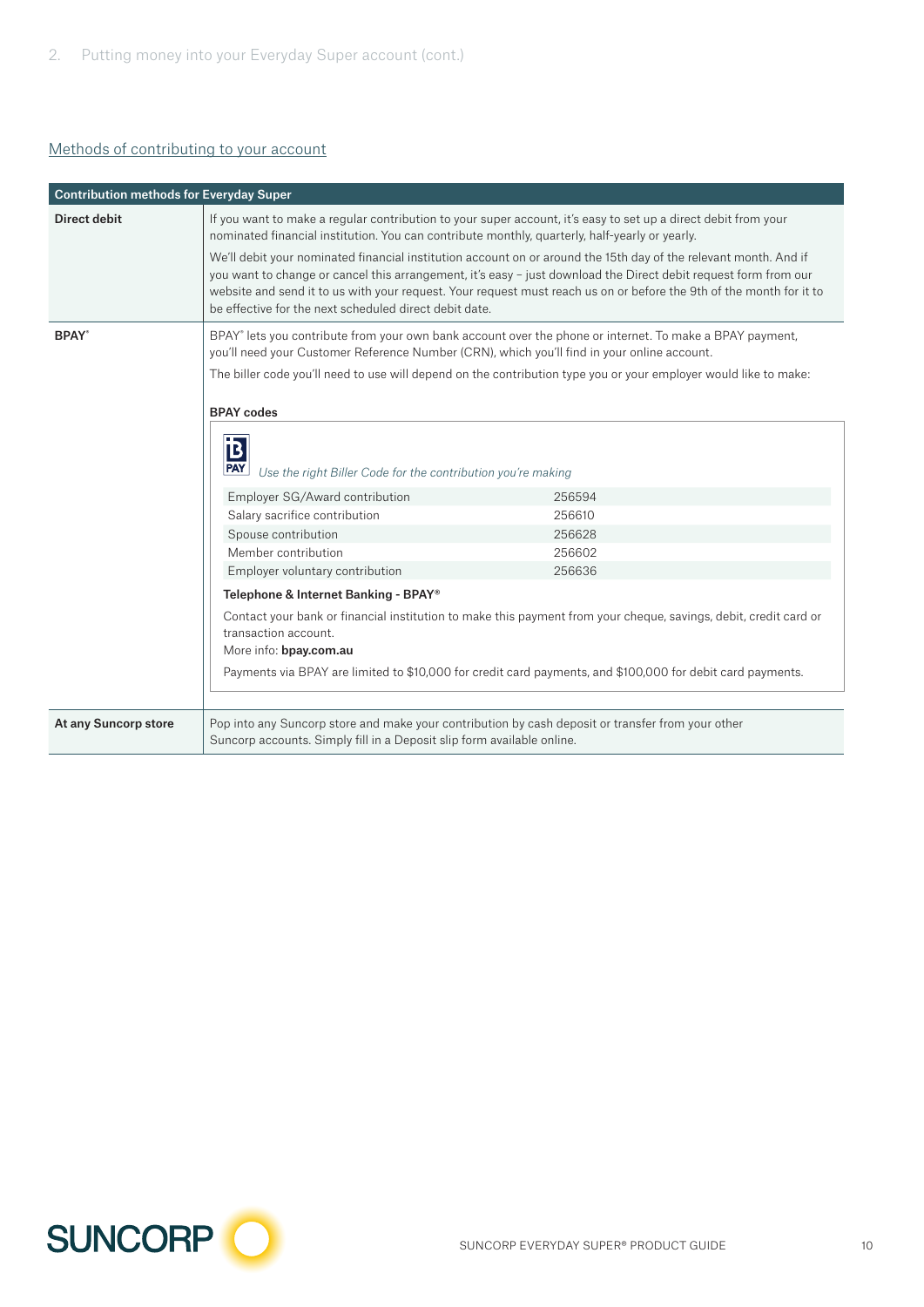#### *"Who can make contributions to an Everyday Super account?"*

#### For super accounts

Whether you can open an account and contribute to super depends on your personal circumstances, such as your age and employment status:

| Who can make contributions into super                                          |                                                                                                                                                                                                                                                                                                                                                                                                                            |
|--------------------------------------------------------------------------------|----------------------------------------------------------------------------------------------------------------------------------------------------------------------------------------------------------------------------------------------------------------------------------------------------------------------------------------------------------------------------------------------------------------------------|
| You can open an Everyday<br>Super account if you're                            | - receiving SG or certain Award<br>contributions, whatever your age.                                                                                                                                                                                                                                                                                                                                                       |
| You can make<br>contributions into your<br>Everyday Super account<br>if you're | - under age 67, or<br>between age 67-74 and meet the<br>'work test' i.e. you have worked at<br>least 40 hours in an uninterrupted<br>30 day period within the current<br>financial year <sup>1</sup> . From 1 July 2022<br>you will no longer need to meet the<br>work test to make contributions<br>between age 67-74 but you will still<br>need to meet the work test to claim a<br>deduction on personal contributions. |

1 If you no longer meet the work test you can still make contributions for an extra 12 months from the end of the financial year in which you last met the work test, provided you meet certain criteria. This is called the work test exemption. Please refer to the ATO website for the eligibility criteria.

#### For a transition to retirement (TTR) option or pension account

If you'd like to make a personal contribution when opening a TTR option or pension account, you must meet the eligibility criteria outlined above.

You can't make additional contributions to your existing TTR option or pension account once it's been opened. If you have additional funds you would like to add to the balance of your TTR option or pension account, you'll need to open a new account. Call us and we'll let you know what you need to do.

#### Transfer balance cap

There is a transfer balance cap on the total amount of super an individual can transfer to start pensions (other than transition to retirement pensions). The cap does not apply to investment earnings so your savings can grow without restriction.

The cap is \$1.7 million from 1 July 2021 (and increases in line with the rate of inflation each year, in \$100,000 increments). If you had a transfer balance cap before 1 July 2021, your personal transfer balance cap may be between \$1.6 million and \$1.7 million. You will be able to view your personal transfer balance cap in ATO online.

If you exceed this cap, we may receive a commutation authority from the ATO. If we receive one, we will attempt to contact you to obtain your instructions. But if we are unable to contact you, we will be required to commute the prescribed amount from your income stream, as instructed by the ATO.

If you have an existing super accumulation account with us, we will rollover the prescribed amount to this account (or to the account that was most recently opened if you have more than one super accumulation account). If you do not hold a super accumulation account with us, we will open a personal member account for you and rollover the prescribed amount into this account, into the Suncorp Cash Fund.

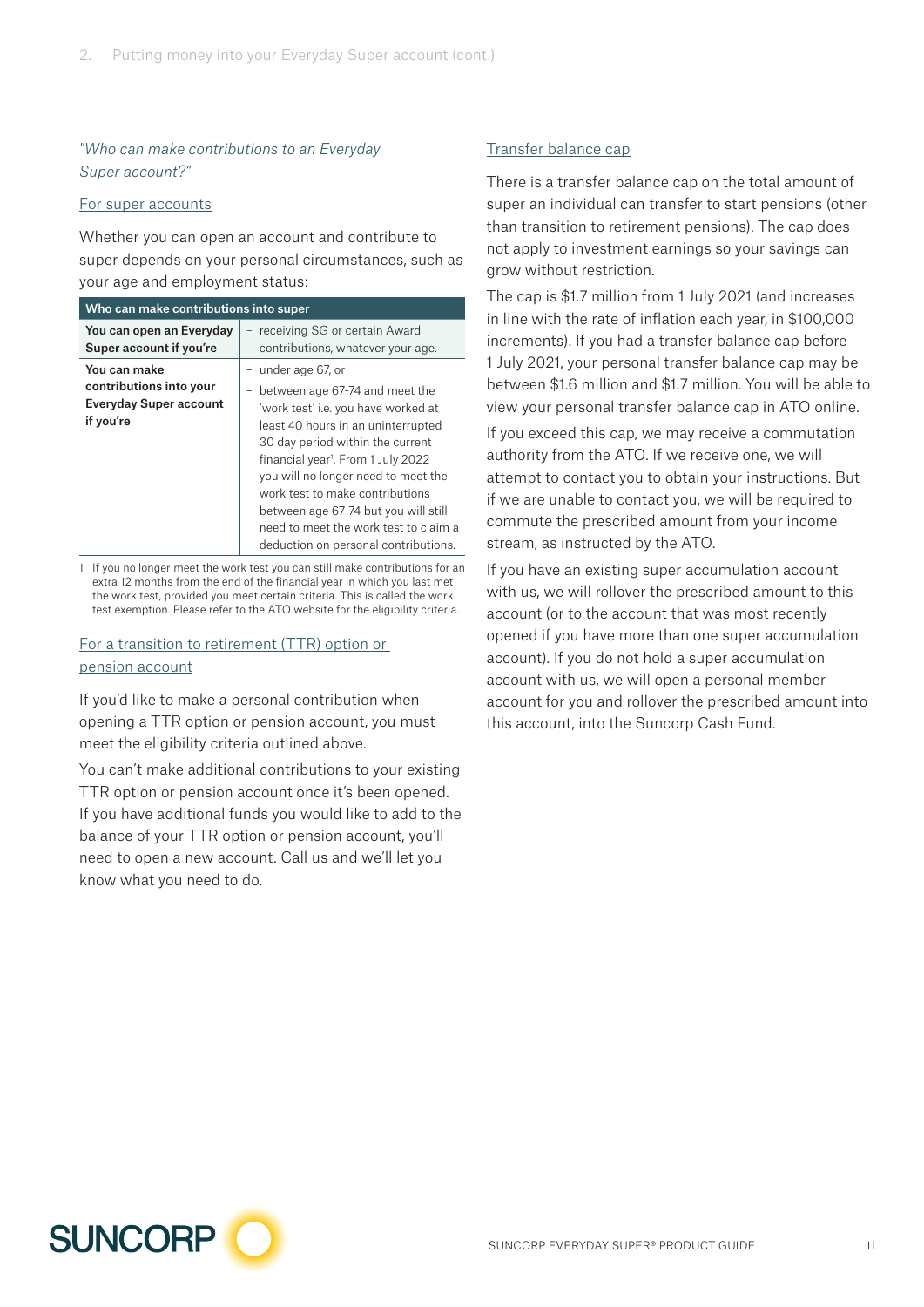# 3. Taking money out of your Suncorp Everyday Super account

#### *"When can I get my hands on my super money?"*

Super is meant to help you save to fund your retirement, so it's logical that restrictions apply to when you can get access to your money.

To give your super time to grow, it's 'preserved' throughout your working life, and access is generally restricted until you reach preservation age or meet what's called a condition of release. However, you can transfer (rollover) your account balance to another complying super fund at any time.

#### Preserved and non-preserved benefits

Within your super account balance, different sums of money may be categorised into different types of benefits, which may determine your ability to access that money.

| <b>Type of benefit</b>                       | When you can get access<br>to these benefits                                                                                                                                                                     |
|----------------------------------------------|------------------------------------------------------------------------------------------------------------------------------------------------------------------------------------------------------------------|
| <b>Preserved benefits</b>                    | You can only get access to money in this<br>category once you've met a condition<br>of release (see the table below).                                                                                            |
| <b>Restricted non-</b><br>preserved benefits | Generally, this is money accrued from<br>personal contributions made to an<br>employer fund from 1 July 1983 to 30<br>June 1999 that you couldn't claim a tax<br>deduction for                                   |
|                                              | Like preserved benefits, you can get access<br>to this money once you've met a condition<br>of release (see the table below), or when<br>you leave the employer who originally<br>made the contributions to you. |
| Unrestricted non-<br>preserved benefits      | You can get access to this money at<br>any time.                                                                                                                                                                 |

#### Conditions of release

You can access your preserved and restricted nonpreserved super benefits if you satisfy a condition of release as shown below:

| <b>Condition of release</b>                                                                                                                        | What types of super benefits you<br>can access                                                                                                                                                  |
|----------------------------------------------------------------------------------------------------------------------------------------------------|-------------------------------------------------------------------------------------------------------------------------------------------------------------------------------------------------|
| <b>Permanently retiring</b><br>after reaching your<br>'preservation age' (see the<br>table on the next page)                                       | All                                                                                                                                                                                             |
| Leaving your employer<br>after turning age 60                                                                                                      | All                                                                                                                                                                                             |
| Reaching age 65                                                                                                                                    | All                                                                                                                                                                                             |
| <b>Permanent incapacity</b>                                                                                                                        | AII                                                                                                                                                                                             |
| Severe financial hardship                                                                                                                          | The benefit you receive is limited<br>to one lump sum payment between<br>\$1,000 and \$10,000 (before<br>tax has been applied) within a<br>12-month period, depending on your<br>circumstances. |
| <b>Compassionate grounds</b>                                                                                                                       | You'll need to make an application to<br>the Australian Taxation Office (ATO)<br>to have your benefits released. The<br>amount you receive is determined by<br>the ATO.                         |
| <b>Temporary residents</b><br>departing Australia                                                                                                  | You can apply for a 'Departing<br>Australia Superannuation Payment'<br>(DASP) through the ATO. A final<br>DASP tax will be withheld from your<br>payment when it is made.                       |
| <b>Termination of your</b><br>employment with the<br>employer who contributed<br>for you                                                           | You can access all your restricted<br>non-preserved benefits. You can only<br>access your preserved benefits as a<br>non-commutable life pension or<br>non-commutable life annuity.             |
| <b>Termination of your</b><br>employment with the<br>employer who contributed<br>for you (where your<br>preserved benefits are less<br>than \$200) | All                                                                                                                                                                                             |
| 'Lost member' with whom<br>contact is restored and<br>has an account balance of<br>less than \$200                                                 | All                                                                                                                                                                                             |
| Reaching preservation age<br><b>Terminal illness</b>                                                                                               | All (through income streams which<br>cannot be converted into lump sums).<br>This includes using funds to start<br>a non-commutable (transition to<br>retirement) allocated pension.<br>All     |

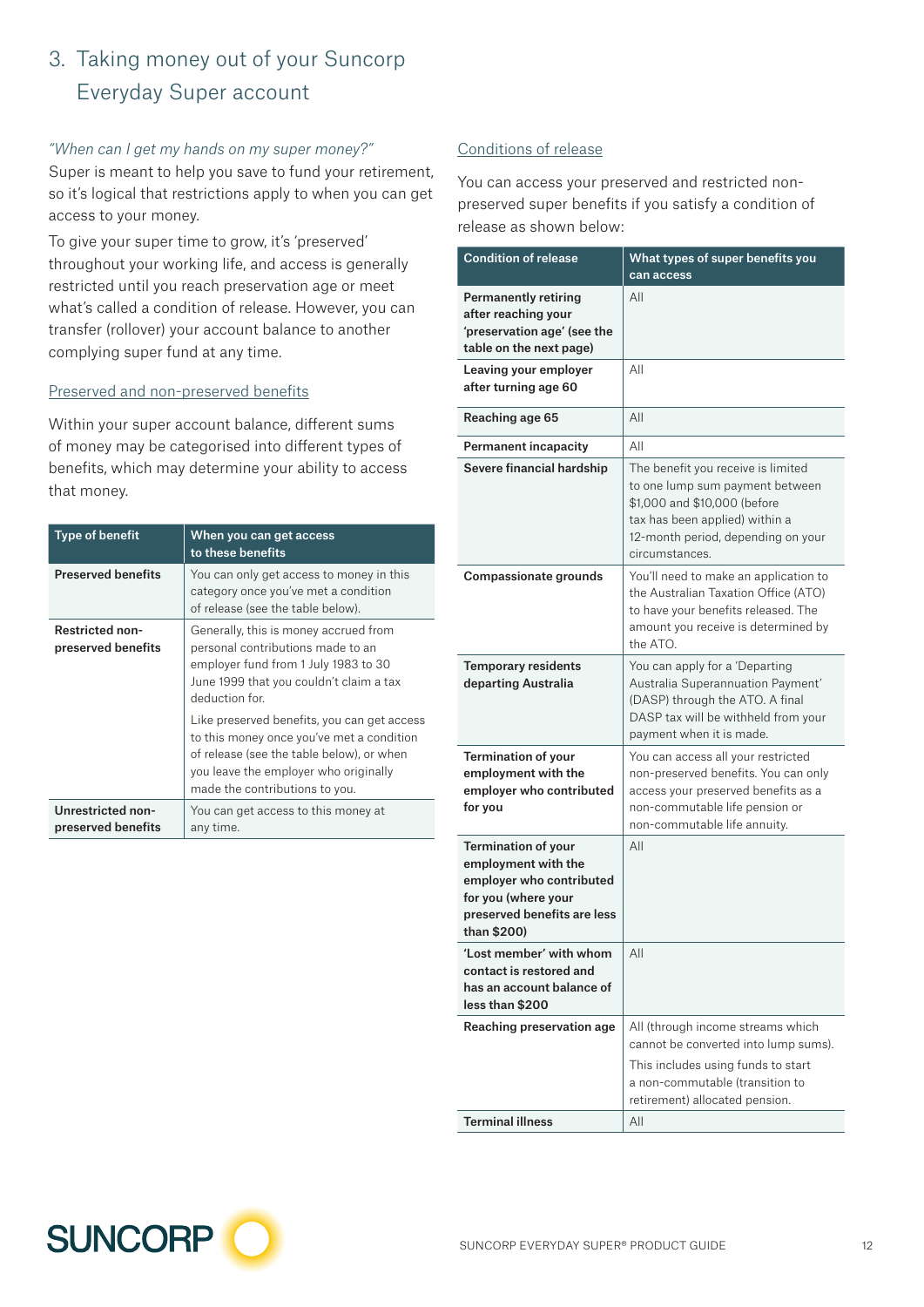| <b>Condition of release</b>                                                                                                                 | What types of super benefits you<br>can access                                                                                                                                                                                    |
|---------------------------------------------------------------------------------------------------------------------------------------------|-----------------------------------------------------------------------------------------------------------------------------------------------------------------------------------------------------------------------------------|
| <b>Temporary incapacity</b>                                                                                                                 | You can access your super benefits<br>as long as the withdrawal amount<br>isn't greater than your income before<br>becoming temporarily incapacitated.<br>You can only receive the payments as<br>a non-commutable income stream. |
| Death                                                                                                                                       | All (your super benefits are generally<br>paid to your dependants and/or<br>estate).                                                                                                                                              |
| Former resident of<br>Australia that has moved<br>permanently to New<br><b>Zealand and nominated</b><br>a provider of a KiwiSaver<br>Scheme | All                                                                                                                                                                                                                               |

#### Your 'preservation age'

Your preservation age depends on when you were born. It determines when you can access some of your benefits. Once you have reached age 60 and retired, your super benefits can be withdrawn tax-free as a pension or a lump sum.

| Your preservation age |
|-----------------------|
| 55                    |
| 56                    |
| 57                    |
| 58                    |
| 59                    |
| 60                    |
|                       |

#### Everyday Super pension

If you're ready to retire, Everyday Super makes the change simple and hassle-free. Our pension account provides regular income to fund your retirement needs, while continuing to let your savings grow at a taxeffective rate.

#### *Opening a pension account*

You can open a pension account if you:

- have reached your preservation age and want to access your preserved benefits through the transition to retirement option
- have reached your preservation age and have ceased gainful employment and intend never again to work 10 hours or more in a week
- are aged 60 to 64 and have retired, or since turning 60 have resigned from, or changed your employment
- are aged 65 and over
- are permanently incapacitated
- have a super lump sum consisting entirely of unrestricted non-preserved benefits
- are still able to contribute to super but meet an immediate condition of release.

#### *Getting access to your money is easy*

Simply choose to receive your regular pension payments into your nominated financial institution account, either:

- Twice per month
- Monthly
- Quarterly (you choose the month)
- Half-yearly (you choose the month), or
- Yearly (in the month before the anniversary date of your pension starting).

We'll make your pension payments on or around the 14th of each month (and the 28th for twice-monthly payments only).

#### *Transition to retirement (TTR) option*

Have you reached retirement age, but aren't yet ready to stop working? An Everyday Super TTR option allows you to access your super benefits as a retirement income stream while continuing to work.

There are some limits on your pension payment amounts and because they're designed to give limited access to your super benefits, the TTR option is 'non-commutable', which means you can't make a lump sum cash withdrawal until you reach 65 or meet another eligible condition of release. Any investment earnings on your TTR option are taxed. See 'How is super taxed?' in this Product Guide for more information.

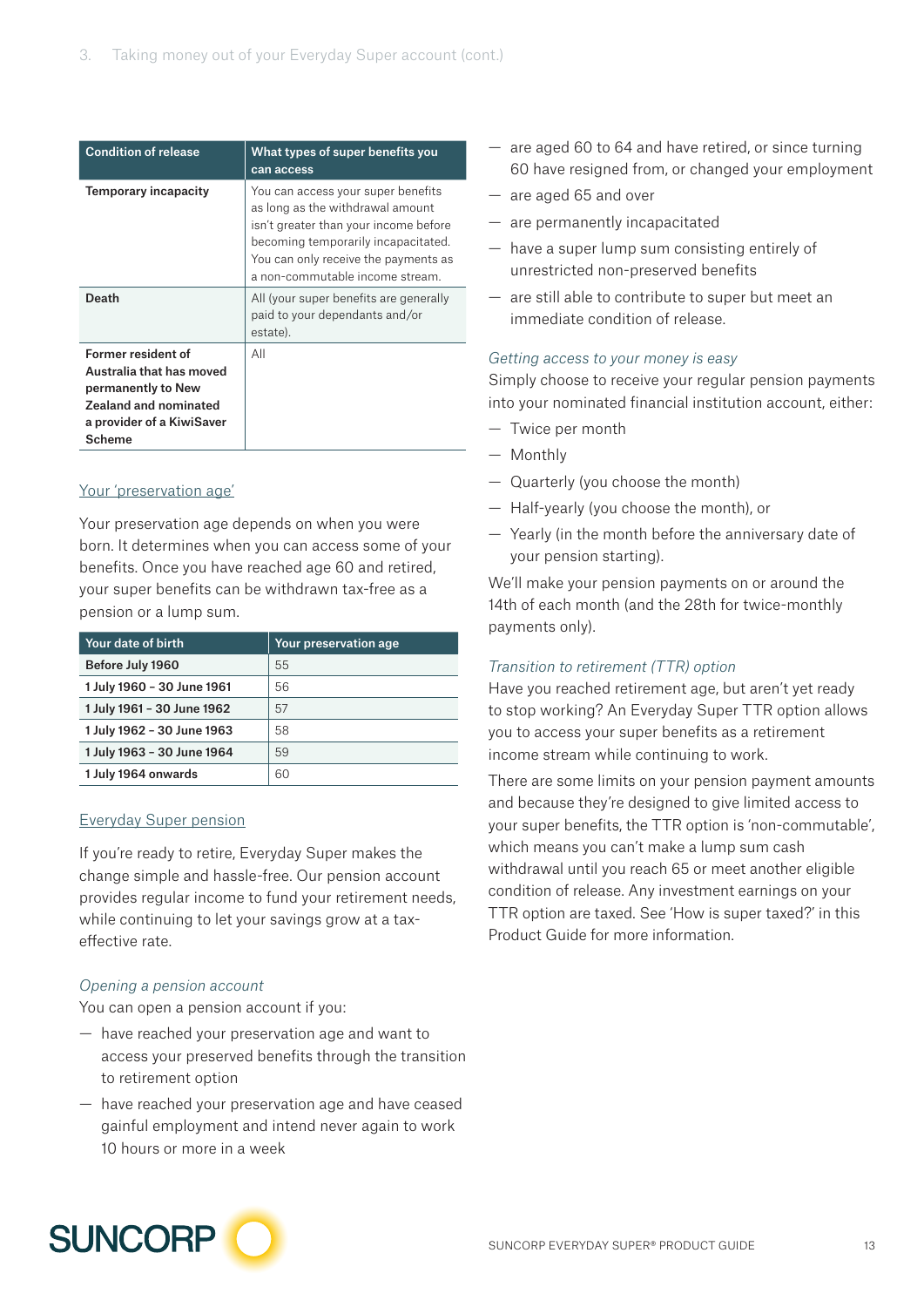#### *Your money, your choice*

You can choose which of your investment options you'd like your pension payments drawn from. We'll keep making your pension payments from your nominated investment options until the balance in your chosen investment option(s) has been fully withdrawn. If the balance in an investment option has been fully withdrawn, your pension payments will be taken proportionally across your remaining investment options.

If you don't provide a drawdown nomination, we'll take your pension payments in equal proportion from all your investments.

#### *Minimum pension payment requirements*

By law, in each financial year you must receive at least one pension payment, and the total amount of your payments must be at least the minimum amount specified by the government for your age. The minimum pension amount for the 2021/22 financial year is half of the standard minimum pension amount.

| Your age    | <b>Minimum pension</b><br>amount <sup>t</sup> | <b>Minimum pension</b><br>amount 2021/22 <sup>t</sup> |
|-------------|-----------------------------------------------|-------------------------------------------------------|
| Under 65    | 4%                                            | 2%                                                    |
| $65 - 74$   | 5%                                            | 2.5%                                                  |
| $75 - 79$   | 6%                                            | 3%                                                    |
| $80 - 84$   | 7%                                            | 3.5%                                                  |
| $85 - 89$   | 9%                                            | 4.5%                                                  |
| $90 - 94$   | 11%                                           | 5.5%                                                  |
| 95 or older | 14%                                           | 7%                                                    |

† Pro-rata amounts apply if you start your pension partway through the year.

#### "When can I withdraw money from a TTR option or pension account?"

If you have a TTR option, under super law you can access up to a maximum of 10% of the account balance a year by receiving regular income payments.

If you have a pension account, you can access the entire balance of your account at any time. You can do this by receiving regular income payments or by requesting an additional lump sum withdrawal from your account.

#### "What happens to my super account if I die?"

Under super law and the terms of the Trust Deed we're obliged to pay your super benefit (including any applicable insurance benefit) to the beneficiary you've nominated, provided your nomination is valid (see the 'For your nomination to be valid:' section below).

Your beneficiary is the person, or people, you've chosen to receive your super benefit if you die.

If your nomination is no longer valid or there is no beneficiary nomination, we must determine who to pay your death benefit to and in what proportions. We'll be guided by the terms of the Trust Deed and super law.

#### *Who can you nominate as a beneficiary?*

There are rules around who you can nominate to receive your super benefit on your death – but it must be paid to your estate or one or more of your dependants. A dependant includes a:

- spouse (legal and de facto including same-sex partners),
- child,
- person in an interdependency relationship with you, and
- financial dependant.

#### *For your nomination to be valid:*

- Each beneficiary must be a dependant and/or your Legal Personal Representative (ie the person who administers your estate on your death) at the time of your death, and
- If there is more than one beneficiary, the way you want the total distribution of your super benefits to be made between them must be clearly stated in percentages, and the total must add up to 100%.

Even though your beneficiary nominations won't expire, it's still important to keep them up to date so they remain current and clearly reflect your wishes at all times - especially after your circumstances change with things like marriage, divorce, birth of a child or when a beneficiary stops being dependent on you.

#### *"How do I nominate my beneficiaries?"*

It's easy. Just log into your online account or complete the *Binding non lapsing death beneficiary form*, available online at suncorp.com.au/super/forms.

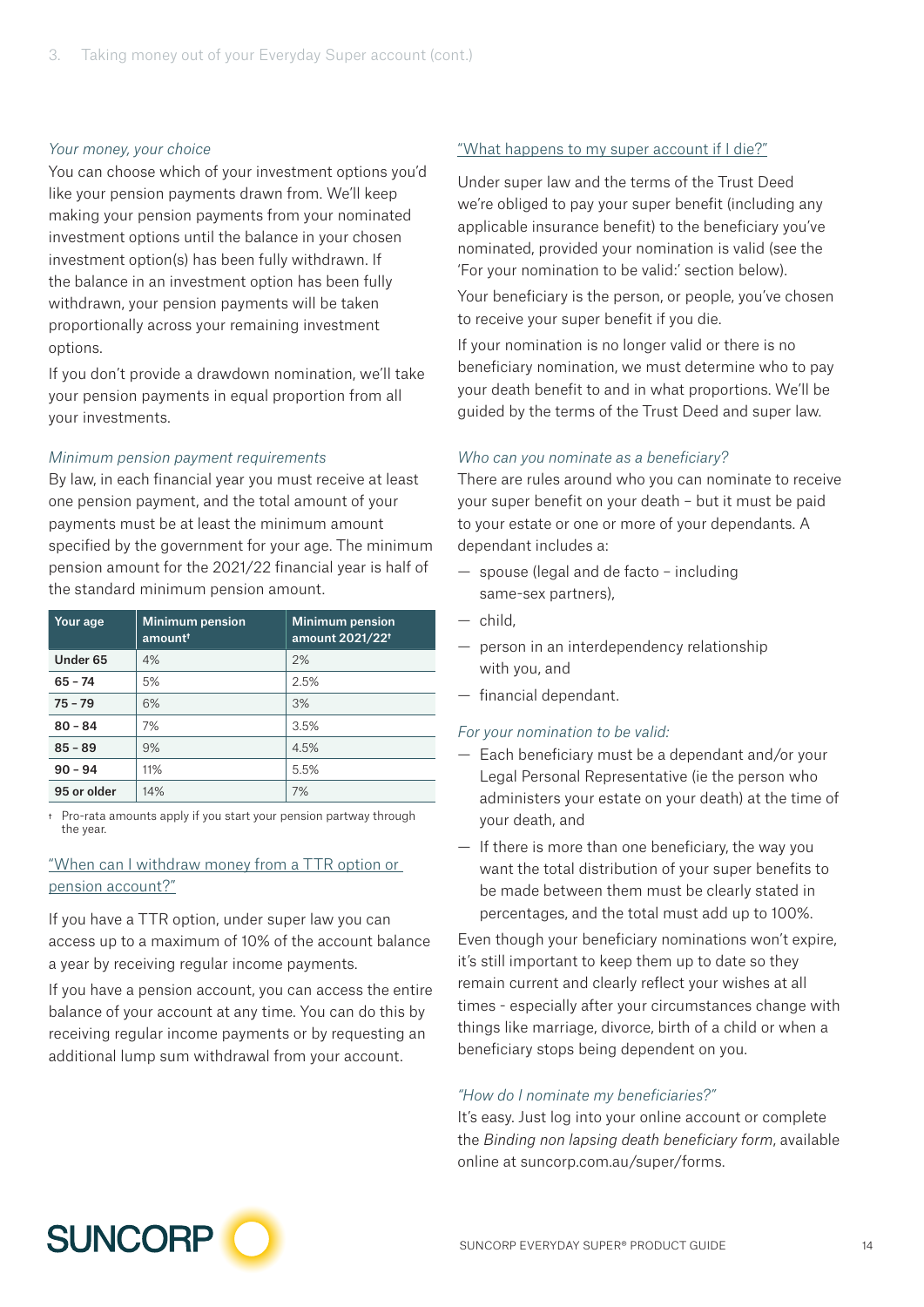#### *Reversionary nomination (pension account holders only)*

A reversionary nomination allows your beneficiary to tax-effectively continue to receive your pension payments when you die. You can only nominate a reversionary beneficiary at the time you apply for an Everyday Super pension by completing the relevant section of the application form. You can't add or change a reversionary beneficiary other than by stopping your current pension and starting a new one.

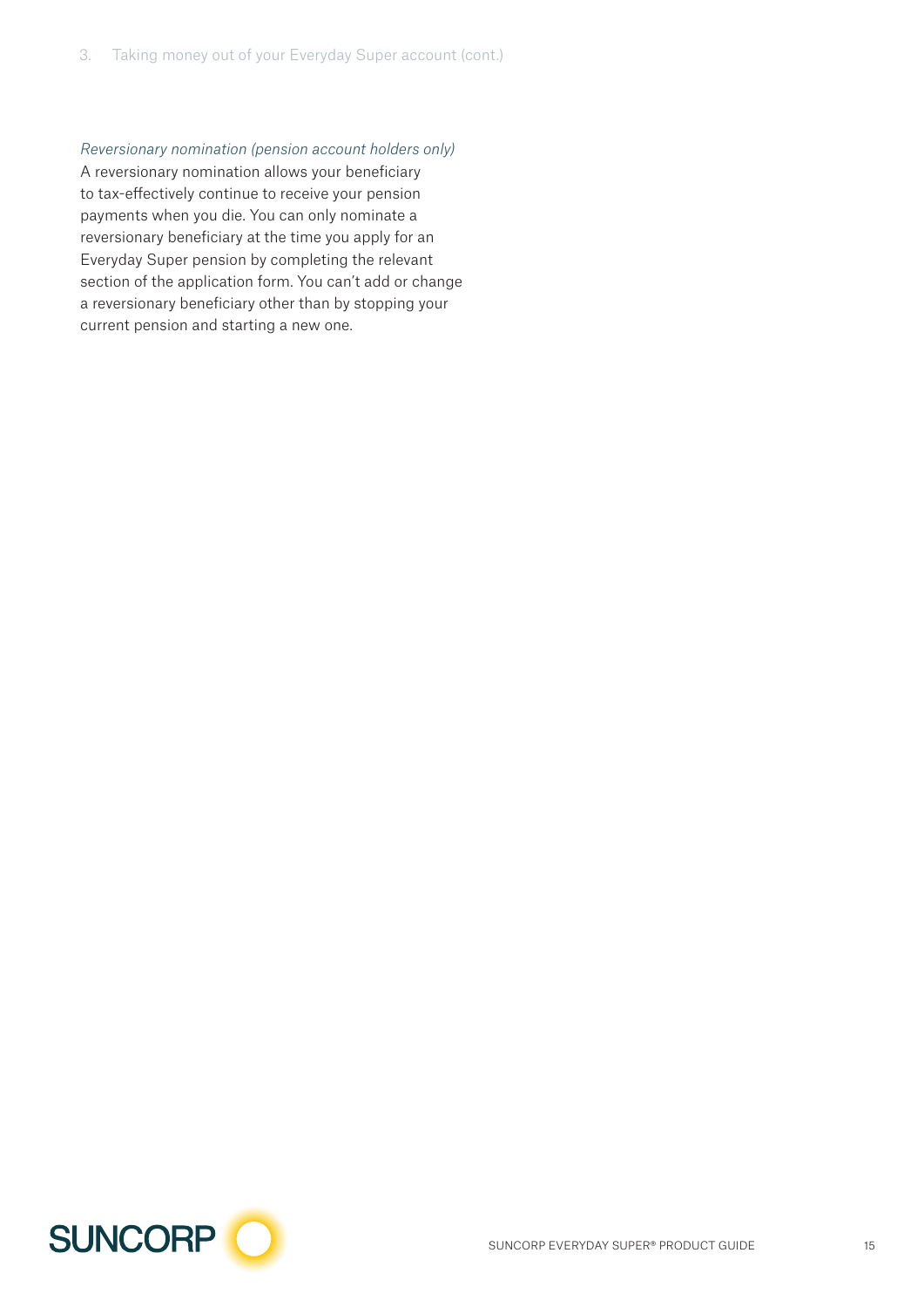### 4. Risks of super

Even though the government makes it partly compulsory, investing in super carries certain risks. One of the biggest is that you won't end up with enough money to meet your retirement needs. This could happen:

- when an investment decreases in value, or
- where money is invested conservatively in assets which provide more stable but lower long-term returns.

It's a good idea for you to consider what these risks might mean for you. If you're not sure how you feel about risk, speak to your financial adviser or give us a call and we can help you.

#### General risks that could affect your Everyday Super account

Some of the risks that could affect the investments in your super account are shown below. We regularly monitor these risks for their impact on the investment menu as a whole, but it's a good idea for you to consider what they might mean for you.

| <b>Risk type</b>                  | What is it?                                                                                                                                                                                                                                                                                                                                                                             |
|-----------------------------------|-----------------------------------------------------------------------------------------------------------------------------------------------------------------------------------------------------------------------------------------------------------------------------------------------------------------------------------------------------------------------------------------|
| <b>Market</b><br>risk             | This can arise due to changes in government or<br>economic policy, interest rates and exchange rates,<br>market sentiment, global events, technological<br>change, environmental conditions or changes in<br>legislation.<br>All these things can adversely affect the financial<br>markets in which your super may be invested.<br>This type of risk is also known as systematic risk. |
| <b>Security</b><br>specific risk  | Individual securities, like company shares and<br>fixed income securities, can be affected by risks<br>specific to that security such as the company's<br>management and business environment. This<br>type of risk is also known as unsystematic risk,<br>idiosyncratic risk or diversifiable risk.                                                                                    |
| Investment<br>performance<br>risk | Investment managers and the strategies they<br>adopt may change, which may not be in line<br>with your expectations when you first invested.<br>They may also fail to meet their stated investment<br>objectives. It's also possible an investment option<br>may be terminated.                                                                                                         |
| Liquidity risk                    | This arises where an investment can't be easily<br>converted into cash or sold at fair value, at a time<br>when you need it.                                                                                                                                                                                                                                                            |
| Credit<br>risk                    | This is where someone doesn't meet their<br>repayment obligations for the underlying<br>investment option. For example, it includes the risk<br>that we or an underlying investment manager are<br>unable to make payments.                                                                                                                                                             |

| <b>Risk type</b>           | What is it?                                                                                                                                                                                                                                                                                                                                                                                                                                                                 |
|----------------------------|-----------------------------------------------------------------------------------------------------------------------------------------------------------------------------------------------------------------------------------------------------------------------------------------------------------------------------------------------------------------------------------------------------------------------------------------------------------------------------|
| Interest<br>rate risk      | The value of fixed interest investments such as<br>bonds will fall when interest rates rise, and vice<br>versa.                                                                                                                                                                                                                                                                                                                                                             |
| <b>Inflation</b><br>risk   | If inflation exceeds an investment's return, it will<br>reduce the investment's purchasing power. Inflation<br>risk is more common in low-risk investments<br>such as cash, which generally fluctuate less but<br>potentially provide lower long-term returns.                                                                                                                                                                                                              |
| Foreign<br>exchange risk   | The value of international investments will change<br>with the rise and fall of the Australian dollar.<br>Generally, if the Australian dollar's value rises, the<br>value of unhedged investments (those not linked<br>to the Australian dollar) held in other countries<br>will fall, and vice versa. An investment manager<br>can manage foreign exchange risk via a strategy<br>referred to as 'currency hedging'.                                                       |
| <b>Derivatives</b><br>risk | Derivatives are securities that derive their<br>value from another security. Commonly known<br>derivatives include futures and options. Investment<br>managers may use derivatives to manage risks in<br>a portfolio or to leverage a portfolio in the hope of<br>generating additional returns. The risks of using<br>derivatives include that they may be costly or<br>difficult to reverse and their value may not move in<br>line with that of the underlying security. |
| Gearing<br>risk            | Gearing involves borrowing money to invest in<br>an asset. Geared investment options are internally<br>geared, meaning the investment option borrows<br>the money, rather than you. The cost of borrowing,<br>including interest rates, and the level of gearing<br>influence returns on a geared investment.<br>Gearing magnifies both the gains and losses<br>of an investment option.                                                                                    |
| <b>Changes</b><br>in law   | Super and tax legislation changes frequently.<br>These changes could affect when you can access<br>your benefits and how they'll be treated upon<br>withdrawal. We'll tell you about any changes we<br>think are likely to affect your investment. Generally,<br>we'll do this through Suncorp Everyday Super's<br>annual report.                                                                                                                                           |

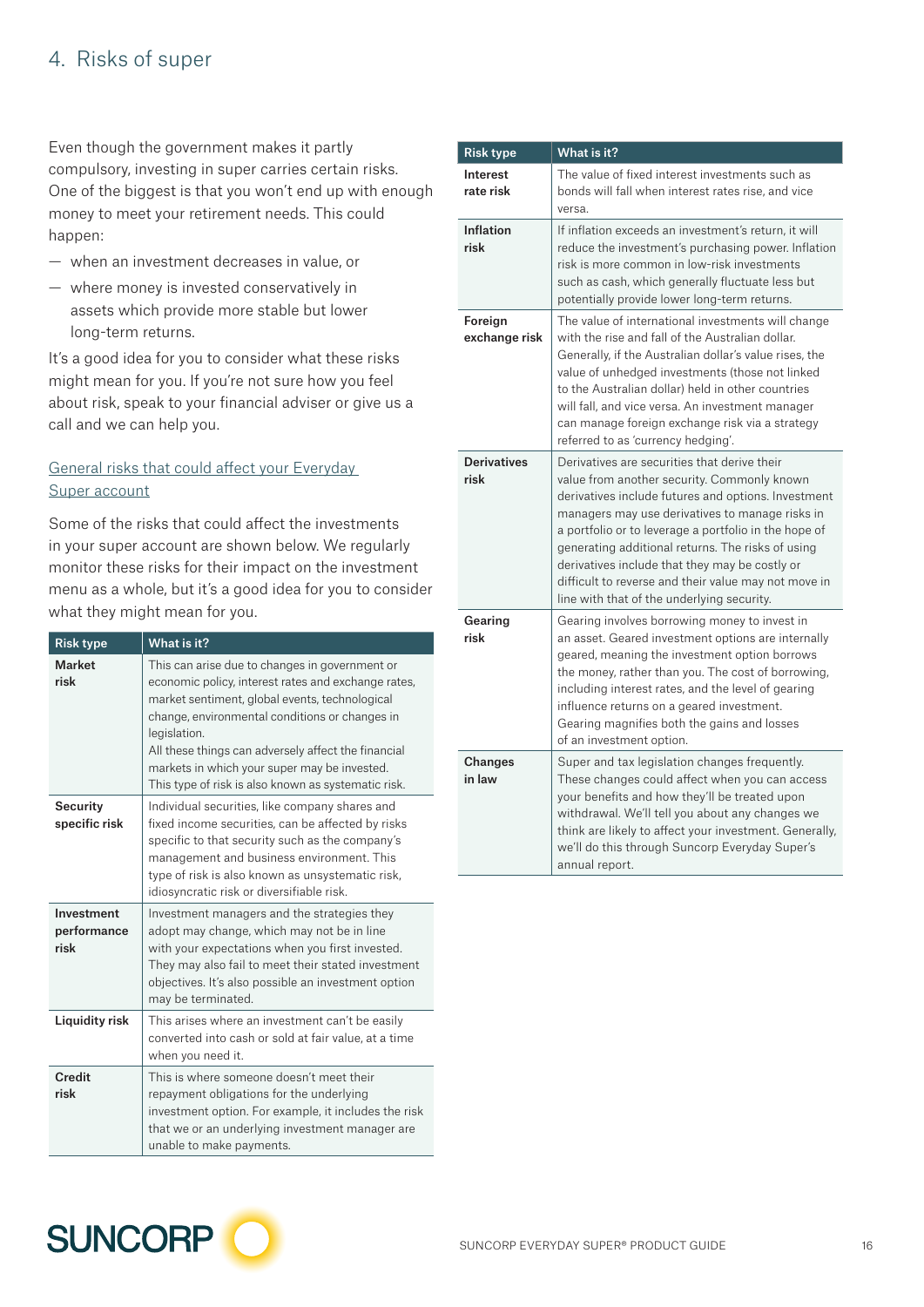#### *"How can I reduce my investment risk?"*

The most common way to reduce your risk is by diversification, or 'not putting all your eggs in one basket'. Everyday Super can help you diversify your super investment.

| How we can help you diversify your super investment |                                                                                                                                            |  |  |  |
|-----------------------------------------------------|--------------------------------------------------------------------------------------------------------------------------------------------|--|--|--|
| The Suncorp Lifestage Fund                          | We'll invest your super across a range of investments based on the typical investment and<br>risk profile of someone your age.             |  |  |  |
| Across our single-sector investment options         | You can invest in a range of investments, including cash, Australian fixed interest, property<br>plus Australian and international shares. |  |  |  |

#### The relationship between risk and return

As a general rule, investment options with a higher level of risk will provide a higher potential return. By the same token, the smaller the risk the investment option poses, the smaller the potential return it will provide. This has been illustrated below:



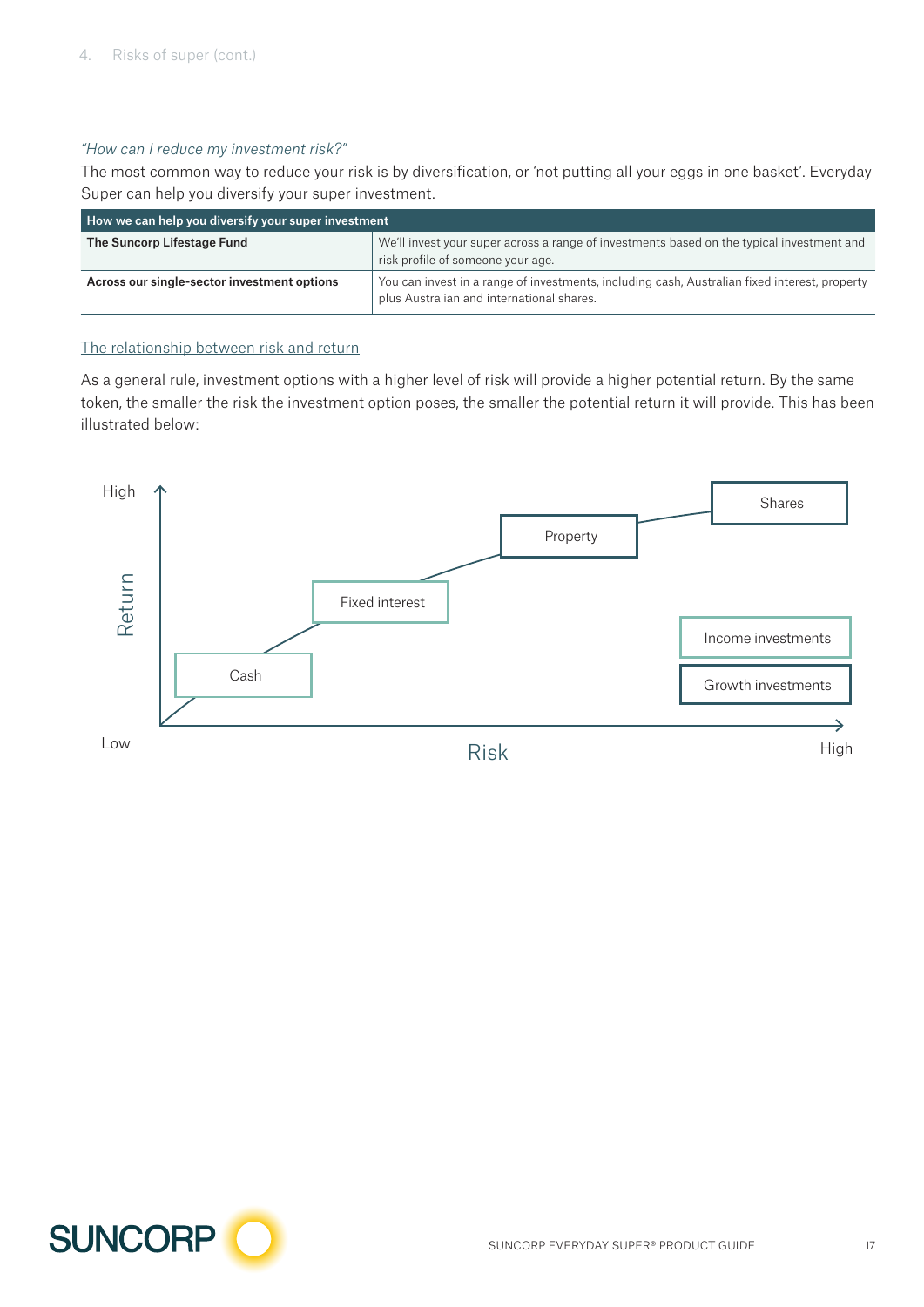#### Standard Risk Measure

The Standard Risk Measure (SRM) is a calculation based on industry guidance that will let you compare investment options that are expected to deliver a similar number of negative annual returns over any 20-year period.

The SRM is not a complete assessment of all forms of investment risk. For instance, it doesn't detail what the size of a negative return could be or the potential for a positive return to be less than you may require to meet your objectives. Further, it doesn't take into account the impact of the administration fee or any part of the management fee that is not paid to an investment manager, and tax on the likelihood of a negative return.

You should still ensure you are comfortable with the risks and potential losses associated with your chosen investment option(s).

You can find more information on the methodology we use to calculate the SRM in the `Understanding Investment Risk' flyer. The SRMs are shown below:

| <b>Risk band</b> | <b>Risk label</b> | <b>Estimated number of</b><br>negative annual returns<br>over any 20-year period |
|------------------|-------------------|----------------------------------------------------------------------------------|
|                  | Very low          | Less than $0.5$                                                                  |
| $\overline{2}$   | Low               | 0.5 to less than 1                                                               |
| 3                | Low to medium     | 1 to less than 2                                                                 |
| 4                | Medium            | 2 to less than 3                                                                 |
| 5                | Medium to high    | 3 to less than 4                                                                 |
| 6                | High              | 4 to less than 6                                                                 |
|                  | Very high         | 6 or greater                                                                     |

You'll find a SRM for all of our investment options either in the PDS or later in this Product Guide. The actual measure for each investment option can change at any time, for example because of market conditions, so you should always check the most up-to-date information before you make a decision – you can find any updates in the 'Understanding Investment Risk' flyer available online at suncorp.com.au/super/forms

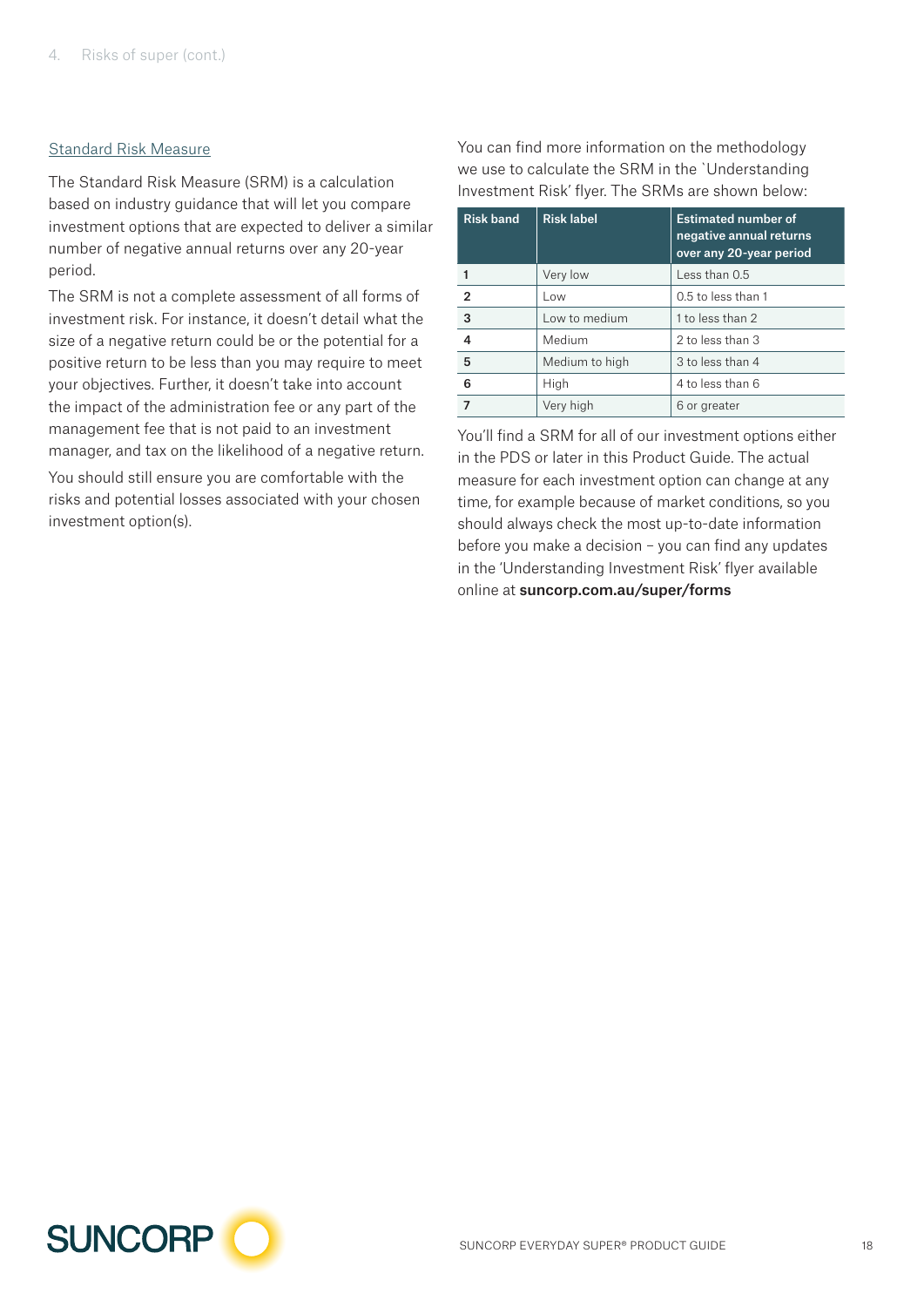#### *"I find the concept of investing a bit daunting. What do I need to do?"*

When it comes to investing with Everyday Super, you've got two broad choices:

- you can let us do the work, or
- you can choose your own investment mix.

#### Hassle-free investing with the Suncorp Lifestage Fund

We got together with Morningstar, a worldwide leader in investing, and created the diversified multi-manager Suncorp Lifestage Fund. The Suncorp Lifestage Fund brings together the skill and expertise from a number of quality investment managers from Australia and around the world. They make super investing super easy.

#### Suncorp Lifestage Fund investment strategy

**SUNCORP** 

First, we allocate you a diversified investment mix of growth and income investments determined by your age so you don't have all your eggs in the one basket. And as you get older, we'll automatically change it to better suit the typical needs and risk profile of someone your age. So when you're younger, we'll put more of your money in growth investments (such as shares and property) because you have a long time before retirement to ride the ups and downs of investment markets. And as you get older, we'll put more of your money in income investments (such as fixed income and cash) better suited to investors with shorter time horizons.

Investing in the Suncorp Lifestage Fund means we get on with managing your money so you can get on with other things. The illustration below shows how this works.

#### *"Where will my money be invested?"*

When you join Everyday Super, you'll automatically be invested in the Suncorp Lifestage Fund for your year of birth. For example, if you were born in 1982, you'll be invested in the Suncorp Lifestage Fund 1980-1984. Check out 'How we invest your money' in the PDS for more information about the specific Suncorp Lifestage Fund you'll be invested in.

#### *"Who manages the Suncorp Lifestage Fund?"*

Our Suncorp Lifestage Fund is managed by Morningstar, a world-class investment manager. Morningstar is a leading provider of Australian investment portfolio solutions, backed by capital markets and investment manager research. Morningstar advises and manages funds for superannuation funds, institutions, platform distributors, financial advisers and individuals.

Morningstar delivers innovative investment solutions to help investors reach their financial goals, as well as providing independent investment thought leadership. Morningstar is a leading provider of investment research. Morningstar is a highly respected thought leader in the areas of asset allocation, portfolio construction and retirement advice provision in the United States and other international markets.



#### How we invest your money with the Suncorp Lifestage Fund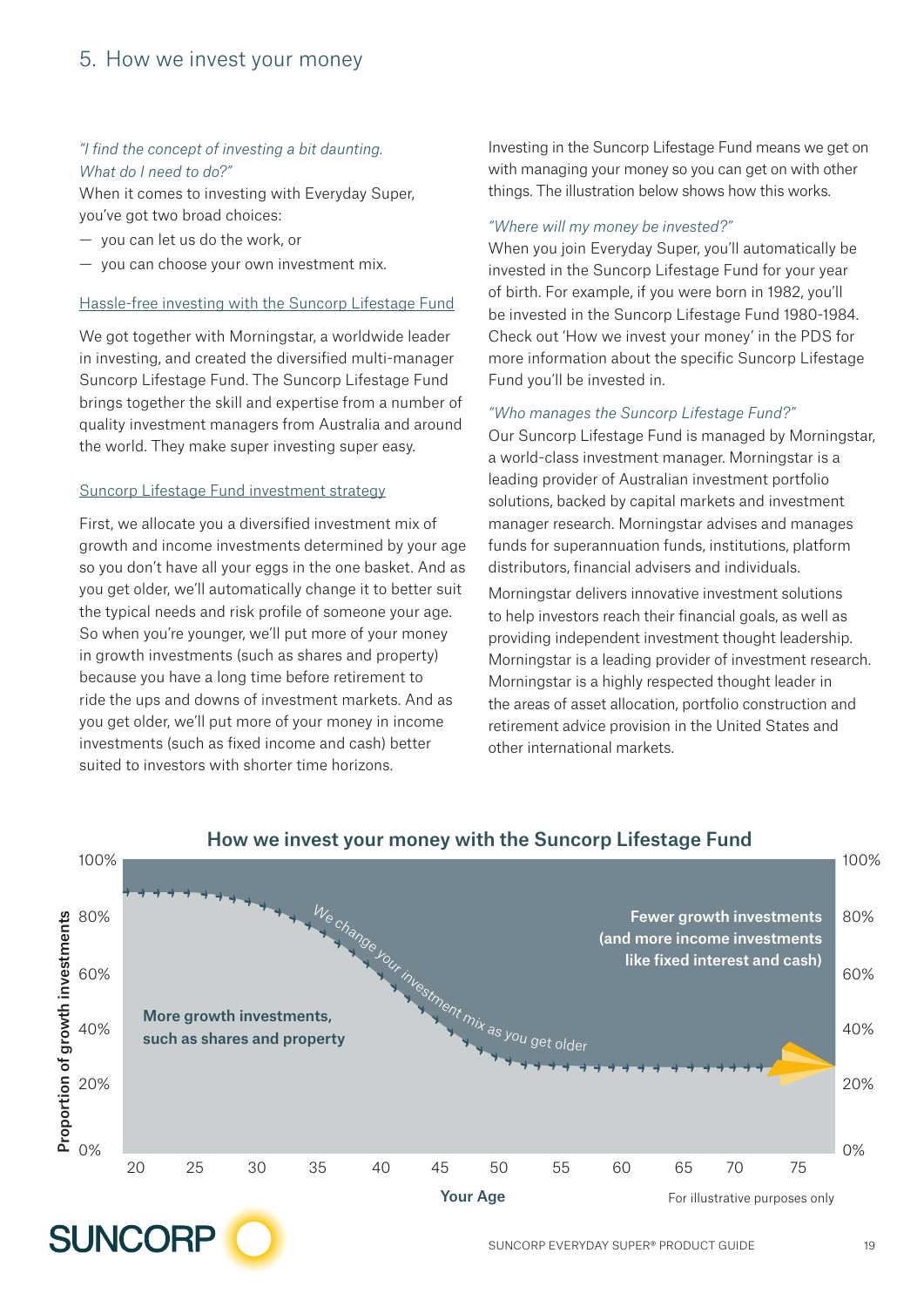#### Suncorp Lifestage Fund – Investment objectives and asset class ranges

In the PDS we showed the strategic asset allocation for each Suncorp Lifestage Fund. The table below shows their investment objectives and ranges. The return objectives in each investment objective below are the return objectives after taking into account investment fees, costs and tax.

| <b>Suncorp</b>        | Investment objective*                           |          |                  |                   | Ranges (%) for the different investments |          |            |           |
|-----------------------|-------------------------------------------------|----------|------------------|-------------------|------------------------------------------|----------|------------|-----------|
| <b>Lifestage Fund</b> |                                                 | Cash     | <b>Aus fixed</b> | <b>Intl fixed</b> | Infrastructure                           | Property | <b>Aus</b> | Intl      |
|                       |                                                 |          | interest         | interest          |                                          |          | shares     | shares    |
| 1949 or earlier       | Primarily capital preservation with a return    | $0 - 40$ | $5 - 40$         | $0 - 35$          | $0 - 20$                                 | $0 - 20$ | $5 - 35$   | $5 - 35$  |
|                       | objective of CPI + 2.0% pa over 10 years        |          |                  |                   |                                          |          |            |           |
| 1950-1954             | Tilted towards capital preservation with a      | $0 - 35$ | $5 - 35$         | $0 - 30$          | $0 - 20$                                 | $0 - 20$ | $5 - 35$   | $5 - 35$  |
|                       | return objective of CPI + 2.0% pa over 10 years |          |                  |                   |                                          |          |            |           |
| 1955-1959             | Tilted towards capital preservation with a      | $0 - 35$ | $0 - 35$         | $0 - 30$          | $0 - 20$                                 | $0 - 25$ | $5 - 40$   | $10 - 40$ |
|                       | return objective of CPI + 2.5% pa over 10 years |          |                  |                   |                                          |          |            |           |
| 1960-1964             | Tilted towards capital preservation with a      | $0 - 30$ | $0 - 30$         | $0 - 30$          | $0 - 20$                                 | $0 - 25$ | $10 - 45$  | $10 - 45$ |
|                       | return objective of CPI + 3.0% pa over 10 years |          |                  |                   |                                          |          |            |           |
| 1965-1969             | Tilted towards wealth generation with a return  | $0 - 30$ | $0 - 25$         | $0 - 25$          | $0 - 25$                                 | $0 - 25$ | $10 - 45$  | $15 - 50$ |
|                       | objective of CPI + 3.0% pa over 10 years        |          |                  |                   |                                          |          |            |           |
| 1970-1974             | Tilted towards wealth generation with a return  | $0 - 25$ | $0 - 25$         | $0 - 20$          | $0 - 25$                                 | $0 - 25$ | $15 - 50$  | $20 - 55$ |
|                       | objective of CPI + 3.5% pa over 10 years        |          |                  |                   |                                          |          |            |           |
| 1975-1979             | Primarily wealth generation with a return       | $0 - 25$ | $0 - 20$         | $0 - 20$          | $0 - 25$                                 | $0 - 25$ | $20 - 50$  | $25 - 55$ |
|                       | objective of CPI + 4.0% pa over 10 years        |          |                  |                   |                                          |          |            |           |
| 1980-1984             | Primarily wealth generation with a return       | $0 - 25$ | $0 - 20$         | $0 - 20$          | $0 - 25$                                 | $0 - 25$ | $20 - 50$  | $25 - 55$ |
|                       | objective of CPI + 4.0% pa over 10 years        |          |                  |                   |                                          |          |            |           |
| 1985-1989             | Primarily wealth generation with a return       | $0 - 25$ | $0 - 20$         | $0 - 20$          | $0 - 25$                                 | $0 - 25$ | $20 - 50$  | $25 - 55$ |
|                       | objective of CPI $+$ 4.0% pa over 10 years      |          |                  |                   |                                          |          |            |           |
| 1990-1994             | Primarily wealth generation with a return       | $0 - 25$ | $0 - 20$         | $0 - 20$          | $0 - 25$                                 | $0 - 25$ | $20 - 50$  | $25 - 55$ |
|                       | objective of CPI + 4.0% pa over 10 years        |          |                  |                   |                                          |          |            |           |
| 1995-1999             | Primarily wealth generation with a return       | $0 - 25$ | $0 - 20$         | $0 - 20$          | $0 - 25$                                 | $0 - 25$ | $20 - 50$  | $25 - 55$ |
|                       | objective of CPI + 4.0% pa over 10 years        |          |                  |                   |                                          |          |            |           |
| 2000-2009             | Primarily wealth generation with a return       | $0 - 25$ | $0 - 20$         | $0 - 20$          | $0 - 25$                                 | $0 - 25$ | $20 - 50$  | $25 - 55$ |
|                       | objective of CPI + 4.0% pa over 10 years        |          |                  |                   |                                          |          |            |           |

\* The Consumer Price Index (CPI) is a key measure of inflation. An investment objective including CPI means it aims to preserve the real value of your investment. (ie to at least keep pace with inflation).

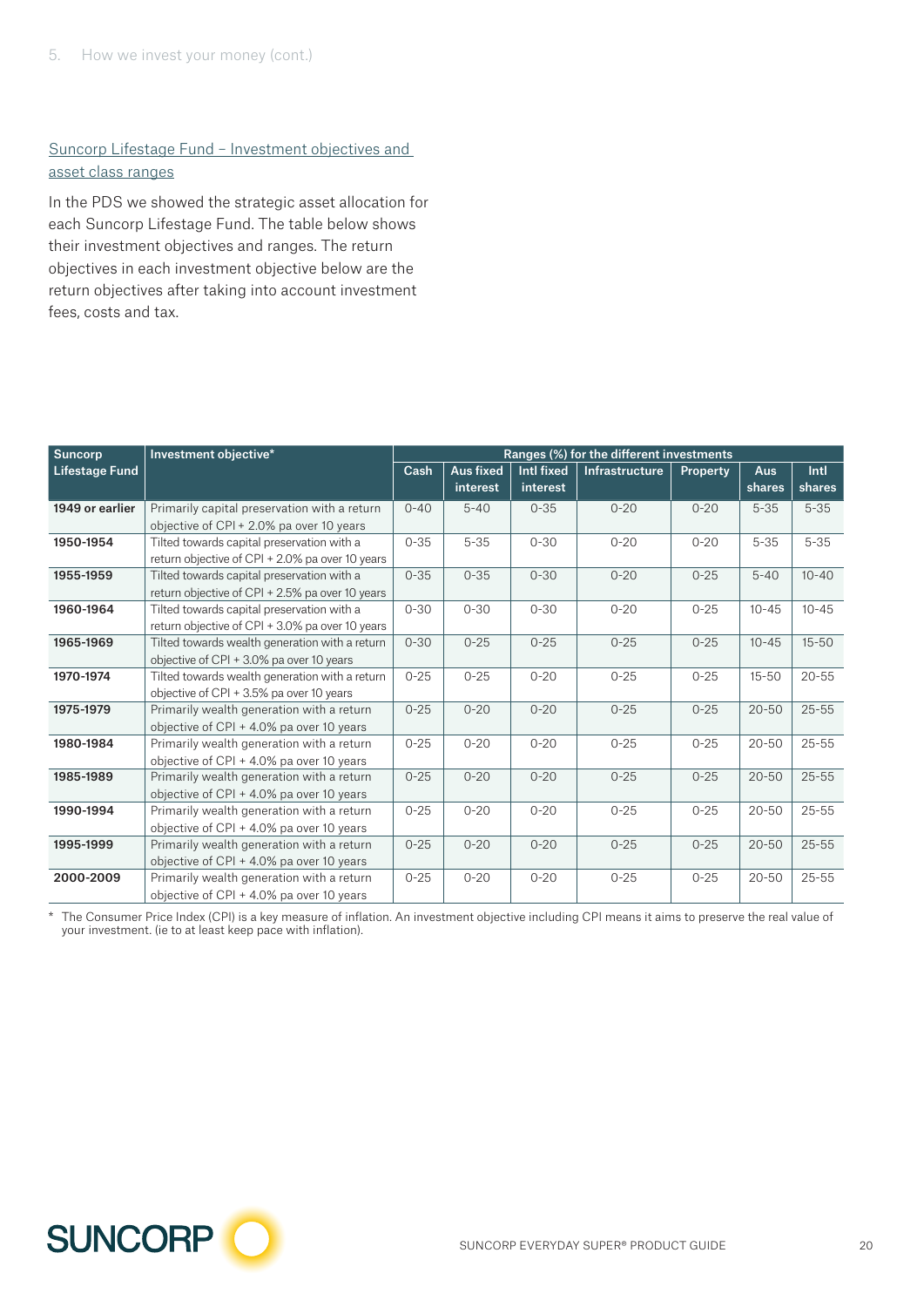#### Choose your own investment mix

If the Suncorp Lifestage Fund isn't for you, you can build your own investment portfolio from our other five single sector investment options, professionally managed by Morningstar and SCS. The five single sector investment options are designed to suit a broad range of investors. The following section provides an investment profile for each of our five single sector investment options. We've also illustrated below how the investment profiles work for each option.

#### *"Can I change my investment strategy?"*

Everyday Super gives you the flexibility to switch between your investment options at any time. You can have your current account balance invested differently from how your future contributions are invested, or from which your pension payments are made, if you want.

This describes the target Indices such as the S&P/ ASX 200 Accumulation Index are used by investment managers in performance against.

There are different approaches to investing money, including group of securities as an index (eg S&P/ASX 200 Accumulation Index) or 'active' where the investment manager makes decisions to invest or not in a particular security based on their own

| Australian Shares Fund<br><b>Suncol</b> |                                                                                      | research and valuation.                         |                                        |                                                                                                                                                                                                                          |            |
|-----------------------------------------|--------------------------------------------------------------------------------------|-------------------------------------------------|----------------------------------------|--------------------------------------------------------------------------------------------------------------------------------------------------------------------------------------------------------------------------|------------|
| Investn ent manager                     | Suncorp Corporate Services Pty Ltd                                                   |                                                 |                                        |                                                                                                                                                                                                                          |            |
| <b>Style</b>                            | Index-focused based on mark                                                          |                                                 | lividual shares for                    | This shows the                                                                                                                                                                                                           | poses.     |
| Investment objective                    | Seeks to broadly reflect the r<br>shares for responsible invest                      | This helps you<br>compare the                   | P/ASX 200 Accu                         | long-term target<br>asset allocation                                                                                                                                                                                     | ividual    |
| <b>Investment strategy</b>              | Invests in a range of sec<br>performing responsible inves<br>purposes.               | different investment<br>options' level of risk. | k Exchange, thou<br>ermitted to inves. | (or investment mix).<br><b><i><u>Lerivatives but not for gearing</u></i></b>                                                                                                                                             | after      |
| <b>Standard Risk Meas</b><br>re         | 7 - Very high                                                                        |                                                 |                                        |                                                                                                                                                                                                                          |            |
| Investment mix                          |                                                                                      | Strategic asset allocation (%)                  |                                        |                                                                                                                                                                                                                          | Range (%)  |
|                                         | This is how the                                                                      |                                                 | 100.0                                  |                                                                                                                                                                                                                          | $95 - 100$ |
|                                         | investment option<br>invests to achieve                                              |                                                 | 0.0                                    | This shows the                                                                                                                                                                                                           |            |
| <b>Investment timeframe</b>             | its objective.                                                                       | 5 years plus                                    |                                        | minimum and maximum                                                                                                                                                                                                      |            |
|                                         | This is the recommended<br>minimum length of time to<br>hold this investment option. |                                                 |                                        | investment limits of each<br>asset class. Within these<br>ranges the investment<br>manager may move away<br>from the strategic asset<br>allocation if it believes it<br>can achieve additional<br>return or reduce risk. |            |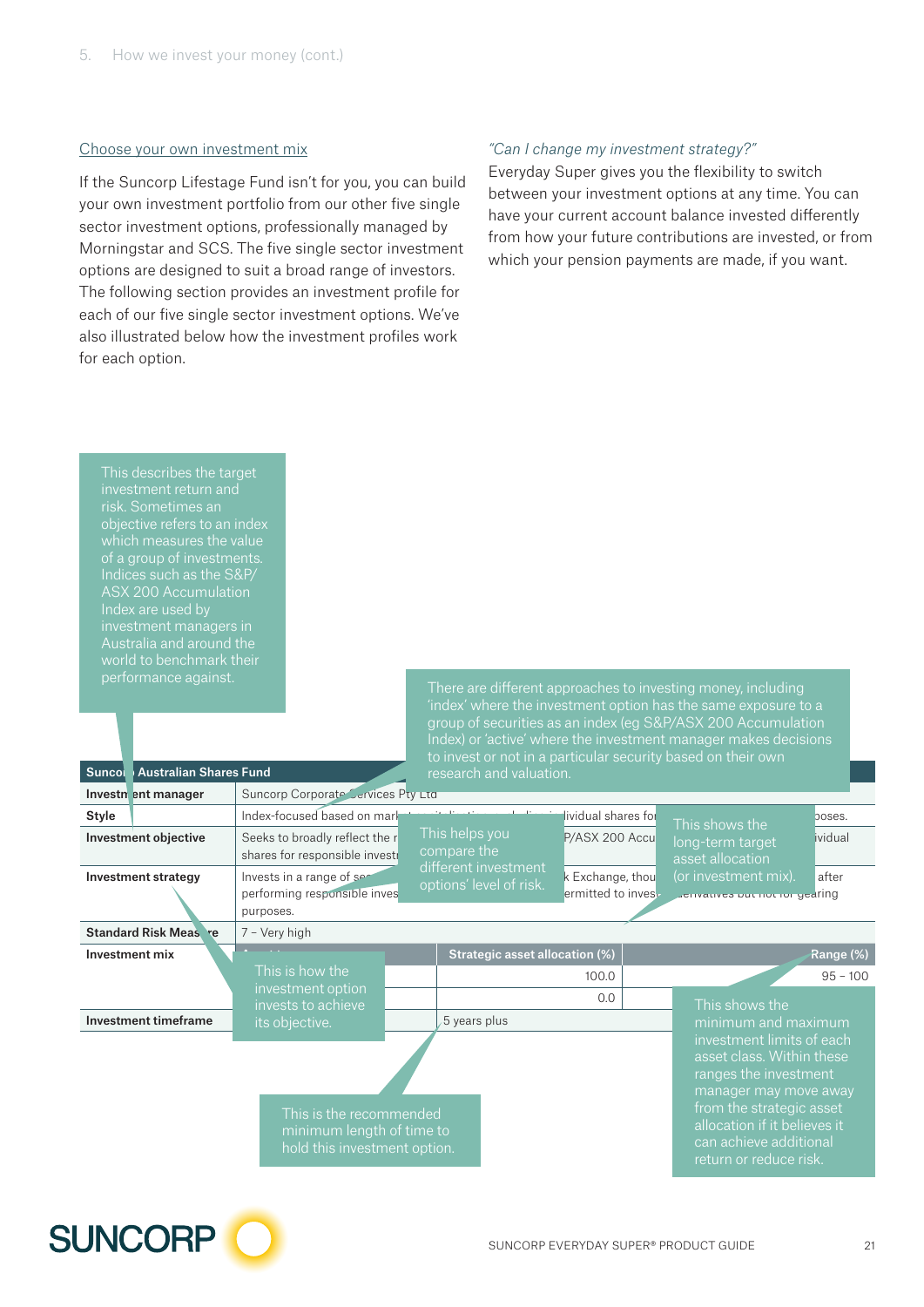|                                 | <b>Suncorp Cash Fund</b>                                                                                                                                                                                                                                   |             |  |  |  |
|---------------------------------|------------------------------------------------------------------------------------------------------------------------------------------------------------------------------------------------------------------------------------------------------------|-------------|--|--|--|
| Investment<br>manager           | Suncorp Corporate Services Pty Ltd                                                                                                                                                                                                                         |             |  |  |  |
| Style                           | Active                                                                                                                                                                                                                                                     |             |  |  |  |
| Investment<br>objective         | Aims to provide a return that exceeds the<br>Bloomberg AusBond Bank Bill Index.                                                                                                                                                                            |             |  |  |  |
| Investment<br>strategy          | Invests in Australian cash and liquid assets<br>including Bank Deposits, Commonwealth<br>Treasury bills, Commercial Paper and other<br>short-term money market securities across a<br>range of terms to deliver interest income with<br>capital stability. |             |  |  |  |
| <b>Standard Risk</b><br>Measure | 1 - Very low                                                                                                                                                                                                                                               |             |  |  |  |
| Investment mix                  | <b>Strategic asset</b><br>Range<br><b>Asset type</b><br>allocation (%)<br>$(\%)$                                                                                                                                                                           |             |  |  |  |
|                                 | Cash<br>100.0<br>100                                                                                                                                                                                                                                       |             |  |  |  |
| <b>Investment timeframe</b>     |                                                                                                                                                                                                                                                            | 1 year plus |  |  |  |

|                                        | <b>Suncorp Australian Fixed Interest Fund</b>                                                                                                                                                                                                                                                                                                                                                                                                                                                                                            |         |          |  |  |
|----------------------------------------|------------------------------------------------------------------------------------------------------------------------------------------------------------------------------------------------------------------------------------------------------------------------------------------------------------------------------------------------------------------------------------------------------------------------------------------------------------------------------------------------------------------------------------------|---------|----------|--|--|
| Investment<br>manager                  | Suncorp Corporate Services Pty Ltd                                                                                                                                                                                                                                                                                                                                                                                                                                                                                                       |         |          |  |  |
| <b>Style</b>                           | Multi-manager                                                                                                                                                                                                                                                                                                                                                                                                                                                                                                                            |         |          |  |  |
| Investment<br>objective                | Aims to outperform the Bloomberg AusBond<br>Composite (All Maturities) Index over any<br>rolling 3-year period.                                                                                                                                                                                                                                                                                                                                                                                                                          |         |          |  |  |
| Investment<br>strategy                 | Invests predominantly in cash, term deposits,<br>floating rate notes, Australian government<br>and semi-government securities, and money<br>market financial instruments including<br>bank accepted bills, promissory notes and<br>certificates of deposit and credit securities with<br>a minimum S&P credit rating of BBB-. In the<br>event the rating for a security is downgraded to<br>below BBB-, the security can be held subject<br>to meeting other restrictions. The fund is<br>permitted to invest in derivatives but not for |         |          |  |  |
| <b>Standard Risk</b><br><b>Measure</b> | gearing purposes.<br>5 - Medium to high                                                                                                                                                                                                                                                                                                                                                                                                                                                                                                  |         |          |  |  |
| <b>Investment mix</b>                  | <b>Strategic asset</b><br><b>Asset type</b><br>Range<br>allocation (%)<br>$(\%)$                                                                                                                                                                                                                                                                                                                                                                                                                                                         |         |          |  |  |
|                                        | 100.0                                                                                                                                                                                                                                                                                                                                                                                                                                                                                                                                    | 50-100  |          |  |  |
|                                        | Cash                                                                                                                                                                                                                                                                                                                                                                                                                                                                                                                                     | 0.0     | $0 - 50$ |  |  |
| <b>Investment timeframe</b>            |                                                                                                                                                                                                                                                                                                                                                                                                                                                                                                                                          | 3 years |          |  |  |

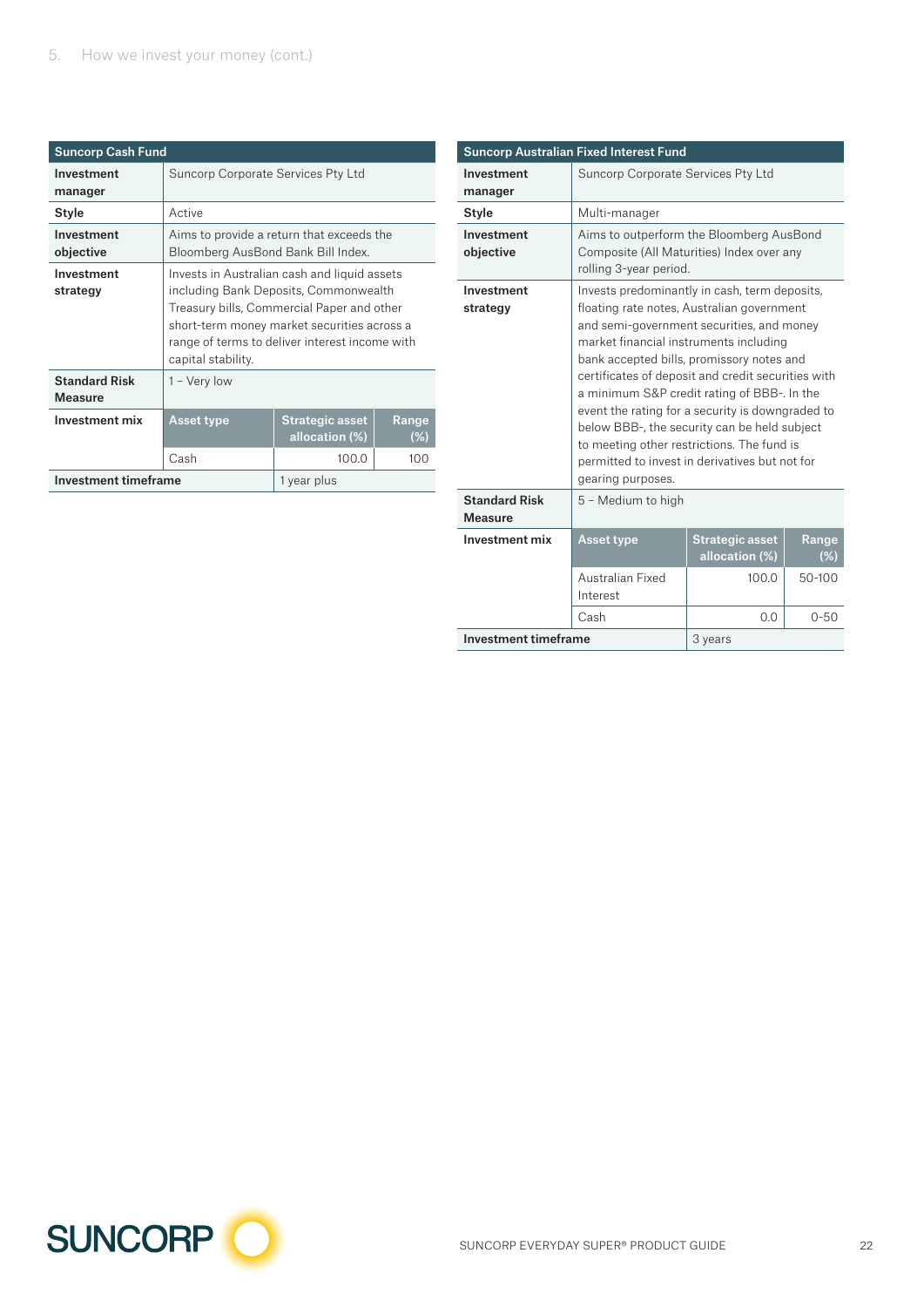| <b>Suncorp Global Property Fund</b> |                                                                                                                                                                                                                                                                                                                                                                                                                                                                                                                                                                                                        |                                          |                 |  |  |
|-------------------------------------|--------------------------------------------------------------------------------------------------------------------------------------------------------------------------------------------------------------------------------------------------------------------------------------------------------------------------------------------------------------------------------------------------------------------------------------------------------------------------------------------------------------------------------------------------------------------------------------------------------|------------------------------------------|-----------------|--|--|
| Investment<br>manager               | Morningstar Investment Management Australia<br>Limited                                                                                                                                                                                                                                                                                                                                                                                                                                                                                                                                                 |                                          |                 |  |  |
| <b>Style</b>                        | Index - market capitalisation (Australian) and<br>fundamental (global)                                                                                                                                                                                                                                                                                                                                                                                                                                                                                                                                 |                                          |                 |  |  |
| Investment<br>objective             | Aims to deliver a similar or superior risk-return<br>profile to the FTSE EPRA/NAREIT Developed<br>Rental Index (\$A hedged) over rolling 5-year<br>periods by investing largely in listed Real Estate<br>Investment Trusts (REITs), particularly those<br>that generate high levels of rental income<br>from commercial property, supplemented by a<br>passive currency overlay.                                                                                                                                                                                                                       |                                          |                 |  |  |
| Investment<br>strategy              | Invests predominantly in international listed<br>real estate investment trusts (REITs), with a<br>small exposure to Australian listed real estate<br>with the aim of producing better or similar<br>risk-adjusted returns to the benchmark. A focus<br>of the fund is on REITs that generate rental<br>income from commercial property. In order to<br>achieve the investment objective, Morningstar<br>constructs a well-diversified portfolio of globally<br>listed REITs that exhibit desirable fundamental<br>quality and/or value characteristics,<br>supplemented by a passive currency overlay. |                                          |                 |  |  |
| <b>Standard Risk</b><br>Measure     | 6 - High                                                                                                                                                                                                                                                                                                                                                                                                                                                                                                                                                                                               |                                          |                 |  |  |
| <b>Investment mix</b>               | <b>Asset type</b>                                                                                                                                                                                                                                                                                                                                                                                                                                                                                                                                                                                      | <b>Strategic asset</b><br>allocation (%) | Range<br>$(\%)$ |  |  |
|                                     | $90 - 100$<br>Property<br>100.0<br>securities<br>Cash and short-<br>0.0<br>$0 - 10$<br>term securities                                                                                                                                                                                                                                                                                                                                                                                                                                                                                                 |                                          |                 |  |  |
|                                     |                                                                                                                                                                                                                                                                                                                                                                                                                                                                                                                                                                                                        |                                          |                 |  |  |
| <b>Investment timeframe</b>         |                                                                                                                                                                                                                                                                                                                                                                                                                                                                                                                                                                                                        | 5 years plus                             |                 |  |  |

| <b>Suncorp Australian Shares Fund</b> |                                                                                                                                                                                                                                                            |              |  |  |  |
|---------------------------------------|------------------------------------------------------------------------------------------------------------------------------------------------------------------------------------------------------------------------------------------------------------|--------------|--|--|--|
| Investment<br>manager                 | Suncorp Corporate Services Pty Ltd                                                                                                                                                                                                                         |              |  |  |  |
| Style                                 | Index-focused based on market capitalisation,<br>excluding individual shares for responsible<br>investment <sup>^</sup> purposes.                                                                                                                          |              |  |  |  |
| Investment<br>objective               | Seeks to broadly reflect the return and risk<br>profile of the S&P/ASX 200 Accumulation<br>Index, excluding individual shares for<br>responsible investment purposes.                                                                                      |              |  |  |  |
| Investment<br>strategy                | Invests in a range of securities listed on the<br>Australian Stock Exchange, though excludes<br>individual shares after performing responsible<br>investment screening. The fund is permitted<br>to invest in derivatives but not for gearing<br>purposes. |              |  |  |  |
| <b>Standard Risk</b><br>Measure       | 7 - Very high                                                                                                                                                                                                                                              |              |  |  |  |
| Investment mix                        | <b>Asset type</b><br><b>Strategic asset</b><br>Range<br>allocation (%)<br>$(\%)$                                                                                                                                                                           |              |  |  |  |
|                                       | Australian Shares<br>100.0<br>$95 - 100$                                                                                                                                                                                                                   |              |  |  |  |
|                                       | $0 - 5$<br>Cash<br>0.0                                                                                                                                                                                                                                     |              |  |  |  |
| <b>Investment timeframe</b>           |                                                                                                                                                                                                                                                            | 5 years plus |  |  |  |

^ Responsible investment stock screening typically seeks to exclude companies exposed to industry sectors such as controversial weapons (i.e. cluster munitions & landmines), tobacco, recreational cannabis and individual companies principally involved in the fossil fuels industry. Companies may be excluded due to other responsible investment considerations (e.g. human rights violations).

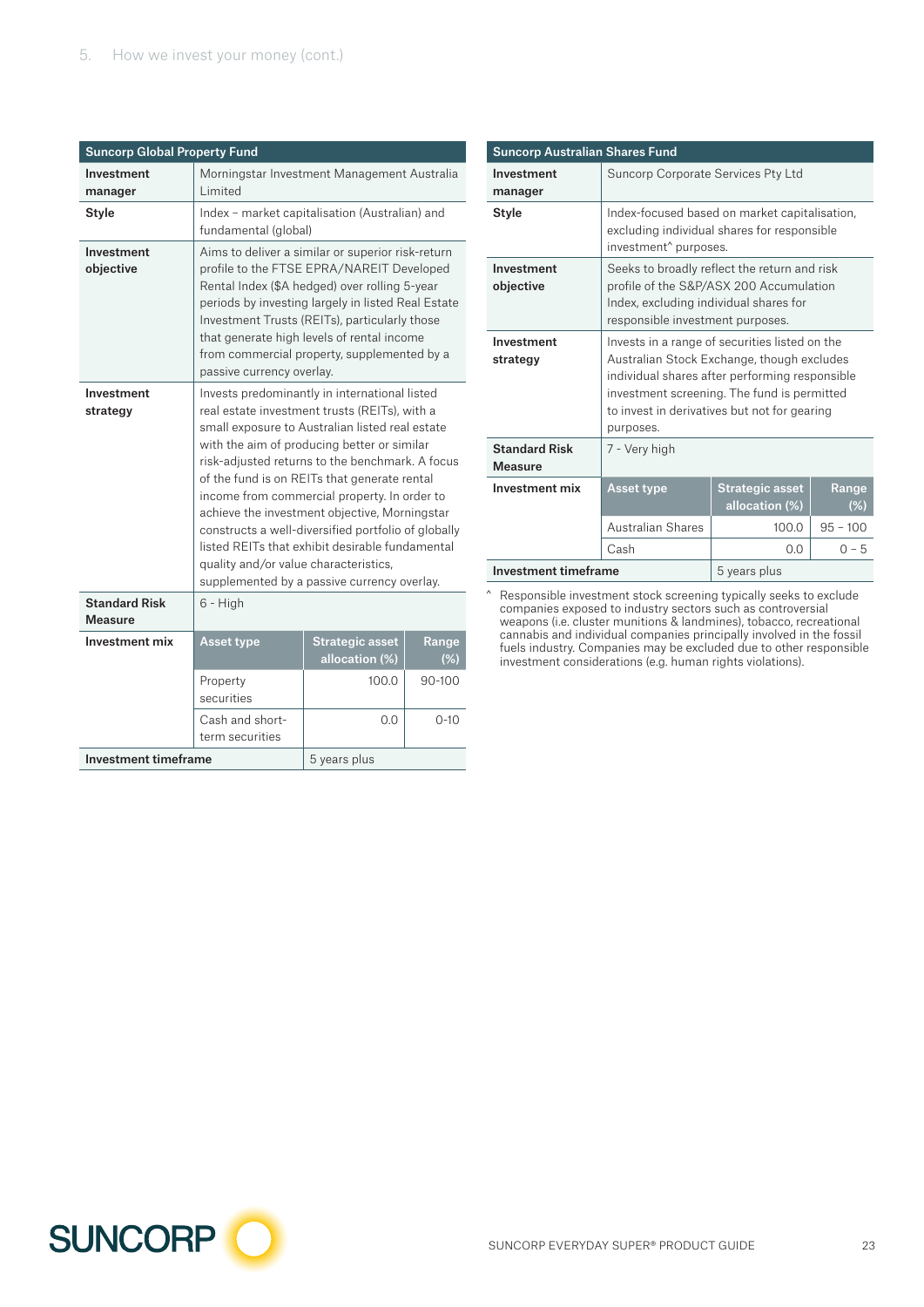| <b>Suncorp International Shares Fund</b> |                                                                                                                                                                                                                                                                                                                       |         |  |  |  |
|------------------------------------------|-----------------------------------------------------------------------------------------------------------------------------------------------------------------------------------------------------------------------------------------------------------------------------------------------------------------------|---------|--|--|--|
| Investment<br>manager                    | Morningstar Investment Management Australia<br>I imited                                                                                                                                                                                                                                                               |         |  |  |  |
| <b>Style</b>                             | Fundamental Quality & Value                                                                                                                                                                                                                                                                                           |         |  |  |  |
| Investment<br>objective                  | To achieve meaningful capital growth over the<br>medium to long term, while minimising the<br>risk of permanent capital loss, by investing<br>predominantly in listed international shares.                                                                                                                           |         |  |  |  |
| Investment<br>strategy                   | The fund invests in listed international shares<br>with the aim of producing superior long-term<br>total returns relative to the benchmark. To<br>achieve this aim, Morningstar constructs a well<br>diversified portfolio of companies that exhibit<br>desirable fundamental quality and/or value<br>characteristics |         |  |  |  |
| <b>Standard Risk</b><br><b>Measure</b>   | $6 - High$                                                                                                                                                                                                                                                                                                            |         |  |  |  |
| Investment mix                           | <b>Strategic asset</b><br><b>Asset type</b><br>Range<br>allocation (%)<br>$(\%)$<br>100.0<br>$90 - 100$<br>International<br>shares<br>Cash<br>$0 - 10$<br>0.0                                                                                                                                                         |         |  |  |  |
|                                          |                                                                                                                                                                                                                                                                                                                       |         |  |  |  |
|                                          |                                                                                                                                                                                                                                                                                                                       |         |  |  |  |
| <b>Investment timeframe</b>              |                                                                                                                                                                                                                                                                                                                       | 5 years |  |  |  |

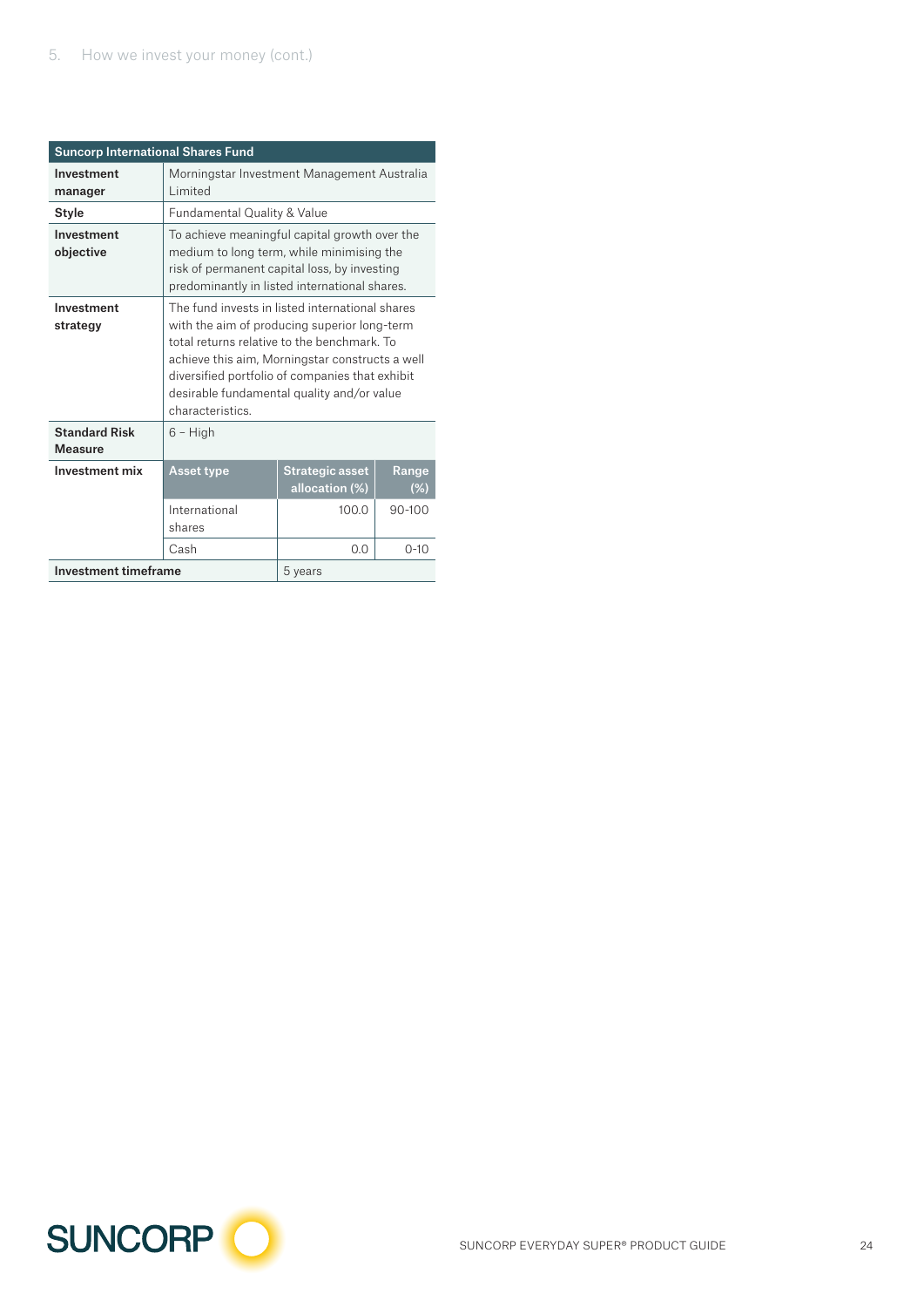# Other important information about how we invest your money

#### Unit prices

For all Everyday Super investment options, your balance in that investment option is calculated by multiplying the number of units you hold by the investment option's exit price. Your unit balance represents a partial holding in an investment option and moves up or down over time.

#### Buying units

When you invest or switch into an investment option, units in your chosen investment option are allocated to you. The number of units you receive will depend on the investment option's entry price at the time and the amount you invest.

#### Selling units

When we sell units in an investment option, the amount you receive will depend on the exit price of the investment option's units at the time and the number of units sold. We can sell units from your investment options to pay for taxes, insurance fees (if applicable) and certain fees or charges. We also sell units when you switch to another investment option, request a withdrawal or transfer to another super fund.

#### Switching between investment options

If you request a switch, we'll sell units from one investment option and use the proceeds to buy units in the other investment option. The buy-sell spread is applied to cover transaction costs associated with processing the switch.

#### Calculation of unit prices

Unit prices are usually calculated daily and reflect the value of the underlying assets of the investment option. This takes into account income entitlements, management fees, taxes, levies, transaction costs, other expenses and liabilities. The underlying asset value is divided by the number of units on issue to arrive at the price per unit.

Like the values of the underlying investments, the price of units can move up and down. The daily unit price for each Everyday Super investment option is quoted on our website.

#### Unit pricing delays

We may suspend unit pricing where in our opinion:

- A significant event or incident occurs that has the potential to affect investment markets,
- An event occurs that has the potential to affect unit prices,
- An external investment manager closes the underlying investment to applications and withdrawals, or
- The unit prices calculated have the potential to prejudice specific investors.

#### Earnings tax on your investments

For all investment options, any earnings tax liability is included when calculating the unit price.

#### Investment performance

Your super balance can go up or down. Past investment performance is not an indicator of future performance. In accordance with industry standards, investment performance is generally calculated net of taxes, levies and ongoing fees such as the administration fee. However, when calculating investment performance, we generally don't take into account contributions tax and any discretionary ongoing fees such as insurance fees. If we calculate the investment performance for an option in a way different from that set out above, we'll explain this in the monthly Everyday Super investment performance report which is available online at suncorp.com.au/super.

#### Auto-rebalancing

Keeping track of movements in the value of your investment options can be a time-consuming task. Over time, variances in investment performance may result in your investment options moving away from the percentages nominated in your original investment selection.

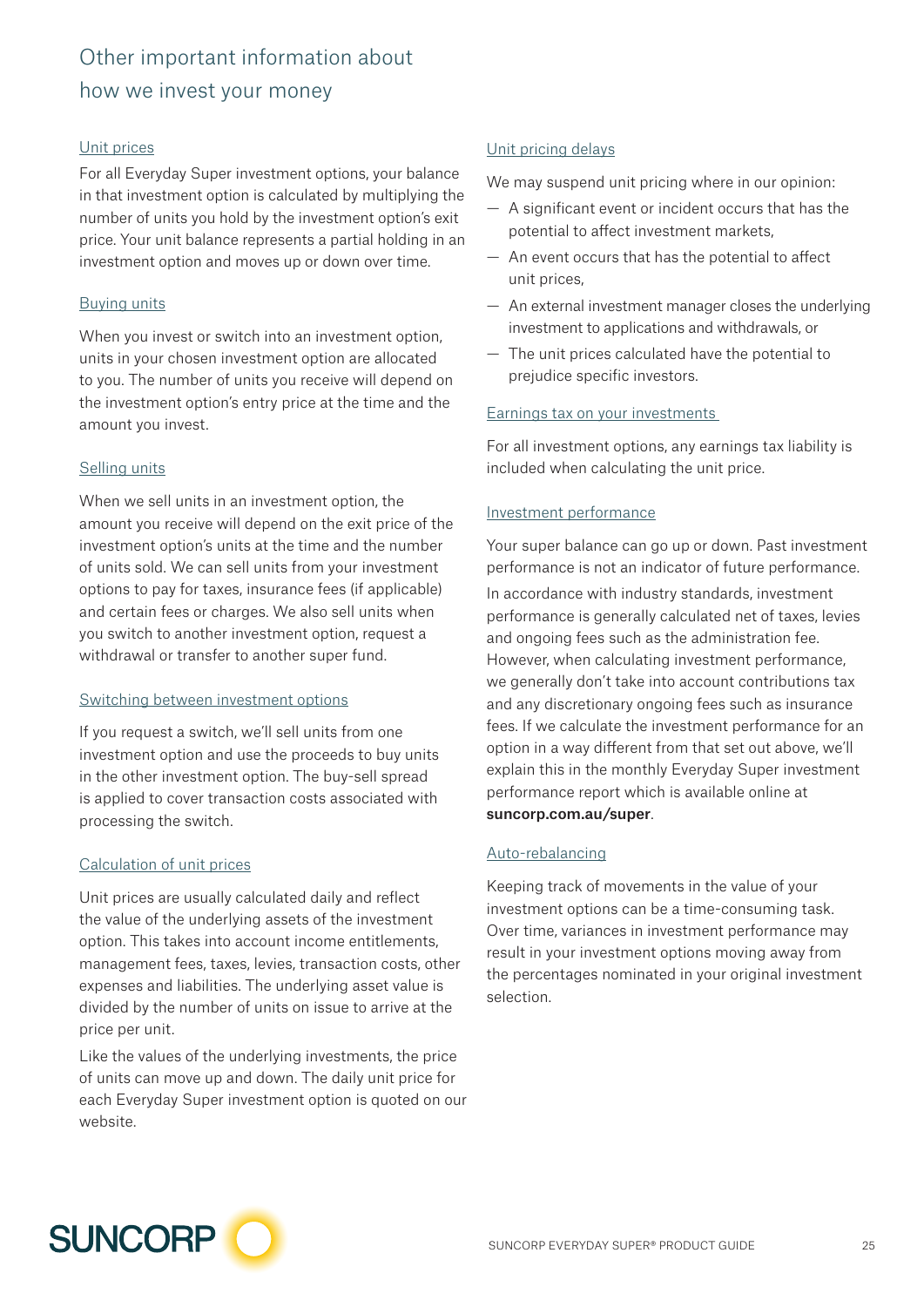By using the auto-rebalancing service, available in both super and pension accounts, you can choose to have your investment options regularly rebalanced in line with your future investment strategy without having to constantly monitor your account. If you make an investment choice that differs to your auto-rebalancing strategy this function will automatically stop until your investment choices and auto-rebalancing strategy align again.

For pension members, your future investment strategy may be different to your pension payment strategy.

For example, you invest 50% in Option A and 50% in Option B and you want to maintain this investment strategy. Over time, your actual investment allocation may change to 40% in Option A and 60% in Option B as a result of movements in the unit price. Your account will then be automatically rebalanced to your future investment strategy (50% in Option A and 50% in Option B) at the frequency you select.

You can choose to have your account rebalanced:

- Quarterly (March, June, September, and December)
- Half-yearly (June and December), or
- Yearly (June).

Rebalancing takes effect on or around the 22nd of the month.

#### Changes to investment options

Suncorp Everyday Super's investment menu may change so it's important to check our website regularly in case your investment options have changed.

From time to time, investment options may be closed, suspended or terminated by an external investment manager or by us. This may happen where:

— the investment option is no longer offered by the investment manager, or

- the total amount of investor's money in the investment option has grown too large for the investment manager to continue with its current investment strategy, or
- laws change so that some investment types become no longer permissible, or
- we determine that it's in the best interests of Everyday Super members, or
- the investment option becomes illiquid, or
- the investment option may no longer be economically viable.

If an investment option is closed, suspended or terminated, there may be delays in processing withdrawals and transfer requests. Such a delay may exceed 30 days. The unit price used to process your transaction may therefore differ from the price applicable on the day you lodged your request. Where an investment option is closed, suspended or terminated, we'll contact you in advance (where possible) to tell you. If we can't tell you in advance we'll choose a reasonable replacement investment option, or options, in which to invest your money until you've been

able to review your investment strategy. We may use proceeds from terminating investment options to purchase derivatives (such as futures). This aims to reduce the risk of your money missing out on market returns during asset transfer periods.

We don't take labour standards, environmental, social and ethical considerations into account when selecting, retaining or terminating investment options.

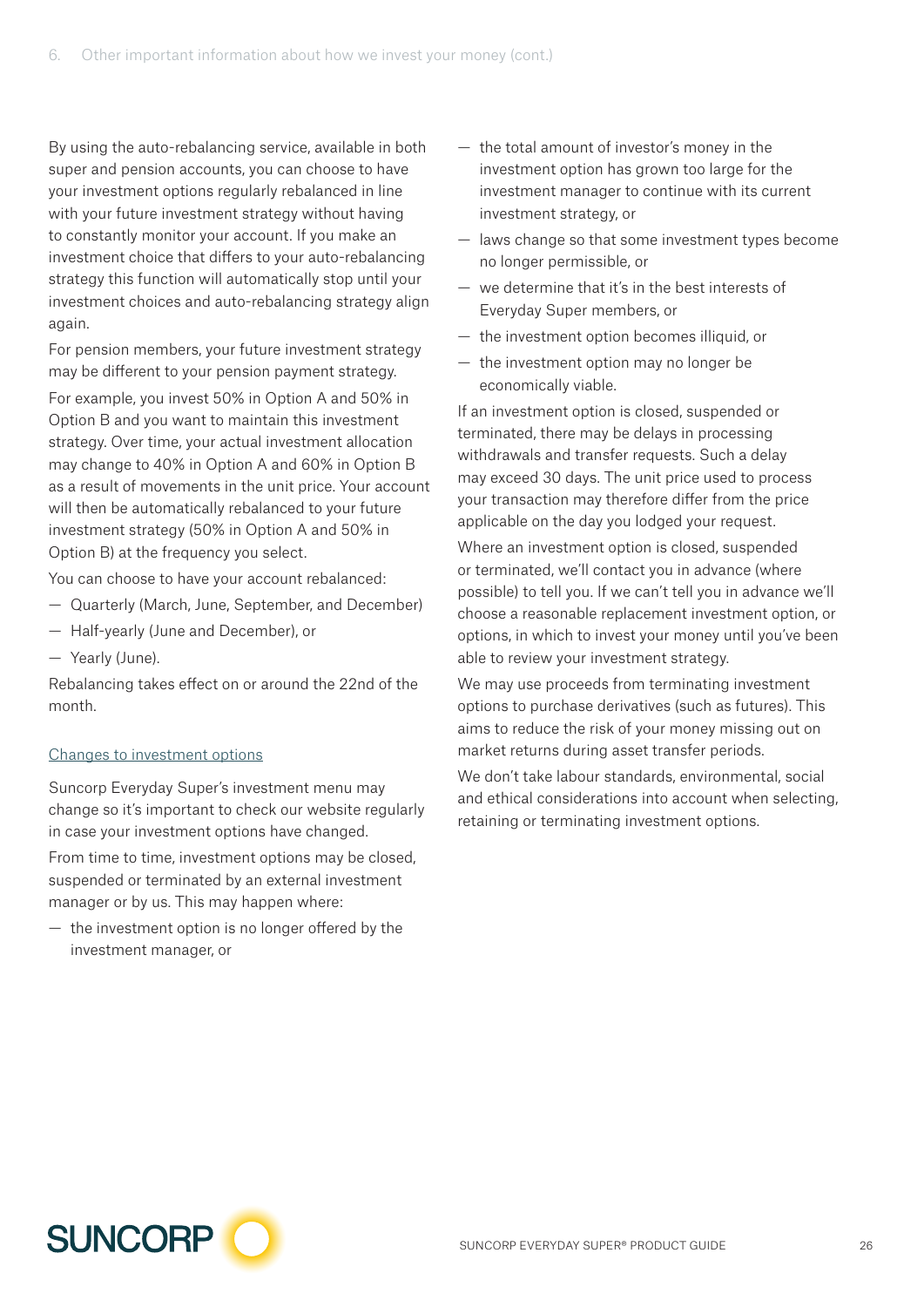#### Did you know?

Small differences in both investment performance and fees and costs can have a substantial impact on your long-term returns. For example, total annual fees and costs of 2% of your fund balance rather than 1% could reduce your final return by up to 20% over a 30-year period (for example, reduce it from \$100,000 to \$80,000).

You should consider whether features such as superior investment performance or the provision of better member services justify higher fees and costs.

#### To find out more

If you'd like to find out more, or see the impact of the fees based on your own circumstances, the Australian Securities and Investments Commission (ASIC) website (moneysmart.gov.au) has a superannuation calculator to help you compare different fee options.

#### *"What fees will I pay with Everyday Super?"*

This Product Guide shows you the fees and other costs that you may be charged. The fees and other costs shown for Pension accounts in this section also apply to transition to retirement options. The fees and other costs for Everyday Super may be deducted from your account balance, from the returns on your investment or from the Fund assets as a whole. Other fees, such as activity fees, advice fees for personal advice and insurance fees, may also be charged, but these will depend on the nature of the activity, advice or insurance chosen by you or your employer. Entry fees and exit fees cannot be charged.

Taxes, insurance fees and other costs relating to insurance are set out later in this Product Guide. You should read all the information about fees and other costs because it's important to understand their impact on your investment. Except where otherwise stated, all fees deducted from your account are deducted in arrears.

In some instances, in the PDS and in this Product Guide, fees have been rounded to two decimal places.

You can find more information on fee definitions in the Suncorp Superannuation Fee Definitions flyer available online at suncorp.com.au/super/forms.

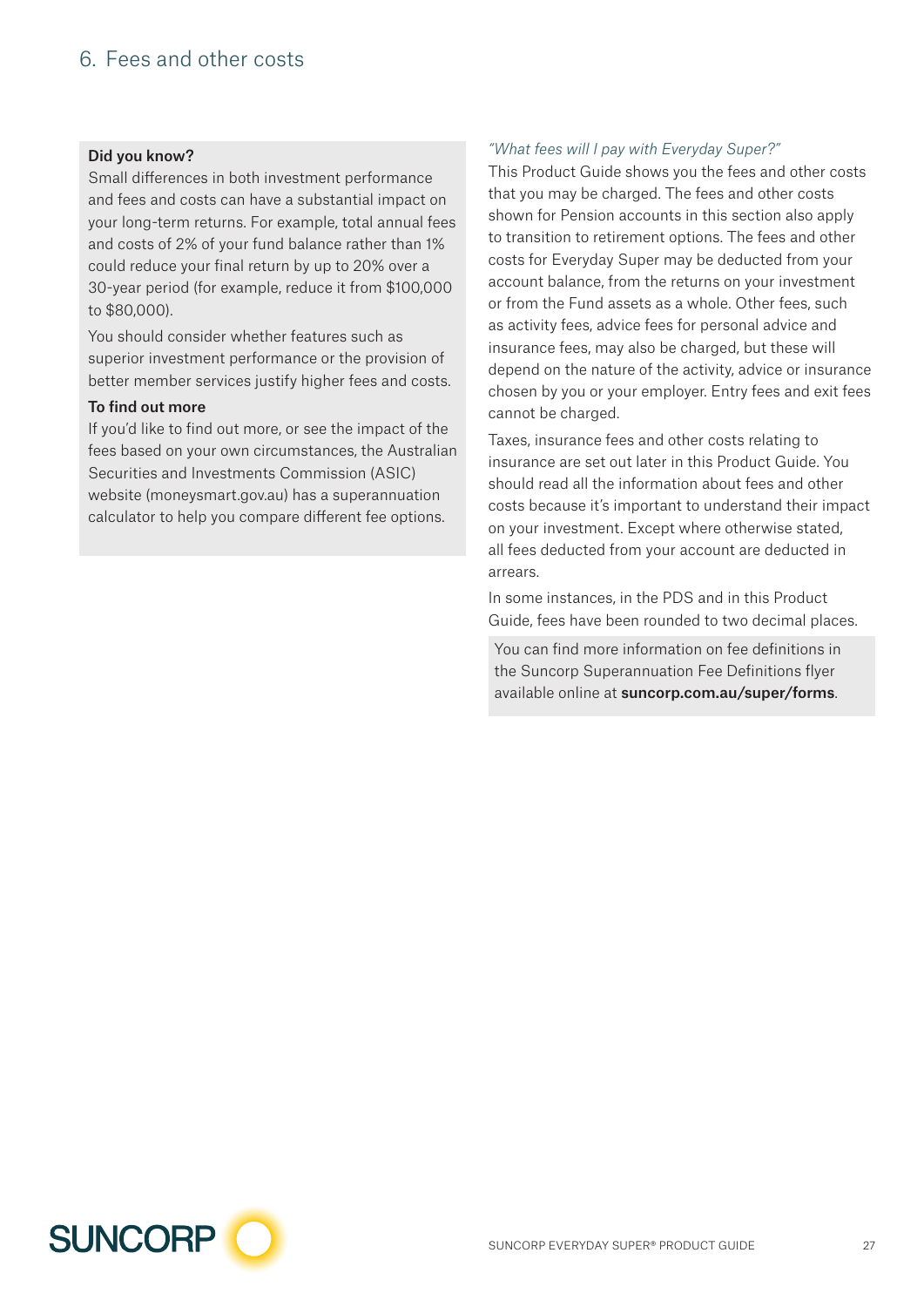| Type of fee                                                                                                                   | Amount - Suncorp Lifestage Fund                                                                                                                                           | Amount - Other investment options                                                                                                     | How and when paid                                                                                                                                                                                                                                                                                                                                                                                                                                                                                                                           |
|-------------------------------------------------------------------------------------------------------------------------------|---------------------------------------------------------------------------------------------------------------------------------------------------------------------------|---------------------------------------------------------------------------------------------------------------------------------------|---------------------------------------------------------------------------------------------------------------------------------------------------------------------------------------------------------------------------------------------------------------------------------------------------------------------------------------------------------------------------------------------------------------------------------------------------------------------------------------------------------------------------------------------|
| Investment fee <sup>1, 2, 3</sup>                                                                                             | <b>Super</b> - 0.31% pa<br>Pension - 0.26% pa                                                                                                                             | Ranges from 0.16% pa to 0.47%<br>pa depending on the investment<br>option(s) you've chosen (including<br>pension investment options). | This fee is included in the daily unit<br>price calculation for each investment<br>option.                                                                                                                                                                                                                                                                                                                                                                                                                                                  |
| Administration fees <sup>1,</sup><br>2.3                                                                                      | <b>Super</b> - 0.54% pa<br>Pension - 0.65% pa<br>Super - \$7.65 per month (\$0 if you are 100% invested in the Suncorp<br>Lifestage Fund).<br>Pension - \$6.50 per month. | <b>Super</b><br>Suncorp Cash Fund - Nil<br>Other options - 0.76% pa<br>Pension<br>Suncorp Cash Fund - Nil<br>Other options - 0.65% pa | The percentage administration fee is<br>calculated on the average value of your<br>account balance for the month.<br>Administration fees are deducted by<br>withdrawing units from your account<br>effective on or around the last day of the<br>month (or earlier if you leave Everyday<br>Super part way through a month).<br>The administration fee of \$7.65 (\$6.50<br>for Pension) per month (if applicable)<br>is deducted proportionately across all<br>your investment options (excluding the<br>Suncorp Lifestage Fund in Super). |
| <b>Buy-sell spread</b>                                                                                                        | $+0.09\%$ / $-0.08\%$                                                                                                                                                     | Up to $+/-$ 0.10% depending on the<br>investment option(s) you choose.                                                                | Reflected in the buy and sell unit price<br>of each investment option.                                                                                                                                                                                                                                                                                                                                                                                                                                                                      |
| Switching fee                                                                                                                 | Nil                                                                                                                                                                       |                                                                                                                                       |                                                                                                                                                                                                                                                                                                                                                                                                                                                                                                                                             |
| <b>Advice fees</b><br>relating to all<br>members investing in<br>the Suncorp Lifestage<br>Fund or other<br>investment options | Nil                                                                                                                                                                       |                                                                                                                                       | We don't charge any Advice fees.<br>However, if you wish, you can have<br>amounts deducted from your account<br>to pay fees to your financial adviser.                                                                                                                                                                                                                                                                                                                                                                                      |
| Other fees and costs                                                                                                          |                                                                                                                                                                           | Please refer to the 'Additional explanation of fees and costs' section for more information.                                          |                                                                                                                                                                                                                                                                                                                                                                                                                                                                                                                                             |
| Indirect cost ratio <sup>1, 3, 4</sup>                                                                                        | Ranges from 0.00% to 0.10% pa.                                                                                                                                            |                                                                                                                                       | These costs are deducted from the<br>underlying assets of the option and are<br>reflected in the daily unit price for that<br>option. Depending on the cost, they<br>may be deducted daily, monthly or at<br>some other time.                                                                                                                                                                                                                                                                                                               |

#### This table outlines the fees and costs applicable to your account and across all investment options.

1 If your account balance is less than \$6,000 at the end of the Fund's income year, the total combined amount of administration fees, investment fees and indirect costs charged to you is capped at 3% of the account balance. Any amount charged in excess of that cap must be refunded.

2 The Fund receives a tax deduction for expenses related to super investment and administration fees. As a result, the actual investment and administration fees you pay for super in Everyday Super will be reduced by up to 15%.

3 The investment fees, indirect cost ratios and administration fees have been rounded to two decimal places.

4 Past costs are not a reliable indicator of future costs.

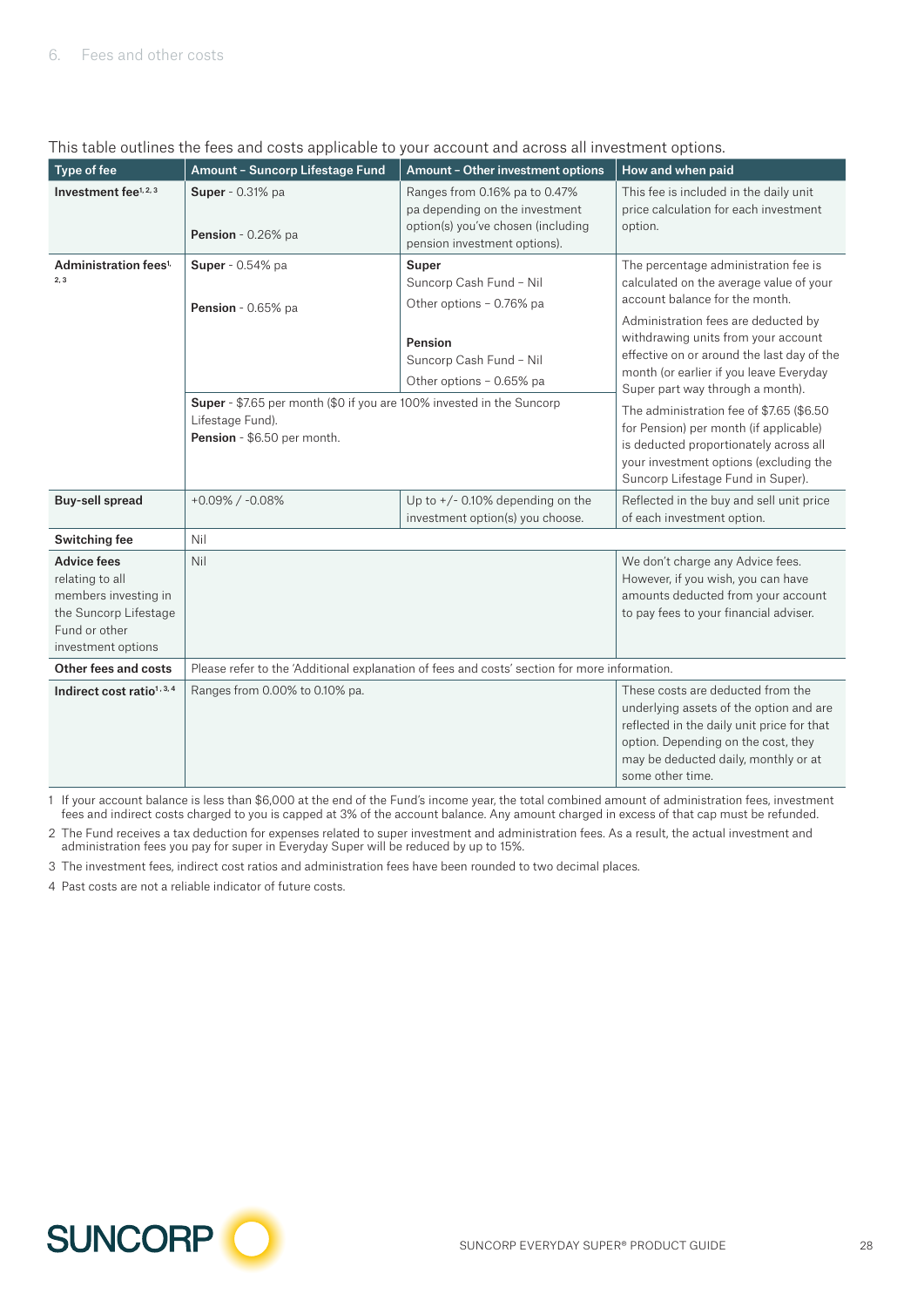#### *"How do taxes impact the fees I pay?"*

Unless noted otherwise, all fees in this Product Guide are quoted on a gross of income tax basis and include GST and stamp duty (where applicable). The fees are also quoted less any available reduced input tax credits, and are not reduced by any income tax benefit that the Trustee may be able to claim or any income deduction available to the Trustee through an interposed vehicle.

That sounds confusing, but it simply means that when we mention fees, we have to tell you the full, gross amount. The good news is that the Fund receives income tax deductions related to administration and investment fees on super which reduces the actual fee you pay by up to 15%. For example, in the PDS and this Product Guide we're required to display the gross monthly administration fee of \$7.65, however this is reduced by the deduction the Fund receives, and we charge the net amount of \$6.50 to members' accounts.

The Fund receives a tax deduction for expenses related to insurance fees. This deduction is retained in the Fund to be used for authorised purposes including covering expenses incurred in the proper administration, management or maintenance of the Fund.

For more information on tax, please see Tax in this Product Guide.

#### Insurance fees

If you have insurance cover, your insurance fees will be deducted monthly in arrears by withdrawing units from your account effective on or around the last day of the month (or earlier, if you leave Everyday Super part way through a month). Insurance fees will be pro-rated across your investments.

Depending on the state or territory that you live in, stamp duty may be payable on your insurance fees. The rate of stamp duty payable, and how this is deducted from your account, can vary depending on the type of insurance cover you have through your Suncorp Everyday Super account, when your insurance cover commenced and the state or territory you reside in. Where applicable, we will deduct the stamp duty from your account at the time we deduct insurance fees from your account.

For more information on how much insurance cover costs, please see 'Insurance in your super' later in this Product Guide.

#### Investment fees

The investment fee is charged by the investment manager of the underlying investment option. This fee generally includes the investment manager's fee, audit, custody and other general costs incurred in the administration of the underlying investment option. These fees and expenses may be varied by the investment manager and are equal to the management costs of the underlying investment option. As this is an expense of the Fund, for investment options not issued by us, these variations will be passed on to you without notice. To understand all of the fees payable in respect of your investment, you should consider both this PDS and the relevant investment manager's PDS.

#### Indirect cost ratio

Indirect costs are not charged to you as a fee, but these costs will reduce the return on your investment. We have disclosed them as an 'Indirect Cost Ratio' (ICR) where applicable, please see the table later in this section. ICR is determined on a historic basis for an investment option, for the 12 months ending 30 June 2021. It is therefore the estimated ratio of the total of the indirect costs (including performance-related fees, explicit transaction costs not recovered through the buy-sell spread, management fees and expense recoveries of underlying funds, and derivative explicit costs not included in the investment fee) for the investment option, to the total average net assets of the superannuation entity attributed to the investment option.

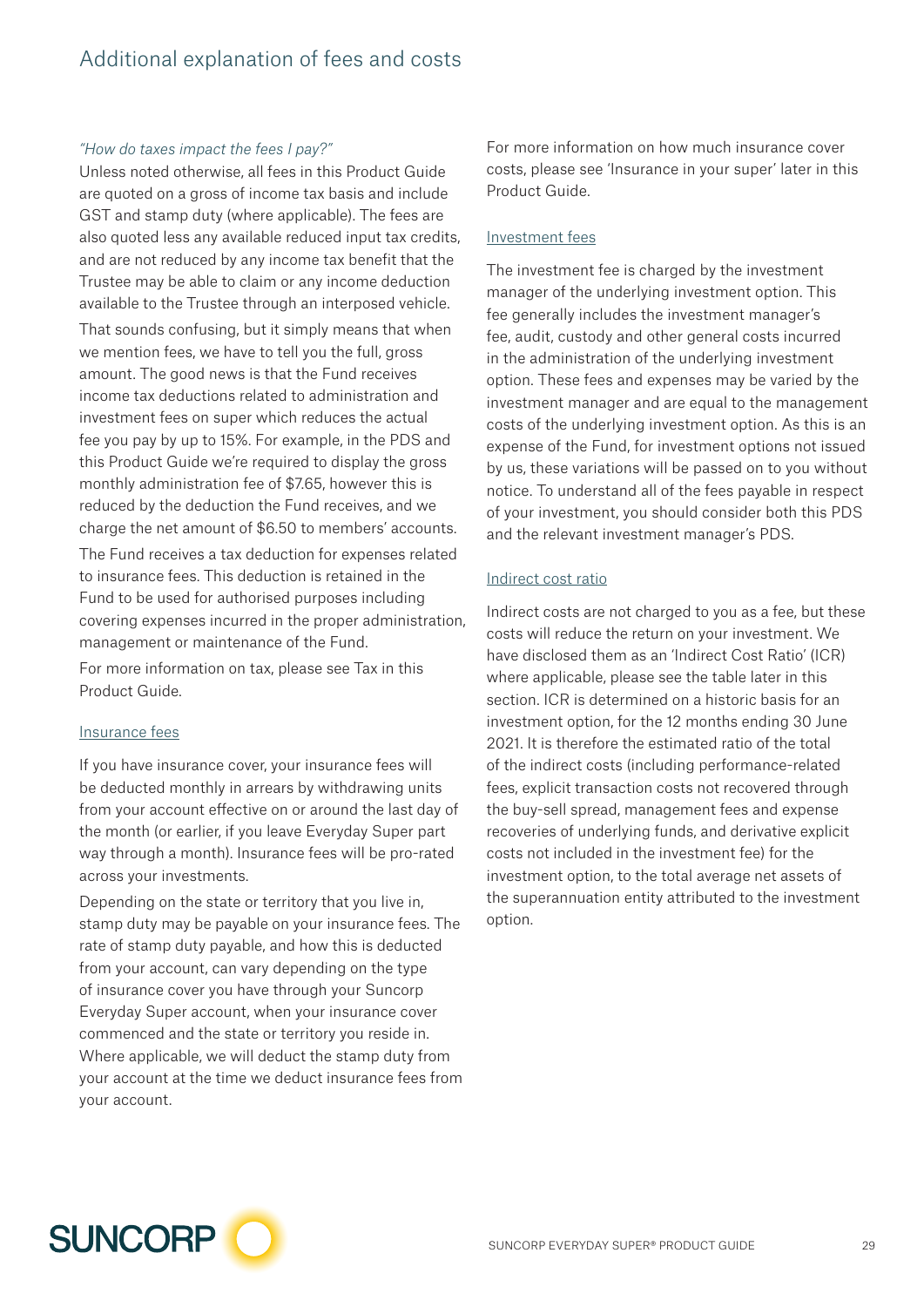#### Estimated transaction costs

Costs are incurred by an investment option, including underlying funds, when purchasing and selling assets. Some of these costs may be offset by the buy-sell spreads reflected in an investment option's unit price. The table later in this section contains estimated transactional and operational costs for each investment option that were not offset by buy-sell spreads during the previous financial year.

The net explicit transaction and operational costs shown in the table are costs already included in the ICR. The implicit transaction and operational costs shown are costs not included in the ICR.

#### Buy-sell spreads

You may incur a buy-sell spread when you make contributions, withdraw or change your investment options. This 'spread' is the difference in the buying price and selling price of the investment option, and generally covers the transaction costs of buying and selling the underlying assets of that investment option. It ensures that non-transacting members are not disadvantaged by the activity of transacting members. The spread isn't a fee paid to us or the investment manager. It is retained within the underlying investment option to cover the transaction costs.

The investment manager (including us) may vary the buy-sell spread costs from time to time including increasing these costs without notice when it is necessary to protect the interests of existing investors and if permitted by law.

#### Personal advice fee

You can provide your written consent for a fee to be deducted from your account to pay your financial adviser (agreed by us). Personal advice fees can be payable as:

- A one-off fixed dollar fee, or a percentage of your account balance, or
- An ongoing fixed monthly dollar fee, and/or percentage of your account balance up to a maximum of 2% pa, deducted from your account effective on or around the last day of the month (or earlier, if you leave Everyday Super part way through a month). Ongoing personal advice fees cannot be deducted from the MySuper Suncorp Lifestage Fund.

Any personal advice fees that relate to other investment options cannot be deducted from the Suncorp Lifestage Fund.

You should refer to your financial adviser's 'Statement of Advice' for details of this fee. Any personal advice fee may include GST. The Fund may be able to pass on the benefit of reduced input tax credits (if available) in respect of this fee, so the amount deducted from your account may be less than the amount paid to your financial adviser.

The Trustee may at its discretion refuse to deduct a personal advice fee or any other fee. You can cancel an ongoing personal advice fee at any time.

#### Expense recovery and reserves

We can recover any expenses and costs properly incurred in the administration and management of the Fund, of which Suncorp Everyday Super is part. The Fund holds a General expense and Tax reserve which may be used to meet the expenses associated with the administration, management and operation of the Fund. Any excess amounts are retained within the reserve to meet future costs.

No expenses or costs incurred are recovered from any investment in the Suncorp Lifestage Fund.

#### Changes to fees and costs

We can introduce certain new fees and costs or change the level of current fees and costs you pay at any time without your consent. But if we need to do this, we'll notify you at least 30 days before any adverse change.

#### 3% fee cap for account balances with less than \$6,000

If your account balance is less than \$6,000 at the end of the Fund's financial year (and when you leave the Fund), the total combined amount of administration fees, investment fees and indirect costs charged to you is capped at 3% of your account balance for the year (and for the period up until you left the Fund).

A refund will be made to your account for any amount deducted from your account above the 3% cap.

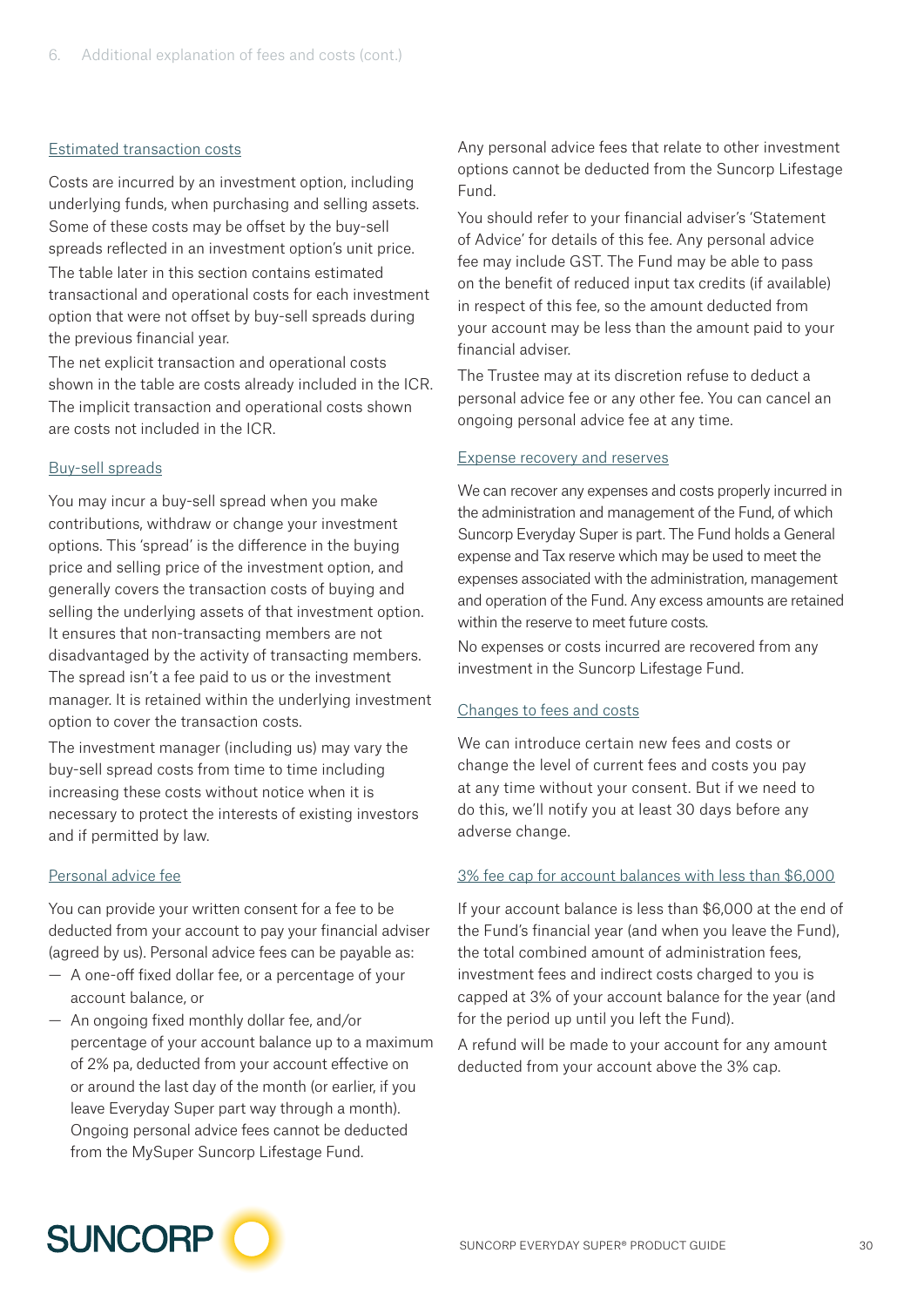The following tables show the fees and costs for each investment option available in Everyday Super. Fees and costs can change from time-to-time. You can get the latest investment fees, indirect cost ratios, estimated transaction costs and buy-sell spreads from the monthly Everyday Super investment performance report, available from our website, or by calling us.

| Investment option                      | <b>Investment fees</b><br>(% | Indirect cost ratio<br>$(\%$ pa) <sup>1</sup> | <b>Investment fees</b><br>and indirect cost<br>ratio total (% pa) | <b>Buy-sell</b><br>spread<br>(%) |
|----------------------------------------|------------------------------|-----------------------------------------------|-------------------------------------------------------------------|----------------------------------|
| <b>Lifecycle - Super</b>               |                              |                                               |                                                                   |                                  |
| Suncorp Lifestage Fund 1949 or earlier | 0.31%                        | 0.05%                                         | 0.36%                                                             | $+0.09 / -0.08$                  |
| Suncorp Lifestage Fund 1950 - 1954     | 0.31%                        | 0.05%                                         | 0.36%                                                             | $+0.09 / -0.08$                  |
| Suncorp Lifestage Fund 1955 - 1959     | 0.31%                        | 0.06%                                         | 0.37%                                                             | $+0.09 / -0.08$                  |
| Suncorp Lifestage Fund 1960 - 1964     | 0.31%                        | 0.07%                                         | 0.38%                                                             | $+0.09 / -0.08$                  |
| Suncorp Lifestage Fund 1965 - 1969     | 0.31%                        | 0.07%                                         | 0.38%                                                             | $+0.09 / -0.08$                  |
| Suncorp Lifestage Fund 1970 - 1974     | 0.31%                        | 0.08%                                         | 0.39%                                                             | $+0.09 / -0.08$                  |
| Suncorp Lifestage Fund 1975 - 1979     | 0.31%                        | 0.08%                                         | 0.39%                                                             | $+0.09 / -0.08$                  |
| Suncorp Lifestage Fund 1980 - 1984     | 0.31%                        | 0.08%                                         | 0.39%                                                             | $+0.09 / -0.08$                  |
| Suncorp Lifestage Fund 1985 - 1989     | 0.31%                        | 0.08%                                         | 0.39%                                                             | $+0.09 / -0.08$                  |
| Suncorp Lifestage Fund 1990 - 1994     | 0.31%                        | 0.08%                                         | 0.39%                                                             | $+0.09 / -0.08$                  |
| Suncorp Lifestage Fund 1995 - 1999     | 0.31%                        | 0.08%                                         | 0.39%                                                             | $+0.09 / -0.08$                  |
| Suncorp Lifestage Fund 2000 - 2009     | 0.31%                        | 0.08%                                         | 0.39%                                                             | $+0.09 / -0.08$                  |
| <b>Lifecycle - Pension</b>             |                              |                                               |                                                                   |                                  |
| Suncorp Lifestage Fund 1949 or earlier | 0.26%                        | 0.05%                                         | 0.31%                                                             | $+0.09 / -0.08$                  |
| Suncorp Lifestage Fund 1950 - 1954     | 0.26%                        | 0.05%                                         | 0.31%                                                             | $+0.09 / -0.08$                  |
| Suncorp Lifestage Fund 1955 - 1959     | 0.26%                        | 0.06%                                         | 0.32%                                                             | $+0.09 / -0.08$                  |
| Suncorp Lifestage Fund 1960 - 1964     | 0.26%                        | 0.06%                                         | 0.32%                                                             | $+0.09 / -0.08$                  |

#### Investment fees and costs for Suncorp Lifestage Fund

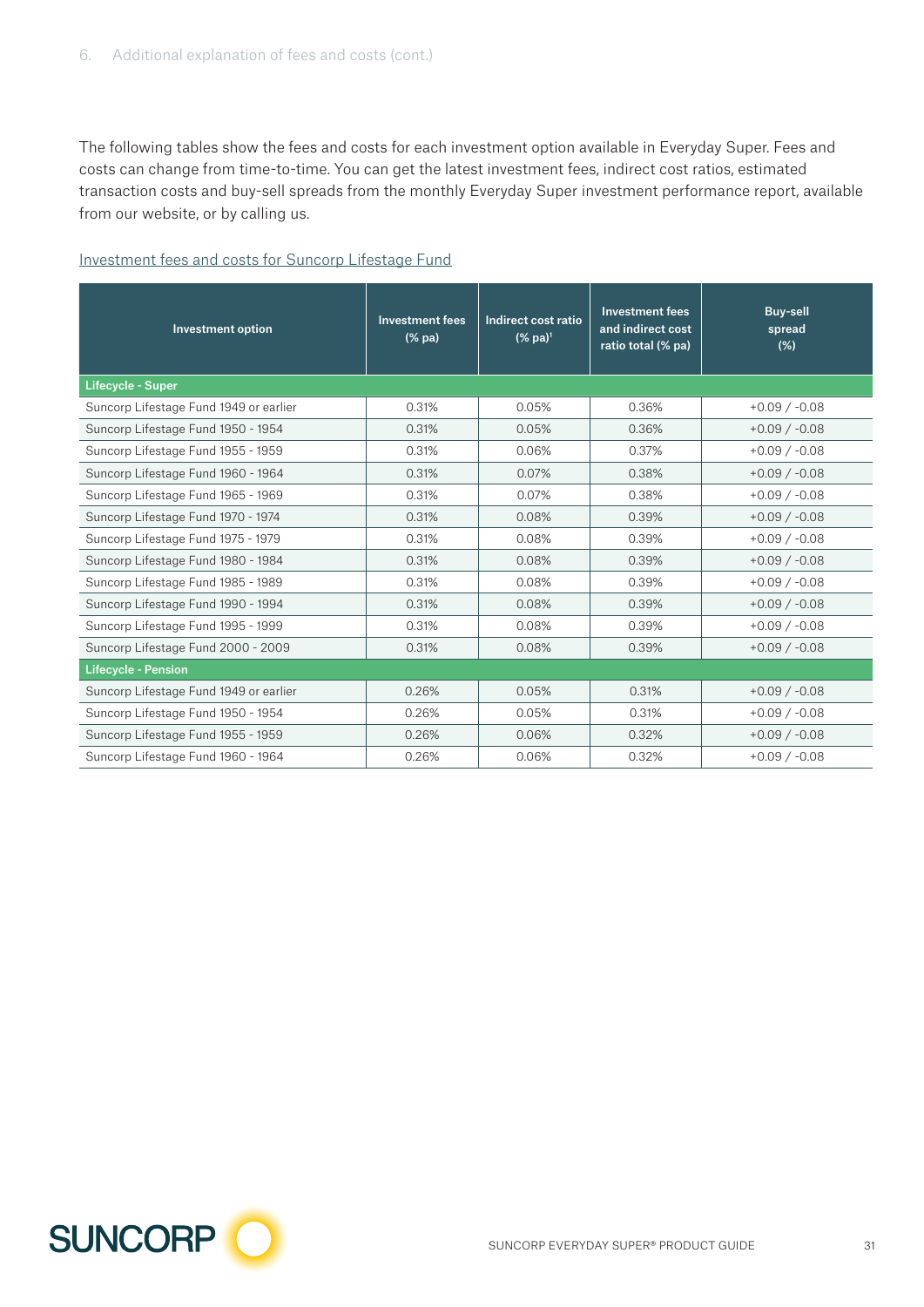#### Investment fees and costs for other investment options

| <b>Investment option</b>                         | <b>Investment fees</b><br>$(\%$ pa) | Indirect cost<br>ratio $(\%$ pa) <sup>1</sup> | <b>Investment fees</b><br>and indirect cost<br>ratio total (% pa) | <b>Buy-sell</b><br>spread<br>(%) |
|--------------------------------------------------|-------------------------------------|-----------------------------------------------|-------------------------------------------------------------------|----------------------------------|
| Single asset class investment options            |                                     |                                               |                                                                   |                                  |
| Cash                                             |                                     |                                               |                                                                   |                                  |
| Suncorp Cash Fund - Super                        | 0.47%                               | 0.00%                                         | 0.47%                                                             | Nil                              |
| Suncorp Cash Fund - Pension                      | 0.40%                               | $0.00\%$                                      | 0.40%                                                             | Nil                              |
| <b>Australian fixed interest</b>                 |                                     |                                               |                                                                   |                                  |
| Suncorp Australian Fixed Interest Fund - Super   | 0.24%                               | 0.01%                                         | 0.25%                                                             | $+0.08 / -0.04$                  |
| Suncorp Australian Fixed Interest Fund - Pension | 0.20%                               | 0.01%                                         | 0.21%                                                             | $+0.08 / -0.04$                  |
| <b>Global listed property</b>                    |                                     |                                               |                                                                   |                                  |
| Suncorp Global Property Fund - Super             | 0.24%                               | 0.10%                                         | 0.34%                                                             | $+0.08 / -0.07$                  |
| Suncorp Global Property Fund - Pension           | 0.20%                               | 0.10%                                         | 0.30%                                                             | $+0.08 / -0.07$                  |
| <b>Australian shares</b>                         |                                     |                                               |                                                                   |                                  |
| Suncorp Australian Shares Fund - Super           | 0.19%                               | 0.00%                                         | 0.19%                                                             | $+0.10 / -0.10$                  |
| Suncorp Australian Shares Fund - Pension         | 0.16%                               | 0.00%                                         | 0.16%                                                             | $+0.10 / -0.10$                  |
| <b>International shares</b>                      |                                     |                                               |                                                                   |                                  |
| Suncorp International Shares Fund - Super        | 0.20%                               | 0.03%                                         | 0.23%                                                             | $+0.09 / -0.08$                  |
| Suncorp International Shares Fund - Pension      | 0.17%                               | 0.03%                                         | 0.20%                                                             | $+0.09 / -0.08$                  |

1 Past costs are not a reliable indicator of future costs.

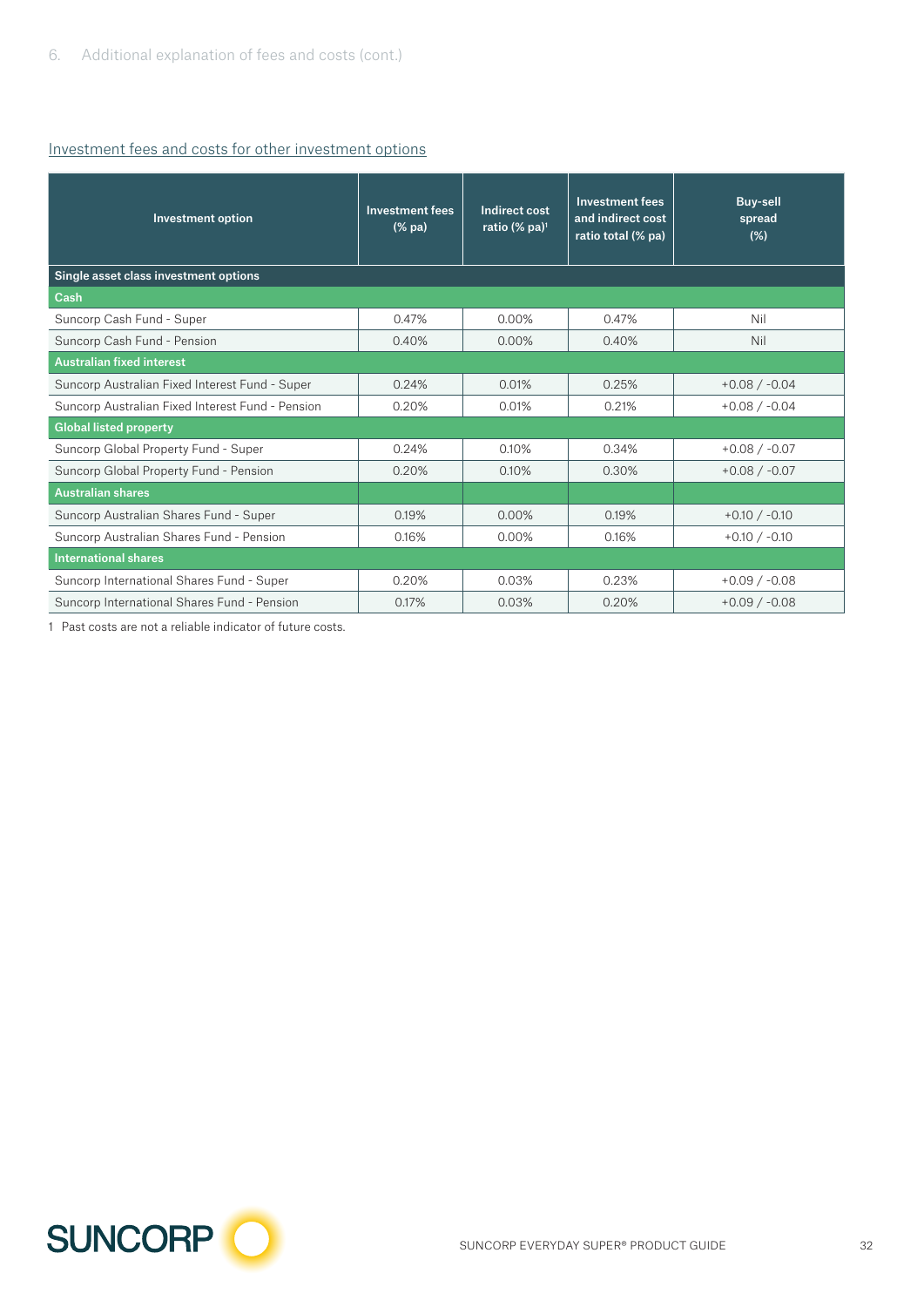#### Estimated transaction costs

| <b>Investment option</b>                         | <b>Estimated net</b><br>explicit<br>transactional and<br>operational costs<br>- included in<br>$ICR$ (% pa) | <b>Estimated</b><br>implicit<br>transactional and<br>operational costs<br>- not included in<br>ICR (% pa) | <b>Estimated</b><br>transaction costs<br>affecting returns<br>(% pa) |
|--------------------------------------------------|-------------------------------------------------------------------------------------------------------------|-----------------------------------------------------------------------------------------------------------|----------------------------------------------------------------------|
| <b>Lifecycle - Super</b>                         |                                                                                                             |                                                                                                           |                                                                      |
| Suncorp Lifestage Fund 1949 or earlier           | 0.03%                                                                                                       | 0.26%                                                                                                     | 0.29%                                                                |
| Suncorp Lifestage Fund 1950 - 1954               | 0.03%                                                                                                       | 0.25%                                                                                                     | 0.28%                                                                |
| Suncorp Lifestage Fund 1955 - 1959               | 0.04%                                                                                                       | 0.22%                                                                                                     | 0.26%                                                                |
| Suncorp Lifestage Fund 1960 - 1964               | 0.05%                                                                                                       | 0.19%                                                                                                     | 0.24%                                                                |
| Suncorp Lifestage Fund 1965 - 1969               | 0.05%                                                                                                       | 0.16%                                                                                                     | 0.21%                                                                |
| Suncorp Lifestage Fund 1970 - 1974               | 0.06%                                                                                                       | 0.12%                                                                                                     | 0.18%                                                                |
| Suncorp Lifestage Fund 1975 - 1979               | 0.06%                                                                                                       | 0.10%                                                                                                     | 0.16%                                                                |
| Suncorp Lifestage Fund 1980 - 1984               | 0.06%                                                                                                       | 0.10%                                                                                                     | 0.16%                                                                |
| Suncorp Lifestage Fund 1985 - 1989               | 0.06%                                                                                                       | 0.10%                                                                                                     | 0.16%                                                                |
| Suncorp Lifestage Fund 1990 - 1994               | 0.06%                                                                                                       | 0.10%                                                                                                     | 0.16%                                                                |
| Suncorp Lifestage Fund 1995 - 1999               | 0.06%                                                                                                       | 0.10%                                                                                                     | 0.16%                                                                |
| Suncorp Lifestage Fund 2000 - 2009               | 0.06%                                                                                                       | 0.10%                                                                                                     | 0.16%                                                                |
| <b>Lifecycle - Pension</b>                       |                                                                                                             |                                                                                                           |                                                                      |
| Suncorp Lifestage Fund 1949 or earlier           | 0.03%                                                                                                       | 0.37%                                                                                                     | 0.40%                                                                |
| Suncorp Lifestage Fund 1950 - 1954               | 0.03%                                                                                                       | 0.36%                                                                                                     | 0.39%                                                                |
| Suncorp Lifestage Fund 1955 - 1959               | 0.04%                                                                                                       | 0.33%                                                                                                     | 0.37%                                                                |
| Suncorp Lifestage Fund 1960 - 1964               | 0.04%                                                                                                       | 0.30%                                                                                                     | 0.34%                                                                |
| Single asset class investment options            |                                                                                                             |                                                                                                           |                                                                      |
| Cash                                             |                                                                                                             |                                                                                                           |                                                                      |
| Suncorp Cash Fund - Super                        | 0.00%                                                                                                       | 0.00%                                                                                                     | 0.00%                                                                |
| Suncorp Cash Fund - Pension                      | 0.00%                                                                                                       | 0.00%                                                                                                     | 0.00%                                                                |
| <b>Australian fixed interest</b>                 |                                                                                                             |                                                                                                           |                                                                      |
| Suncorp Australian Fixed Interest Fund - Super   | 0.01%                                                                                                       | 0.20%                                                                                                     | 0.21%                                                                |
| Suncorp Australian Fixed Interest Fund - Pension | 0.01%                                                                                                       | 0.22%                                                                                                     | 0.23%                                                                |
| <b>Global listed property</b>                    |                                                                                                             |                                                                                                           |                                                                      |
| Suncorp Global Property Fund - Super             | 0.10%                                                                                                       | 0.07%                                                                                                     | 0.17%                                                                |
| Suncorp Global Property Fund - Pension           | 0.10%                                                                                                       | 0.05%                                                                                                     | 0.15%                                                                |
| <b>Australian shares</b>                         |                                                                                                             |                                                                                                           |                                                                      |
| Suncorp Australian Shares Fund - Super           | 0.00%                                                                                                       | 0.04%                                                                                                     | 0.04%                                                                |
| Suncorp Australian Shares Fund - Pension         | 0.00%                                                                                                       | 0.07%                                                                                                     | 0.07%                                                                |
| <b>International shares</b>                      |                                                                                                             |                                                                                                           |                                                                      |
| Suncorp International Shares Fund - Super        | 0.03%                                                                                                       | 0.04%                                                                                                     | 0.07%                                                                |
| Suncorp International Shares Fund - Pension      | 0.03%                                                                                                       | 0.04%                                                                                                     | 0.07%                                                                |

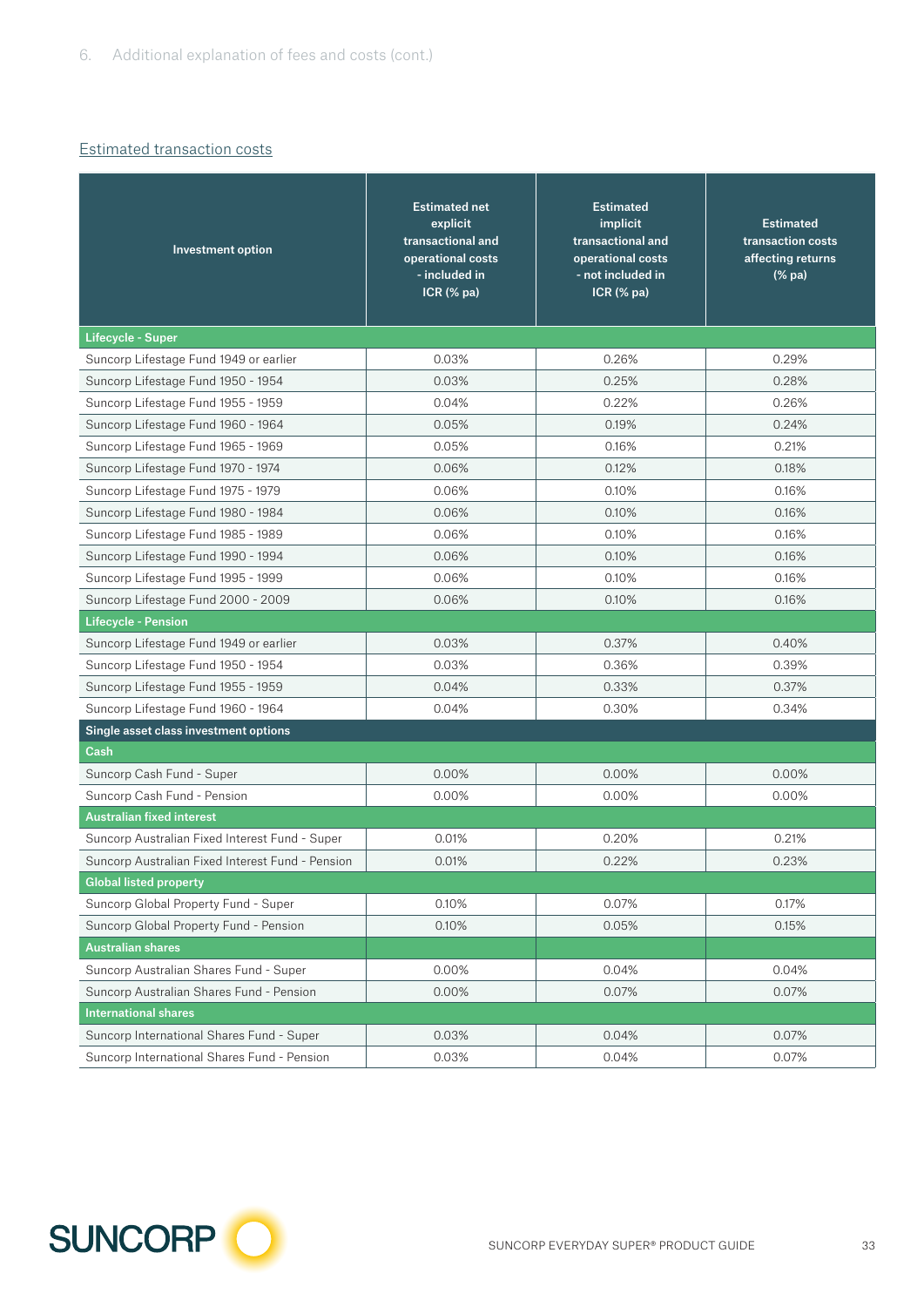#### *"How is super taxed?"*

The table below summarises the ways super can be taxed. However, as tax can be complex, we always recommend you seek tax advice in respect of your own individual circumstances. This information is based on our interpretation of tax legislation at the preparation date of the PDS (and any material incorporated by reference) and assumes you are an Australian tax resident. Future changes in legislation may affect how your super is taxed.

| <b>Tax</b>                                                    | <b>Super</b>                                                                                                                                                    | <b>Pension</b>                                                                                                                                                                                               |
|---------------------------------------------------------------|-----------------------------------------------------------------------------------------------------------------------------------------------------------------|--------------------------------------------------------------------------------------------------------------------------------------------------------------------------------------------------------------|
| <b>Contributions</b>                                          | - 0% on non-concessional (after-tax) contributions                                                                                                              | - 0% in most cases                                                                                                                                                                                           |
| When you or                                                   | - 15% on concessional (pre-tax or deducted) contributions <sup>1</sup>                                                                                          | - However, if your transfer contains any untaxed                                                                                                                                                             |
| your employer<br>put money                                    | - 45% <sup>2</sup> on excess amounts over the non-concessional<br>contribution cap <sup>3</sup>                                                                 | components, this will be taxed at 15%.                                                                                                                                                                       |
| ('contributions')<br>into your account,<br>or if you transfer | - Your marginal tax rate <sup>2</sup> on excess amounts over the<br>concessional contribution cap7                                                              |                                                                                                                                                                                                              |
| money from<br>another super                                   | - 45% <sup>2</sup> on concessional contributions where a TFN is not<br>held by the super fund                                                                   |                                                                                                                                                                                                              |
| account (a<br>'rollover')                                     | - 15% if your transfer contains any untaxed components. <sup>4</sup>                                                                                            |                                                                                                                                                                                                              |
| On your                                                       | - Up to 15% on investment earnings.                                                                                                                             | - 0% on investment earnings                                                                                                                                                                                  |
| investment<br>earnings                                        |                                                                                                                                                                 | - 15% on transition to retirement account investment<br>earnings.                                                                                                                                            |
| Withdrawals <sup>6</sup>                                      | For lump sum withdrawals                                                                                                                                        | For lump sum withdrawals                                                                                                                                                                                     |
| When you take                                                 | - 0% if you're age 60 or over                                                                                                                                   | - 0% if you're age 60 or over                                                                                                                                                                                |
| money out of your<br>account                                  | - 15% <sup>2</sup> on taxable (taxed) components over \$225,000 <sup>5</sup> if<br>received when you're at or above your preservation age<br>and under 60 years | - 15% <sup>2</sup> on taxable (taxed) components over \$225,000 <sup>5</sup> if<br>received when you're at or above your preservation age and<br>under 60 years                                              |
|                                                               | - 20% <sup>2</sup> on taxable (taxed) components if you're under your<br>preservation age.                                                                      | - 20% <sup>2</sup> on taxable (taxed) components if you're under your<br>preservation age.                                                                                                                   |
|                                                               | For death benefits paid as a lump sum withdrawal                                                                                                                | For pension payments                                                                                                                                                                                         |
|                                                               | - 0% if paid to a dependant                                                                                                                                     | - 0% if you're age 60 or over                                                                                                                                                                                |
|                                                               | - 15% <sup>2</sup> on taxable (taxed) component paid to a<br>non-dependant                                                                                      | - If you're under age 60, the taxable part of your pension<br>payments is taxed at your marginal income tax rate <sup>2</sup> .                                                                              |
|                                                               | - 30% <sup>2</sup> on taxable (untaxed) component paid to a<br>non-dependant.                                                                                   | However, you can claim a 15% tax offset based on the<br>taxable portion if you have attained your preservation age,<br>qualify for the disability super benefit or are receiving a<br>death benefit pension. |

1 If your income plus any concessional (pre-tax) contributions exceeds \$250,000 pa, an additional 15% tax on contributions (total of 30% tax on contributions) will apply on the amount of concessional contributions above the \$250,000 threshold.

2 Plus Medicare Levy of 2%.

3 If your non-concessional contribution exceeds the non-concessional contribution cap, you can withdraw the excess contributions and 85% of associated earnings (a time restriction applies). The excess non-concessional contributions will be released tax free. The full amount of associated earnings will be taxed at your marginal tax rate and a 15% non-refundable tax offset will apply on the associated earnings reflecting the tax already paid on earnings by the superannuation fund. However, if you leave your excess non-concessional contributions in your super, you will be taxed on these at the top marginal tax rate plus Medicare Levy.

4 Any excess over your untaxed plan cap amount (which is up to \$1,615,000 for the 2021/22 financial year) is taxed at 45% plus Medicare Levy. Refer to the Australian Taxation Office for further information.

5 For the 2021/22 financial year.

6 When you fill out your tax return you must include the taxable component of your super payment as assessable income.

7 Any excess concessional contributions (ECC) made in a financial year will be included in your assessable income. The excess amount is taxed at your marginal tax rate, less a 15% tax offset. You'll have the option to withdraw up to 85% of your ECC from your super to help pay your income tax liability. Any ECC that you do not withdraw will count towards your non-concessional contribution cap.

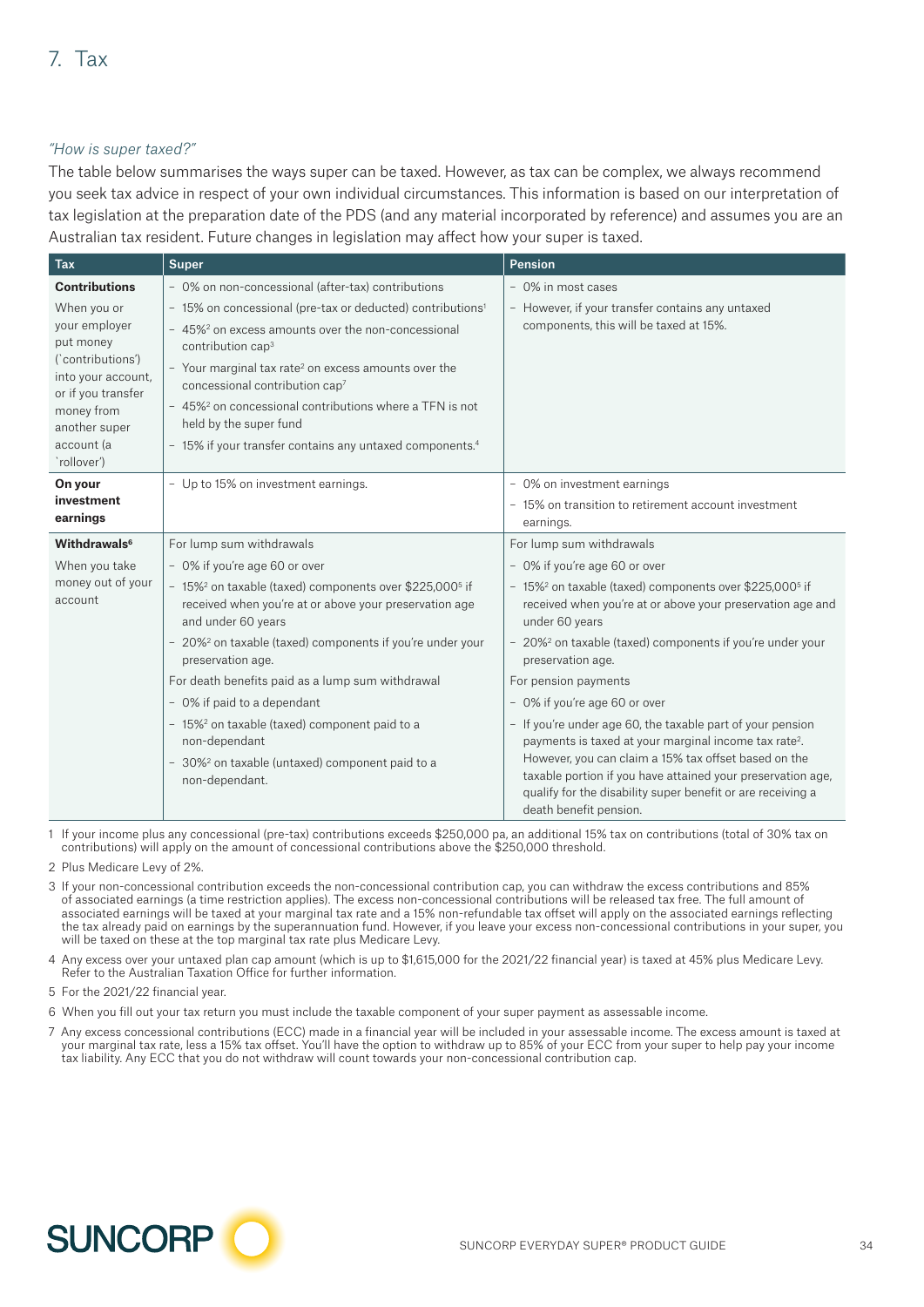#### Tax file number (TFN)

It's important we have your TFN. It's up to you whether you give it to us, but if you don't:

- We can't accept any non-concessional contributions from you,
- You may pay more tax on concessional contributions (eg salary sacrifice) or on withdrawals, than you would otherwise, and
- It might be difficult to find super funds you may have forgotten about, and to combine your super in one account.

We're legally authorised to collect your TFN, and of course we'll keep it confidential and only use it for lawful purposes, including:

- Finding or identifying your super funds,
- Calculating tax on any superannuation lump sums,
- Providing your TFN and other information to the ATO, and
- Providing your TFN to your future super fund trustee or retirement savings account provider if you're transferring your account.

We won't pass on your TFN to another super fund if you write and tell us not to, and we won't disclose your TFN to anyone else outside of the stated legal circumstances. These lawful purposes may change in the future, as a result of legislative changes.

#### Other important information about tax

#### Goods and services tax (GST)

Any expenses we incur from administering the Fund may be subject to GST. If we can claim a credit for the GST paid, we may pass the benefit on to you.

#### Tax and government charges

Taxes, duties and levies we incur are recovered from your account or directly from the assets of the investment options (where the expenses are investment or administration costs) before unit prices are set.

We deduct an amount from your account for contributions tax at the applicable rate. The total amount of contributions tax for the Fund is calculated at the end of the financial year. The amount is reduced by deductions allowable to the Fund. Therefore, the total amount of contributions tax which is remitted to the ATO may be less than the aggregate amount which has been deducted from relevant members' accounts.

We retain any excess amount deducted for contributions tax within the Fund and may use this amount for authorised purposes, including to cover expenses we incur in the proper administration, management or maintenance of the Fund.

#### Refund of no-TFN contributions tax

If you made a contribution and were charged additional tax on it because we didn't have your TFN, we may be able to refund the additional tax paid if you provide us with your TFN within three years of the end of the financial year in which the contributions were made. Any refund may not be payable until the Fund recovers the amount from the ATO.

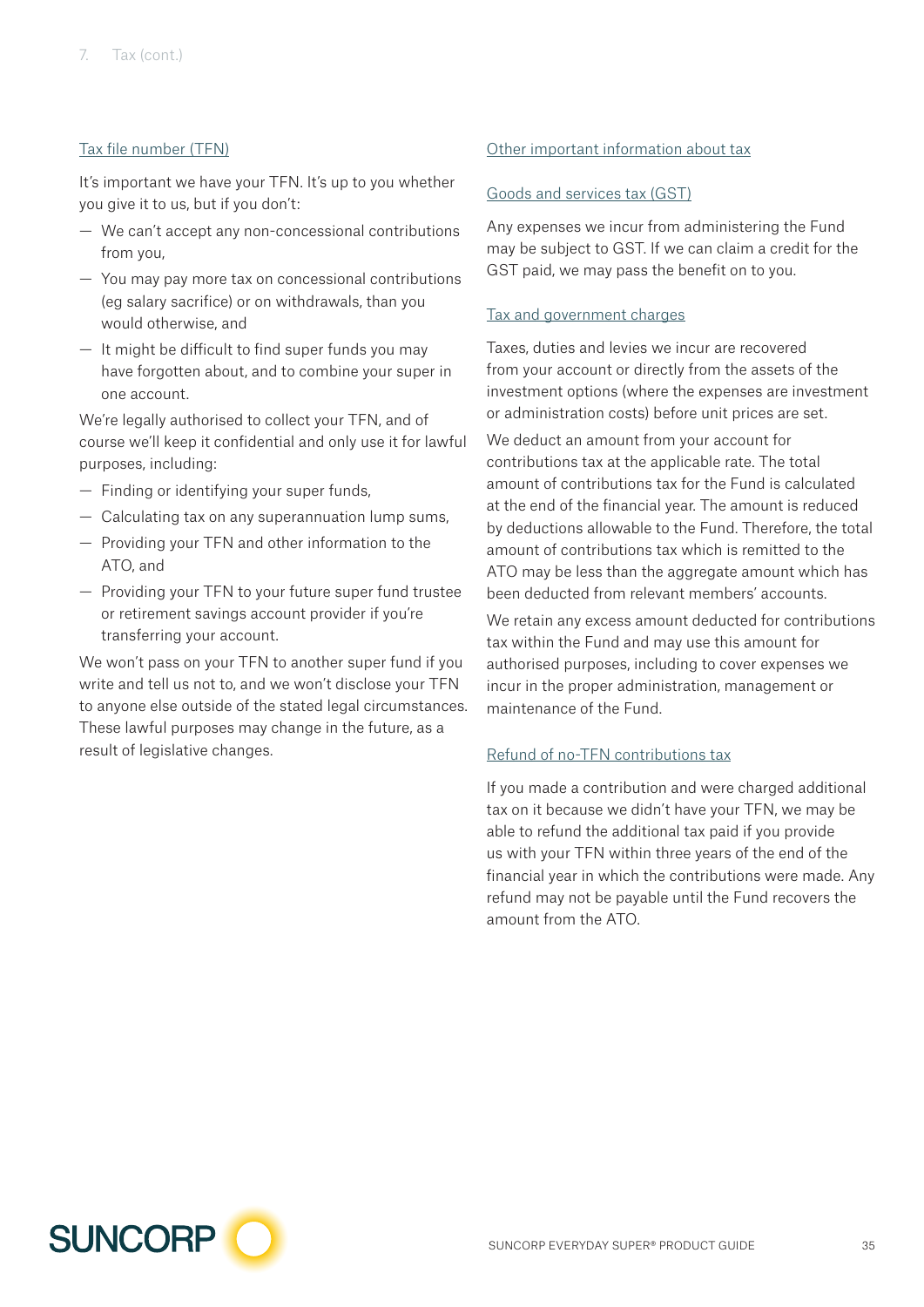#### Why insurance is important

Insurance can't prevent the unfortunate things happening, but it could help your family financially if you die or became unable to take care of your loved ones. Having insurance helps to give you peace of mind, knowing you could still help the most important people in your life, if the unexpected happens.

#### The advantages of insurance through super

By having insurance in your Everyday Super account, you can have your insurance fees (also referred to as insurance premiums) conveniently deducted from it.

There is also the added advantage that your beneficiaries may be able to choose to receive your death benefit payment as a lump sum or a pension, should you die.

Insurance cover offered through Everyday Super is primarily provided by TAL Life (referred to as 'the Insurer').

#### How does it work?

When it comes to insurance in Everyday Super, if you are eligible, you have two choices:

— Suncorp Lifestages cover

Suncorp Lifestages cover includes Life cover and 'TPD' cover. The amount of cover you receive will depend on your age and is set out later in this Product Guide. Your level of insurance cover and insurance fees will change with your age.

— Customised cover

Customised cover includes Life cover and 'TPD' cover. You choose to have either both Life and 'TPD' cover, or Life only cover. Your amount of cover will remain fixed at the level you choose and will not change with your age. You can choose your own level of cover up to a maximum of \$850,000.

You can choose to increase or decrease your cover at any time. You can find out more about the effects of changing your cover by referring to the 'Suncorp Lifestages cover' and 'How to apply for customised cover' sections later in this Product Guide. You can also cancel your cover at any time if it no longer meets your needs by logging into your account, or by completing a Reduce or Cancel Insurance Cover form available online at suncorp.com.au/super.

#### What insurance cover is available?

The Everyday Super insurance options were outlined in the PDS, but here is some more information about the type of insurance benefits available

| Type of cover                                                       | What is it?                                                                                                                                                                                                                                                                                                                                                                                                         | How is it paid at claim time?                                                                                                                                                                                                                                                                                                    | How can it be accessed?                                                                                                                                                                                                                                                                                                                  |
|---------------------------------------------------------------------|---------------------------------------------------------------------------------------------------------------------------------------------------------------------------------------------------------------------------------------------------------------------------------------------------------------------------------------------------------------------------------------------------------------------|----------------------------------------------------------------------------------------------------------------------------------------------------------------------------------------------------------------------------------------------------------------------------------------------------------------------------------|------------------------------------------------------------------------------------------------------------------------------------------------------------------------------------------------------------------------------------------------------------------------------------------------------------------------------------------|
| Life cover<br>(sometimes<br>known as death<br>cover)                | Generally, a lump sum benefit, paid if<br>you die or become 'terminally ill'.<br>Having the right amount of Life cover<br>means that your family can afford the<br>lifestyle you want for them.<br>Note: You can choose to have Life cover<br>only, as customised fixed cover only.                                                                                                                                 | It's paid into your Everyday Super account<br>and invested in the Suncorp Cash Fund<br>while your account is finalised.<br>The amount of Life cover paid is based on<br>your insured amount at the date of your<br>death.<br>The Life cover will be reduced by the<br>amount of any 'TPD' or 'terminal illness'<br>benefit paid. | The benefit will be paid to your<br>dependants and/or your estate. If you<br>have a valid death benefit nomination,<br>we'll make the payment in accordance<br>with your instructions.<br>Your dependants can then elect to<br>receive the benefit as a lump sum, or<br>in some circumstances, as a pension<br>or a combination of both. |
| <b>Total and</b><br><b>Permanent</b><br><b>Disablement</b><br>cover | A lump sum benefit paid if you become<br>'totally and permanently disabled'.<br>If your family relies on your income, 'TPD'<br>cover can help alleviate some of the<br>financial stress in the event that you are<br>unlikely to work again due to becoming<br>'totally and permanently disabled'.<br>Note: You cannot have 'TPD' cover without<br>Life cover, and 'TPD' cover cannot be<br>higher than Life cover. | It's paid (less any tax) to your Everyday<br>Super account and invested in the<br>Suncorp Cash Fund.<br>The amount of 'TPD' benefit payable is<br>based on your insured amount at the<br>'date of disablement'.                                                                                                                  | You will need to satisfy what is known<br>under superannuation law as a condition<br>of release <sup>1</sup> in order to withdraw this<br>benefit from your account.<br>You may be able to access your benefit<br>on the grounds of a 'permanent<br>incapacity' condition of release <sup>2</sup> .                                      |

1 You can find more information in the 'Conditions of release' section in this Product Guide.

2 Income tax is payable on any benefits you receive.

Insurance cover isn't available for pension accounts or transition to retirement options.

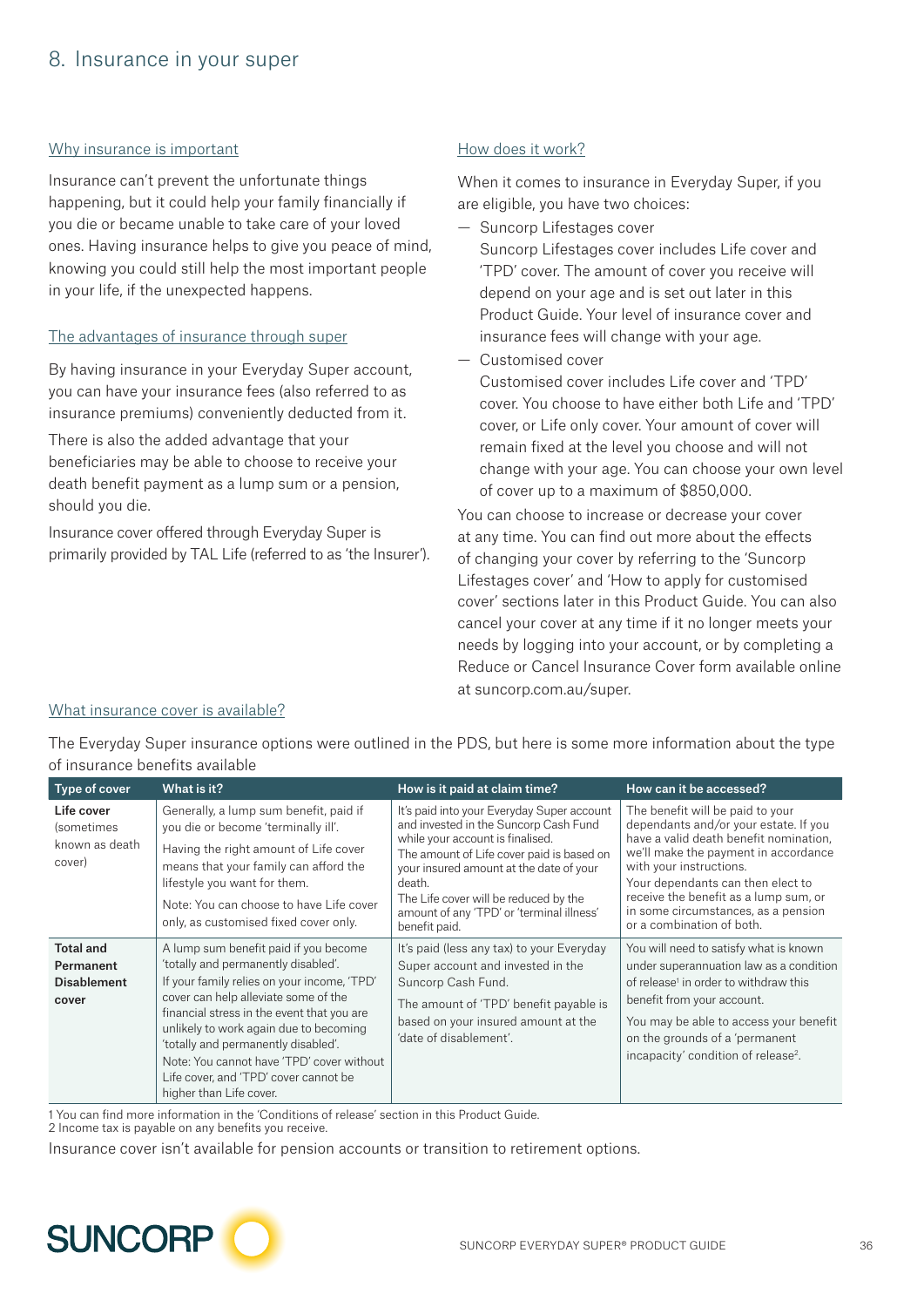#### What is the minimum and maximum amount of insurance cover you can have?

This table shows the minimum and maximum levels of cover available, by insurance type:

|                            | Life                                                        | $'TPD'^2$ |
|----------------------------|-------------------------------------------------------------|-----------|
| Minimum amount of<br>Cover | \$1,000                                                     | \$1,000   |
| Maximum amount of<br>cover | \$850,000 (\$850,000<br>for terminal illness <sup>1</sup> ) | \$850,000 |

1 A 'terminal illness' benefit is an early payment of your Life cover. Your Life cover will be reduced by the amount of 'TPD' or terminal illness benefit paid.

2 Your 'TPD' cover will be reduced by the amount of terminal illness benefit paid. You cannot have 'TPD' cover without Life cover.

The type of insurance cover you may apply for or receive is different depending on how you join Suncorp Everyday Super

Here is some more information about the type of insurance benefits that you may apply for, or receive automatically (subject to eligibility criteria), when you join Suncorp Everyday Super.

#### If you are a personal member

You're a personal member if you opened an Everyday Super account on your own (or through an adviser), independent of any super arranged or offered by your employer.

#### *How to apply for insurance*

You can elect to receive Suncorp Lifestages cover when you complete the application form to join Everyday Super. You can also apply via your online account once your account is set up. You may need to answer questions about your personal circumstances when applying for cover.

If you are employed in an occupation that the Insurer considers to be hazardous, you may only be able to apply for certain types of cover. This is because some occupations present heightened risks to workers. Even though your occupation may be insurable for default Suncorp Lifestages cover, you may find that your occupation is uninsurable for either Life or 'TPD' or both as fixed customised cover. We have incorporated the Insurer's classification of occupation categories into the online application process, which you can access through the initial online member application or if you're an existing member, through your online account.

By adding to or reducing your default Suncorp Lifestages cover, all cover that you hold will be switched to fixed customised cover. This may mean that some of your existing cover is cancelled if your occupation is not insurable for that type of fixed customised cover. For example, if you were a Commercial Transport Pilot for a commercial airline, you would be eligible to receive Suncorp Lifestages cover. You would also be able to apply for additional customised Life cover. Doing so would convert all existing Suncorp Lifestages cover to fixed customised cover. However, as Commercial Transport Pilots are not insurable for customised 'TPD' cover, all existing 'TPD' cover would be cancelled.

#### *Automatic Lifestages cover - Personal members*

If you elect to receive Suncorp Lifestages cover as part of the online application, you will automatically receive insurance cover, provided;

- you've reached age 15 and are less than 70
- you're an 'Australian resident', or a non-Australian resident holding a valid 'visa'
- the Insurer is willing to provide cover for your occupation
- we receive your 'personal details' and a Superannuation Guarantee Contribution on your behalf within 130 days of you opening your Everyday Super account.

If you choose not to have insurance cover as part of your online application, you may still be eligible to receive Suncorp Lifestages insurance cover at a later date. You will automatically receive insurance cover when you reach age 25 and your account balance is \$6,000 or more, provided;

- you're 25 years of age or older and under 70
- you're an 'Australian resident', or non-Australian resident holding a valid 'visa'
- the Insurer is willing to provide cover for your occupation
- we receive your 'personal details' and a Superannuation Guarantee Contribution on your behalf within 130 days of the date you reached both age 25 and have an account balance of \$6,000 or more.

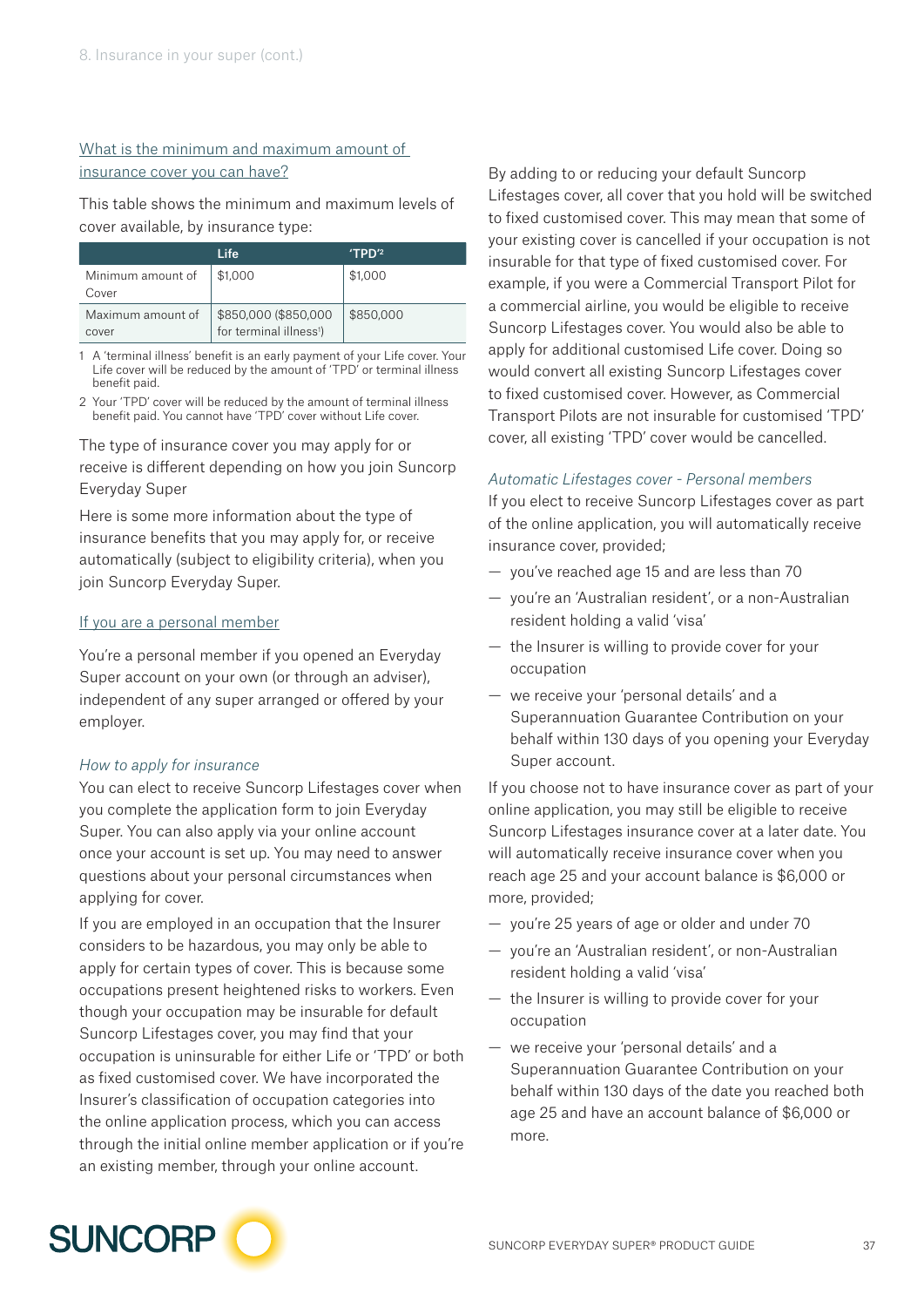#### If your employer has set up your Everyday Super account

The good news is that you may be eligible for automatic cover, which means you can receive cover without the need to complete an application and provide evidence of health.

If you are employed in an occupation that the Insurer considers to be hazardous, you may not be eligible for automatic cover. This is because some occupations present heightened risks to workers. Even though your occupation may not be insurable for default Suncorp Lifestages cover, you may find that your occupation is insurable for fixed Life only cover. For example, if you worked in the Security industry as a Security Guard - Armed, your occupation is considered a hazardous occupation and is not insurable for default Suncorp Lifestages cover. However, the Insurer does allow this occupation to apply for customised Life only cover. If your application is accepted, the customised Life cover will be applied as fixed cover. Once in place you can choose to reduce or cancel this cover at any stage by completing the Reduce or Cancel Insurance Cover form. We have incorporated the Insurer's classification of insurable occupation categories into the online application process for employers and members. This means that you will only be able to receive cover that is permitted by the Insurer.

To view the occupation category that your employer provides us when you join Everyday Super, you can login to your online account at suncorp.com.au/super.

You can also view your insurance cover types and amounts in your online account.

#### *Automatic Lifestages cover - Employer members*

If you have joined under your employer plan, you can receive Lifestages cover from the date you're first eligible for insurance, without the need to complete an application, so long as you meet the eligibility requirements in the Insurance Policy.

Unless an 'election exclusion' applies (such as when your employer pays for the full cost of your automatic cover) you will only become eligible to receive automatic insurance cover when:

— you are 25 years of age or older and have an account balance of \$6,000 or more; and

- you meet eligibility requirements in the insurance policy:
	- you've reached age 25 and are less than 70;
	- you're an 'Australian resident', or a non-Australian resident holding a valid 'visa';
	- the Insurer is willing to provide cover for your occupation (some occupations are too risky); and
	- we receive your 'personal details' and a Superannuation Guarantee Contribution on your behalf within 130 days of when you first became eligible for insurance.

If you are under age 25 or have an account balance of less than \$6,000 and you want insurance cover, you can complete an 'election' to opt-in to receive automatic insurance cover by returning an 'Elect Default Insurance Cover' form, which is available on our website. Your 'election' must be received within 130 days of you joining Everyday Super. Provided you meet the eligibility requirements in the Insurance Policy, your insurance cover will commence from the date we receive your completed 'election'. Your 'election' will continue to apply until you revoke it in writing, or your insurance cover stops (refer to the 'When does insurance cover stop?' section later in this Product Guide).

If an 'election exclusion' applies to you (such as when your employer pays for the full cost of your automatic insurance cover) you do not need to tell us that you want insurance cover and you will automatically be covered for Lifestages cover from the date you start employment with your employer. This is provided that:

- you've reached age 15 and are less than 70;
- you're an 'Australian resident', or a non-Australian resident holding a valid 'visa';
- the Insurer is willing to provide cover for your occupation (some occupations are too risky);
- we receive your 'personal details' (see below) and a Superannuation Guarantee Contribution on your behalf within 130 days of when you first became eligible for insurance.

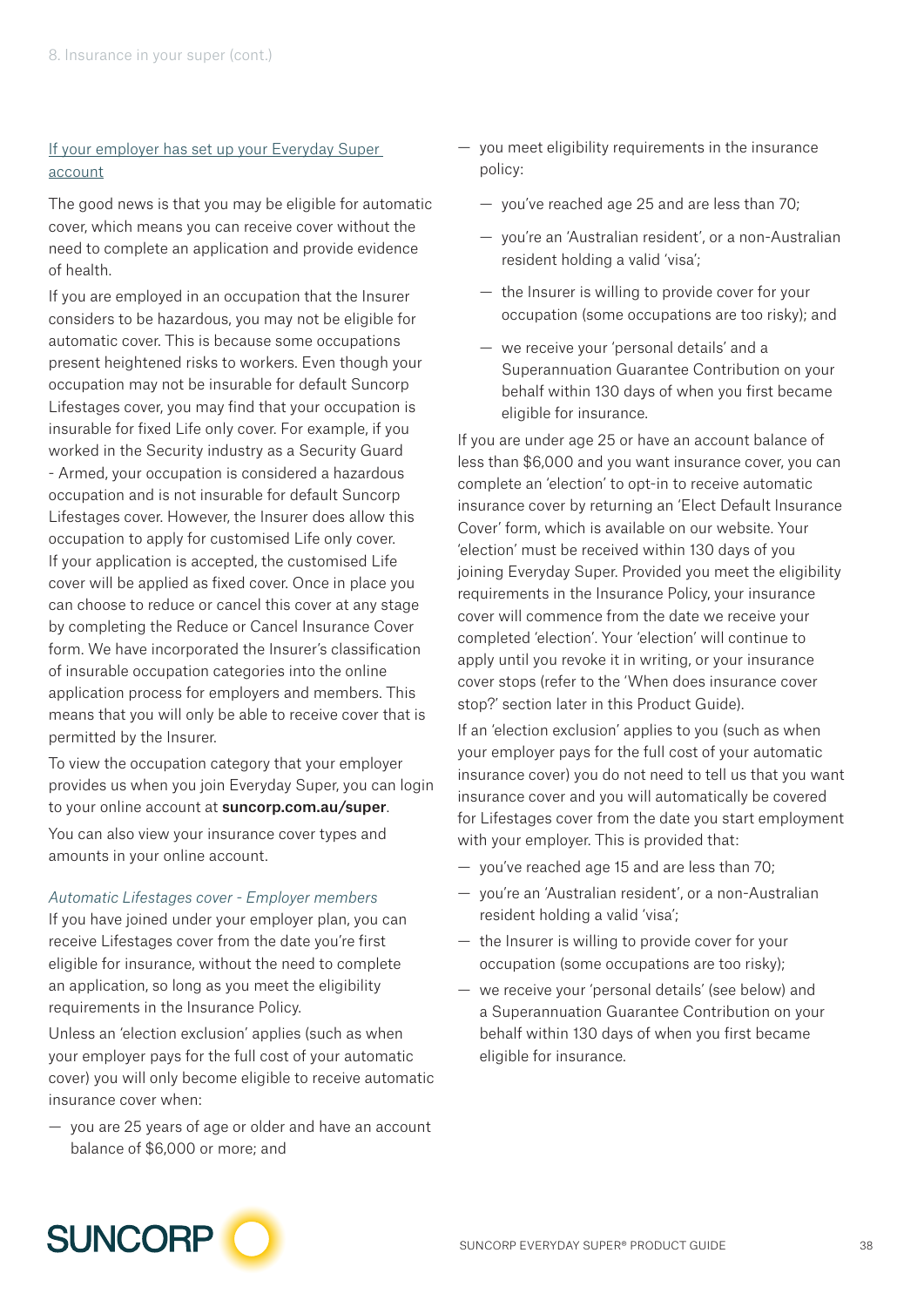#### Automatic Lifestages cover - personal details required

The personal details we need are:

- title;
- last name;
- given name(s);
- residential address;
- email address;
- mobile phone number;
- date of birth;
- gender;
- date commenced employment
- occupation;
- basis of employment (permanent, casual or contract).

#### "What date am I first eligible for insurance?"

The date your insurance cover commences will vary depending on your individual circumstances and how you obtained cover.

If you have applied for customised insurance cover through underwriting, your insurance cover will commence on the date your application is accepted by the Insurer.

If you meet the eligibility requirements for Lifestages cover in your employer plan or elected to receive Lifestages cover as a personal member, and provided you meet the eligibility criteria, your insurance cover will commence either:

- on the date that you are both age 25 (or over) and have an account balance of \$6,000 or more; or
- if you completed an 'election' to receive automatic insurance cover, on the date we received your 'election' form; or
- if an 'election exclusion' applies to you (such as when your employer pays for the full cost of your automatic cover), on the date you commenced employment with your employer;

so long as we receive a superannuation guarantee contribution from your employer within 130 days of the above relevant date.

If we don't receive your 'personal details' and sufficient contributions to cover the insurance fees within 130 days of the date you're first eligible for insurance, all cover will be deemed to have never commenced.

If you join directly and choose not to complete an 'election' to receive automatic insurance cover as part of your online application, you may still be eligible to receive Suncorp Lifestages insurance cover at a later date. You will automatically receive Suncorp Lifestages cover when you reach age 25 and your account balance is \$6,000 or more, provided;

- you are 25 years of age or older and have an account balance of \$6,000 or more;
- you meet eligibility requirements in the Insurance Policy;
- you've reached age 15 and are less than 70;
- you're an 'Australian resident', or a non-Australian resident holding a valid 'visa';
- the Insurer is willing to provide cover for your occupation (some occupations are too risky); and
- we receive your 'personal details' and a Superannuation Guarantee Contribution on your behalf within 130 days of when you first became eligible for insurance.

#### "What if we don't have your correct details?"

It's important we have your correct details.

If we don't have this at the time we receive your application, or you receive automatic cover, we may still provide you with default cover. But if we don't receive your correct:

- occupation details any insurance cover you receive will have insurance fees calculated using a white collar occupation. Let us know if this isn't correct and we'll update your insurance fees using the correct occupation details. If you received insurance cover as a result of us having incorrect details and your occupation is non-insurable, we'll cancel your insurance cover as at the date your cover commenced.
- details of your employment and hours worked per week – in the event you make a 'TPD' claim and you were not 'gainfully employed' within 16 months prior to your 'date of disablement', the definition of 'TPD' that applies may vary.
- correct date of birth the amount of Suncorp Lifestages cover and insurance fees will be calculated on your age attained. Let us know if your age isn't correct and we'll update your insurance

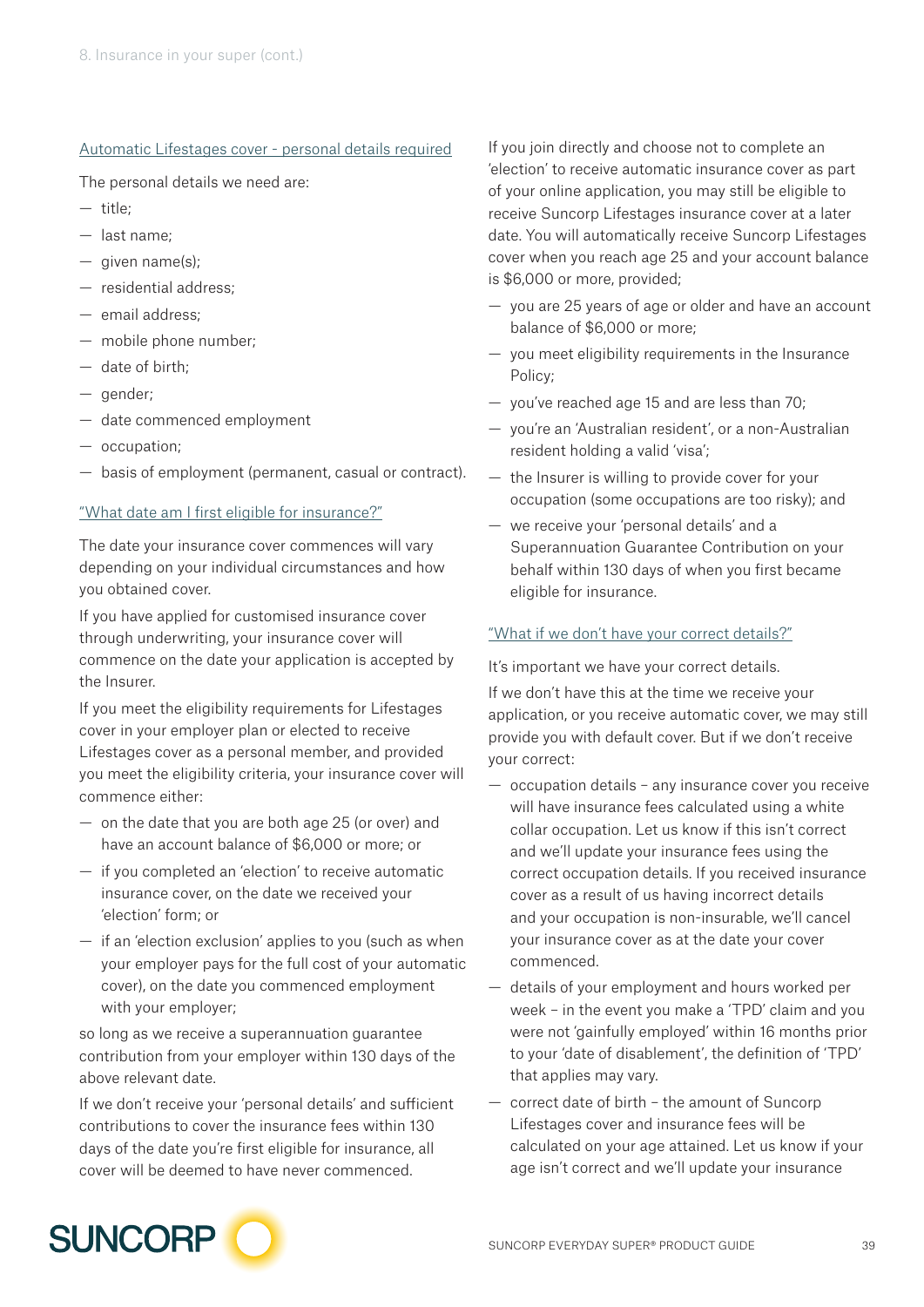details as at the date we receive evidence of your correct date of birth. In addition, in the event you make a 'TPD' claim and you are age 67 or older at your 'date of disablement', the definition of 'TPD' that applies may vary.

Refer later in this Product Guide for more information on how occupation ratings work and how they affect your insurance fees.

#### Suncorp Lifestages cover

When you join Everyday Super and meet the eligibility conditions, you will automatically receive Suncorp Lifestages cover. This is simply a default insurance benefit for Life and 'TPD' which we are required to provide by law for eligible members to make sure they have at least a minimum level of insurance cover. If you decide you don't want this cover though, it can easily be removed.

The amount of cover you receive will automatically alter in line with your age. The below table sets out the amount of cover that is provided based on your age:

| <b>Current age</b> | Life and 'TPD' Sum Insured |
|--------------------|----------------------------|
| 15 to 19           | \$50,000                   |
| 20 to 46           | \$151,253                  |
| 47                 | \$147,472                  |
| 48                 | \$132,724                  |
| 49                 | \$119,452                  |
| 50                 | \$107,507                  |
| 51                 | \$96,756                   |
| 52                 | \$87,080                   |
| 53                 | \$78,372                   |
| 54                 | \$70,535                   |
| 55                 | \$63,482                   |
| 56                 | \$57,133                   |
| 57                 | \$51,420                   |
| 58                 | \$46,278                   |
| 59                 | \$41,650                   |
| 60                 | \$37,485                   |
| 61                 | \$33,737                   |
| 62                 | \$30,363                   |
| 63                 | \$27,327                   |
| 64                 | \$24,594                   |
| 65                 | \$22,135                   |
| 66                 | \$19,921                   |
| 67                 | \$17,929                   |
| 68                 | \$16,136                   |
| 69                 | \$14,523                   |

If you choose to reduce your 'TPD' cover or Life and 'TPD' cover or cancel your 'TPD' cover that forms part of the Suncorp Lifestages cover that you received when you joined Suncorp Everyday Super, all of your cover will become customised cover. Your customised cover will be fixed and will not automatically change according to your age. In some instances, your occupation may mean you're not insurable for both Life and `TPD' cover as customised cover. This is because some industries present heightened risks to the workers in the designated occupations. For example, if you were a Commercial Transport Pilot for a commercial airline, and you decided to reduce your Suncorp Lifestages cover, you would only be able to maintain Life cover as customised cover. This means that, by altering your insurance cover, any existing Suncorp Lifestages 'TPD' cover would be cancelled. Once this has been amended you are able to reduce or cancel your remaining cover at any time by completing the Reduce or Cancel Insurance Cover form.

Insurance fees will be based on cover levels, age, gender and occupation, and may change according to your age. Once your Suncorp Lifestages cover changes to customised cover, your cover cannot be changed back to Suncorp Lifestages cover. You can reduce or cancel this cover at any time by completing the Reduce or Cancel Insurance Cover form.

Any 'Pre-Existing Condition' exclusion may still apply to your remaining customised cover. For more information, refer to the 'Pre-Existing Condition exclusion' section on page 60.

#### How to apply for customised cover

If you're under age 70 and you'd like to apply to increase your existing levels of Life cover or Life and `TPD' cover, you can apply by logging in to your online account. The Insurer will assess your application and we'll advise you in writing if your application has been accepted and the date your additional customised cover starts. All of your existing Suncorp Lifestages cover will also become customised cover.

This means, all of your cover will be fixed and will not change according to your age. Insurance fees will be based on cover levels, age, gender and occupation, and may change on your birthday each year.

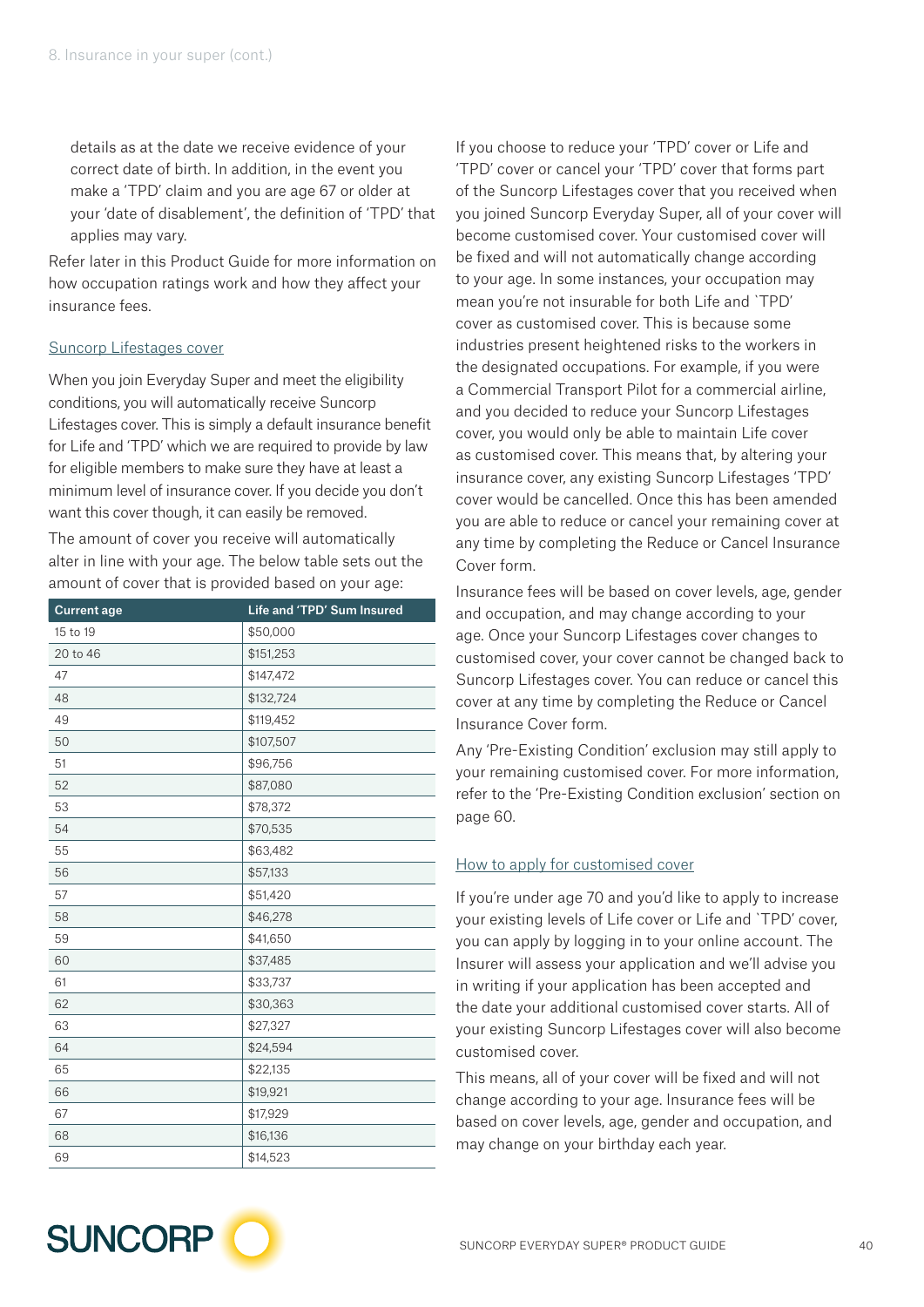Once your Suncorp Lifestages cover changes to customised cover, your cover cannot be changed back to Suncorp Lifestages cover.

#### Approved leave (not applicable for personal members)

If you take 'approved leave', your insurance cover will continue for up to 12 months without the need to obtain confirmation from the Insurer, as long as you continue to pay your insurance fees. For longer periods, you'll need to get written confirmation from the Insurer for your cover to continue.

#### How much does insurance cost?

The cost of insurance varies depending on several factors including:

- the type of cover
- the amount of cover
- your age
- your gender
- your occupation
- your health, lifestyle, and hazardous pursuits for personal members.

The same insurance premium rates apply to Lifestages and customised cover. The amount you pay for insurance cover doesn't change when you leave your employer. See 'Insurance fees' later in this section for more information, including examples of how insurance fees are calculated.

#### Payment of insurance fees

Your insurance fees will be calculated on a daily basis and deducted from your account monthly in arrears. Refer to page 65 for information on what happens if you

don't have sufficient funds in your account to pay your insurance fees.

#### Stamp duty on insurance fees

Depending on the state or territory that you live in, stamp duty may be payable on your insurance fees. The rate of stamp duty payable, and how this is deducted from your account, can vary depending on the type of insurance cover you have through your Suncorp Everyday Super account, when your insurance cover

commenced, and the state or territory you reside in. Where applicable, we will deduct the stamp duty from your account at the time we deduct insurance fees from your account. See 'Stamp duty' later in this section for more information on stamp duty and how this affects your insurance fees.

#### Going overseas?

If you update your records to an overseas address, or if you are moving overseas permanently or are intending to work temporarily overseas, your cover will continue anywhere in the world, twenty-four (24) hours per day, seven (7) days per week, as long as you continue to pay your insurance fees. If you are going overseas for a holiday, your cover will continue while you are away as long as you continue to pay your insurance fees and you are on employer-approved leave. For more information refer to the 'When does insurance cover stop?' section in this Product Guide.

If you are overseas and lodge a claim, the Insurer may require you to return to Australia at your expense for assessment of your claim.

#### Everyday Super's Insurance Policy

The Suncorp Everyday Super Group Life Policy contains the full terms and conditions of the insurance, including all applicable definitions. In the event of any inconsistency between the PDS (including any material incorporated by reference) or this Product Guide, and the insurance policies, the insurance policies will prevail.

#### How to make a claim

We try to make sure that the claim process is as quick and simple as possible. If you need to make a claim, please contact us as soon as you can reasonably do so.

If you delay in making a claim, the Insurer may reduce the amount paid, or not pay any benefit at all, if the delay is prejudicial to the Insurer.

You can only make a claim if the event first happens while you're a customer of Everyday Super and your insurance cover is active.

You'll receive a benefit if you die, or meet the definition of 'totally and permanently disabled', or 'terminally ill'. You will also need to satisfy what is known under

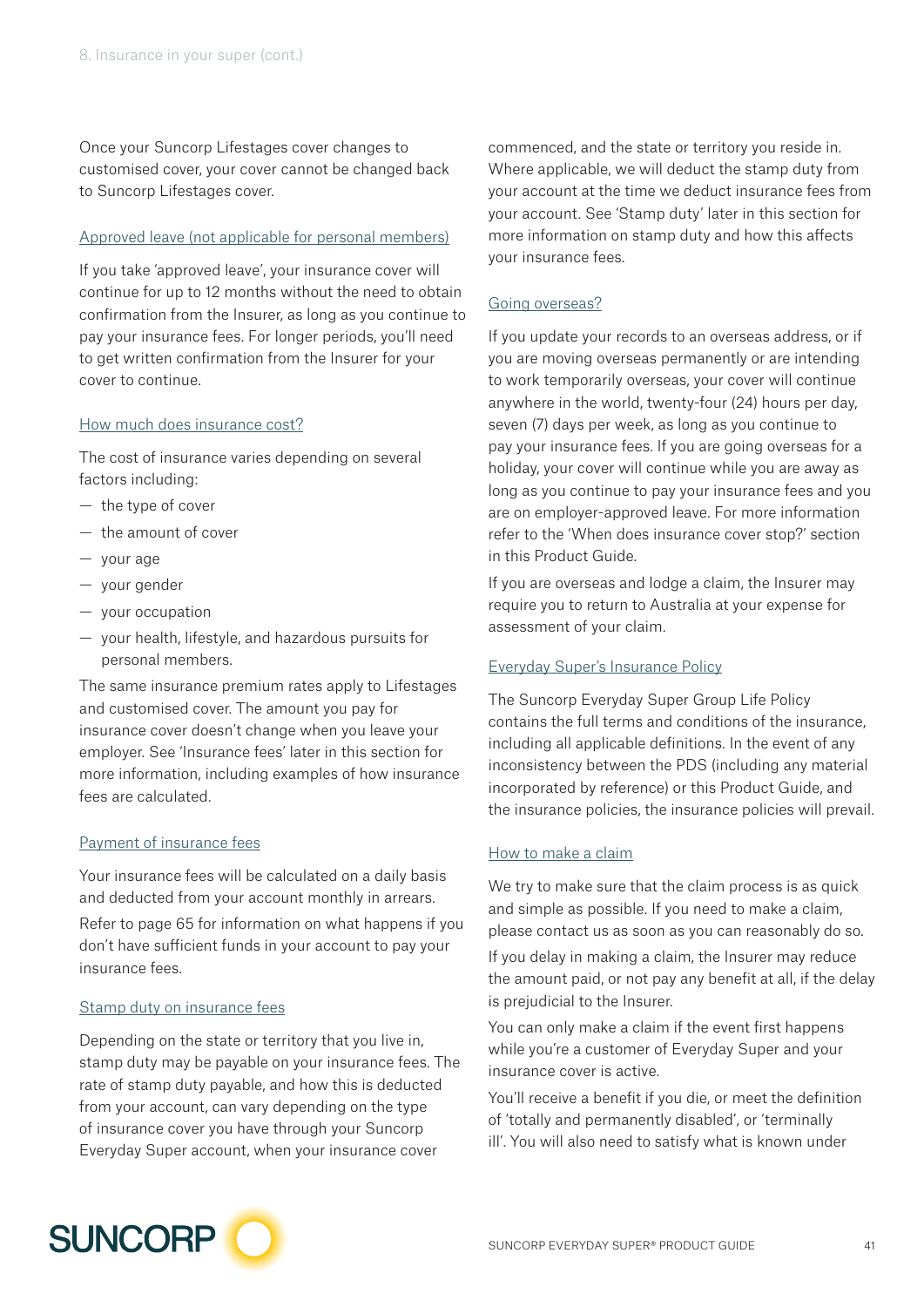superannuation law as a condition of release in order to withdraw benefits from your super account.

You can find information about these definitions and concepts later in this Product Guide.

#### *When cover may be reduced*

If you're covered for Life or 'TPD' cover under other policies issued by the Insurer, your insurance cover may be reduced by the Insurer so that the sum of all cover doesn't exceed \$850,000 for Life and 'TPD' cover.

#### **Exclusions**

It's important that you read this section when deciding whether this insurance cover is appropriate for you.

You won't receive benefits if the event giving rise to the claim is caused directly or indirectly by one of the exclusions listed below:

#### *'Pre-Existing Condition' exclusion*

Any injury, sickness, illness or symptom that existed in the two years prior to, or at the time your Suncorp Lifestages cover commences, and that you:

- Were aware of, or a reasonable person in your position should have been aware of; or
- Should have sought advice or treatment (conventional or alternative) from a 'Medical Practitioner' or other health professional for (in circumstances where a reasonable person in your position would have sought advice or treatment); or
- Had a medical consultation for, or were prescribed medication or therapy for.

If you apply for customised cover by increasing your existing levels of Life cover or Life and 'TPD' cover and your application is accepted by the Insurer, any previously applicable 'Pre-Existing Condition' exclusion will cease to apply.

If you change to customised cover due to reducing your 'TPD' cover or Life and 'TPD' cover or cancelling any 'TPD' cover that formed part of the Suncorp Lifestages cover that you received when you joined Suncorp Everyday Super, any previously applicable 'Pre-Existing Condition' exclusion may continue to apply to your remaining customised cover.

#### *Hazardous Pursuits exclusion for customised cover only* The participation in or preparation for, or practice of selected hazardous pursuits, including:

- Motor racing over land or water
- Scuba diving (below 40 metres, pot-holing, caving, in or around wrecks)
- Aviation (other than as a fare paying passenger on a licensed public service – eg Qantas)

Mountaineering and/or rock climbing, parachuting or skydiving.

#### *Intentional 'self-inflicted act' exclusions for all Everyday Super cover*

An intentional 'self-inflicted act' (including suicide), whether sane or insane within the first 13 months of all cover commencing, being increased (on the increased amount only) or, if it was reinstated, after being cancelled (for both Life and 'TPD' cover).

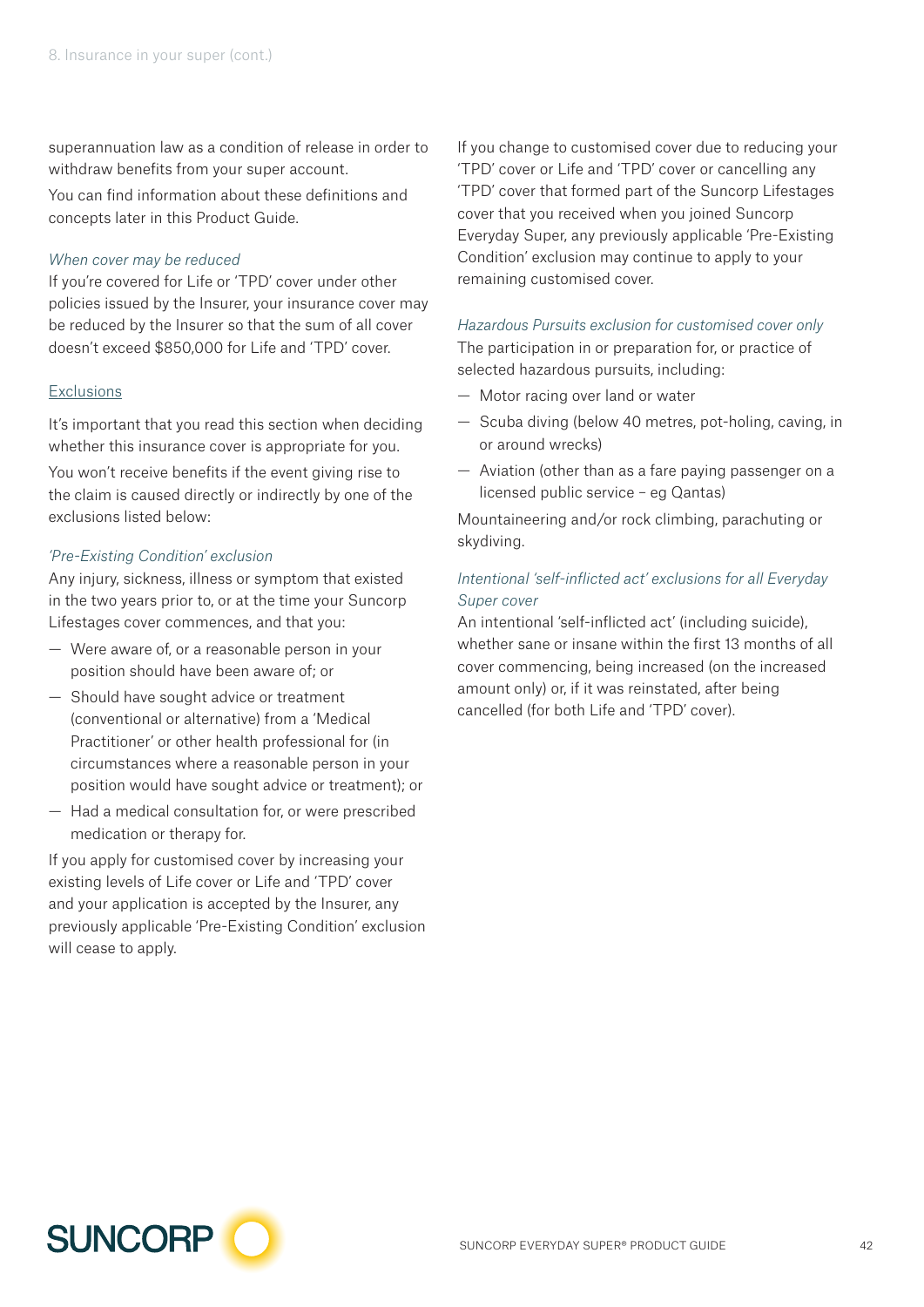#### When does insurance cover stop?

Cover will stop at the earlier of any of the following:

| When insurance cover stops<br><b>Scenario</b>                                                                                                                                                                                        | Life<br>cover | 'TPD'<br>cover |
|--------------------------------------------------------------------------------------------------------------------------------------------------------------------------------------------------------------------------------------|---------------|----------------|
| You reach age 70                                                                                                                                                                                                                     | $\checkmark$  | $\checkmark$   |
| Your life cover stops for any reason                                                                                                                                                                                                 | $\checkmark$  | $\checkmark$   |
| You receive a payment for 'TPD"                                                                                                                                                                                                      | $\checkmark$  | $\checkmark$   |
| You receive a payment for terminal illness <sup>2</sup>                                                                                                                                                                              | $\checkmark$  | $\checkmark$   |
| You die                                                                                                                                                                                                                              | $\checkmark$  | $\checkmark$   |
| You haven't paid outstanding fees 30 days after<br>receiving a notice <sup>3</sup>                                                                                                                                                   | $\checkmark$  | $\checkmark$   |
| You change to a hazardous occupation <sup>4</sup>                                                                                                                                                                                    | $\checkmark$  | $\checkmark$   |
| You request to cancel your cover <sup>5</sup>                                                                                                                                                                                        | $\checkmark$  | $\sqrt{}$      |
| You close your Everyday Super account                                                                                                                                                                                                | $\checkmark$  | $\checkmark$   |
| You are a non-Australian resident and your 'visa'<br>expires or you permanently depart Australia <sup>6</sup>                                                                                                                        | $\checkmark$  | $\checkmark$   |
| You join the armed forces or are on deployment<br>with the army reserves <sup>7</sup>                                                                                                                                                | $\checkmark$  | $\sqrt{}$      |
| You do not receive any contributions or<br>rollovers into your Everyday Super account for a<br>continuous period of sixteen months, and your<br>account becomes 'inactive' and you have not<br>elected to retain cover. <sup>8</sup> | $\checkmark$  | $\checkmark$   |
| An 'election exclusion' ceases to apply, you<br>haven't made an `election' and you are under<br>age 25 or have an account balance of less than<br>\$6,000 <sup>9</sup>                                                               | $\checkmark$  | $\checkmark$   |

1 Life cover will be reduced by any 'TPD' benefit paid.

- 2 Life and 'TPD' cover will be reduced by any terminal illness insurance benefit paid.
- 3 Refer to 'What happens if I don't have enough in my account to pay the insurance fee' section in this Product Guide.
- 4 You'll no longer be covered for Life or 'TPD' from the date you move to a hazardous occupation, even if we are not notified of the change. However, fees will continue to be taken from your account until you notify us of your change in employment details. We'll cancel your cover and fees as soon as you notify us of your change in employment details. If you have customised cover, changing to a hazardous occupation may result in your 'TPD' cover stopping, but your Life cover continuing.
- 5 Cancellation is effective from the date your request is received by us.
- 6 Cover will stop on the earliest of the date your 'visa' expires or the date you permanently depart Australia.
- 7 Reservists no longer on active duty may have their cover reinstated.
- 8 Your Everyday Super account will become inactive for the purposes of superannuation law if you do not receive any contributions or rollovers into your account for a continuous period of sixteen months. If this occurs, your insurance cover will be cancelled unless you have made an 'election' to retain your cover.
- 9 You may also complete an 'election' within 60 days from the date an 'election exclusion' ceases to apply, otherwise cover will be cancelled.

If your insurance cover is cancelled, your account may be classified as Unclaimed Monies and transferred to the ATO. Refer to the 'Unclaimed super money' section in this Product Guide for further information.

#### *Why will my insurance cover be cancelled if I do not receive any contributions or rollovers into my account for a continuous period of sixteen months?*

If you don't receive any funds into your account, such as a contribution or rollover for a continuous period of sixteen months, we are required by law to cancel your insurance cover. This is to ensure the payment of insurance fees does not unnecessarily erode your account balance. If you would like to keep your insurance cover, you can make an election to retain it by completing the 'Retain Insurance Cover' form, which can be obtained via your online account or from our website, or by calling us.

We will write to remind you of this if you have not made any contributions or rollovers to your account for a continuous period of nine, twelve, and fifteen months.

#### *What happens if my insurance cover is cancelled due to account 'inactivity'?*

If your insurance cover ceases because your account becomes 'inactive' for a continuous period of sixteen months, you may be eligible to reinstate your insurance cover provided you still meet the eligibility requirements, have sufficient funds in your account to pay the premiums from the date it ceased, and complete the 'Reinstate insurance where cover stopped due to inactivity' form which can be obtained via your online account or from our website, or by calling us. You must return this form to us within 59 days of your cover ceasing. In this instance, your insurance cover will recommence from the date it ceased, subject to any existing exclusions, loadings and conditions continuing to apply.

If we receive your 'Reinstate insurance where cover stopped due to inactivity' form 60 or more days after the date your cover ceased, your application will be subject to full underwriting and acceptance by the Insurer. Your cover will commence from the date the Insurer accepts your application and notifies you of cover commencing.

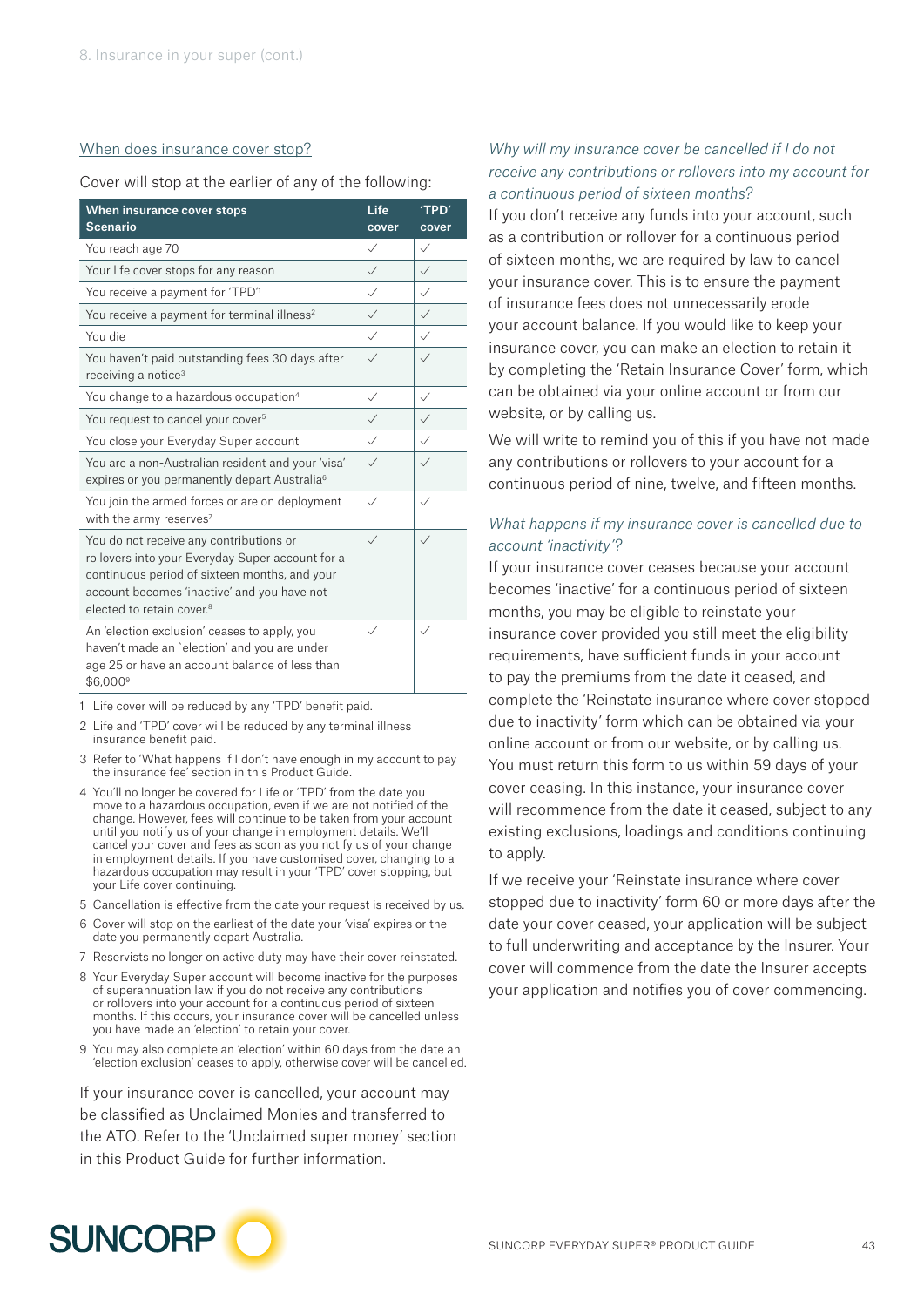#### Insurance fees

This next section tells you about:

- how you pay for insurance cover;
- how we calculate the cost of your insurance fees with some examples; and
- the insurance fee rates we use to calculate the cost of your insurance cover.

#### *"How do I pay for my insurance cover?"*

You don't have to worry about arranging payment for your insurance fees – they're deducted monthly from the balance of your super account.

#### *"How do you calculate my insurance cover?"*

Your insurance fees are calculated from a number of factors including:

- your current age, your gender and the type of work you do;
- how long you have held insurance cover for; and
- the amount and type of insurance cover you have (ie Life only or Life and 'TPD').

We calculate your insurance fee the same way (based on the insurance fee formula below) whether you have Suncorp Lifestages cover or customised cover.

We may vary your insurance fees in the event of 'war'.

| Life only or Life and 'TPD' insurance cover |                                                                                                              |  |
|---------------------------------------------|--------------------------------------------------------------------------------------------------------------|--|
| Annual insurance fee                        | = Sum insured x (Insurance fee rate from<br>$table \div 1000$ ) x occupation category<br>discount or loading |  |
| Monthly insurance fee                       | $=$ Annual insurance fee $\div$ 12                                                                           |  |

The actual monthly insurance fee will depend on the number of days in the month.

And by the way, we won't apply any additional loadings to our insurance fee rates and there are no exclusions, other than those listed in this Product Guide.

#### Occupation categories

There are four different occupation categories in Everyday Super, shown in the table below. They help you determine which insurance fee rate table to use in the insurance fee formula. The percentage in the 'Premium rate discount / occupation loading' column for your occupation category is applied to your insurance fees.

We've provided examples of how to calculate insurance fees over the page.

If you have not provided your occupation, the 'White Collar' occupation category will apply.

|              | <b>Definitions of occupation categories</b>                                                                                                                                                                                                                                                                                                                                                                                                                                                                                                                                                                                                                                                                                                                                                                    | Premium rate<br>discount /<br>occupation loading |
|--------------|----------------------------------------------------------------------------------------------------------------------------------------------------------------------------------------------------------------------------------------------------------------------------------------------------------------------------------------------------------------------------------------------------------------------------------------------------------------------------------------------------------------------------------------------------------------------------------------------------------------------------------------------------------------------------------------------------------------------------------------------------------------------------------------------------------------|--------------------------------------------------|
| Professional | University qualified white<br>collar professionals using<br>their qualification (for which<br>membership of a professional<br>or government body is<br>necessary as a requisite for<br>practising in the occupation,<br>eg lawyer, accountant etc).<br>It also includes persons<br>working in a strictly clerical<br>and business environment<br>where the work is of a<br>sedentary nature, who've<br>held the position in a well-<br>established business or<br>organisation for at least two<br>vears and their net earned<br>income exceeds \$100,000<br>pa. It doesn't include persons<br>who perform manual work,<br>supervise manual workers<br>or need to get out and about<br>on a regular basis (these are<br>generally customer facing<br>occupations requiring regular<br>direct customer contact) | $-10%$                                           |
| White collar | Workers where the work is<br>of a wholly sedentary nature,<br>in an office environment and<br>does not involve manual work<br>or supervision of manual<br>workers. It also includes<br>some indoor occupations<br>which require tertiary<br>qualifications and involve<br>light physical work, eg<br>osteopath, acupuncturist.                                                                                                                                                                                                                                                                                                                                                                                                                                                                                 | 0%                                               |
| Blue collar  | Includes most customer<br>facing occupations, eg<br>salespersons, shopkeepers<br>and occupations which<br>involve light manual work in<br>non-hazardous industries.<br>eg jewelers, computer<br>technicians, café/coffee<br>shop proprietors etc. Also<br>includes supervisors of blue<br>collar workers and fully<br>qualified tradespeople in non-<br>hazardous industries.                                                                                                                                                                                                                                                                                                                                                                                                                                  | +75%                                             |

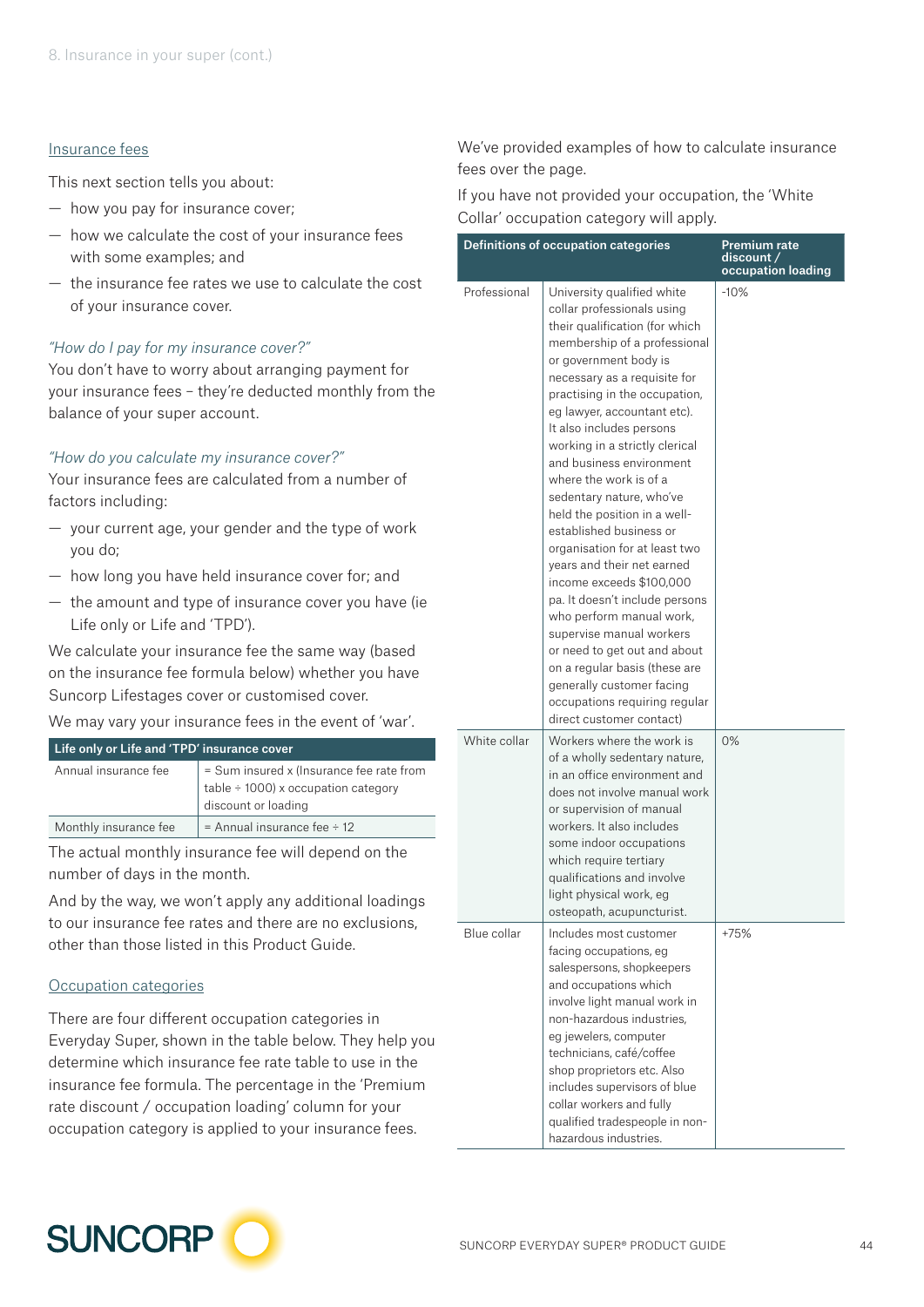|                        | Definitions of occupation categories                                                                                                                                                                                                                                                                                                                                                                                                                                                                                                                                                                                                                                                                                                                                                                                                                                                                                                | Premium rate<br>discount /<br>occupation loading | <u>Example</u>                                                                                                                                                                                          |
|------------------------|-------------------------------------------------------------------------------------------------------------------------------------------------------------------------------------------------------------------------------------------------------------------------------------------------------------------------------------------------------------------------------------------------------------------------------------------------------------------------------------------------------------------------------------------------------------------------------------------------------------------------------------------------------------------------------------------------------------------------------------------------------------------------------------------------------------------------------------------------------------------------------------------------------------------------------------|--------------------------------------------------|---------------------------------------------------------------------------------------------------------------------------------------------------------------------------------------------------------|
| Hazardous <sup>t</sup> | Workers involved in<br>hazardous or very heavy<br>manual work and/or who<br>present special underwriting<br>difficulties.<br>Hazardous Occupation<br>includes but is not limited to<br>occupations in the following<br>industries and roles, or which<br>involve the following duties:<br><b>Industries</b><br>- Aviation - flying personnel<br>other than those working<br>for a licensed commercial<br>airliner<br>- Entertainment - circus or<br>stunt person<br>- Fishing - persons working<br>off shore<br>- Mining - underground<br>workers<br>- Oil & Gas - off shore<br>workers<br>- Security - armed<br>- Horse Racing - Jockey<br>Roles<br>- Bomb disposal<br>- Fireworks or explosive<br>handlers<br>- Forester<br>Fireman<br>Police<br>Prisoners<br>- Professional sports person<br><b>Duties</b><br>- Working with asbestos<br>- Working at heights over 10<br>meters<br>- Demolition/building<br>wrecking<br>- Diving | N/A                                              | Jane is 2<br>of Life a<br>automat<br><b>To calcul</b><br>and mon<br>Step 1<br>Determin<br>occupatio<br>category<br>Step 2<br>Determin<br>insurance<br>to use<br>Step 3<br>Calculate<br>annual in<br>fee |
|                        | stogene of Hozardous w                                                                                                                                                                                                                                                                                                                                                                                                                                                                                                                                                                                                                                                                                                                                                                                                                                                                                                              |                                                  |                                                                                                                                                                                                         |

† If you have an occupation category of Hazardous, we are unable to provide you with Life or 'TPD' cover.

#### *"Can you give me some examples of how you calculate my insurance fees?"*

Sure. Here are examples of how we calculate insurance fees. And if you still need help, or would like to find out more, just call us.

#### $e<sub>1</sub>$

 $27$  and works as a Lawyer. She has  $$151.253$ nd 'TPD' cover, which was provided to her tically when she joined Everyday Super.

| To calculate how much Jane's insurance will cost her on a yearly<br>and monthly basis, we need to |                                                                                                                            |                                                                                                                                  |
|---------------------------------------------------------------------------------------------------|----------------------------------------------------------------------------------------------------------------------------|----------------------------------------------------------------------------------------------------------------------------------|
| Step 1<br>Determine Jane's<br>occupation<br>category                                              | Based on the occupation category descriptions<br>on the previous page, Jane is in the Professional<br>occupation category. |                                                                                                                                  |
| Step 2<br>Determine which<br>insurance fee rate                                                   | We'll locate the insurance fee rate by<br>referencing people whose age is 27 and are<br>Female gender.                     |                                                                                                                                  |
| to use                                                                                            | The separate annual insurance fee rates per<br>\$1,000 of cover are:<br>For Life cover: 0.2987<br>For 'TPD' cover: 0.1322  |                                                                                                                                  |
| Step 3<br>Calculate Jane's<br>annual insurance<br>fee                                             | <b>Insurance fee</b><br>formula                                                                                            | = Sum insured x<br>(Insurance fee rate<br>from table $\div$ 1000)                                                                |
|                                                                                                   | Annual insurance fee<br>(Life)                                                                                             | $=$ \$151,253 x (0.2987<br>$\div$ 1000)<br>$= $45.18$ annual<br>insurance fee                                                    |
|                                                                                                   | Life Cover Occupation<br>Discount                                                                                          | $$45.18 \times -10\% = -\$4.52$                                                                                                  |
|                                                                                                   | Annual insurance fee<br>(Life) less discount                                                                               | \$40.66                                                                                                                          |
|                                                                                                   | Annual insurance fee<br>('TPD')                                                                                            | $=$ \$151,253 x (0.1322 ÷<br>$1000$ ) = \$20.00 annual<br>insurance fee                                                          |
|                                                                                                   | 'TPD' Cover<br>Occupation Discount                                                                                         | $$20.00 \times -10.00\% =$<br>$-$2.00$                                                                                           |
|                                                                                                   | Annual insurance fee<br>('TPD') less discount                                                                              | \$18.00                                                                                                                          |
|                                                                                                   | Combined annual<br>insurance fee                                                                                           | = \$40.66 Life annual<br>insurance fee<br>+ \$18.00 'TPD' annual<br>insurance fee<br>$= $58.66$ combined<br>annual insurance fee |
| Step 4<br>Calculate Jane's<br>monthly insurance<br>$fee*$                                         | Monthly insurance fee                                                                                                      | = Combined annual<br>insurance fee $\div$ 12<br>$= $4.89$                                                                        |

\* This is an approximate monthly fee and the actual monthly fee you pay will depend on the number of days in the month. Stamp duty may be payable in addition to the insurance fee for 'TPD' cover and the amount will depend on the state in which members lives.

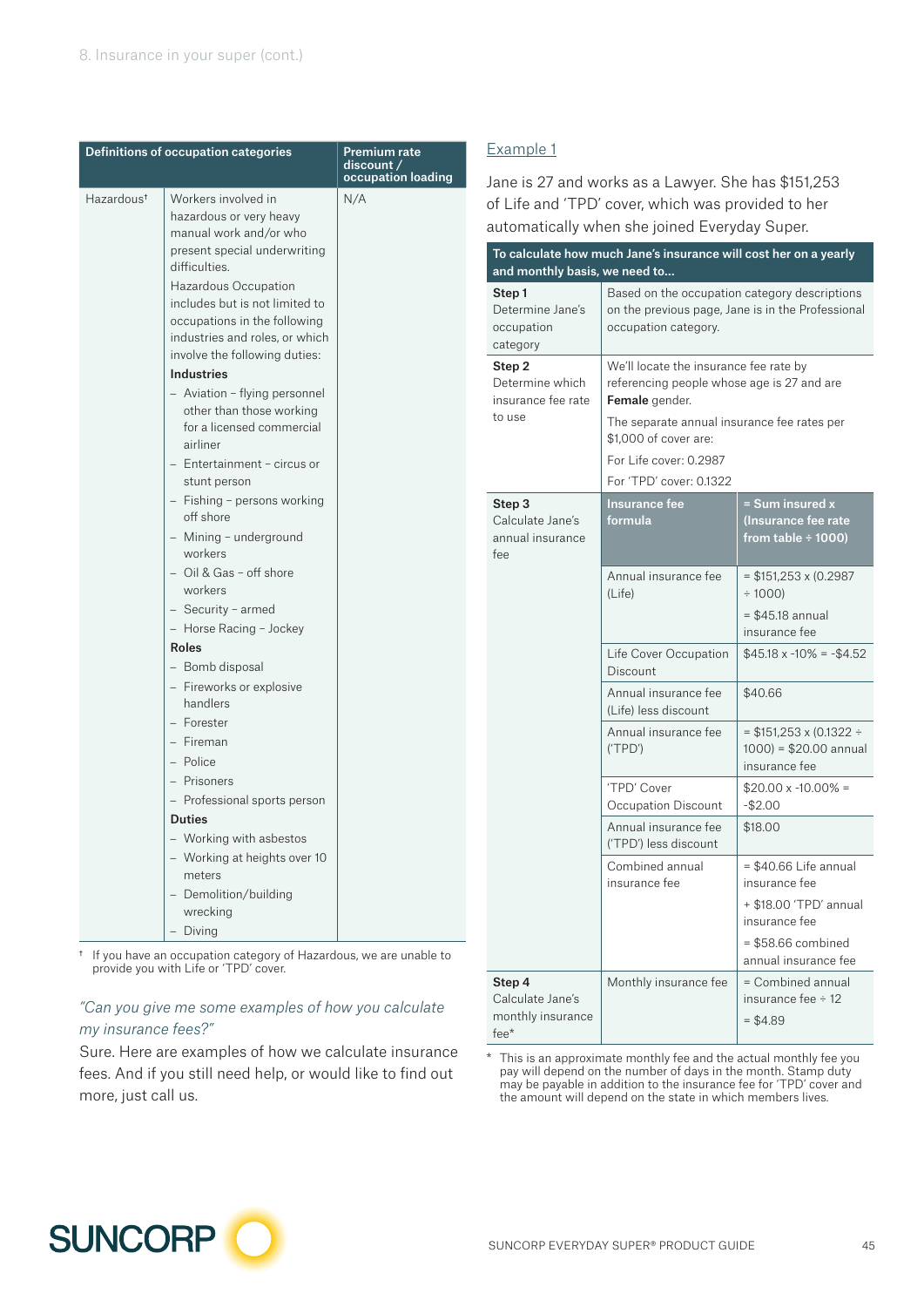#### Example 2

Cathy is 32 and works as a graphic designer. She's just had her first child, so would like to increase her Life and 'TPD' cover to \$600,000.

| To calculate how much Cathy's insurance will cost her on a yearly<br>and monthly basis, we need to |                                                                                                                                                                                                                                     |                                                                                                                                      |  |
|----------------------------------------------------------------------------------------------------|-------------------------------------------------------------------------------------------------------------------------------------------------------------------------------------------------------------------------------------|--------------------------------------------------------------------------------------------------------------------------------------|--|
| Step1<br>Determine Cathy's<br>occupation<br>category                                               | Based on the occupation category descriptions<br>on the previous page, Cathy is in the White<br><b>Collar</b> occupation category.                                                                                                  |                                                                                                                                      |  |
| Step 2<br>Determine which<br>insurance fee rate<br>to use                                          | We'll locate the insurance fee rate by<br>referencing people whose age is 32 and are<br>Female gender.<br>The separate annual insurance fee rates per<br>\$1,000 of cover are:<br>For Life cover: 0.3731<br>For 'TPD' cover: 0.2976 |                                                                                                                                      |  |
| Step <sub>3</sub><br>Calculate Cathy's<br>annual insurance<br>fee                                  | <b>Insurance fee</b><br>formula                                                                                                                                                                                                     | = Sum insured x<br>(Insurance fee rate<br>from table $\div$ 1000)                                                                    |  |
|                                                                                                    | Annual insurance fee<br>(Life)                                                                                                                                                                                                      | $= $600,000 \times (0.3731)$<br>± 1000<br>$= $223.86$<br>Annual insurance fee                                                        |  |
|                                                                                                    | Annual insurance fee<br>('TPD')                                                                                                                                                                                                     | $= $600,000 \times (0.2976)$<br>$\div$ 1000) = \$178.56<br>annual insurance fee                                                      |  |
|                                                                                                    | Combined annual<br>premium                                                                                                                                                                                                          | $= $223.86$ Life annual<br>insurance fee<br>+ \$178.56 'TPD'<br>annual insurance fee<br>$= $402.42$ combined<br>annual insurance fee |  |
| Step 4<br>Calculate Cathy's<br>monthly insurance<br>fee*                                           | Monthly insurance fee                                                                                                                                                                                                               | = Combined annual<br>insurance fee $\div$ 12<br>$= $33.54$                                                                           |  |

\* This is an approximate monthly fee and the actual monthly fee you pay will depend on the number of days in the month. Stamp duty may be payable in addition to the insurance fee for 'TPD' cover and the amount will depend on the state in which members lives.

#### Example 3

Greg is 41 and is a glazier, running his own business. He's recently had the family home revalued and has the capacity to decrease his Life and 'TPD' cover to \$450,000.

| To calculate how much Greg's insurance will cost him on a yearly<br>and monthly basis, we need to |                                                                                                                                                                                                                                |                                                                                                                                        |
|---------------------------------------------------------------------------------------------------|--------------------------------------------------------------------------------------------------------------------------------------------------------------------------------------------------------------------------------|----------------------------------------------------------------------------------------------------------------------------------------|
| Step1<br>Determine Greg's<br>occupation<br>category                                               | Based on the occupation category descriptions<br>on the previous page, Greg is in the <b>Blue Collar</b><br>occupation category.                                                                                               |                                                                                                                                        |
| Step 2<br>Determine which<br>insurance fee                                                        | We'll locate the insurance fee rate by<br>referencing people whose age is 41 and are<br>Male gender. The separate annual insurance<br>fee rates per \$1,000 of cover are:<br>For Life cover: 1.0647<br>For 'TPD' cover: 1.2611 |                                                                                                                                        |
| Step 3<br>Calculate Greg's<br>annual insurance                                                    | Insurance fee<br>formula                                                                                                                                                                                                       | = Sum insured x<br>(Insurance fee rate<br>from table $\div$ 1000)                                                                      |
| fee                                                                                               | Annual insurance fee<br>(Life)                                                                                                                                                                                                 | $= $450,000 \times (1.0647)$<br>± 1000<br>= \$479.12 annual<br>insurance fee                                                           |
|                                                                                                   | Life Cover Occupation<br>Loading                                                                                                                                                                                               | $$479.12 \times 75\% =$<br>\$359.34                                                                                                    |
|                                                                                                   | Annual insurance fee<br>(Life) plus loading                                                                                                                                                                                    | \$838.46                                                                                                                               |
|                                                                                                   | Annual insurance fee<br>('TPD')                                                                                                                                                                                                | $=$ \$450,000 x (1.2611<br>± 1000<br>$= $567.50$ annual<br>insurance fee                                                               |
|                                                                                                   | 'TPD' Cover<br>Occupation Loading                                                                                                                                                                                              | $$567.50 \times 75\% =$<br>\$425.63                                                                                                    |
|                                                                                                   | Annual insurance fee<br>('TPD') plus loading                                                                                                                                                                                   | \$993.13                                                                                                                               |
|                                                                                                   | Combined annual<br>insurance fee                                                                                                                                                                                               | $=$ \$838.46 Life annual<br>insurance fee<br>+ \$993.13 'TPD'<br>annual insurance fee<br>= \$1.831.59 combined<br>annual insurance fee |
| Step 4<br>Calculate Greg's<br>monthly insurance<br>$fee*$                                         | Monthly insurance                                                                                                                                                                                                              | = Combined annual<br>insurance fee $\div$ 12<br>$=$ \$152.63                                                                           |

This is an approximate monthly fee and the actual monthly fee you pay will depend on the number of days in the month. Stamp duty may be payable in addition to the insurance fee for 'TPD' cover and the amount will depend on the state in which members lives.

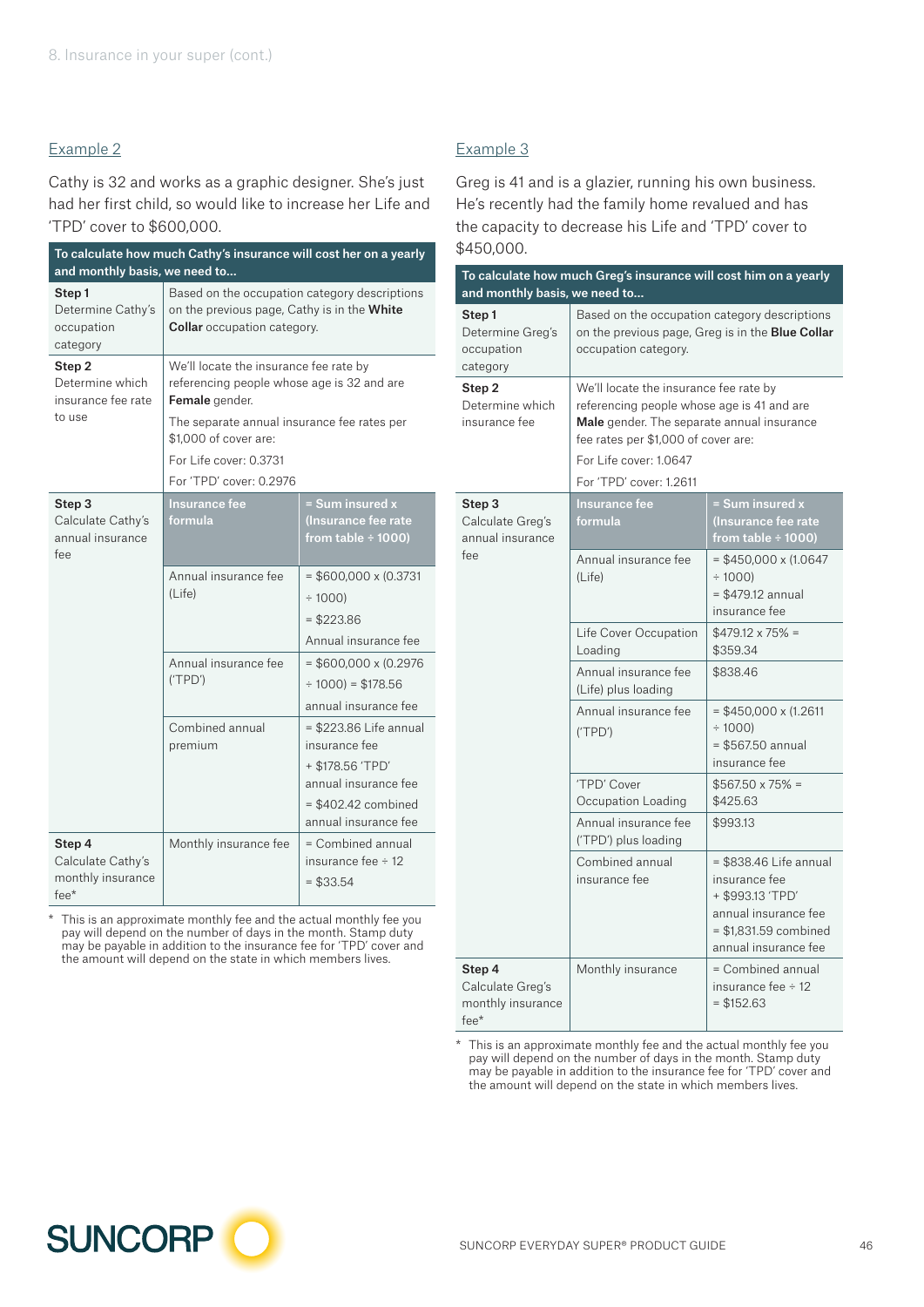#### *"What insurance fee rates do you use in calculating the cost of my cover?"*

The table on the next page shows the insurance fee rates we use when calculating your insurance fees (the cost of your insurance cover).

The insurance fee rates in each table are the annual insurance fee per \$1,000 of insured cover. The insurance fee rates included in each table for Life cover include stamp duty. The rates included for 'TPD' cover do not include stamp duty. Any applicable stamp duty payable on 'TPD' cover is charged in addition to the insurance fee rate and is deducted from your account at the time we deduct your monthly insurance fees. For more information refer to the 'Stamp duty' section in this Product Guide.

#### *What happens if I don't have enough in my account to pay the insurance fee?*

If your account balance is insufficient to pay your total monthly insurance fee when it falls due, we'll write to tell you. You'll then have 30 days from the date of our letter to pay the outstanding insurance fee and an additional one months' insurance fee. If these insurance fees remain outstanding at the end of 30 days, we'll cancel your insurance cover and close your account.

#### *Review of cover levels and insurance fees*

We review everyone's insurance cover and fees each time their 'personal details' change. If you've got Suncorp Lifestages cover, we'll update the amount of your Life and 'TPD' insurance cover and insurance fees, effective on your birthday. For example, if you were born on May 6 (regardless of the year), changes to your cover and insurance fees will be effective on that date each year.

If you've chosen your own level of cover, your insurance will update whenever we are notified of any factors that influence your insurance fees changing. For example, if you change occupation categories, your insurance cover will reflect your new occupation category from the date we are notified of the change.

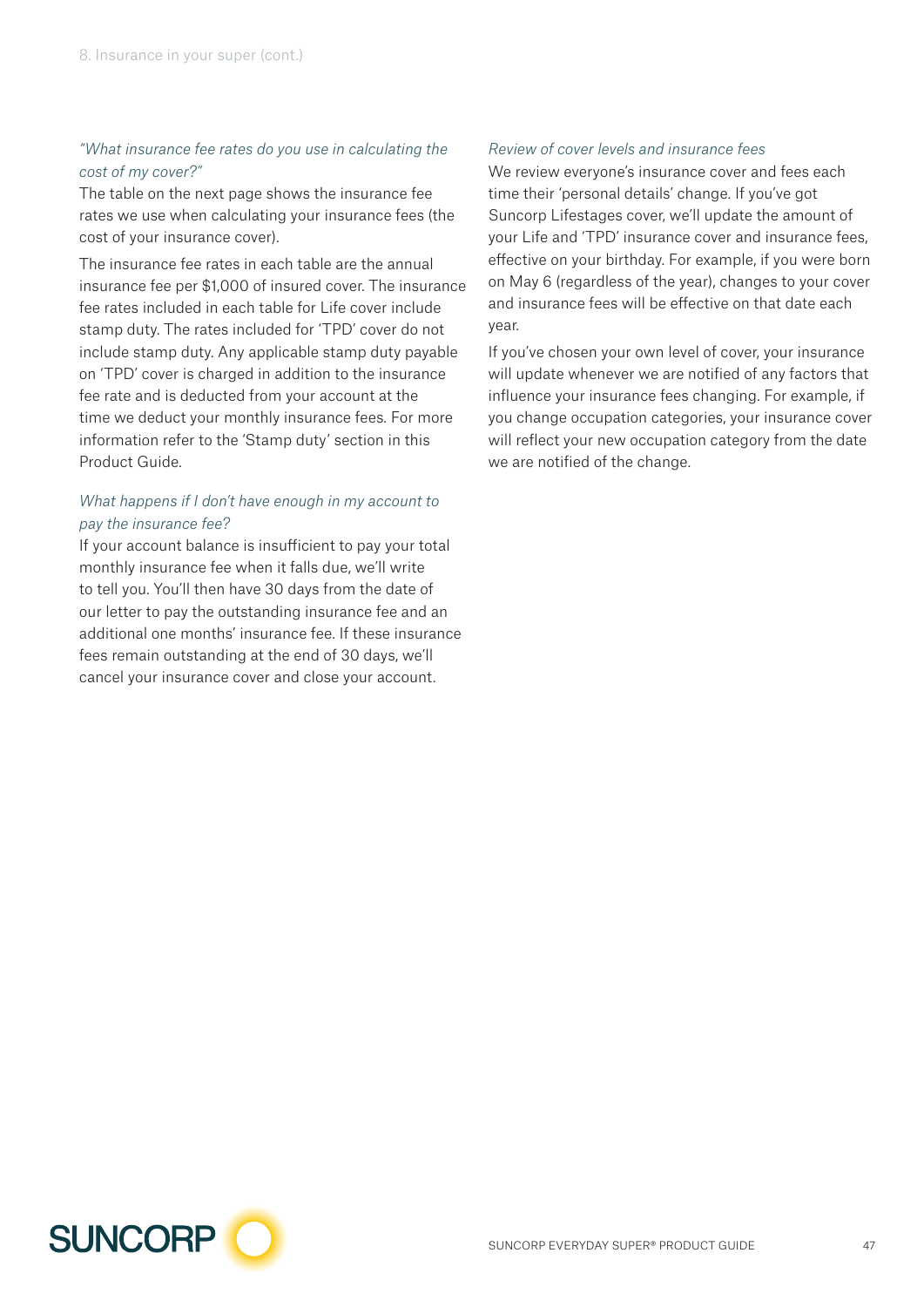#### Insurance fee rate table

| <b>Current</b> age | Life        |        | 'TPD'       |        |
|--------------------|-------------|--------|-------------|--------|
|                    | <b>Male</b> | Female | <b>Male</b> | Female |
| 15                 | 0.8679      | 0.3358 | 0.0384      | 0.0447 |
| 16                 | 1.0414      | 0.3981 | 0.0461      | 0.0531 |
| 17                 | 1.111       | 0.4381 | 0.0922      | 0.0531 |
| 18                 | 1.2152      | 0.4777 | 0.1847      | 0.0531 |
| 19                 | 1.2312      | 0.4852 | 0.1723      | 0.0496 |
| 20                 | 1.2033      | 0.4182 | 0.1998      | 0.0927 |
| 21                 | 1.1386      | 0.3881 | 0.2213      | 0.0859 |
| 22                 | 1.0439      | 0.3557 | 0.2369      | 0.0859 |
| 23                 | 0.9962      | 0.3422 | 0.2584      | 0.0827 |
| 24                 | 0.9488      | 0.2863 | 0.2837      | 0.1521 |
| 25                 | 0.8795      | 0.3148 | 0.3384      | 0.1142 |
| 26                 | 0.8795      | 0.301  | 0.2767      | 0.1092 |
| 27                 | 0.8564      | 0.2987 | 0.3076      | 0.1322 |
| 28                 | 0.8099      | 0.2987 | 0.3384      | 0.1654 |
| 29                 | 0.7868      | 0.3236 | 0.3691      | 0.1984 |
| 30                 | 0.7868      | 0.3484 | 0.3691      | 0.2316 |
| 31                 | 0.7636      | 0.3484 | 0.3999      | 0.2976 |
| 32                 | 0.7636      | 0.3731 | 0.4307      | 0.2976 |
| 33                 | 0.7636      | 0.423  | 0.474       | 0.3639 |
| 34                 | 0.7868      | 0.4481 | 0.5067      | 0.43   |
| 35                 | 0.7868      | 0.4978 | 0.5845      | 0.4961 |
| 36                 | 0.8099      | 0.5474 | 0.6767      | 0.5623 |
| 37                 | 0.8564      | 0.5971 | 0.769       | 0.6616 |
| 38                 | 0.8795      | 0.6471 | 0.8919      | 0.7607 |
| 39                 | 0.9488      | 0.7217 | 1.015       | 0.8601 |
| 40                 | 0.9952      | 0.7715 | 1.1382      | 0.9592 |
| 41                 | 1.0647      | 0.8461 | 1.2611      | 1.1245 |
| 42                 | 1.1567      | 0.9552 | 1.4118      | 1.2694 |
| 43                 | 1.2757      | 1.0408 | 1.5675      | 1.4508 |
| 44                 | 1.4115      | 1.1534 | 1.843       | 1.6694 |
| 45                 | 1.5497      | 1.256  | 2.0929      | 1.8736 |
| 46                 | 1.6592      | 1.3452 | 2.3367      | 2.0579 |
| 47                 | 1.7825      | 1.4577 | 2.661       | 2.2718 |
| 48                 | 1.9498      | 1.5429 | 2.9752      | 2.5136 |
| 49                 | 2.1588      | 1.6675 | 3.3105      | 2.8114 |
| 50                 | 2.361       | 1.8274 | 3.7591      | 3.1713 |
| 51                 | 2.6022      | 1.9929 | 4.2541      | 3.6117 |
| 52                 | 2.8578      | 2.1741 | 4.7929      | 3.9557 |
| 53                 | 3.1328      | 2.3552 | 5.4629      | 4.4374 |
| 54                 | 3.4223      | 2.5881 | 6.036       | 4.9531 |
| 55                 | 3.6868      | 2.7922 | 6.6995      | 5.499  |
| 56                 | 4.0069      | 2.9812 | 7.4128      | 6.0905 |
| 57                 | 4.2646      | 3.2153 | 8.1188      | 6.5985 |
| 58                 | 4.6101      | 3.3821 | 8.9818      | 7.174  |
| 59                 | 4.9899      | 3.6589 | 9.9713      | 7.9418 |

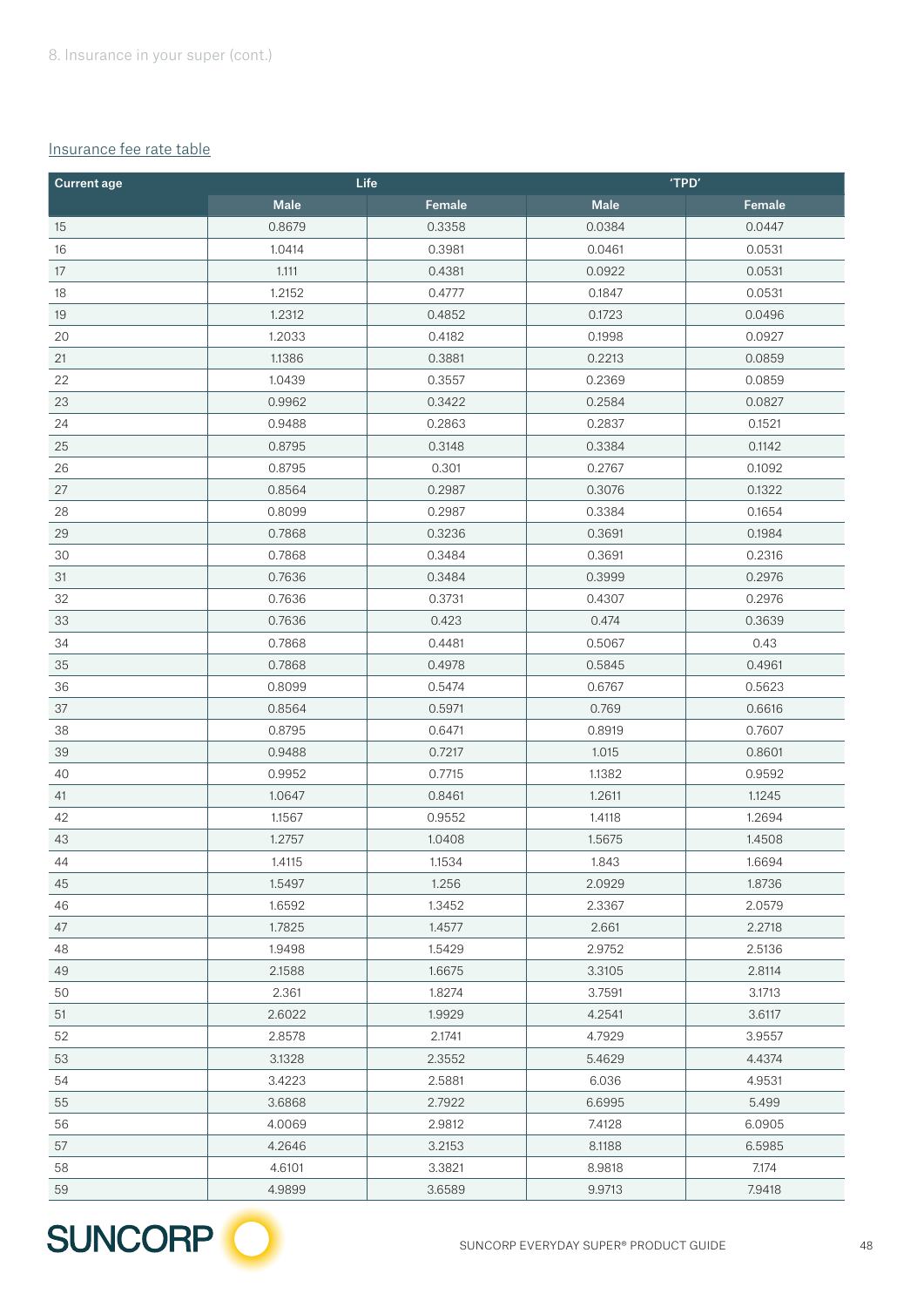| <b>Current age</b> | <b>Life</b> |        | 'TPD'       |         |
|--------------------|-------------|--------|-------------|---------|
|                    | <b>Male</b> | Female | <b>Male</b> | Female  |
| 60                 | 5.5025      | 3.9979 | 11.2118     | 8.8839  |
| 61                 | 5.9822      | 4.3263 | 12.4465     | 9.791   |
| 62                 | 6.5937      | 4.7184 | 14.017      | 10.9278 |
| 63                 | 7.164       | 5.0588 | 15.539      | 12.0207 |
| 64                 | 7.8828      | 5.506  | 17.4544     | 13.2961 |
| 65                 | 8.9357      | 6.1219 | 18.807      | 14.3002 |
| 66                 | 10.1241     | 6.775  | 20.3649     | 15.4056 |
| 67                 | 11.4633     | 7.4844 | 13.1536     | 9.9067  |
| 68                 | 12.9375     | 8.2683 | 14.0882     | 10.5699 |
| 69                 | 14.6073     | 9.0895 | 15.0228     | 11.2331 |

#### Stamp duty

Stamp duty is a state government charge based on the state or territory where you reside and, if applicable, is paid in addition to insurance fees. The stamp duty rates below are typically the maximum rate payable and are correct as at the date this Product Guide was prepared. These may change from time to time and vary according to your date of birth. In certain scenarios, stamp duty may not be applicable.

For further information, to confirm the current stamp duty rates or if stamp duty is applicable to you, please refer to the relevant state or territory's website or contact the department responsible for stamp duty administration. The insurance fees quoted in this Product Guide for Life cover already include stamp duty. The stamp duty rates below will be added to your insurance fees for 'TPD' cover.

| <b>State</b>                 | Stamp duty rate %<br>'TPD' cover |
|------------------------------|----------------------------------|
| Australian Capital Territory | Nil                              |
| New South Wales              | $5%$ *                           |
| Northern Territory           | 10%                              |
| Queensland                   | $5%$ *                           |
| South Australia              | 11%                              |
| Tasmania                     | $5%$ *                           |
| Victoria                     | 10%                              |
| Western Australia            | 10%                              |

\*Stamp duty is only included in the first year's insurance fees only.

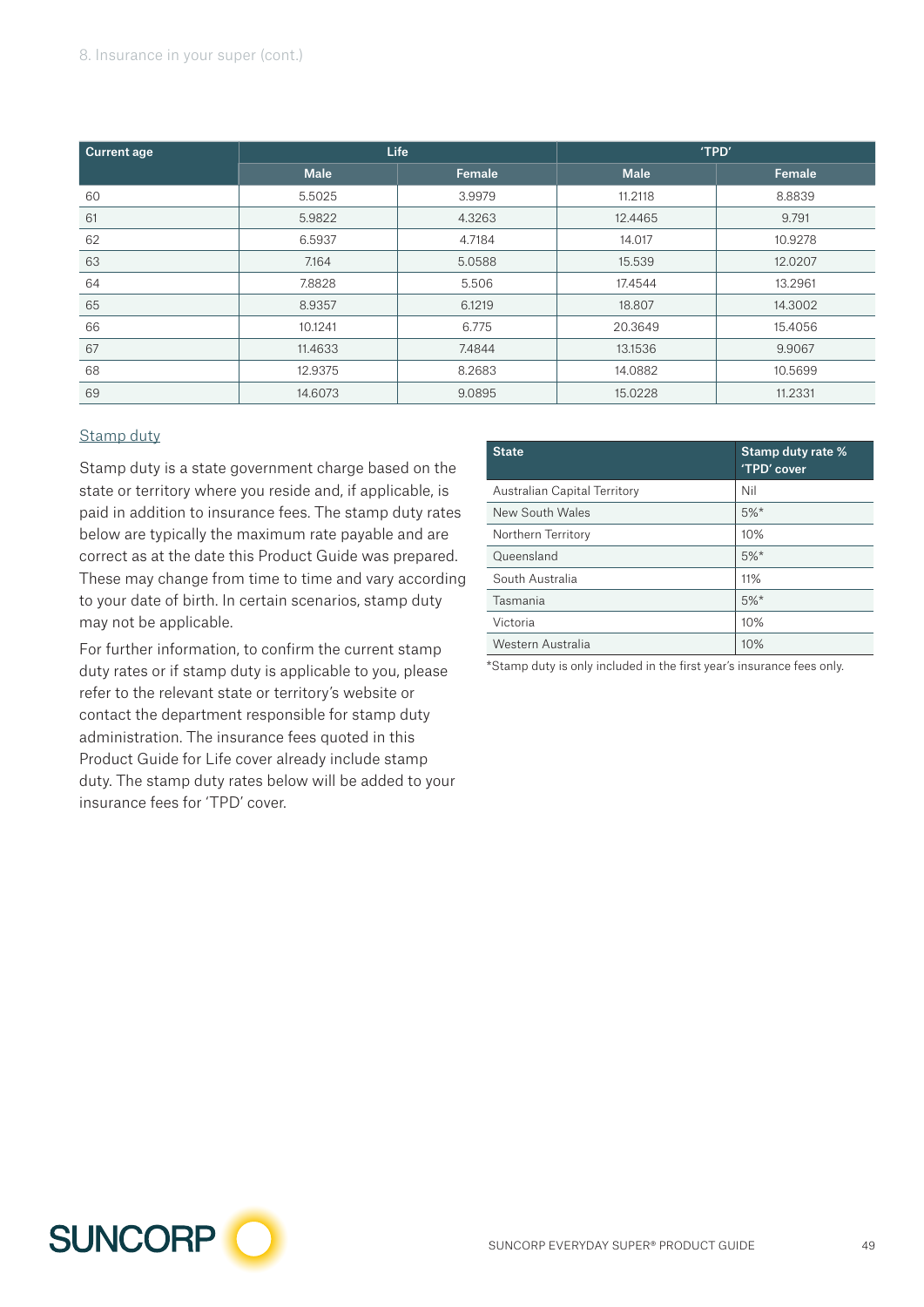#### Definitions we use in the Insurance Policy

The following table lists all the definitions we use in the Insurance Policy (which is a separate document from this one). If you'd like to see the full list, please give us a call and we'll send you the Suncorp Everyday Super Insurance Policy.

Wherever we've used one of these definitions in the PDS or this Product Guide, we've inserted apostrophes around them, like 'Active Employment'.

| Definitions for Life and 'TPD' insurance cover |                                                                                                                                                                                                                                                                                                                                                                           |  |
|------------------------------------------------|---------------------------------------------------------------------------------------------------------------------------------------------------------------------------------------------------------------------------------------------------------------------------------------------------------------------------------------------------------------------------|--|
| Active Employment                              | Means you are employed or engaged by your employer to carry out identifiable duties, are actually performing<br>those duties and in the Insurer's opinion, are not restricted by 'illness' or 'injury' from being capable of<br>performing those duties and the duties of your normal occupation on a full-time basis (even if not then working<br>on a full-time basis). |  |
| Approved Leave                                 | Means you are on unpaid leave (for up to 12 months) with approval from your employer, including whilst on a<br>career break or maternity leave, with the intention to return to work with the same employer on a set date in the<br>future.                                                                                                                               |  |
| Australian resident                            | Australian resident means a citizen or permanent resident of Australia or a citizen or permanent resident of<br>New Zealand living in Australia.                                                                                                                                                                                                                          |  |
| Commencement Date                              | Commencement Date means the date your insurance cover (or, when the context requires, increase in<br>insurance cover) commences in accordance with the Terms and Conditions of the Insurance Policy.                                                                                                                                                                      |  |
| Date of Disablement                            | This is the date from which a 'Medical Practitioner' certifies that you're no longer able to work and you're 'totally<br>and permanently disabled'.                                                                                                                                                                                                                       |  |
| Election                                       | Means a written election provided by you in accordance with the Superannuation Industry (Supervision) Act<br>1993 (Cth) to take out or maintain insurance cover.                                                                                                                                                                                                          |  |
| Election exclusion                             | Election exclusion means:                                                                                                                                                                                                                                                                                                                                                 |  |
|                                                | a. a defined benefit member; or                                                                                                                                                                                                                                                                                                                                           |  |
|                                                | b. an employer sponsored member whose employer makes contributions to cover the full cost of the member's<br>automatic insurance cover in accordance with the Superannuation Industry (Supervision) Act 1993 (Cth).                                                                                                                                                       |  |
| Employed                                       | This means you are working in an occupation in which you are:                                                                                                                                                                                                                                                                                                             |  |
|                                                | - an employee, working for salary, wages or commission, or                                                                                                                                                                                                                                                                                                                |  |
|                                                | - self-employed, working in a business or professional practice in a way that is capable of generating income for<br>the business or professional practice.                                                                                                                                                                                                               |  |
| <b>Illness</b>                                 | Illness means a sickness or disease suffered by you while the insurance cover is active.                                                                                                                                                                                                                                                                                  |  |
| Inactive and Inactivity                        | Your account will be 'inactive' if we have not received an amount, such as a contribution or rollover, for a<br>continuous period of 16 months.                                                                                                                                                                                                                           |  |
| Injury                                         | Injury means physical damage to the body caused solely and directly by violent, accidental, external and visible<br>means which is not an 'illness' while the insurance cover is active.                                                                                                                                                                                  |  |
| <b>Medical Practitioner</b>                    | Means a medical practitioner who is legally qualified and registered to the equivalent Australian standards<br>(and includes an appropriate specialist) who is not employed by 'us', and is not you, your spouse, relative or a<br>business associate.                                                                                                                    |  |
| Personal details                               | Means title, last name, given name, residential address, employment commencement date, date of birth,<br>gender, and occupation.                                                                                                                                                                                                                                          |  |
| Pre-Existing Condition (PEC)                   | A PEC means any injury, illness, sickness or symptom that existed in the two years prior to, or at the time your<br>Suncorp Lifestages insurance cover starts and that you:                                                                                                                                                                                               |  |
|                                                | - Were aware of, or a reasonable person in your position should have been aware of, or                                                                                                                                                                                                                                                                                    |  |
|                                                | - Should have sought advice or treatment (conventional or alternative) from a 'Medical Practitioner' or other<br>health professional for (in circumstances where a reasonable person in your position would have sought<br>advice or treatment), or                                                                                                                       |  |
|                                                | - Had a medical consultation for, or were prescribed medication or therapy for.                                                                                                                                                                                                                                                                                           |  |
|                                                | A Life (including terminal illness benefit) or 'TPD' benefit will not be paid for any claim which is directly or<br>indirectly related to a PEC as outlined above.                                                                                                                                                                                                        |  |
| Self-inflicted Act                             | An intentional 'injury' or 'illness' inflicted by you on yourself.                                                                                                                                                                                                                                                                                                        |  |

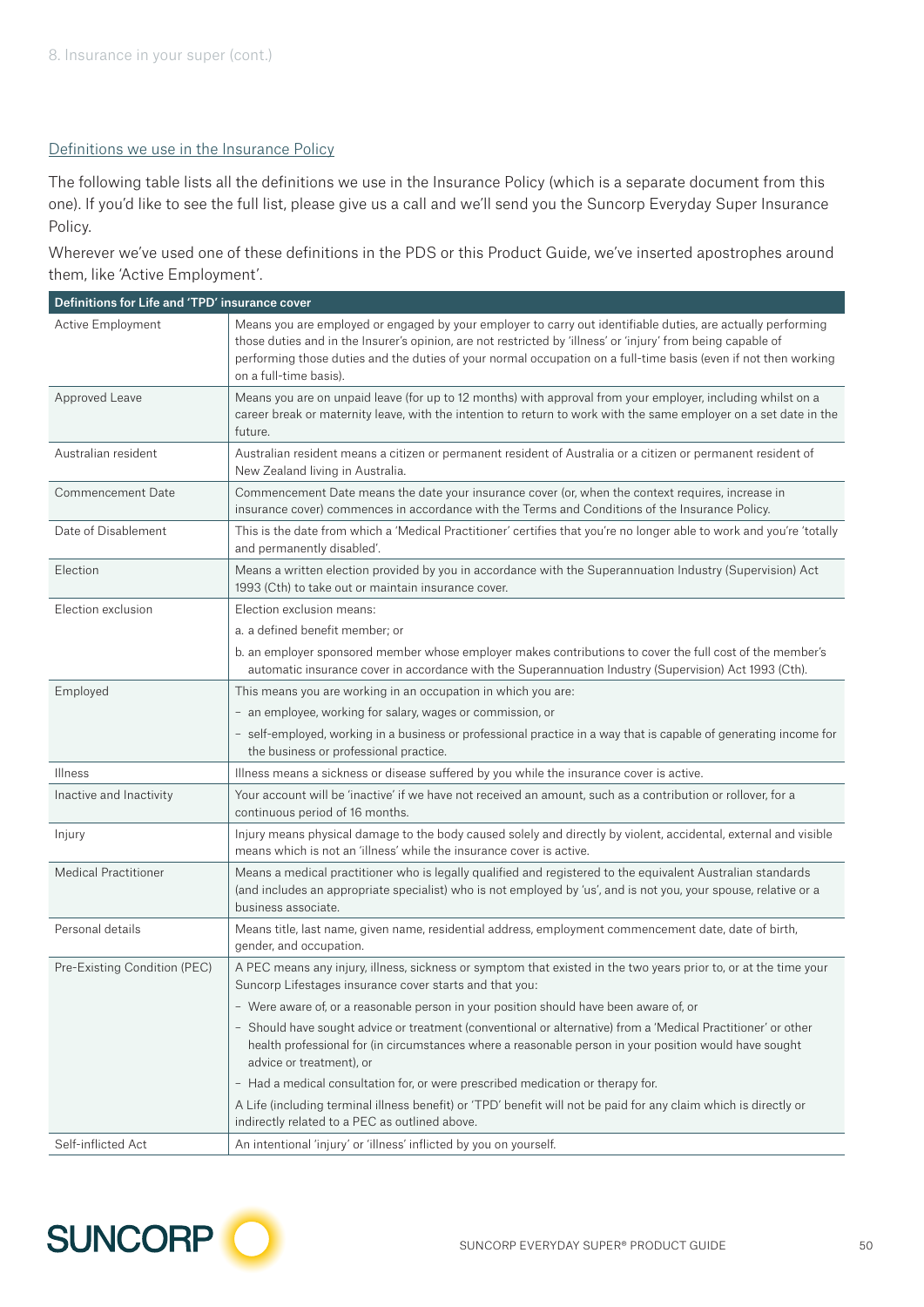| Definitions for Life and 'TPD' insurance cover                                                                             |                                                                                                                                                                                                                                                                                                                                                                                                                                                                                                                                                                                                                                                                                                                                                                                                                                                                                                                                                                                                                                                                                                                                                                                                                                                                                                                                                                                                                                                                                                                                                                                                                                                                                                                                                                                                                                                                                                                                                                                                                                                                                                                                                                                                                                                                                                                                                                                                                                                                                                                                                                                                                                                                                                                                                                                                                                                                                                                                                                                                                                                                                                                                                                                                                                                    |  |
|----------------------------------------------------------------------------------------------------------------------------|----------------------------------------------------------------------------------------------------------------------------------------------------------------------------------------------------------------------------------------------------------------------------------------------------------------------------------------------------------------------------------------------------------------------------------------------------------------------------------------------------------------------------------------------------------------------------------------------------------------------------------------------------------------------------------------------------------------------------------------------------------------------------------------------------------------------------------------------------------------------------------------------------------------------------------------------------------------------------------------------------------------------------------------------------------------------------------------------------------------------------------------------------------------------------------------------------------------------------------------------------------------------------------------------------------------------------------------------------------------------------------------------------------------------------------------------------------------------------------------------------------------------------------------------------------------------------------------------------------------------------------------------------------------------------------------------------------------------------------------------------------------------------------------------------------------------------------------------------------------------------------------------------------------------------------------------------------------------------------------------------------------------------------------------------------------------------------------------------------------------------------------------------------------------------------------------------------------------------------------------------------------------------------------------------------------------------------------------------------------------------------------------------------------------------------------------------------------------------------------------------------------------------------------------------------------------------------------------------------------------------------------------------------------------------------------------------------------------------------------------------------------------------------------------------------------------------------------------------------------------------------------------------------------------------------------------------------------------------------------------------------------------------------------------------------------------------------------------------------------------------------------------------------------------------------------------------------------------------------------------------|--|
| Terminal Illness and<br>Terminally III                                                                                     | Terminal Illness and Terminally III means:<br>a. two (2) registered 'Medical Practitioners' have certified, jointly or separately, that you suffer from an 'illness'<br>or 'injury' that is likely to result in your death, despite reasonable medical treatment, within a period (the<br>certification period) that ends not more than 24 months after the date of certification;<br>b. at least one of the registered 'Medical Practitioners' is a specialist practicing in an area related to the 'illness'<br>or 'injury' suffered by you;<br>c. for each of the certificates, the certification period has not ended.                                                                                                                                                                                                                                                                                                                                                                                                                                                                                                                                                                                                                                                                                                                                                                                                                                                                                                                                                                                                                                                                                                                                                                                                                                                                                                                                                                                                                                                                                                                                                                                                                                                                                                                                                                                                                                                                                                                                                                                                                                                                                                                                                                                                                                                                                                                                                                                                                                                                                                                                                                                                                         |  |
| <b>Total and Permanent</b><br>Disablement, Totally and<br>Permanently Disabled and<br>'TPD' means one of the<br>following: | a. TPD (Occupational)<br>At the 'Date of Disablement' you were:<br>i. less than 67 years of age; and<br>ii. engaged in gainful employment (or on 'approved leave') or had undertaken gainful employment within the last<br>16 months prior to the 'Date of Disablement'; and<br>As a result of 'illness' or 'injury':<br>iii. have been absent from and totally unable to engage in such employment for a period of three consecutive<br>months from the 'Date of Disablement'; and<br>iv. under the regular care of, and following the advice of, a 'Medical Practitioner'; and<br>v. in the Insurer's opinion, after consideration of medical and other evidence (including any retraining, re-skilling,<br>rehabilitation, or gainful or voluntary work, that reasonably could be expected to be undertaken), unlikely to<br>ever engage in any occupation for which you are reasonably suited by education, training or experience.                                                                                                                                                                                                                                                                                                                                                                                                                                                                                                                                                                                                                                                                                                                                                                                                                                                                                                                                                                                                                                                                                                                                                                                                                                                                                                                                                                                                                                                                                                                                                                                                                                                                                                                                                                                                                                                                                                                                                                                                                                                                                                                                                                                                                                                                                                            |  |
|                                                                                                                            | Or b. TPD (Everyday Work Activities)<br>At the 'Date of Disablement' you were:<br>i. 67 years of age or more; or<br>ii. unemployed (or on leave that is not 'approved leave') for more than 16 months prior to the 'Date of<br>Disablement'; and<br>As a result of 'illness' or 'injury':<br>iii. under the regular care of, and following the advice of, a 'Medical Practitioner'; and<br>iv. in the Insurer's opinion, after consideration of medical and other evidence (including any retraining, re-skilling,<br>rehabilitation, or gainful or voluntary work, that reasonably could be expected to be undertaken), unlikely to<br>ever engage in any occupation for which you are reasonably suited by education, training or experience; due<br>either to:<br>a. being unable to perform any 2 of the 'Everyday Work Activities' (without assistance from another person and<br>despite the use of appropriate aids) for 12 consecutive months; and in the Insurer's opinion unlikely to ever<br>perform any 2 of the 'Everyday Work Activities' (without assistance from another person and despite the use<br>of appropriate aids);<br>or<br>b. being diagnosed with a mental health condition by a specialist 'Medical Practitioner' causing absence from<br>gainful employment for 12 consecutive months from the 'Date of Disablement'; and being under the regular,<br>ongoing and appropriate care of a Psychiatrist for 12 months who considers all reasonable and appropriate<br>treatment has been exhausted; and being assessed by a Psychiatrist who is approved by the Insurer as<br>suffering a psychiatric impairment rating of at least 19%;<br>or<br>c. being assessed with a severe cognitive impairment by a specialist 'Medical Practitioner' who is approved<br>by the Insurer; and being absent from gainful employment for 12 consecutive months from the 'Date of<br>Disablement'.<br>'Everyday Work Activities' means the following activities:<br>a. Mobility - you can do the following:<br>i. walk without assistance more than 200m on a level surface without stopping; and<br>ii. bend, kneel or squat to pick something up from the floor from a standing position and straighten up again;<br>b. Communicating - you can do the following:<br>i. speak in your first language so that you are understood in a quiet room;<br>ii. understand a simple message in your first language, and relay that message to another person; and<br>iii. hear, which means you have not suffered the irrecoverable profound loss of all hearing in both ears, resulting<br>in an auditory threshold of 91 decibels or greater, averaged at frequencies 500 hertz, 1000 hertz and 3000<br>hertz, both natural and assisted, as certified by an appropriate specialist 'Medical Practitioner' approved by the<br>Insurer;<br>c. Vision - The ability to see, which means you have not suffered the total and irrecoverable loss of sight<br>(whether aided or unaided) of both eyes as a result of 'illness' or 'injury' to the extent that:<br>i. visual acuity in both eyes, on a Snellen Scale after correction by suitable lens is less than 6/60; or<br>ii. the visual field is reduced to 20 degrees or less of arc; |  |

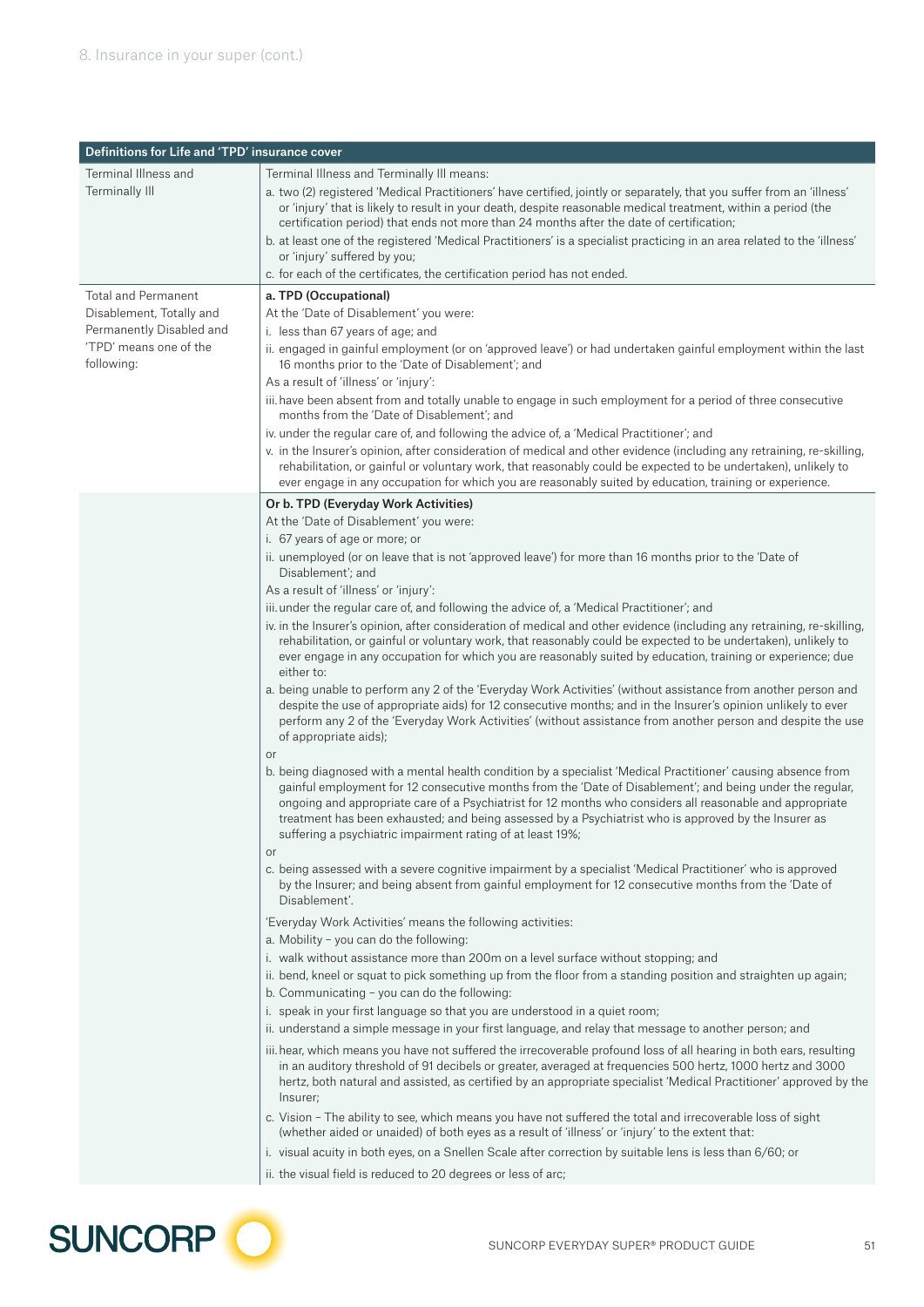| Definitions for Life and 'TPD' insurance cover |                                                                                                                                                                                                                                                                                                                                                                                                                                                                                                           |  |
|------------------------------------------------|-----------------------------------------------------------------------------------------------------------------------------------------------------------------------------------------------------------------------------------------------------------------------------------------------------------------------------------------------------------------------------------------------------------------------------------------------------------------------------------------------------------|--|
|                                                | d. Lifting - you can lift a 5 kg weight with either or both hands from a bench/table height, carry it over a 5 metre<br>distance and place it back down at a bench/table height; and                                                                                                                                                                                                                                                                                                                      |  |
|                                                | e. Manual dexterity - you can use your hands or fingers to manipulate small objects with precision (such as<br>picking up a coin or fastening shoelaces or buttons, using cutlery, or using a pen or keyboard to write a short<br>note).                                                                                                                                                                                                                                                                  |  |
|                                                | In addition to satisfying one of the above definitions a. 'TPD' (Occupational), b. 'TPD' (Everyday Work Activities),<br>(whichever applies), the Insurer must also have determined that, after consideration of the medical and any<br>other evidence, it is reasonably satisfied that your ill health (whether physical or mental) makes it unlikely that<br>you will engage in gainful employment for which you're reasonably suited by education, training or experience.                              |  |
|                                                | This additional requirement will also apply to a member who joined Everyday Super prior to 1 July 2014 but<br>is provided with insurance cover for Total and Permanent Disablement on or after that date. However, it does<br>not apply to an Everyday Super member who is eligible for Total and Permanent Disablement insurance cover<br>under the Policy prior to 1 July 2014, even if we are not advised of their eligibility for it and membership in<br>Everyday Super until on or after that date. |  |
| Unemployed                                     | Unemployed means you are not:<br>- In regular employment for salary, wages or commission, or<br>- Self-employed, working in a business or professional practice in a way that is capable of generating income<br>for the business or professional practice.<br>If you are on approved maternity, paternity or sabbatical leave, this is not considered unemployment.                                                                                                                                      |  |
| Visa                                           | Means a current and valid Visa issued in accordance with the Migration Act 1958 (Cth) or any amending or<br>replacing Act. It can be a:<br>a. Subclass 457 or 482 working Visa; or<br>b. Partner Visa (Partner of a permanent 'Australian resident' on a two year temporary stay Visa) without a 'no<br>work' condition.                                                                                                                                                                                  |  |
| War                                            | War means any act of war (whether declared or not), revolution, invasion, rebellion or participation in an action to<br>defend a country or region from civil disturbance or insurrection, or in an effort to maintain peace in a country or region.                                                                                                                                                                                                                                                      |  |

#### The duty to take reasonable care

If you apply for insurance cover through Everyday Super, you will be treated as if you are applying for cover under an individual consumer insurance contract. The Insurer will conduct a process called underwriting. It's how it decides whether it can cover you, and if so on what terms and at what cost.

As part of underwriting, the Insurer will ask questions it needs to know the answers to. These will be about your personal circumstances, such as your health and medical history, occupation, income, lifestyle, pastimes, and current and past insurance.

The information you provide in response to those questions will be vital to the Insurer's decision. As such, when applying for life insurance you have a legal duty to take reasonable care not to make a misrepresentation to the Insurer. A misrepresentation is a false answer, an answer that is only partially true, or an answer which does not fairly reflect the truth.

This duty also applies when extending or making changes to existing insurance, and reinstating insurance.

If you do not meet your legal duty, this can have serious impacts on your insurance. Your cover could be avoided (treated as if it never existed), or its terms may be changed. This may also result in a claim being declined or a benefit being reduced. Whether the Insurer can exercise one of these remedies depends on a number of factors, including:

- whether reasonable care was taken not to make a misrepresentation. This depends on all of the relevant circumstances.
- what the Insurer would have done if the duty had been met - for example, whether it would have offered cover, and if so, on what terms
- whether the misrepresentation was fraudulent; and
- in some cases, how long it has been since the cover started.

Before any of these remedies are exercised, the Insurer will explain the reasons for its decision, how to respond and provide further information, and what you can do if you disagree.

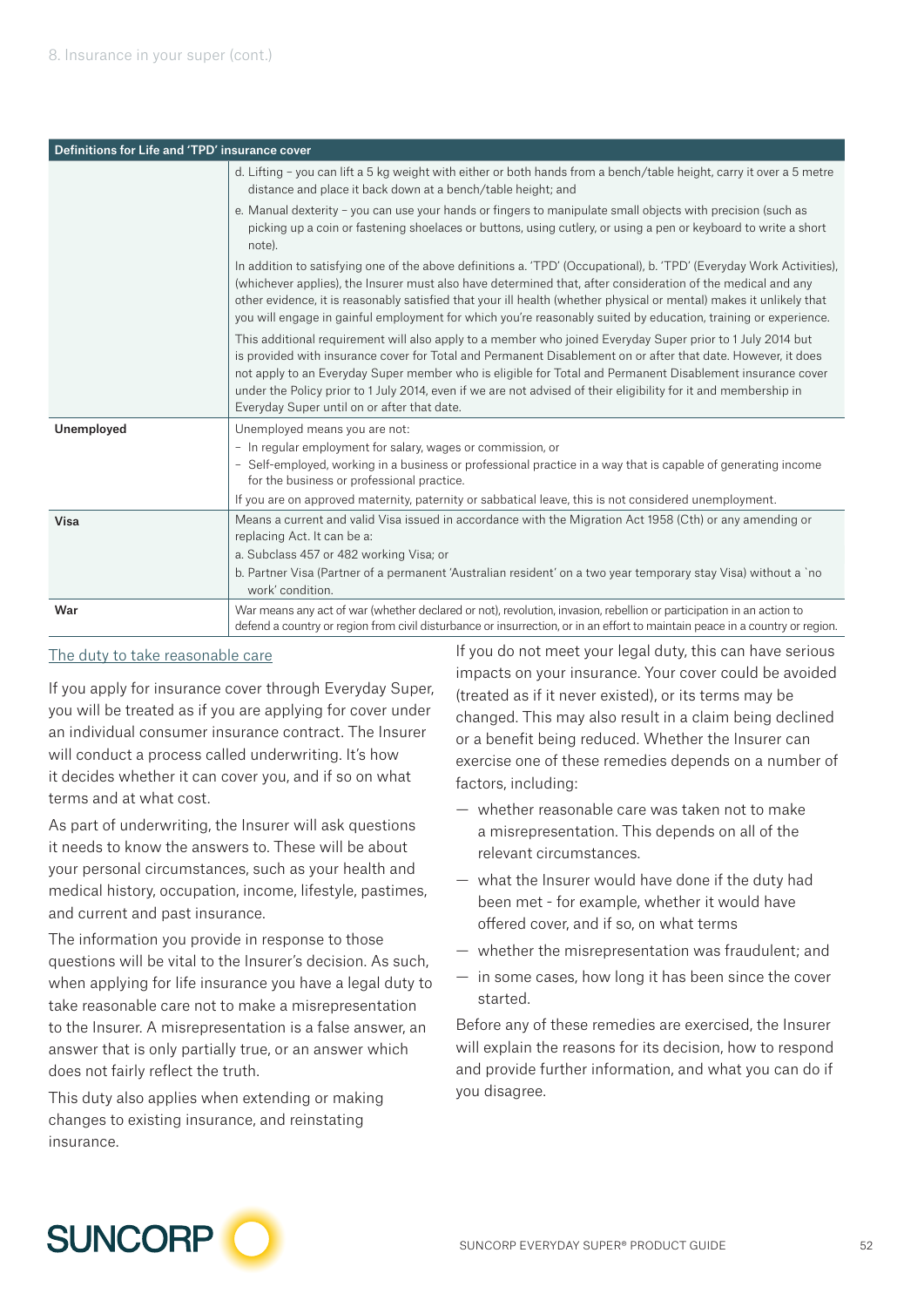If you joined Everyday Super as part of your employer's super plan, once we are notified you've left that employer, it doesn't mean you need to change your super, making it one less thing you need to worry about. Provided your account balance isn't zero, your super

will automatically remain invested in Everyday Super – allowing you to keep your valuable benefits.

When we are notified you have left employment, we'll provide you with the information you need so that your new employer can contribute to your Everyday Super account on your behalf.

| Investment options | You continue to be invested in the same investment options, unless you tell us otherwise.                                                              |  |
|--------------------|--------------------------------------------------------------------------------------------------------------------------------------------------------|--|
| Insurance cover    | Life and 'TPD' cover                                                                                                                                   |  |
|                    | Any Life and 'TPD' cover which was not previously subject to an 'election exclusion' will continue<br>automatically <sup>1</sup> .                     |  |
| Insurance fees     |                                                                                                                                                        |  |
|                    | Insurance fees for any ongoing cover will continue to be based on the same insurance fee rates. Your<br>occupation category will also remain unchanged |  |
| Fees               | There is no change to fees and other costs. All the fees in the PDS and this Product Guide continue to apply<br>to you.                                |  |

1. If an `election exclusion' applied to you while you were employed, because your employer paid for the full cost of your automatic cover, this `election exclusion' will cease upon termination of your employment. Your insurance cover will cease unless you have made an `election' or have achieved age 25 with an account balance of \$6,000 from 1 November 2019. You may also complete an `election' within 60 days from the date an `election exclusion' ceases to apply.

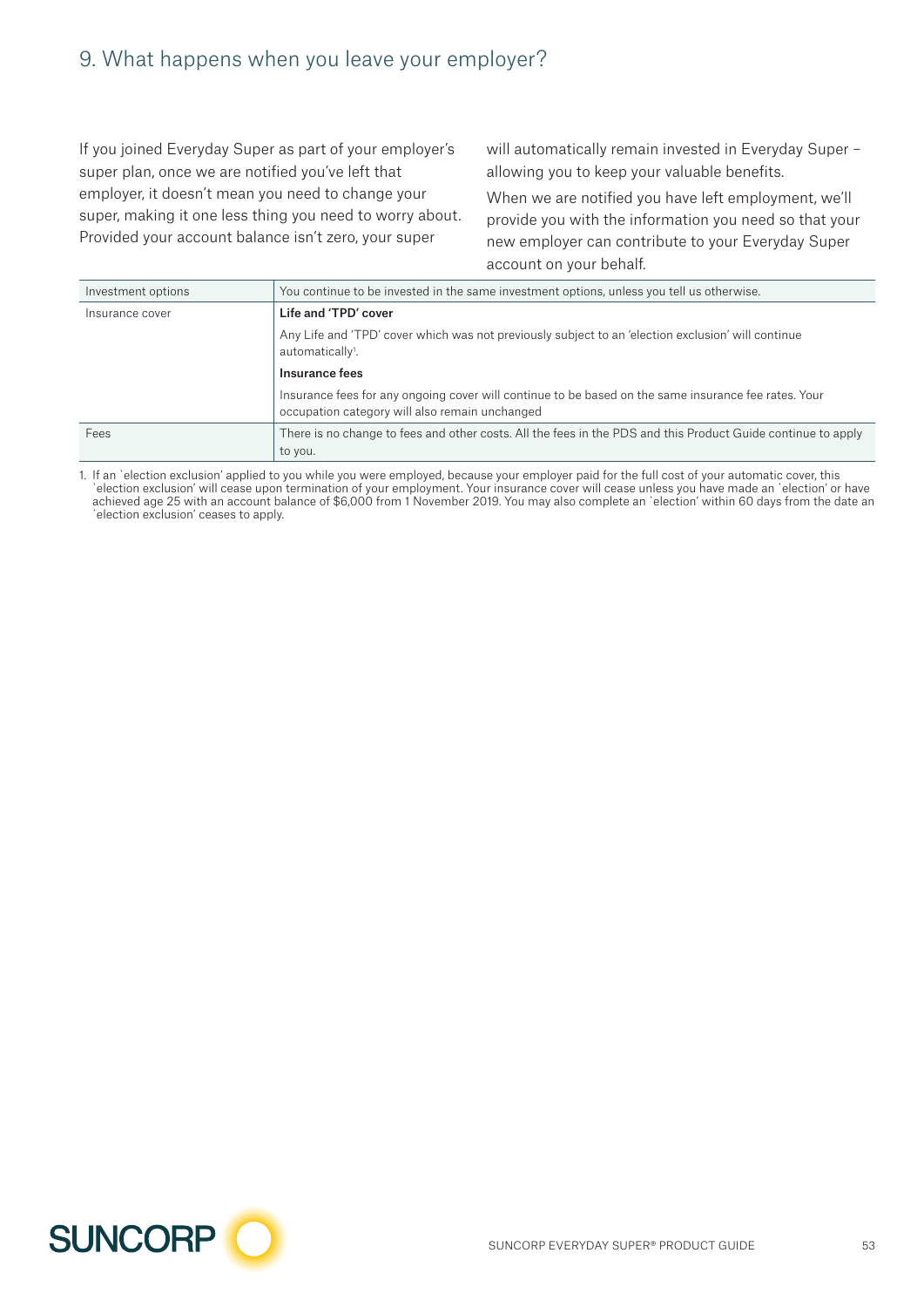#### Our service standards for investment transactions

Our service standards apply from when we receive your complete instructions. Generally, we aim to process requests within four business days. If we receive a complete request from you to switch between investment options by 12pm (noon) (Sydney time) on a business day, you'll receive the unit price effective for the investment option for that day. If we receive a completed request to switch between investment options after 12pm (Sydney time) on a business day, we'll process the request using the investment option unit prices for the following business day.

Contribution, withdrawal and rollover requests (excluding transactions processed by SuperStream) received by 5pm (Sydney time) on a business day will receive the unit price effective for that day. Transactions processed by SuperStream will receive the unit price for that day, irrespective of the time of receipt.

Although we try to always meet our service standards, the unit price used to process your transactions could differ from the effective unit price for that day, or processing your transactions may be delayed in some circumstances, including if:

- you've provided incomplete or incorrect information,
- there is a delay in receipt of confirmation or payment from an external investment manager,
- carrying out the transaction may materially impact other Everyday Super account holders,
- we receive a direction from a lawful authority to suspend or amend the transaction,
- the investment manager suspends redemptions from your underlying investment,
- it is close to the end of the financial year, or
- there are any other delays in redeeming assets.

Please note that 30 days' notice should be provided to us if you wish to switch or withdraw more than \$250,000.

We may from time to time review our service standards. Please also refer to 'Unit pricing delays' in the 'How we invest your money' section of this Product Guide.

#### *"Can I send you my instructions by fax?"*

For some transactions we'll accept faxed instructions on our relevant forms, subject to the following:

- We're not responsible to you for any loss resulting from any fraudulently completed request,
- We're not responsible to you for any loss suffered by you because we process a fax that has been corrupted during transmission,
- We won't compensate you for any losses arising because your instructions were faxed, and
- We'll be released and indemnified by you against any liabilities as a result of acting on any faxed communication received in relation to your account.

#### How we keep you updated

The information in the PDS and any material incorporated by reference, including this Product Guide, may change or be updated by us from time to time. Where it is allowed under legislation, we will provide you with all the information about your account and Everyday Super that is generally required and allowed to be given to you, including the PDS (and any material incorporated by reference), your annual statement, transaction confirmations, annual report and any significant product updates electronically. 'Electronically' could mean any of the following:

- messages sent via Short Message Service (SMS)
- email (including emails containing a hyperlink)
- providing an update on our public or secure websites
- providing an update on your account, accessible by logging into your online account.

By joining Everyday Super on or after the date of the PDS (which includes any material incorporated by reference), you agree to receiving information about Everyday Super in any of these ways. If we update the information in the PDS (and any material incorporated by reference), you will find it online at suncorp.com.au/super. If you'd like a free paper copy of the updated information just give us a call.

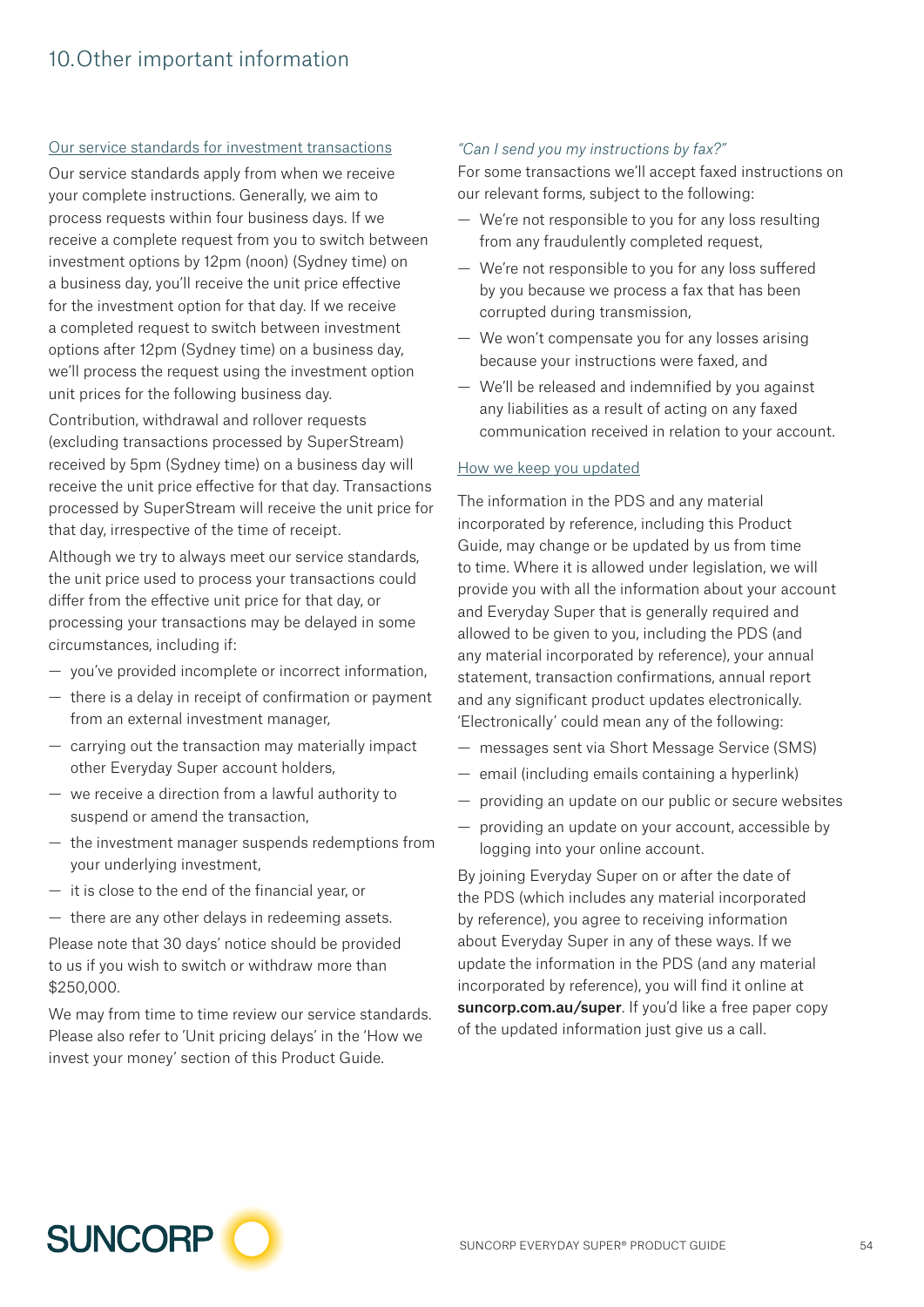#### Please keep us updated

It's very important that you always keep us up to date with your current email, mobile and home address, as this is the way we communicate with you and send you important information. You can update your details at any time by logging into your online account, emailing us or by giving us a call.

#### Everyday Super is an online product

We'll send you almost everything electronically, which means less superannuation paperwork for you and good news for the environment. You'll find most of what we'll send you in your online account but we may also send you things by SMS, email or post from time to time.

#### Lost members

Super customers with whom we've lost contact are known as 'lost members'. We're required to report all lost members to the ATO, who keep a register. That's why it's important you keep us up to date with your current address at all times.

You'll be considered a 'lost member' in the following circumstances:

- we have never received an address (electronic or other) for you.
- we receive a piece of returned mail (or email) and we can't contact you to obtain new contact details, and
	- f. you have not made contact with us, or logged into your online account within the last 12 months, and
	- g. we haven't received a contribution or rollover from you in the last 12 months.
- you are considered an 'inactive member' meaning you have had an Everyday Super account for more than two years, and
	- a. your employer set up your super account for you, and
	- b. you haven't logged into your online account, and we haven't received any contributions or rollover amounts from you in the last five years.

Any applicable fees (including insurance fees) will continue to be deducted from your account whilst you are a 'lost member'.

If you're a 'lost member' and your account balance is less than \$6,000, we may be required to transfer your account to the ATO (who may transfer it to an eligible, active super account). Any person who has a claim to your benefit will then need to contact the ATO. We do not issue an exit statement under these circumstances, as it's unlikely to reach you, but we can provide one on request.

#### Reclaim your missing super

If you've had more than one job, there's a chance you've left some of your super behind. You can find Lost or missing super by using our online Search & Combine tool, available at **suncorp.com.au/super**, or by calling us for assistance. You will need to consent to the transfer of any monies held by the ATO on your behalf into your account prior to using the tool.

#### Unclaimed super money

If your account balance is less than \$6,000 your account balance will be paid to the ATO if:

- we can't contact you by mail or email and you haven't contributed nor been in contact with us for more than one year;
- you joined Everyday Super as part of an employer plan and you haven't contributed for more than five years, nor been in contact with us for more than one year;
- or
- you haven't contributed or rolled money in (nor changed your insurance, nominated beneficiaries or investments options) in the last 16 months.<sup>2</sup>
- ^ If you hold insurance or have retired, your benefit may not qualify as unclaimed monies. Contact us for more information.

We will also report and pay unclaimed super money to the ATO:

— for deceased members where we received no amount from the member in the last 2 years and have been unable to pay the benefit to the beneficiaries

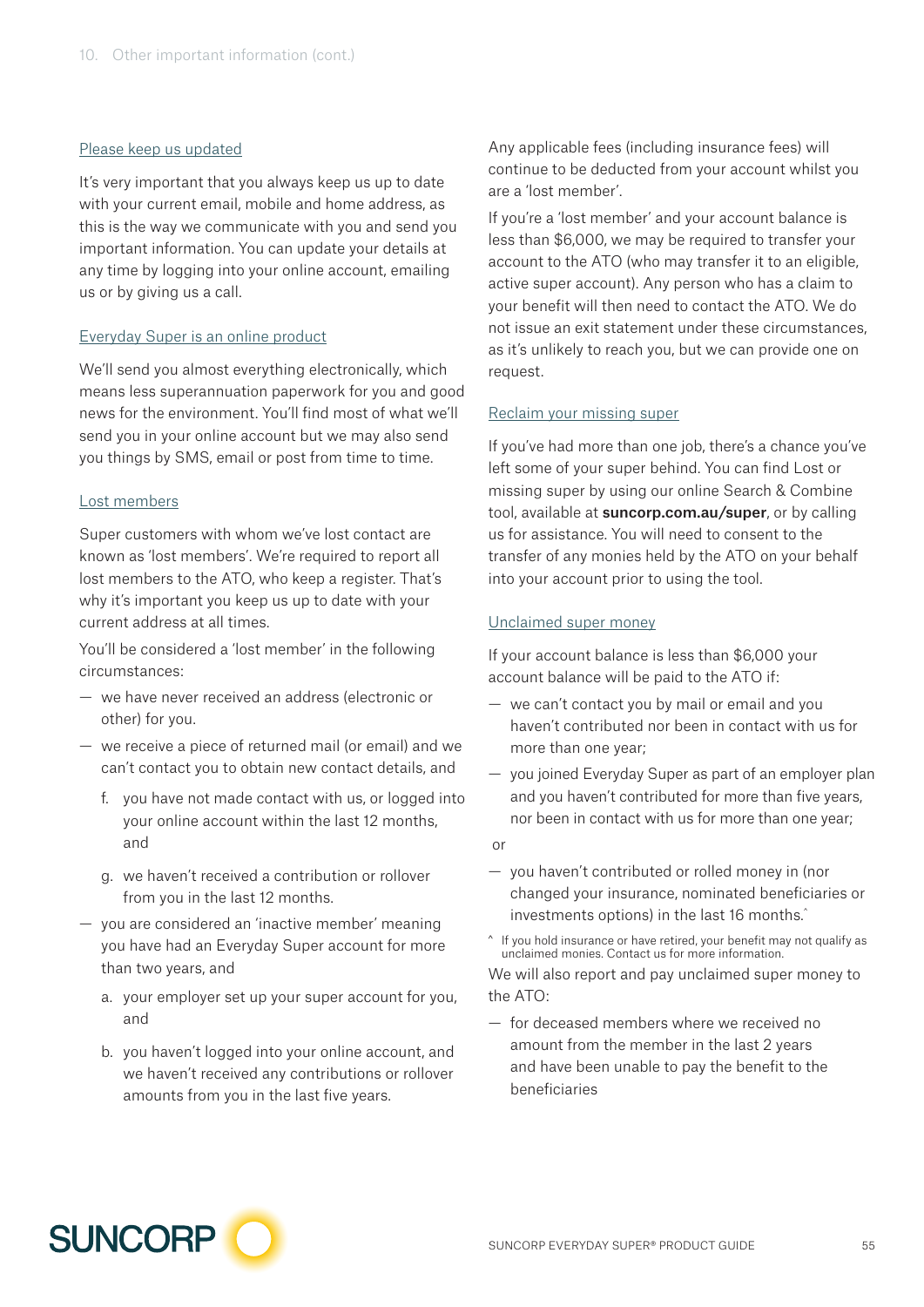- for members aged 65 years or over that haven't made a contribution or received a rollover in the past two years, and we've been unable to contact for five years
- where we cannot pay a spouse who is entitled to a benefit split under the Family Law Act 1975
- where we believe it would be in the best interests of the member to do so.

The ATO may transfer your super to an eligible, active super account on your behalf.

Refer to the ATO website for more information.

#### Regular contribution plan

We can cancel a regular contribution plan if two or more payments from your nominated financial institution have been rejected.

#### Transfer of benefits for temporary residents

The ATO may instruct us to transfer the benefits of temporary residents to the ATO if:

- A temporary resident has left Australia and
- Their temporary visa expired or was cancelled more than six months before they left.

If we're instructed to transfer your benefits to the ATO, your account will be closed. We're not required to issue an exit statement under these circumstances as it's unlikely to reach you. Once your benefit is transferred to the ATO, it can only be accessed if you meet a condition of release.

#### Trans-Tasman portability

Under the Trans-Tasman portability scheme arrangement, we are able to transfer your entire\* super account balance from Australia to a New Zealand KiwiSaver scheme provided certain pre-conditions are met. We don't currently accept transfers from KiwiSaver accounts.

\* Partial withdrawals are not available.

#### Intra-fund consolidation

We are required to undertake a process called Intra-fund Consolidation on an annual basis, which means we will identify members who have more than one Everyday Super account with us and determine if it is in the member's 'best-interests' to consolidate accounts into a single Everyday Super account. We will provide advance notice of any change to a member's super accounts.

#### Relationship breakdown

Your Everyday Super account may be split with your spouse if you separate or divorce. This can be done either by court order or by agreement between you and your spouse. The splitting of super benefits as a result of relationship breakdown or divorce may have tax consequences. We won't charge you a fee to split your account. For further information on family law matters, please speak to your legal adviser.

#### Trust Deed, governing rules and provisions

Everyday Super is part of the SPSL Master Trust and is governed by the Trust Deed, which you can get free of charge, by contacting us. The Trust Deed, combined with the PDS and any material incorporated by reference (including this Product Guide), relevant laws and certain information and communications we send you, set out the governing rules and provisions by which we must operate, and set out your rights as an Everyday Super account holder.

#### How to contact us with a complaint

#### *Let us know*

If you experience a problem, are not satisfied with our products or services or a decision we have made, let us know so that we can help. Give us a call on 1800 191 517. Complaints can sometimes be resolved on the spot and usually within 5 business days.

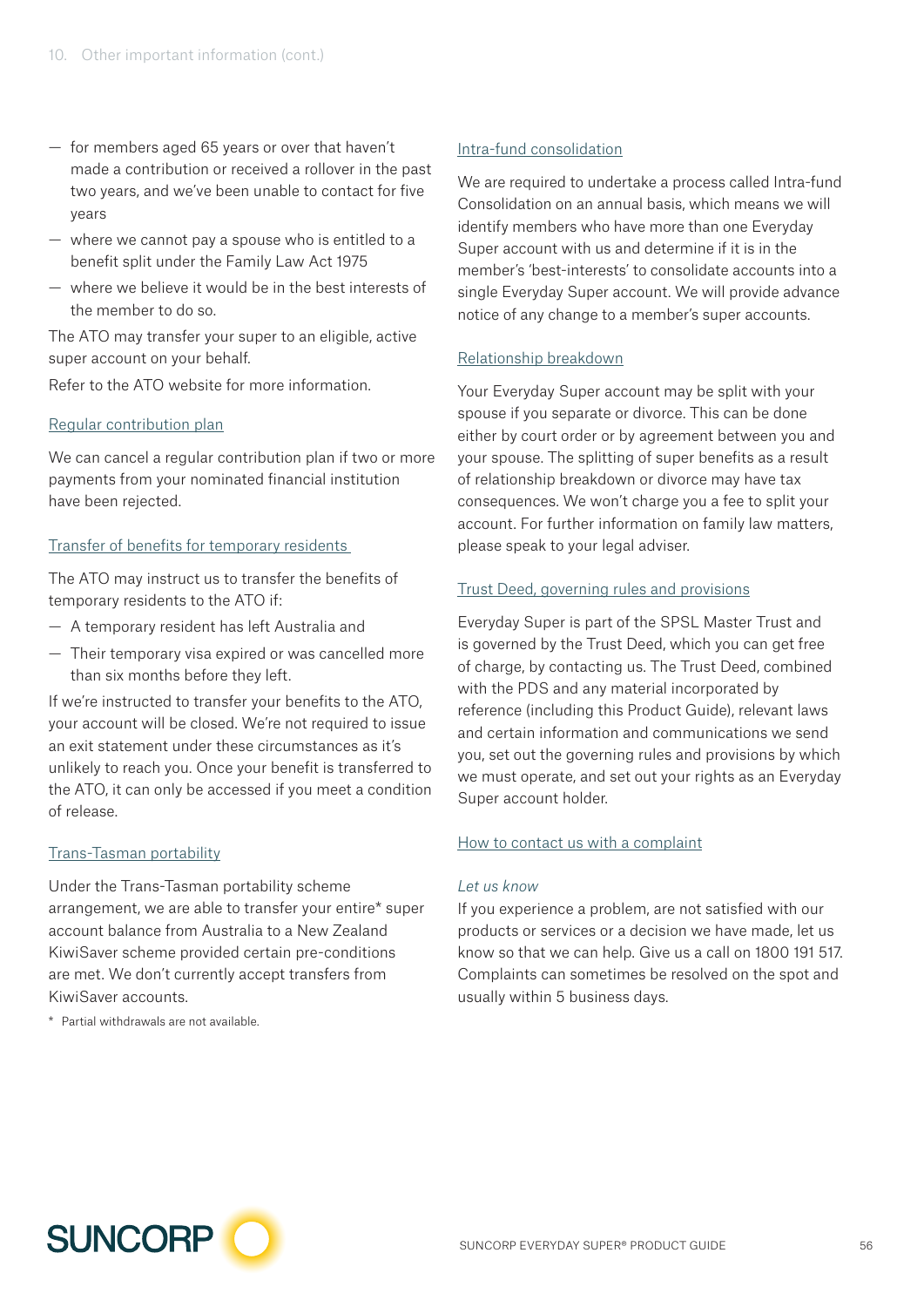#### *Review by our Customer Relations team*

If we are not able to resolve your complaint or you would prefer not to contact the people who provided your initial service, our Customer Relations team can assist:

| <b>By phone: 13 11 55</b> |                                              |
|---------------------------|----------------------------------------------|
|                           | <b>By email:</b> complaints@lgiasuper.com.au |
|                           | <b>By Fax:</b> 1300 369 954                  |
|                           | In writing: GPO Box 1576                     |
|                           | SYDNEY NSW 2001                              |

Our Customer Relations team will contact you if they require additional information or when they have reached a decision.

When responding to your complaint you will be informed of the progress of, and the timeframe for, responding to your complaint.

#### *Seek review by an external service*

We expect our procedures will deal fairly and promptly with your complaint. However, if you remain dissatisfied, you may be able to access the services of the Australian Financial Complaints Authority (AFCA). AFCA provides fair and independent financial services complaint resolution that is free to consumers. Any determination AFCA makes is binding on us, provided you also accept the determination. You do not have to accept their determination and you have the option of seeking remedies elsewhere.

AFCA has authority to hear certain complaints. Contact AFCA to confirm if they can assist you. You can contact AFCA:

- By phone: 1800 931 678
- By email: info@afca.org.au
- In writing: Australian Financial Complaints Authority GPO Box 3 Melbourne VIC 3001

By visiting: www.afca.org.au

#### Anti-Money Laundering and Counter-Terrorism Financing

Anti-Money Laundering and Counter-Terrorism Financing (AML/CTF) legislation requires us to collect and verify information and documents about your identity and monitor transactions on accounts held with us. We may also be required to collect information from anyone acting on your behalf or on behalf of your estate in order to comply with the AML/CTF legislation obligations.

If we request personal information about you and you do not provide it, we may not be able to provide you with the financial product or service that you request, or provide you with the full range of services we offer. We may also decide to delay or refuse any request or transaction if there are concerns that the request or transaction may breach any obligation of, or cause us to commit or participate in any offence under any, AML/CTF Law and we will not be liable for any loss if we do so.

#### *"How do I open an account?"*

There are two ways you can open a Suncorp Everyday Super account:

- 1. Apply online by visiting suncorp.com.au/super
- 2. Call us on 1800 191 517 and we'll help you. When applying you'll need to have the following things handy:
	- The email address and mobile you'll use with your new account
	- Your tax file number (if you have it handy you can always give this to us later)
	- If you're starting a transition to retirement option or opening a pension account, details of where you'd like your regular pension payments paid.

If your application is incomplete or unclear, we may hold your money for up to 30 days and we'll keep any interest earned. If we don't receive additional information or a completed application within that time, we'll return the money (without adding any interest) to whoever paid it to us, subject to Superannuation Law.

Your money will only be invested once we've received a properly completed application, and at the relevant unit price prevailing at that time.

#### *"What if I change my mind?"*

You get a 19-day cooling-off period after joining Everyday Super unless your account was set up for you by your employer. If you want to close your account within that time, all you have to do is write and tell us. The cooling-off period starts when you receive your membership confirmation or five days after your account has been set up, whichever is earlier.

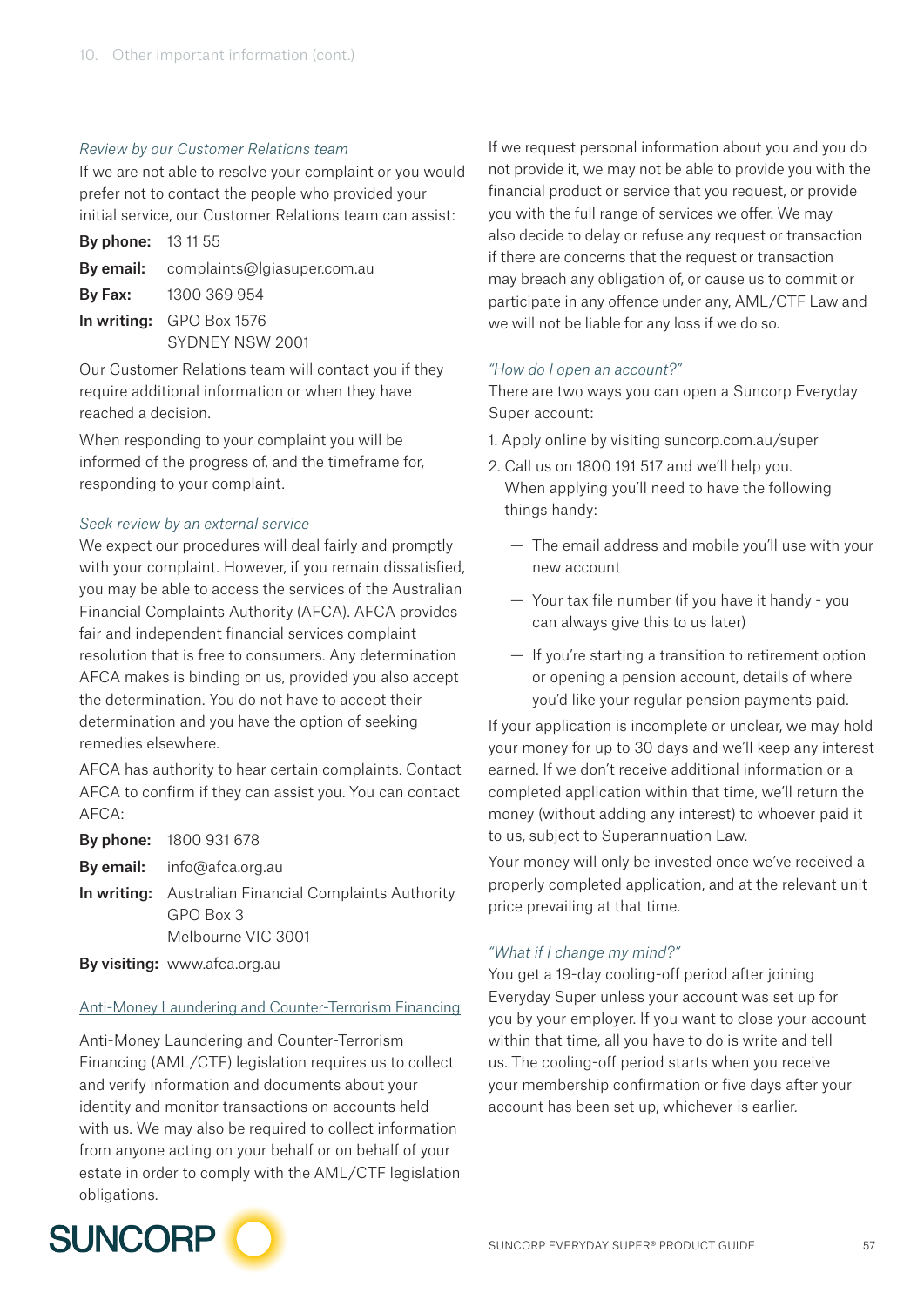#### Your privacy

Your privacy is important to us. We may collect, use, disclose and handle your personal information in the manner set out in this section.

#### What is 'personal information'?

Personal information is information or an opinion, whether true or not, about a person whose identity is apparent from the information or opinion. Personal information includes any information we collect from you directly or from another party such as your employer, another superannuation fund, your financial adviser or another personal representative, as well as publicly available sources. It includes your name, address, date of birth, tax file number, contact details and any other information you provide to us either directly or through a website, a third party or via a service provider.

Personal information also includes 'sensitive information'.

#### What is 'sensitive information'?

Sensitive information is information or an opinion about a person's racial or ethnic origin, political opinions, religious beliefs, membership of a professional association or trade union, sexual preferences, criminal record, health information or genetic information.

#### Why do we collect personal information?

We only collect personal information about you where it is necessary to establish and administer our products and services on your behalf and to keep you up to date with important changes that could affect your super or your insurance. We also collect personal information from non-members to provide information about our products and services. We handle personal information with the highest level of care and in line with the *Privacy Act 1988* (Act) and the *Australian Privacy Principles* (APPs). Where it is reasonable and practical, we will collect the information directly from you.

We will notify you when we collect your personal information from a third party and why it has been collected. We will take reasonable steps to make sure you and the third party are aware of this policy in relation to the information we collect.

We may be required to collect personal information in accordance with superannuation and taxation laws and any other relevant legislation.

In the event we receive unsolicited personal information about you from other sources, we will destroy or deidentify the information as soon as practicable if it is lawful and reasonable to do so.

We will not collect sensitive information about you without your consent and only where the information is reasonably necessary to administer our products and services. Exceptions will apply where the information is required under Australian law or in other circumstances under the Act.

We will collect health information about an individual in order to provide death and disability insurance.

#### What happens if you don't give us your personal information?

If you decide not to provide your personal information to us, we may not be able to provide you with our products or services. Many of our products and services require us by law to collect your personal information to identify who we are dealing with.

#### How we use and disclose your personal information

We collect, use, hold and disclose your personal information generally to establish and administer our products and services.

Personal information is primarily used by us to:

- start and maintain a correct superannuation account/record for you;
- identify you and your superannuation entitlements;
- accurately calculate the amount of benefit you should receive;
- assess, manage and pay any claims you may be entitled to, including claims that contain an insured component;
- communicate with you and provide advice about your superannuation and insurance cover;
- provide information to you about our products and services.

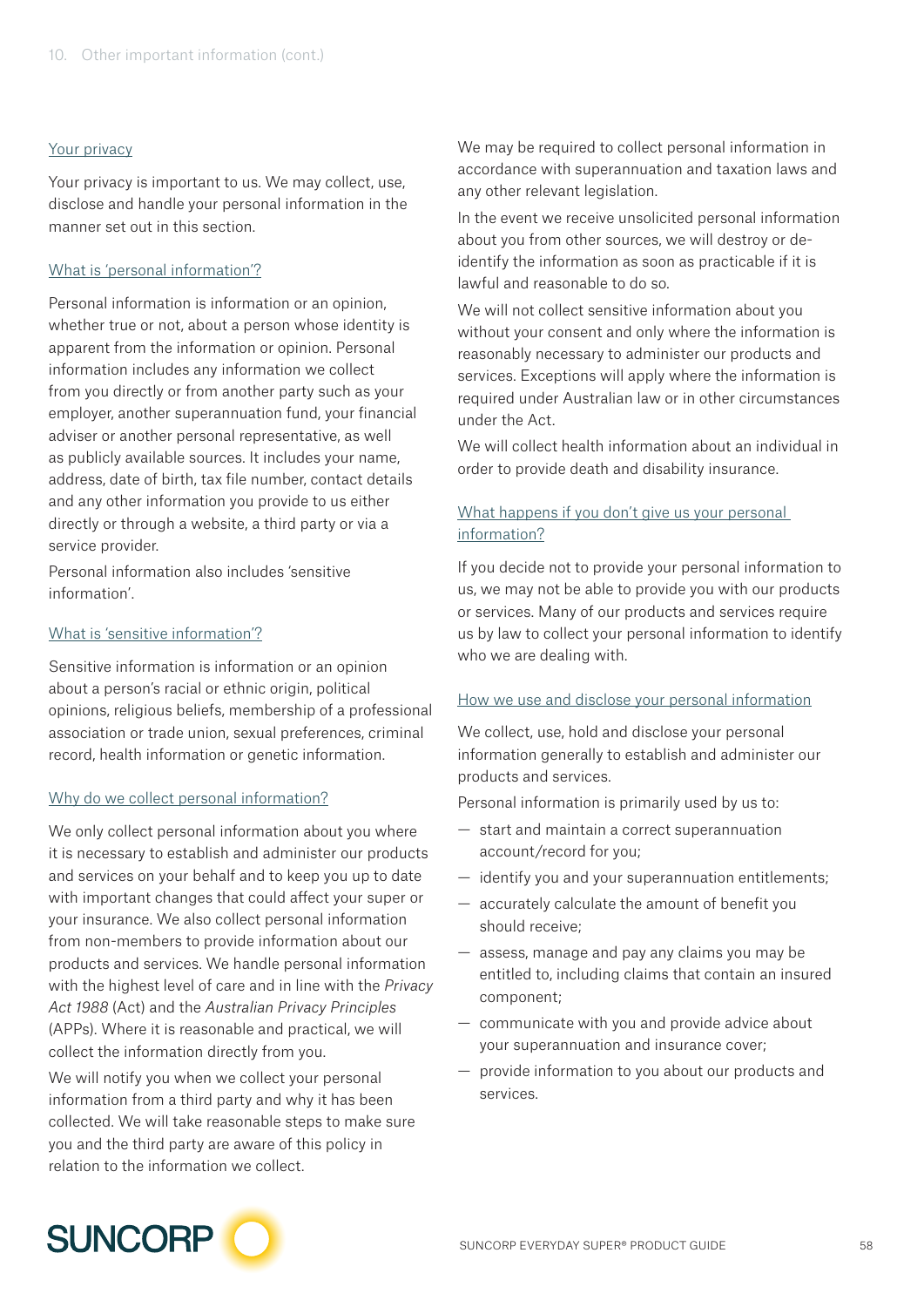Personal information may also be:

- disclosed by us to our insurers so we can provide you insurance cover;
- used by us or a trusted supplier to undertake market research with you;
- used by us to search the Australian Taxation Office's lost member register;
- disclosed by us to our trusted suppliers such as mailing houses or market research organisations so they can complete a business activity for us;
- disclosed by us to government agencies to comply with legislation (such as the Income *Tax Assessment Act* 1997);
- disclosed by us to software administrators and assurance providers so that they can complete a business activity for us;
- used or disclosed for another purpose that is related to our functions or activities.

If you don't want us to use your personal information for marketing and research purposes, you can opt out at any time by contacting us and letting us know.

We will not sell or lease personal information to third parties. We will only distribute personal information when required by law.

We may disclose your personal information to your financial adviser or other third party but only after that person has provided us with their explicit authorisation for that disclosure to occur. Such authorisation is required in writing and a person will be required to provide proof of identity before the authorisation is accepted.

We may be required to collect and use certain government related identifiers such as tax file numbers or Centrelink references to provide certain services to you. We do not adopt government identifiers as a customer identifier. We will not use government identifiers in any way which is inconsistent with the purpose for which they were originally issued unless it is authorised by Australian law, or by a court or tribunal order.

#### Can your personal information be disclosed overseas?

We engage third parties to provide services to us that support our primary functions of providing products and services to customers. These business partners or service providers may be located overseas and may not be subject to Australian privacy laws or standards.

Further, our insurers may disclose your personal information to third party recipients (including business partners, service providers and related companies) which are located outside Australia and/or are not established in, or do not carry on business in, Australia. Insurers are required to comply with the Act and the APPs.

Recipients of your personal information supplied by us to provide you with products and services, including insurance benefits, may be located in Brazil, Canada, China, Fiji, India, Indonesia, Israel, Japan, Malaysia, New Zealand, Philippines, Singapore, South Africa, the United Kingdom, USA and members of the European Union.

#### Can you access your personal information?

If you're registered, you can access your personal account information through your online account at any time. In this secure service, you can check your details such as your date of birth, address and account information and can also make changes to some of these details if needed.

If you don't have access to your online account, you can change your details by contacting us. We will have to conduct an identity check to establish your identity prior to considering any changes.

If you believe personal information that we hold about you is inaccurate, incomplete, or not up to date, please let us know and we will take steps to correct it at no charge. Sometimes changes to your information cannot be made. If we don't correct or change the information that we hold about you at your request, we will give you a written notice including reasons for refusal, generally within 30 days of the request. If you are not satisfied with the reasons provided, you may submit a complaint.

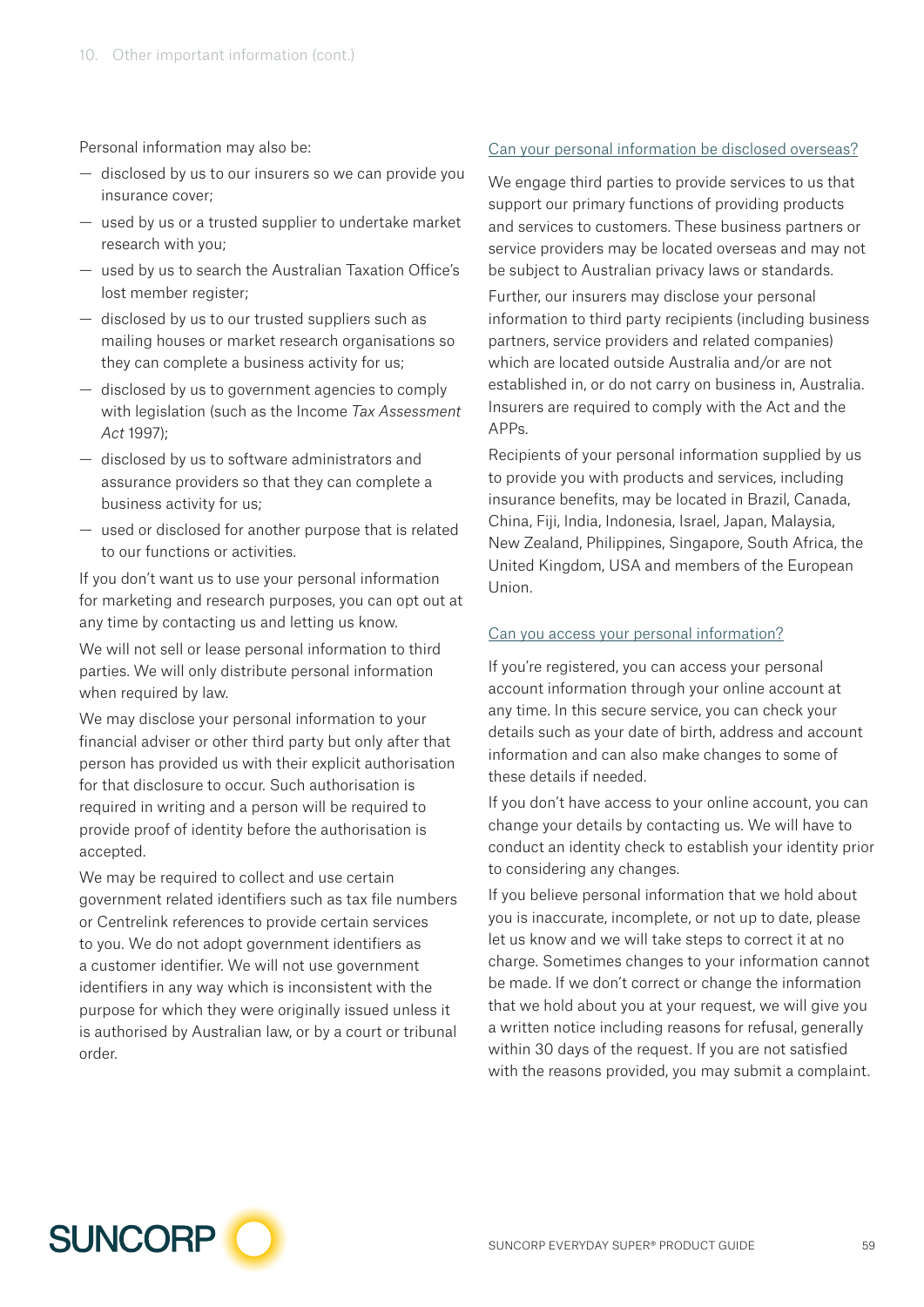You may request us to attach a statement with your personal information record stating that you believe your personal information held with us is inaccurate, out of date, incomplete, irrelevant or misleading.

There may be some situations where we will not be able to provide you with access to your personal information. These situations may include where the access would have an unreasonable impact on the privacy of others, the information relates to existing or anticipated legal proceedings, providing access would be unlawful, or we have reason to suspect that unlawful activity or misconduct of a serious nature is being or may be engaged in. Our Complaints Officer can advise if any of these situations apply to your circumstances.

#### Can your personal information be used for direct marketing?

We may use your personal information to send you marketing materials and information about our products and services. The materials may be sent in various forms including email, mail, SMS and social media. If you have a preference for the type of communication used, we will endeavour to use that type whenever practical to do so. Personal information collected from you may be used to provide updates and promotional information about us and our products and services, such as upcoming sponsorship events.

If you want to opt out of receiving marketing materials, you should contact us.

We will not share or provide your personal information to other organisations other than as outlined in our privacy policy.

#### Our privacy policy

Our privacy policy contains information about how to make a complaint about an alleged breach of your privacy and how we'll deal with your complaint, as well as other important information about how your personal information is collected, used and disclosed. You can view our privacy policy at suncorp.com.au/ super/privacy. A paper copy of our privacy policy can be provided free of charge on request.

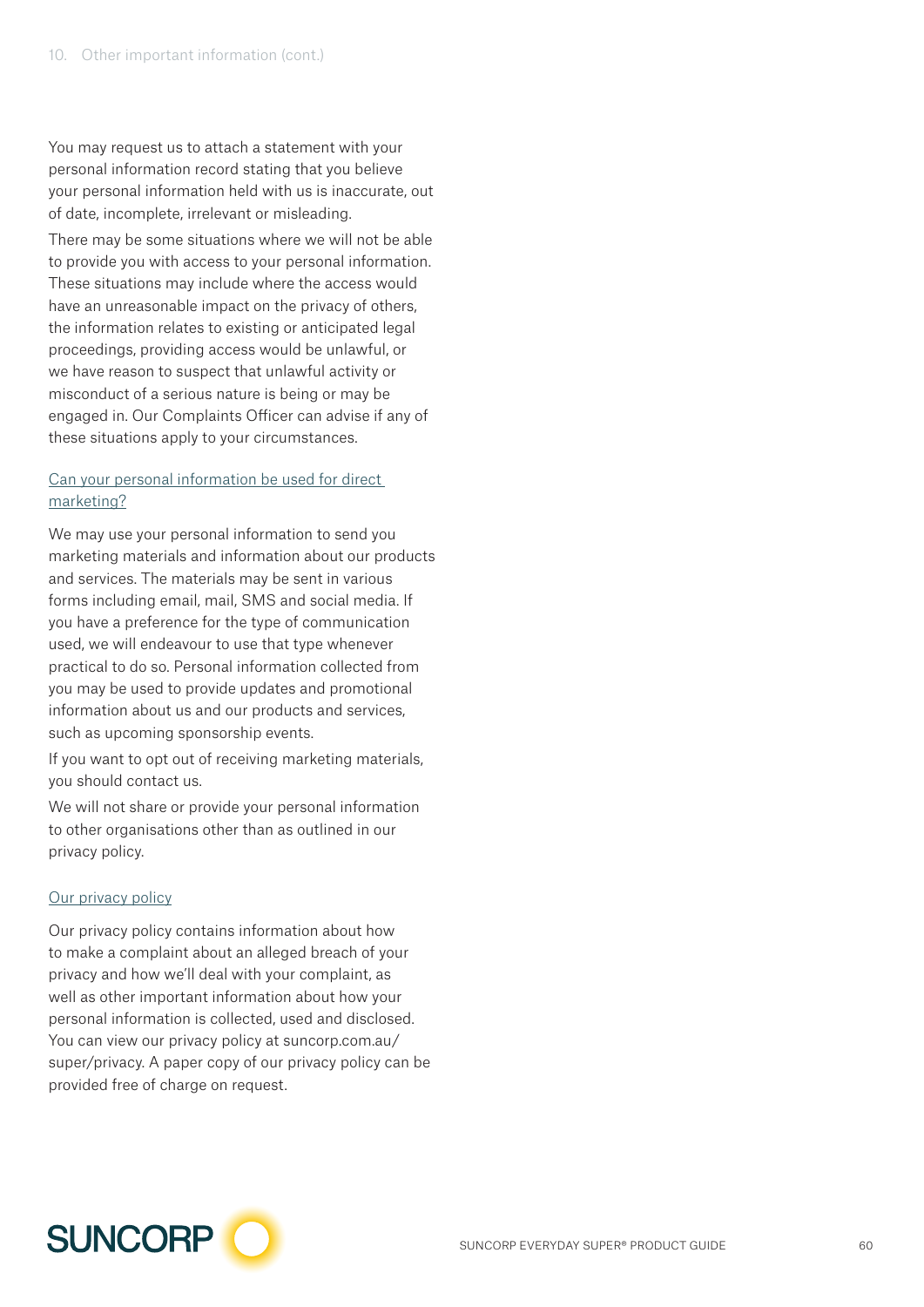# 11. Suncorp Everyday Super for business and Suncorp EASE™

If you're running a business and would like to set up a super plan to manage your employee superannuation requirements, then this part of the document is for you.

#### *"Why should I choose Suncorp?"*

Because it's good for business, and good for your employees.

We make it easy for you to meet your superannuation needs by providing a free (if enough of your employees are using Everyday Super) and simple to use payment solution that will meet your choice of fund requirements. So you spend less time on super, which means more time for your customers.

We also offer an uncomplicated super fund with great features for your employees. Take a look at Part 1 of this Product Guide to learn more.

#### *"How does Suncorp save me time?"*

Our online administration system and payment solution – Suncorp EASE (or Employer Administration Super Exchange) (technically, it's what is known as a 'superannuation clearing house') removes the hassle when it comes to managing your employees' super, especially when you're paying super to multiple funds. Suncorp EASE is all about:



screen individually, or upload a payroll file if you've got lots of employees

With Suncorp EASE you can:

- View and manage your super information all in one place online, anytime
- Enjoy fast and reliable payment processing straight into your employees' super accounts
- Make your super contributions by direct debit from your bank or by direct credit to ours
- Easily set up an Everyday Super account for new employees when they join your company
- Quickly update employee details such as salary, address, and tax file numbers
- Pay your employees' super contributions (including multiple super funds) at the touch of a button
- Painlessly remove employees from your employer plan when they leave your company
- Get access in one convenient location to reporting for employees in your plan and those who've chosen another super fund.

#### MySuper obligations

We offer the Suncorp Lifestage Fund as a compliant MySuper product for your employee contributions. Our low cost diversified investment strategy provides you with the flexibility you need to provide a MySuper solution for your employees.

#### What you need to know about your super obligations as an employer

#### *"What is the contribution amount that I need to pay?"*

For most employees, the Super Guarantee (SG) contribution rate is currently equal to 10% of their salary and will gradually increase to 12% by 2025.

#### *"How often do I have to make super contributions for my employees?"*

You must make Award or SG contributions to your employees' accounts, unless they're exempt, at least every quarter. Payments are required by us or the external fund by the 28th day of the month following the quarterly period in which the contribution was deducted, otherwise you may become liable to pay the Superannuation Guarantee Charge (SGC). The SGC is a non tax deductible charge and may include interest and penalties. Please also refer to 'Our turnaround time for

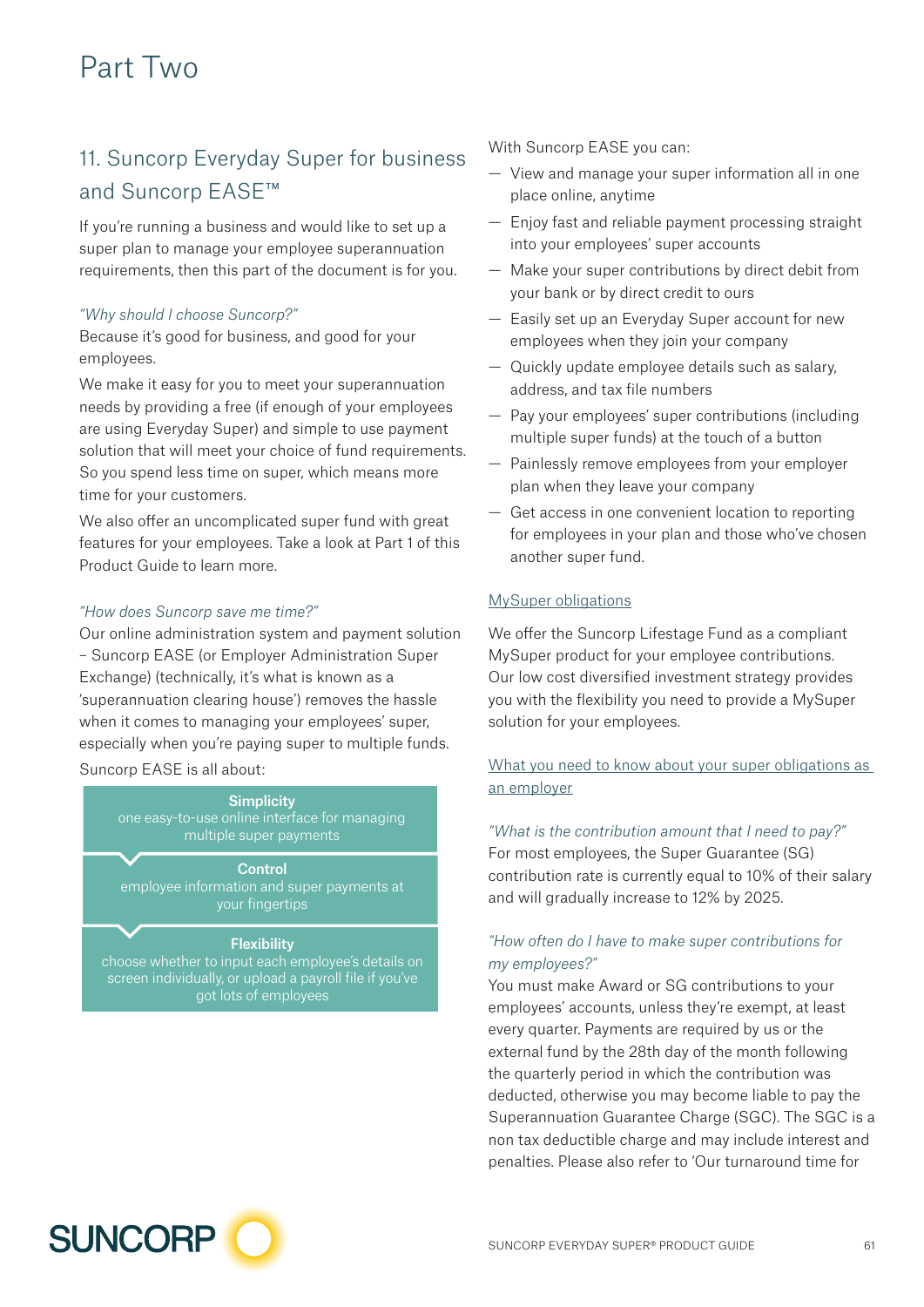processing contributions' later in this section for more information on cut-off times for payments.

#### *"Does Everyday Super satisfy 'choice of fund' obligations?"*

Yes. Everyday Super is a complying super fund for choice of fund purposes and more than meets the minimum insurance requirements. However, it's your responsibility to check if you're able to use it as your default fund under the employment award or arrangements relevant to your industry.

#### *"What if an employee wants their super contributions paid to another account?"*

Your employees (if eligible) can choose where they want their compulsory employer contributions paid. If they want them paid to a fund other than Everyday Super or is a new employee with an existing super account which is 'stapled' to them, you won't have to run around and make separate payments to each different fund. Suncorp EASE lets you make contributions to as many different complying funds as you need to.

#### *"What is a 'stapled' fund?"*

Employees that start their employment with you after 1 November 2021 may have a 'stapled' fund. A 'stapled' fund is a super fund that automatically moves with an employee when they change jobs, unless they choose a fund themselves. You will need to check with the ATO if new employees have a 'stapled' fund.

Refer to the ATO website for more information on stapling.

#### *"How does Suncorp EASE work?"*

Suncorp EASE is our online superannuation clearing house facility. Simply, this is how it works:



#### *"How do I make contributions?"*

The illustration below shows how contributions are made using Suncorp EASE.

#### You can pay your contributions by either direct debit or direct credit:

#### Direct debit

This is the easiest way to make your contributions. Just complete a 'Direct debit request online (for registered employers)'. We'll then draw payments from your nominated bank account. We'll debit your nominated account for the total value of the payments for the Everyday Super and external funds (which will then be on-paid to them by direct credit or cheque).

#### Direct credit

If you choose direct credit then you'll send payments directly from your bank account. This is a bit more complicated than using direct debit. Here's how it works:

- Step 1 Please check that your bank offers direct credit (not all banks do).
- Step 2 Tell us your contribution information through Suncorp EASE and ensure you take note of the reference for your payment. If you don't, we won't be able to process or pass these contributions on to any external funds on your behalf.
- $-$  Step 3 Immediately after step 2, you'll need to make a payment for each contribution period using the reference number from step 2.

Whether you choose direct debit or direct credit, if we get your contribution information before 12pm (Sydney time) on a business day, your payments will be deducted that night. Otherwise they may not be deducted until the end of the following business day.

#### Pass-through service

Under the Federal Government's SuperStream reforms, employers can choose to utilise a messaging-only 'pass-through' service to submit their contribution data separately from the accompanying payment. Additional fees and agreements apply for this service and can vary depending on the solution you require for your business. Contact us if you'd like to learn more about your contribution 'pass-through' options.

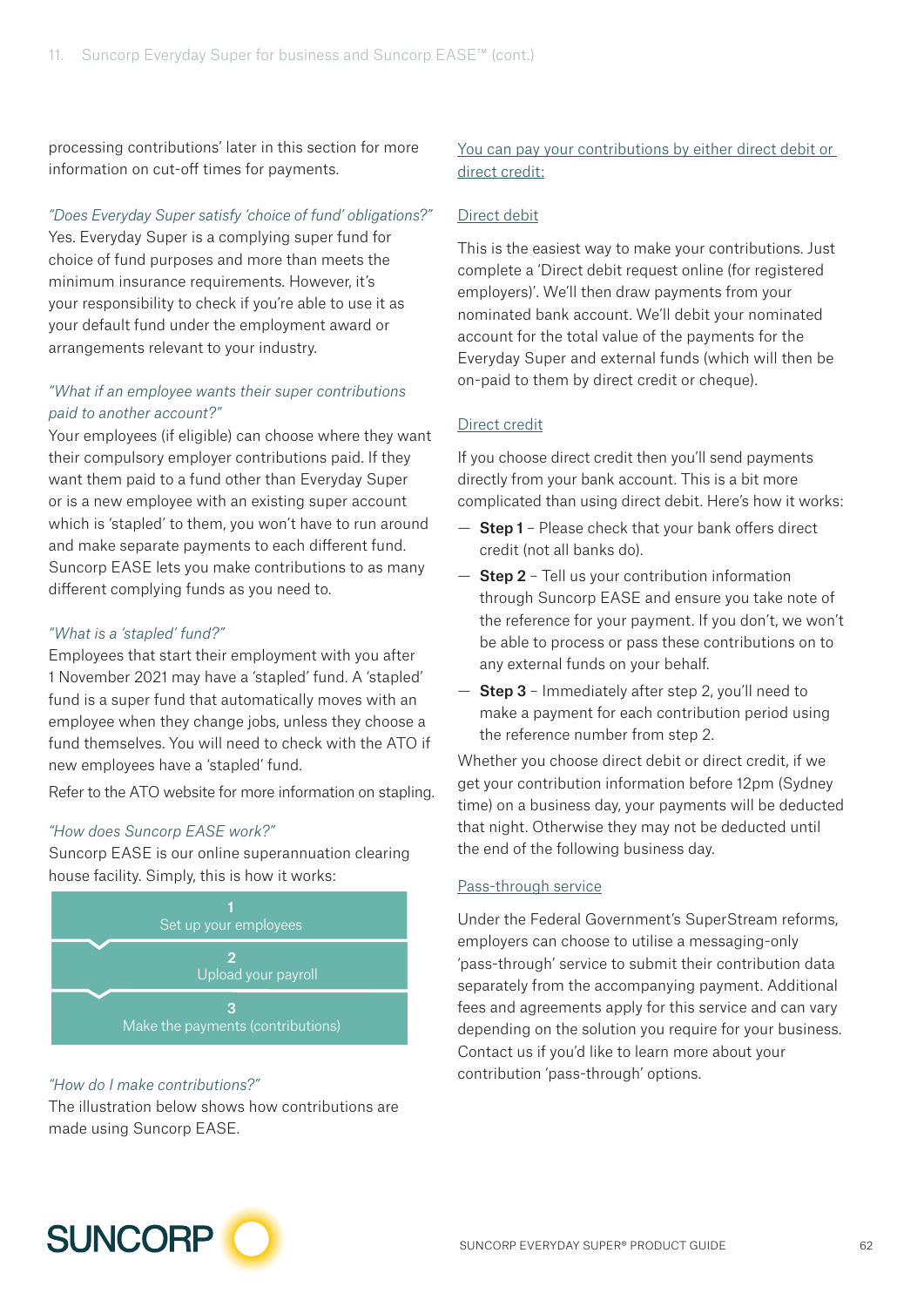

#### Our turnaround time for processing contributions

We'll try our best to make contributions into your employee's super accounts within ten business days of receiving the contribution information from Suncorp EASE and the correct payment. If we receive it on a non-business day, then we'll take it to have been received on the following business day.

This means contribution information (and if paying by direct credit, contribution payments) should be sent to us by at least 12pm (Sydney time) on a cut-off day (the 14th of January, April, July or October, or the last business day before these dates if they fall on a non-business day). This will allow enough time for your payments to be distributed to, and processed by, each external fund into your employee's super accounts. Otherwise you may become liable to pay the Superannuation Guarantee Charge (SGC) (we talked about this earlier in the section).

#### Please make sure you send us accurate information

If the information you've given us is incomplete or contains errors, you may get an error message stopping you from sending it to us, and/or we may be unable to action some or all of your contribution information and payments. Sorry, but we're not liable for any loss you or any other person incurs as a result of this.

We'll process your request based on what you've sent us. But neither we nor the payment agent will check you've sent us everything you need to or that what you've sent to us is accurate. And of course, both you and your employees must have met the application requirements (if any) of any external funds before sending us a payment and contribution information via Suncorp EASE.

#### What else you need to know

#### Fees and costs for using Suncorp EASE

Suncorp EASE is free, as long as you:

- Nominated Everyday Super as your default employer plan and make contributions to it (except for those employees who have chosen an external fund or have a 'stapled' fund)
- Have contributed to your Everyday Super default employer plan for at least 50% of your employees at the time you provide the contribution information.

If the above conditions aren't met, we have the right to charge reasonable fees. And in any event, we can introduce new fees or change the current fees at any time. It's not our intention to do so but if we do this we'll always give you at least 30 days written notice.

#### Risks of using a superannuation clearing house such as Suncorp EASE

Using Suncorp EASE involves some risk. The main risk is that contributions for an employee to an external fund (ie a fund other than Suncorp Everyday Super) may not get paid by the due date for SG contributions.

This could happen if:

- You provide your contribution information late (see the cut-off dates above)
- Your contribution information contains errors or is not complete
- There's not enough money in your nominated account at the time of withdrawal
- A contribution is rejected by an external fund.

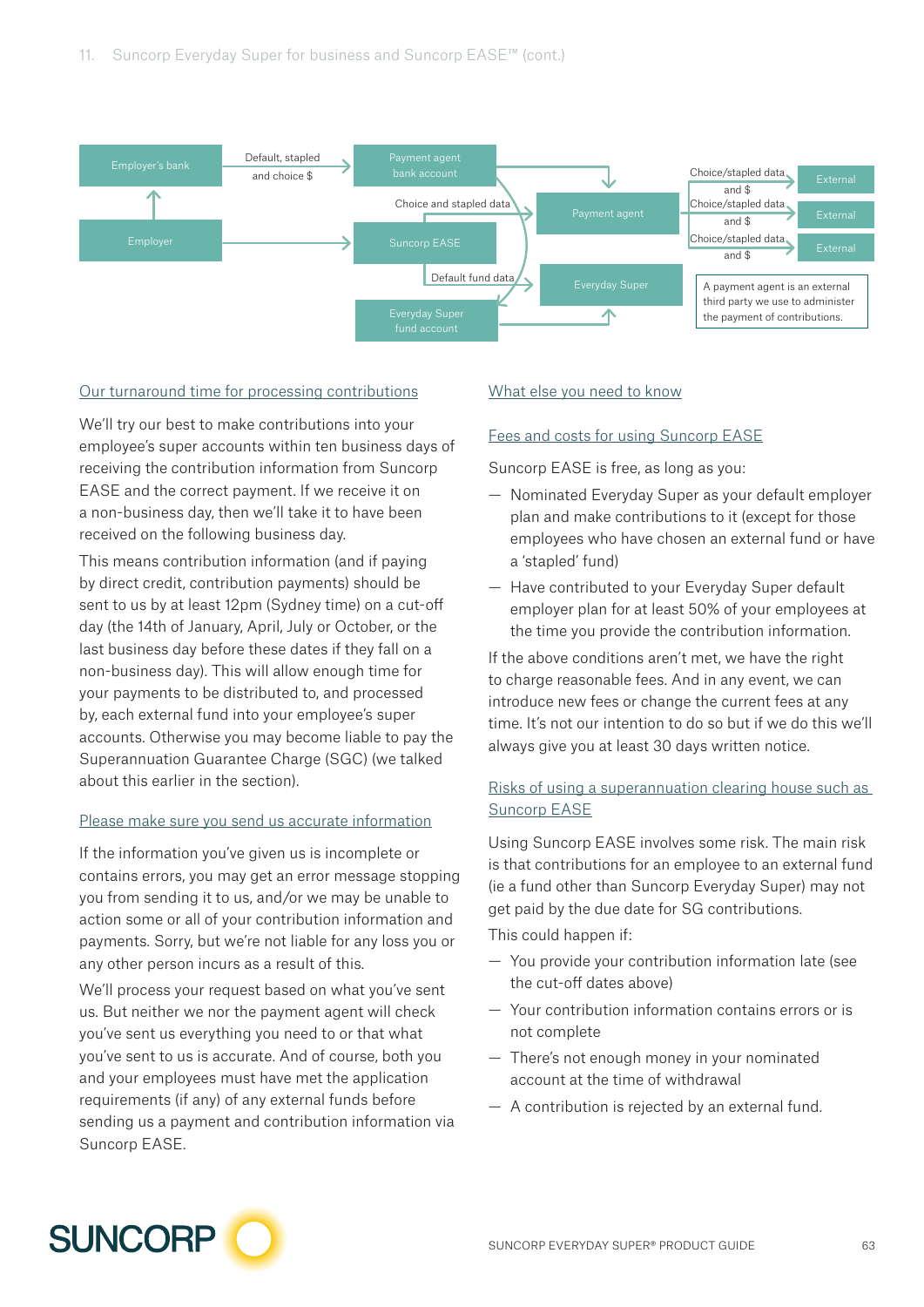Also, by law you're only considered to have made a contribution to an external fund when the external fund accepts it.

#### *"What if an external super fund rejects your employer super contributions?"*

If this happens, our payment agent will refund the contribution payments into your bank account and will let you know (to the extent they can based on the information they receive from the external fund). For this reason, we must have your bank details.

Sorry, but we wouldn't be able to help you resolve the issue at this point – you'd need to take this up with the trustee of the external fund and re-send the contribution payment and supporting information directly to them.

#### *"What if there's a problem with your employer contribution payments?"*

Where you've made a payment to us by direct credit and this doesn't match the contribution information from you, then all clearing house services will cease and you'll need to cover any costs in resolving the issue.

If we can't sort this out with you then the contribution payment will be refunded to you. If you use direct debit and you receive notice that a payment has been dishonoured, we'll let you know, but you're responsible for any dishonour fees you incur. You can then deposit amounts into your nominated account and re-send the contribution information to us. No interest or earnings will be paid to you on any amounts received by us.

#### *"What happens to an employee's Everyday Super account if they leave employment with you?"*

When they leave your employment, they'll automatically remain a member of Everyday Super. But once you've let us know they've left, we'll take care of things for you by removing them from your employer plan.

#### *"Where are the terms and conditions of using Suncorp EASE?"*

The terms and conditions for Suncorp EASE are on our website. It's important you read them carefully, and if we update the terms and conditions, this will be available online at suncorp.com.au/super. If you'd like a free, paper copy of the updated information, just call us.

#### Cancelling your use of Suncorp EASE

In the unlikely event that we do this, we'll let you know at least 14 days beforehand.

#### Tax file number (TFN)

By law, you must provide us with your employees' TFNs, unless they instruct you not to. While it's not compulsory for them to provide us with their TFN, they should be aware there are consequences if they don't. (See Part 1 of this Product Guide for further information.)

#### Policy committees

A policy committee lets you and your employees give us feedback on how your super plan is working, including on the general operation and performance of Everyday Super.

You should set up a policy committee if there are 50 or more employees in your Everyday Super employer plan. For smaller plans, you can still set up a policy committee if five or more employees request it in writing.

#### Please keep us up to date with your employee information

Information you've given us will change from time to time. For example, an employee may roll their super out of Everyday Super to another fund, or change their external super fund, or the name or contact details of the external fund may change.

It's important you tell us about any changes at least three business days before you provide the contribution information for a contribution period, otherwise there may be a delay in us processing your payments.

#### How to open an account

There are two ways you can open a Suncorp Everyday Super and Suncorp EASE business account:

- 1. Apply online simply visit suncorp.com.au/super.
- 2. Call us on 1800 636 081 and apply over the phone. We'll be happy to help.

#### "What will my employees receive?"

Once your account has been opened, your employees will receive a Welcome letter or email with details about

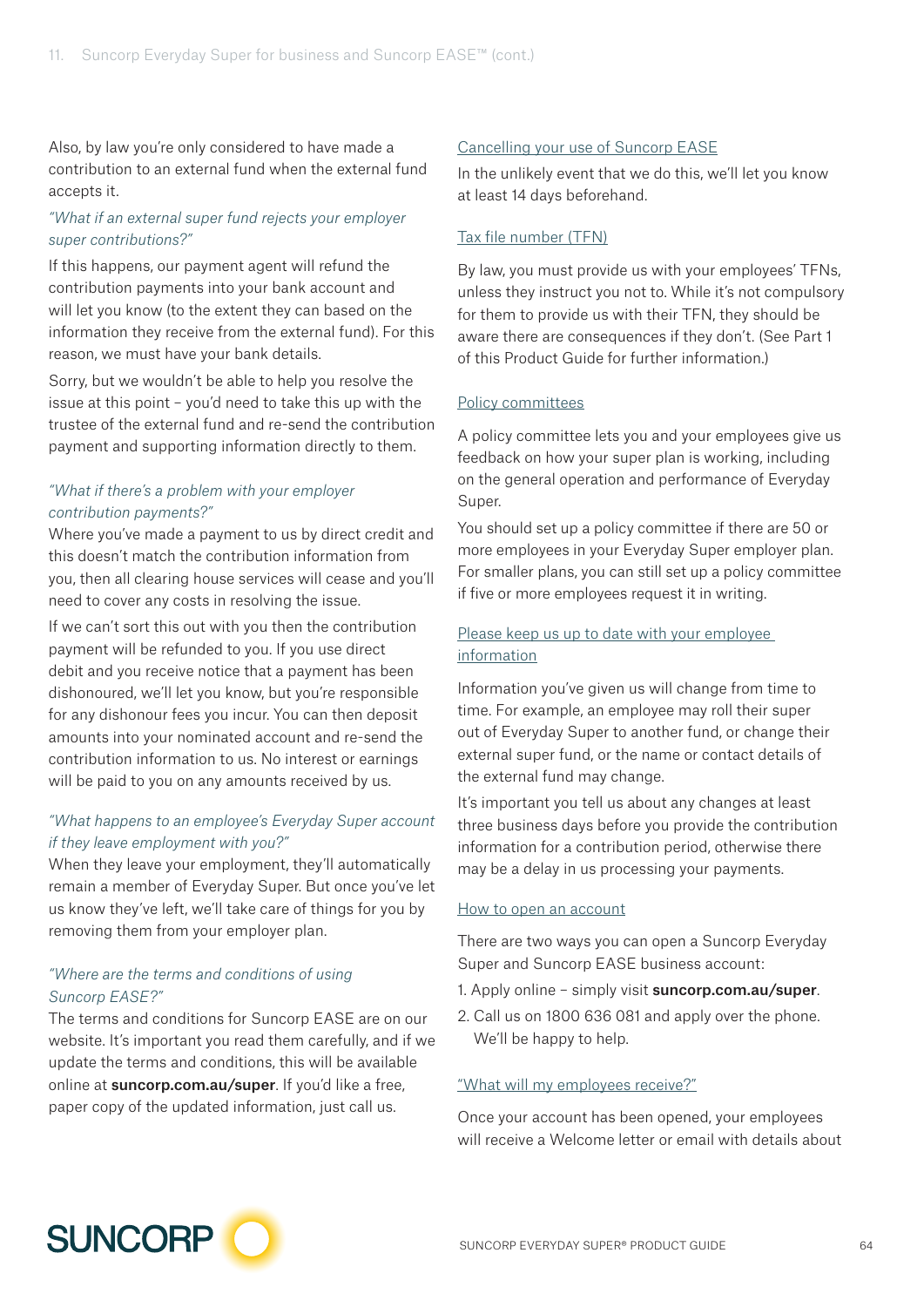how to access their online account. (See Part 1 of this Product Guide for further information.)

#### "What if I join Everyday Super, but then change my mind?"

No stress. You get a 19 day cooling-off period which starts on the day your first employee's account has been set up. The cooling-off period ends earlier if an employee transacts on their account (for example, switching investment options or cancelling insurance cover). If you want to close your Everyday Super plan during the cooling-off period, just call us. You and your employees may get back less than you put in and any insurance cover they have will be cancelled from the day we receive your request. Amounts returned are subject to Superannuation Law.

#### And finally...

The following information applies to you, just the same as it does for your employees, for both Everyday Super and Suncorp EASE. We provide further information on each of these in Part 1 of this Product Guide:

- Changes to the PDS
- How we keep you updated
- Your privacy
- We value your feedback
- Anti-Money Laundering and Counter-Terrorism Financing

The information in this Product Guide may change. If the change isn't likely to be materially adverse, we'll update the information online at **suncorp.com.** au/super. If you'd like a free paper copy of the updated information, just call us and we'll send you a copy free of charge.

Thanks for taking the time to read all about Suncorp Everyday Super for business and Suncorp EASE. If there's anything else you need to know, either now or any time after your new super plan is up and running, just give us a call on 1800 636 081.

We'll be happy to help.

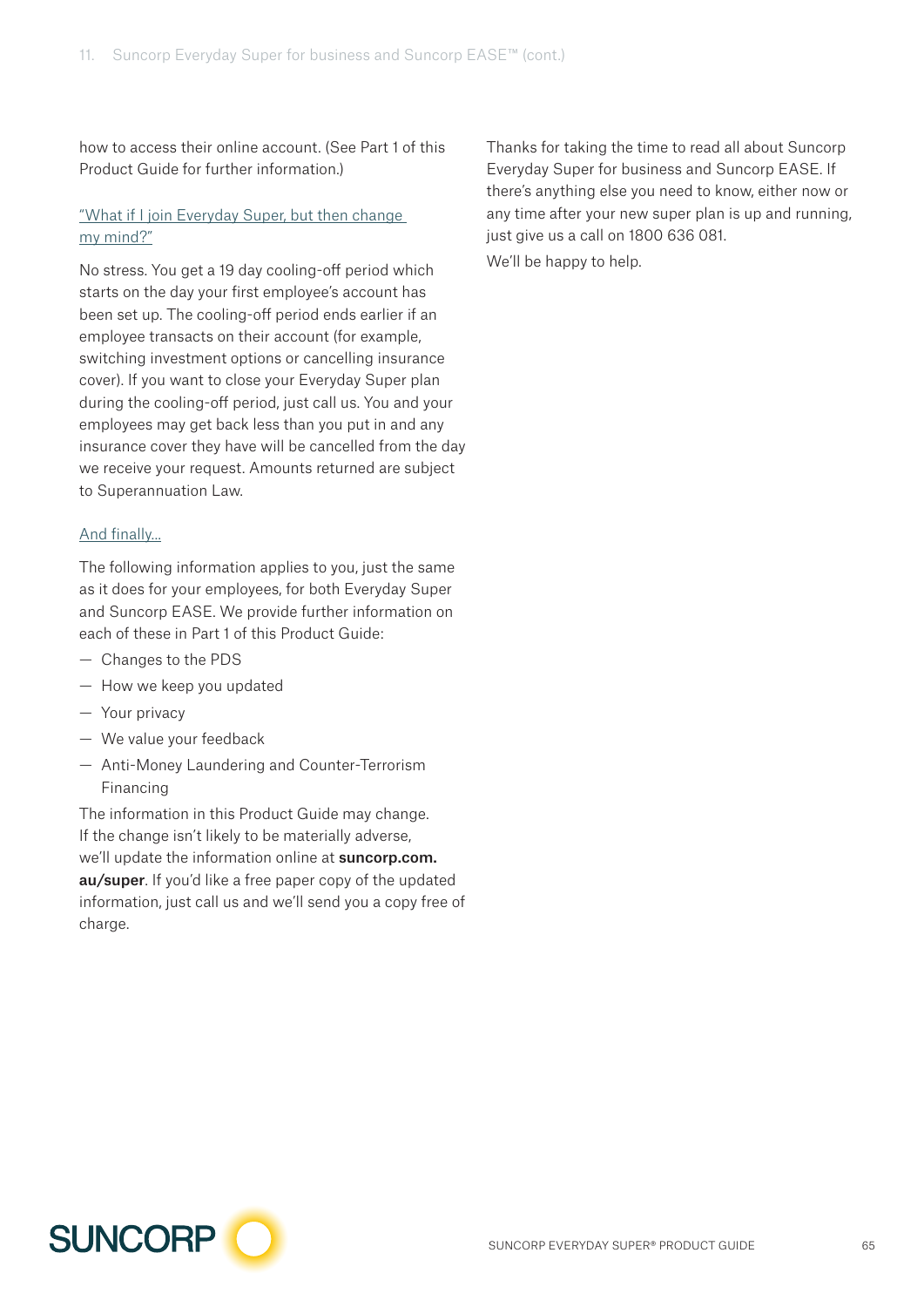This page has been left intentionally blank.

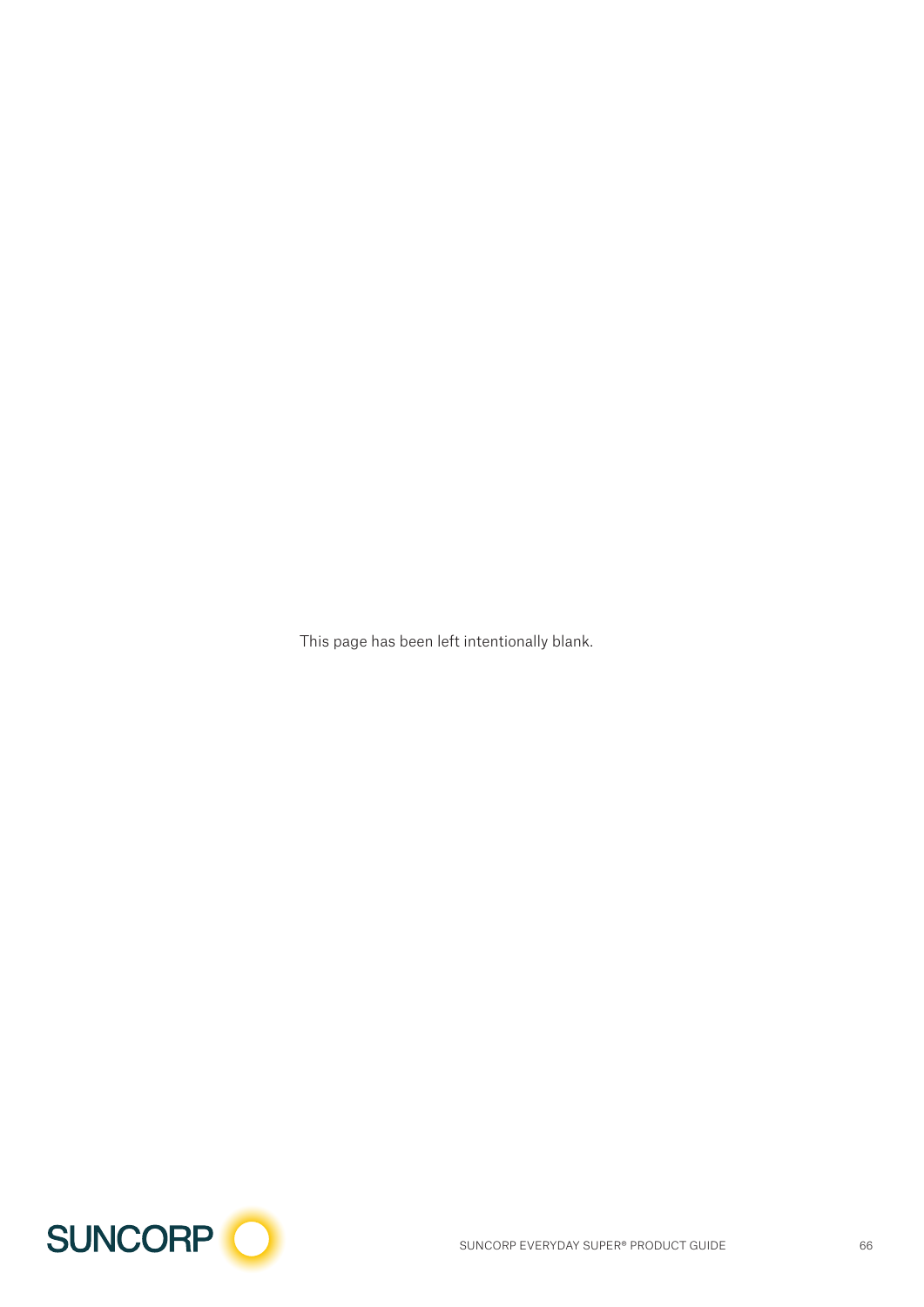This page has been left intentionally blank.